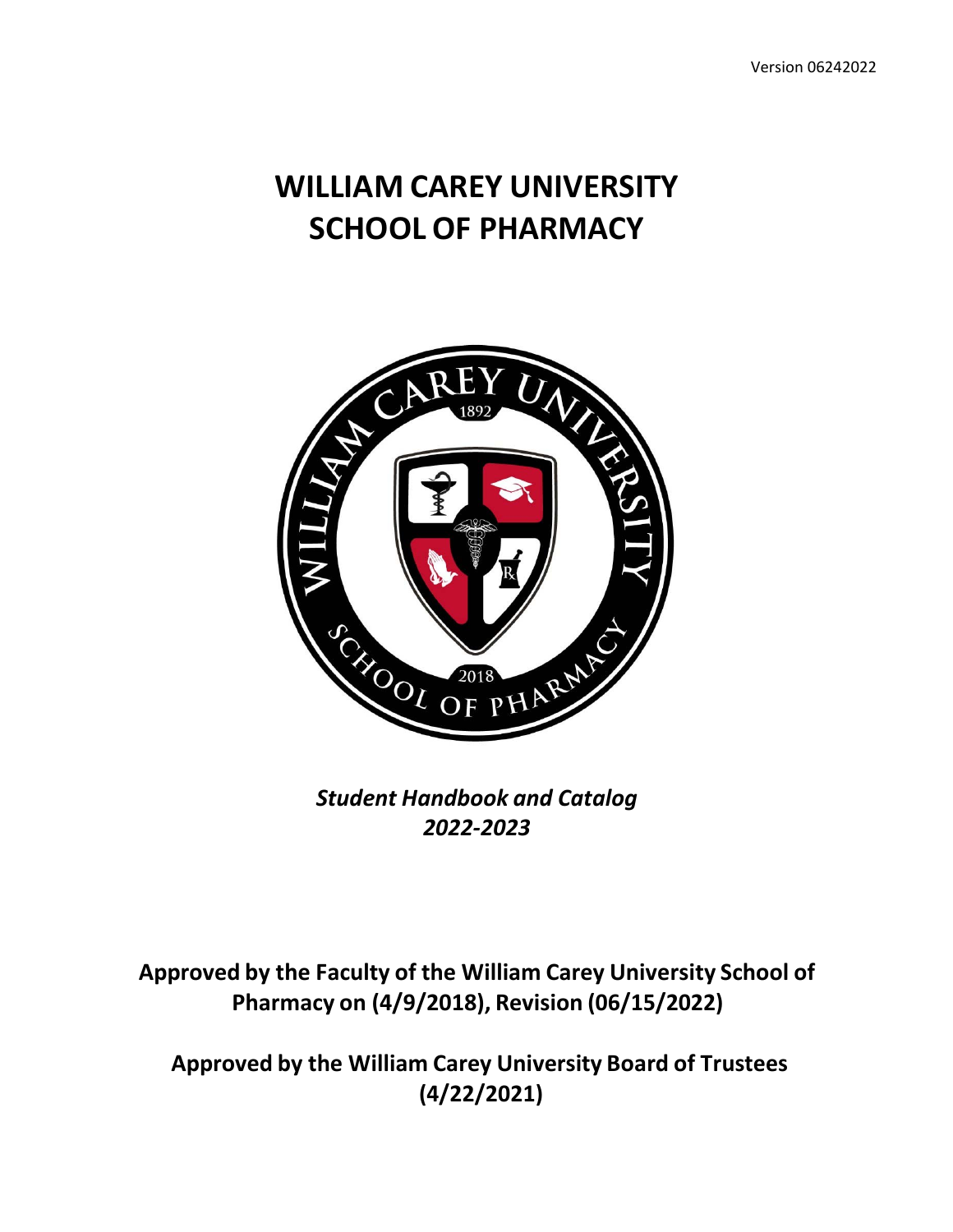# **School of Pharmacy Academic Master Calendars 2022-2023\***

#### **Fall Term 2022 (PY1/T1 and PY2/T5, 11 weeks total)**

June 30 – July 1, 2022 Orientation (P1) July 4, 2022 July 4 Holiday (P1/P2) September 5, 2022 Labor Day September 12, 2022 End of Fall term September 13, 2022 Study Day September  $14 - 19$ , 2022 Final Exams

July 5, 2022 First day of classes: Fall term (P1/P2) September 20 – 27, 2022 Fall / Intersession Break (P1/P2)

#### **Winter Term 2022 (PY1/T2 and PY2/T6, 11 weeks total)**

November 23 – 25, 2022 Thanksgiving Break December 9, 2022 End of Winter term December 12, 2022 Study Day December  $13 - 16$ , 2022 Final Exams December 19, 2022 – January 2, 2023 Christmas / Intersession Break

September 28, 2022 First day of classes: Winter term (P1/P2)

#### **Spring Term 2023 (PY1/T3 and PY2/T7, 11 weeks total)**

March 14, 2023 **End of Spring term** March  $15 - 17$ , 2023 Final Exams

January 3, 2023 **First day of classes: Spring term (P1/P2)** January 16, 2023 **Martin Luther King Day** March 20 – 24, 2023 Spring Break/Intersession Break (P1/P2)

#### **Summer Term 2023 (PY1/T4, 10 weeks total and PY2/T8, 11 weeks total)**

March 27 – April 28, 2023 IPPE-I (P1) April 7, 2023 **Easter Holiday (P2)** May 1 – June 2 , 2023 IPPE-II (P1) May 29, 2023 Memorial Day  $June 7 - 9, 2023$  Final Exams June 12 – June 23, 2023 Summer Break (P2)

March 27, 2023 First day of classes: Summer term (P2) June 5 – July 4, 2023 Summer Break and July 4th Holiday (P1) June 6, 2023 End of Summer Term (P2)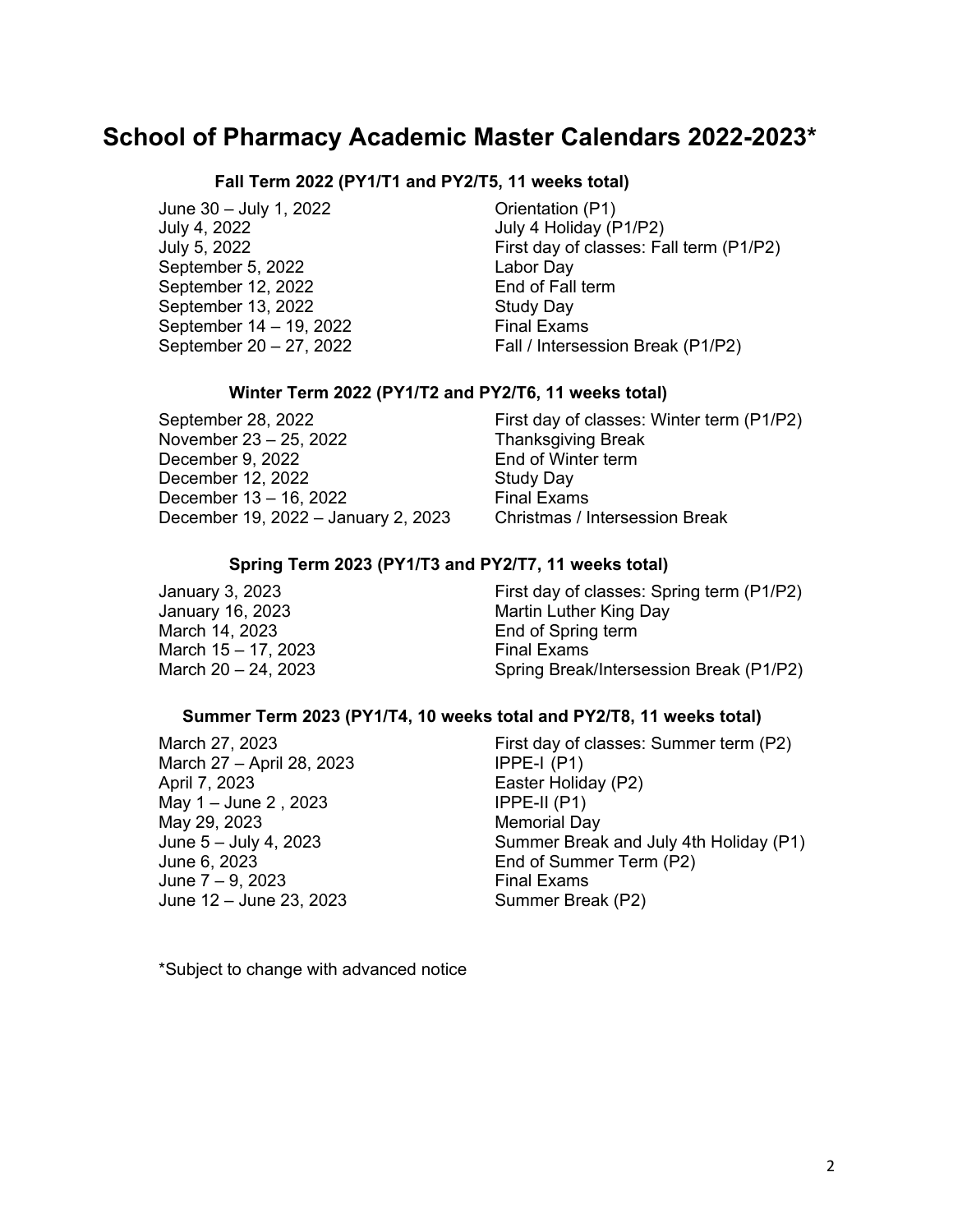### **Advanced Pharmacy Practice Schedule 2022-2023 (P3, Class of 2023)\***

#### **Fall Term (PY3/T8, 12 weeks total):**

| June 27 – August 5, 2022      | Advanced Pharmacy Practice Experience I  |
|-------------------------------|------------------------------------------|
| August 8 – September 16, 2022 | Advanced Pharmacy Practice Experience II |
| September 19 – 21, 2022       | APPE Forum and Career Fair               |
| September 22 – 23, 2022       | <b>Fall Break</b>                        |

### **Winter Term (PY3/T9, 12 weeks total):**

| September 26 – November 4, 2022     | Advanced Pharmacy Practice Experience III |
|-------------------------------------|-------------------------------------------|
| November $7 -$ December 16, 2022    | Advanced Pharmacy Practice Experience IV  |
| December 19, 2022 – January 6, 2023 | <b>P3 Winter Break</b>                    |

#### **Spring Term (PY3/T10, 12 weeks total):**

| January 9, 2023 – February 17, 2023 | Advanced Pharmacy Practice Experience V  |
|-------------------------------------|------------------------------------------|
| February 20 - March 31, 2023        | Advanced Pharmacy Practice Experience VI |
| April $3 - 4$ , 2023                | Intersession Break, P3                   |
| April 5-13, 2023                    | <b>APPE Capstone and Milestones</b>      |
| April 14, 2023                      | Graduation                               |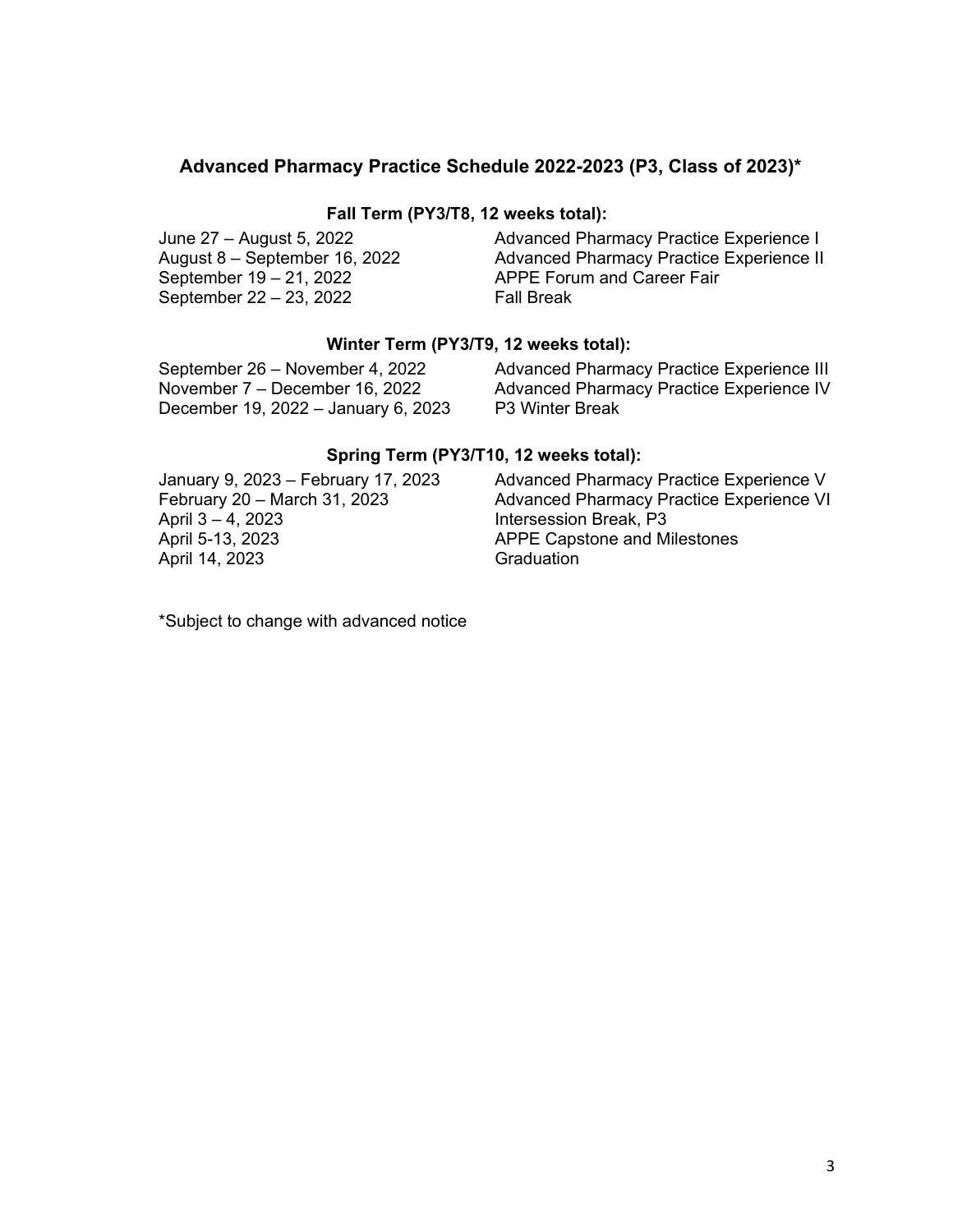# **School of Pharmacy Academic Master Calendars 2023-2024\* (Proposed)**

#### **Fall Term 2023 (PY1/T1 and PY2/T5, 11 weeks total)**

June 29 – 30, 2023 Orientation (P1) September 4, 2023 Labor Day September 11, 2023 End of Fall term September 12, 2023 Study Day September 13 – 18, 2023 Final Exams

Fourth of July Holiday July 5, 2023 First day of classes: Fall term (P1/P2) September 19 – 27, 2023 Fall / Intersession Break (P1/P2)

#### **Winter Term 2023 (PY1/T2 and PY2/T6, 11 weeks total)**

November 22 – 24, 2023 Thanksgiving Break December 8, 2023 End of Winter term December 11, 2023 Study Day December  $12 - 15$ , 2023 Final Exams December 18, 2023-January 5, 2024 Christmas / Intersession Break

September 27, 2023 **First day of classes: Winter term (P1/P2)** 

#### **Spring Term 2024 (PY1/T3 and PY2/T7, 11 weeks total)**

January 15, 2024 Martin Luther King Day March 18, 2024 **End of Spring term (P1/P2)** March  $19 - 22$ , 2024 Final Exams March 25 – March 29, 2024 Spring Break (P1/P2)

January 8, 2024 First day of classes: Spring term (P1/P2)

#### **Summer Term 2024 (PY1/T4, 10 weeks total and PY2/T8, 11 weeks total)**

April 1 – May 3, 2024 IPPE-I (P1)  $May 6 - June 7, 2024$  IPPE-II (P1) May 27, 2024 **Memorial Day** June 11, 2024 Study Day June 12 – 14, 2024 Final Exams June 17 – 28, 2024 Summer Break (P2)

April 1, 2024 **First day of classes: Summer term (P2)** June 10 – July 5, 2024 Summer Break (P1) June 10, 2024 End of Summer Term (P2)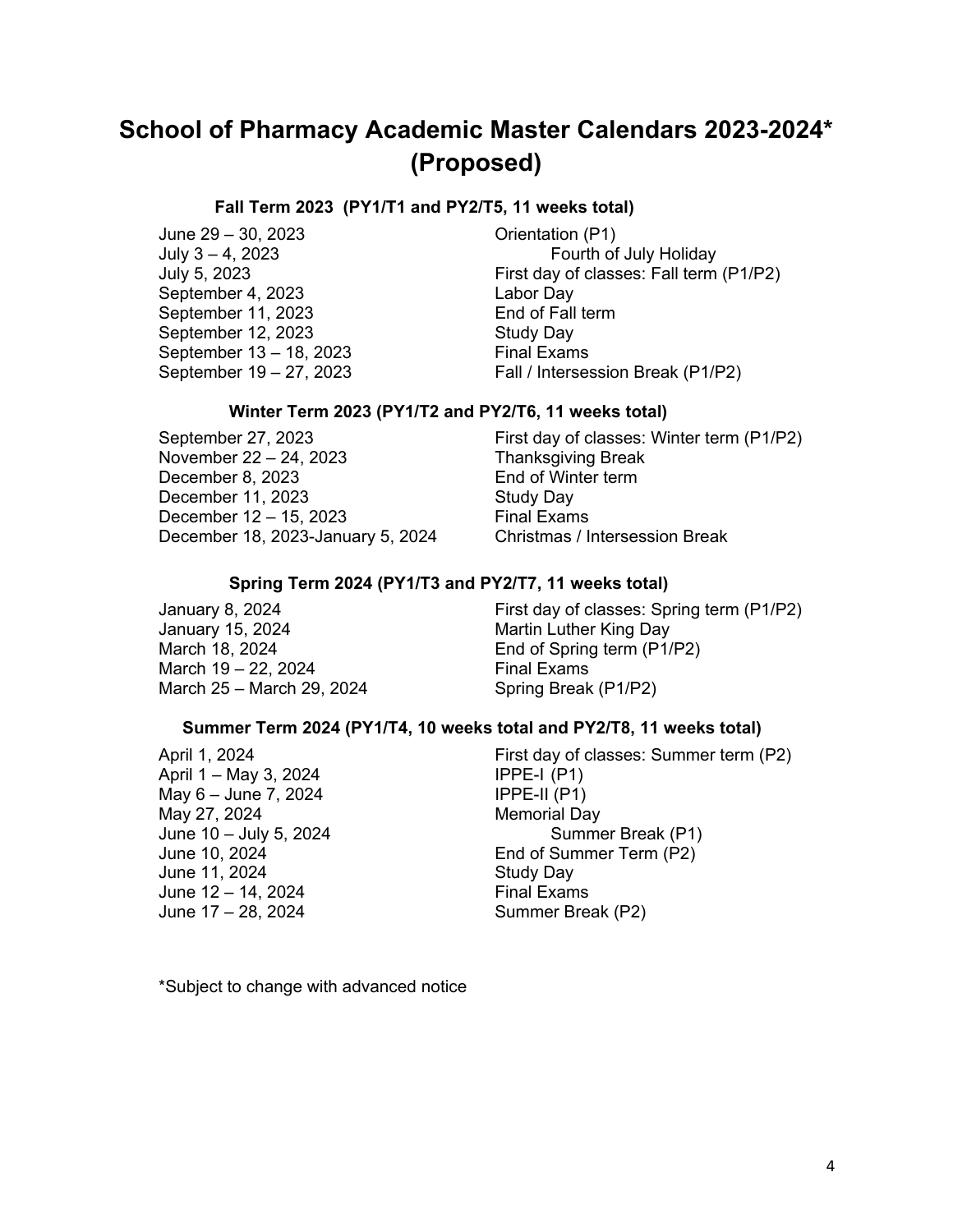#### **Advanced Pharmacy Practice Schedule 2023-2024 (P3, Class of 2024)\***

#### **Fall Term (PY3/T8, 12 weeks total):**

September 18-20, 2023 APPE Forum and Career Fair September 21-22, 2023 Fall Break

June 26 – August 4, 2023 Advanced Pharmacy Practice Experience I Advanced Pharmacy Practice Experience II

#### **Winter Term (PY3/T9, 12 weeks total):**

December 18, 2023 – January 5, 2024 P3 Winter Break

September 25 – November 3, 2023 Advanced Pharmacy Practice Experience III November 6 – December 15, 2023 Advanced Pharmacy Practice Experience IV

#### **Spring Term (PY3/T10, 12 weeks total):**

April 12, 2024 Graduation

January 8, 2024 – February 16, 2024 Advanced Pharmacy Practice Experience V<br>February 19 – March 29, 2024 Advanced Pharmacy Practice Experience VI February 19 – March 29, 2024 Advanced Pharmacy Practice Experience VI Intersession Break, P3 April 3 – 11, 2024 APPE Capstone, Milestone, NAPLEX Review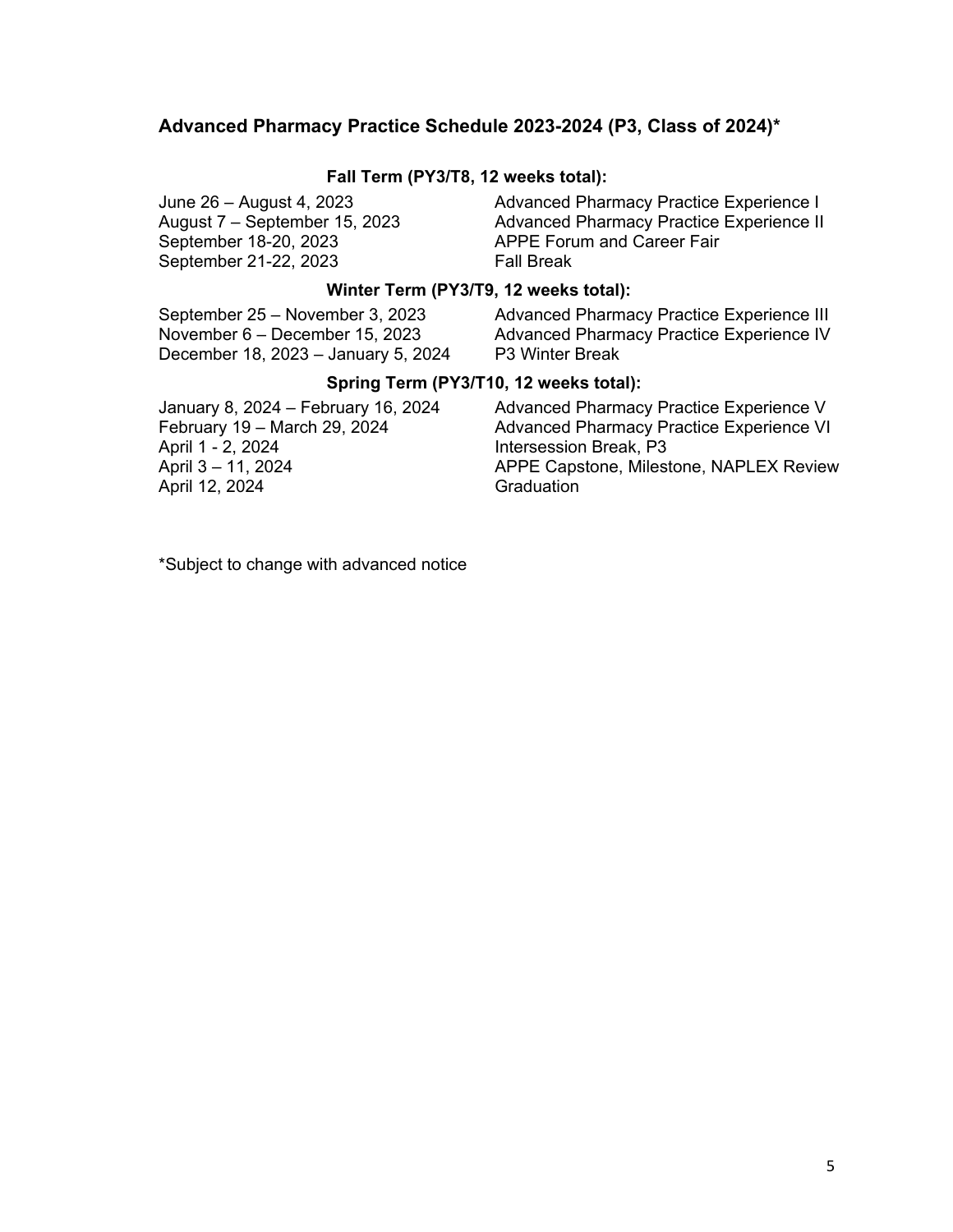#### **Preface**

The function of these policies is to provide comprehensive rules governing students at the William Carey University School of Pharmacy (WCUSOP). Information contained herein shall not constitute a legally binding contract upon William Carey University or the School of Pharmacy (WCUSOP). To the extent the rules fail to provide adequate guidance for administering a particular aspect of the program, the Dean may adopt temporary rules, which shall have full force and effect until permanent standards are adopted. An electronic copy of this publication can be viewed at WCUSOP website.

In addition to the policies contained herein, certain policies and procedures may be governed by the William Carey University Student Handbook, *The Translation*. In the event that there is any confusion about the WCUSOP policies and procedures, *The Translation* policies and procedures will govern the WCUSOP.

Policies, requirements, and information in the *WCUSOP Student Handbook* may be changed or updated by the University or WCUSOP at its sole discretion. Students will be notified of such changes and changes will become effective immediately unless otherwise specified. Changes will be incorporated into a revised version of the document which will be available on the WCUSOP website.

Failure to read this handbook and other sources of regulations governing college life at William Carey University or the School of Pharmacy does not excuse the student from the requirements and regulations described therein. This edition of the handbook does repeal and supersede all previous editions of the handbook.

#### **Academic Continuity during COVID-19**

The William Carey University School of Pharmacy is working to preserve the continuity of teaching and learning in emergency situations, including the current threat of COVID-19. To this end, didactic courses in the P1 and P2 years may be temporarily suspended on-campus and converted to distance learning classes or hybrid type coursework (on-line and in classroom activities). Experiential coursework may be modified or may require students to make up lost time should the experiential rotation sites close to experiential training.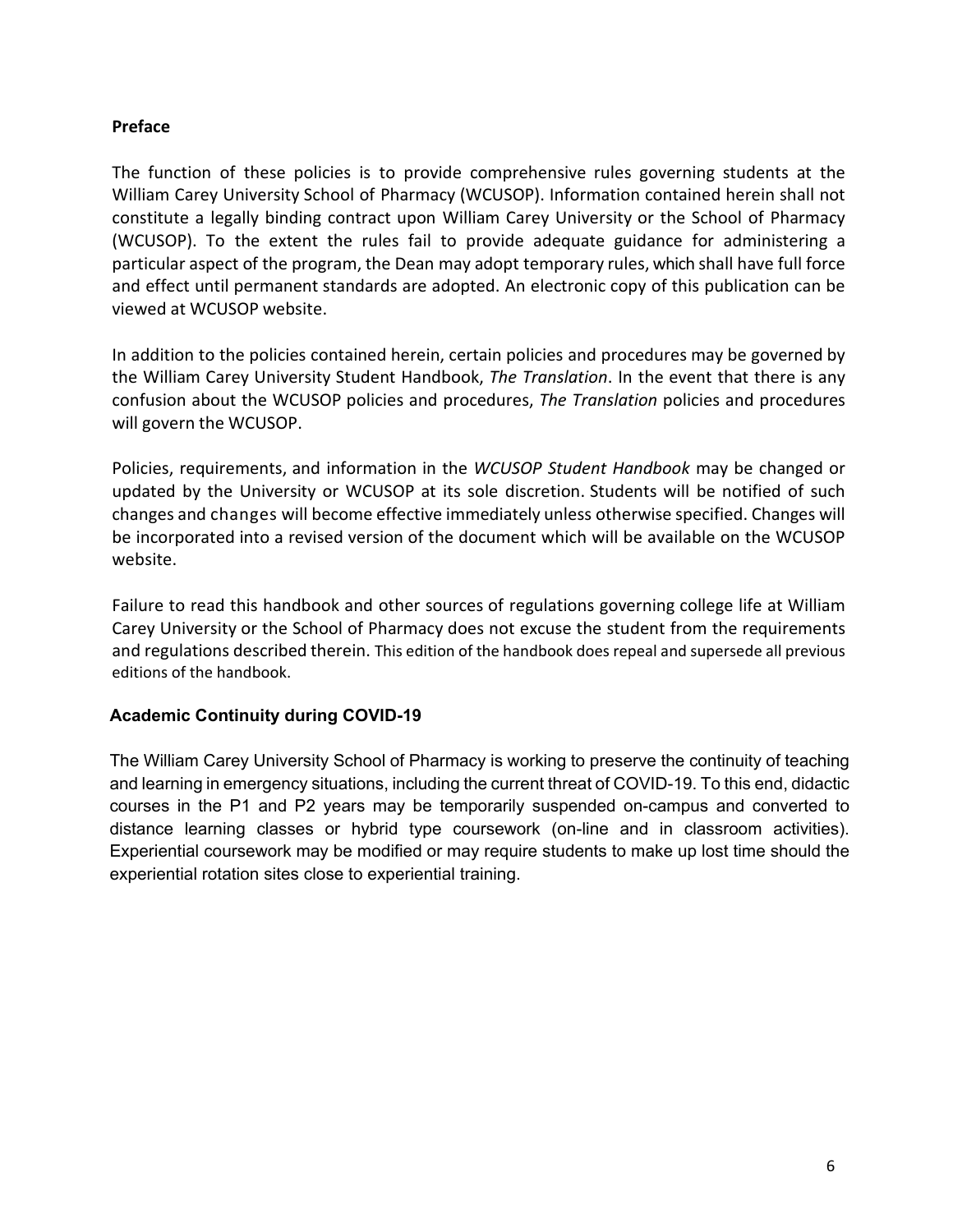# **Table of Contents**

|              | A. VISION, MISSION, AND CORE VALUES OF THE WILLIAM CAREY UNIVERSITY SCHOOL OF      |
|--------------|------------------------------------------------------------------------------------|
|              |                                                                                    |
|              | B. MESSAGE FROM THE DEAN OF THE WILLIAM CAREY UNIVERSITY SCHOOL OF PHARMACY 10-11  |
|              |                                                                                    |
|              |                                                                                    |
|              |                                                                                    |
|              |                                                                                    |
|              |                                                                                    |
|              |                                                                                    |
|              |                                                                                    |
|              |                                                                                    |
|              |                                                                                    |
|              |                                                                                    |
|              |                                                                                    |
|              |                                                                                    |
|              |                                                                                    |
| $\mathbf{L}$ |                                                                                    |
|              |                                                                                    |
|              |                                                                                    |
|              |                                                                                    |
|              |                                                                                    |
|              |                                                                                    |
|              |                                                                                    |
|              |                                                                                    |
|              |                                                                                    |
|              |                                                                                    |
|              |                                                                                    |
|              |                                                                                    |
|              | E. CERTIFICATION OF UNDERSTANDING AND ADHERENCE TO POLICIES, RULES, AND PROCEDURES |
|              |                                                                                    |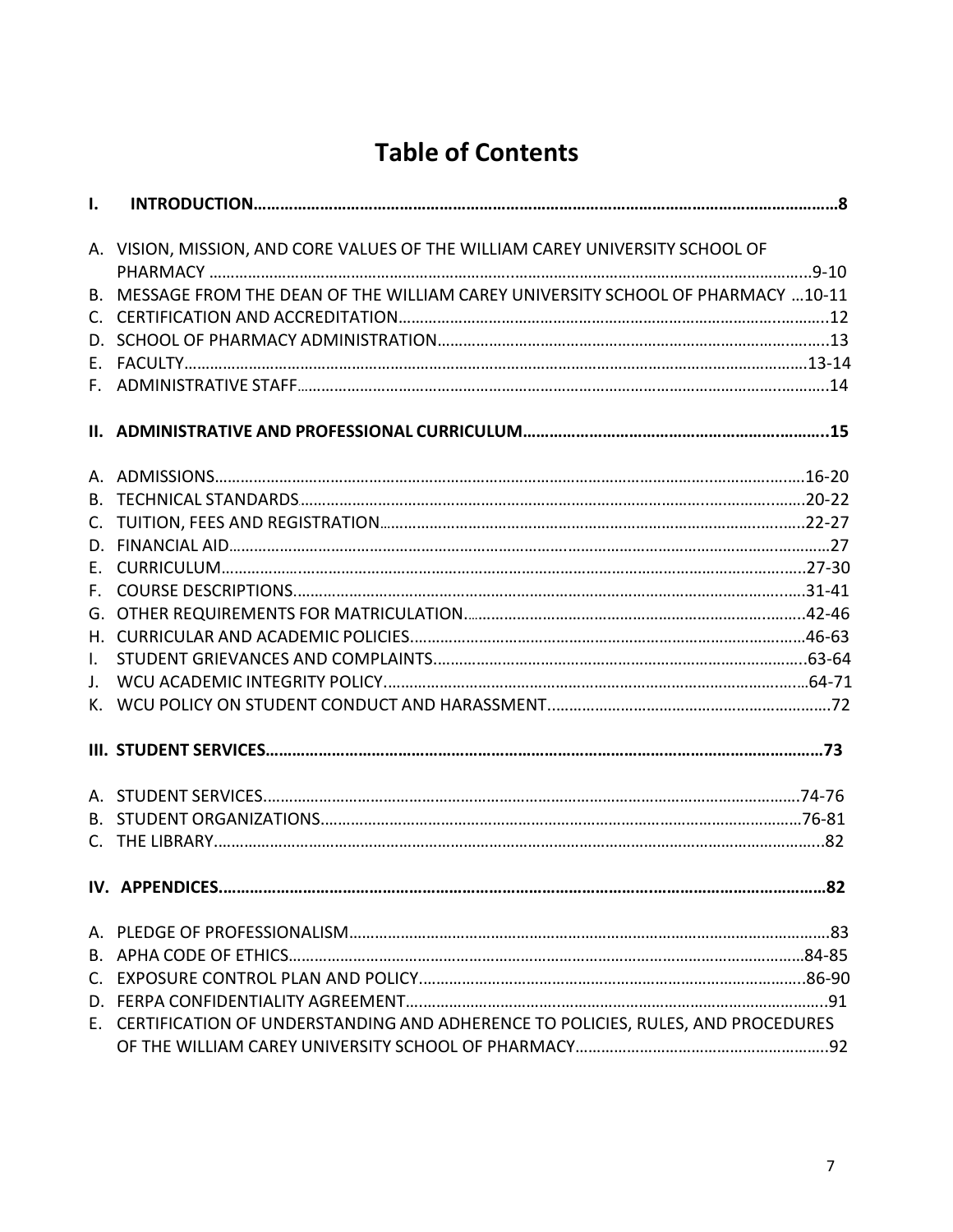# **I. INTRODUCTION**

- A. VISION, MISSION, AND CORE VALUES OF THE WILLIAM CAREY UNIVERSITY SCHOOL OF PHARMACY
- B. MESSAGE FROM THE DEAN OF THE WILLIAM CAREY UNIVERSITY SCHOOL OF PHARMACY
- C. BOARD OF TRUSTEES
- D. SCHOOL OF PHARMACY ADMINISTRATION
- E. FACULTY
- F. ADMINISTRATIVE STAFF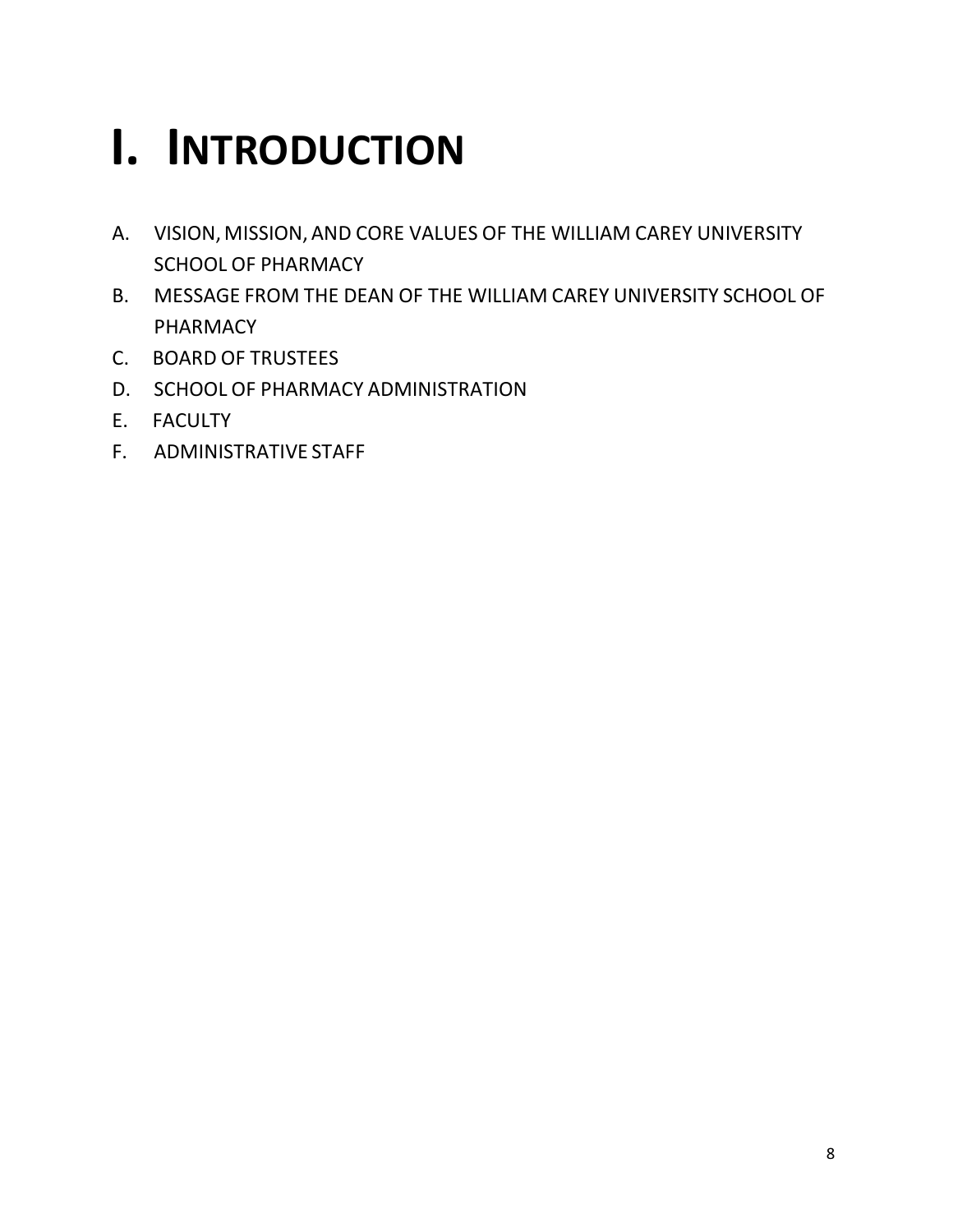# **A. VISION, MISSION, AND CORE VALUES OF THE WILLIAM CAREY UNIVERSITY SCHOOL OF PHARMACY**

### **I. Vision Statement**

**The School of Pharmacy at William Carey University will strive to be a leader in pharmacy education, scholarship and service, committed to providing a transformative learning experience in a collaborative and diverse environment focused on improving the health and well‐being of the communities we serve that blends learning and faith.**

### **II. Mission Statement**

**As an integral part of William Carey University, the School of Pharmacy (SOP) shares the overall vision and mission of the University. The SOP seeks to improve the health care of our region, especially the underserved areas of the Gulf Coast and South Mississippi, by educating students to become competent entry‐level practitioners. The students will be educated to provide contemporary pharmacy care to all patients in collaboration with other healthcare providers with a foundation based in a Christian ministry of healing. The SOP will provide an accelerated learner‐centered environment that promotes critical thinking, problem solving, development of communication skills, scholarship, professionalism and a Christian spirit of caring and responsibility. The SOP will utilize innovative and creative teaching methods, state‐of‐the‐art technology, and support an environment of scholarship with an expert, dynamic and diverse faculty.**

### **III. Core Values**

**The School of Pharmacy embraces the following list of core values that reflect the commitment of faculty and staff to preparing competent, caring, and ethical pharmacy professionals to meet the public's need for high quality health care.**

- Honesty, integrity, professionalism, and personal responsibility
- Respect for diversity and appreciation of cross-cultural perspectives
- Adaptability and flexibility in response to the ever-changing external environment
- Effective and efficient use of resources to maximize value to those we serve
- Excellence and innovation in pharmacy education, scholarship, and service (including outreach to the community)
- A productive, satisfying work and learning environment
- Integration of the pharmaceutical sciences with professional studies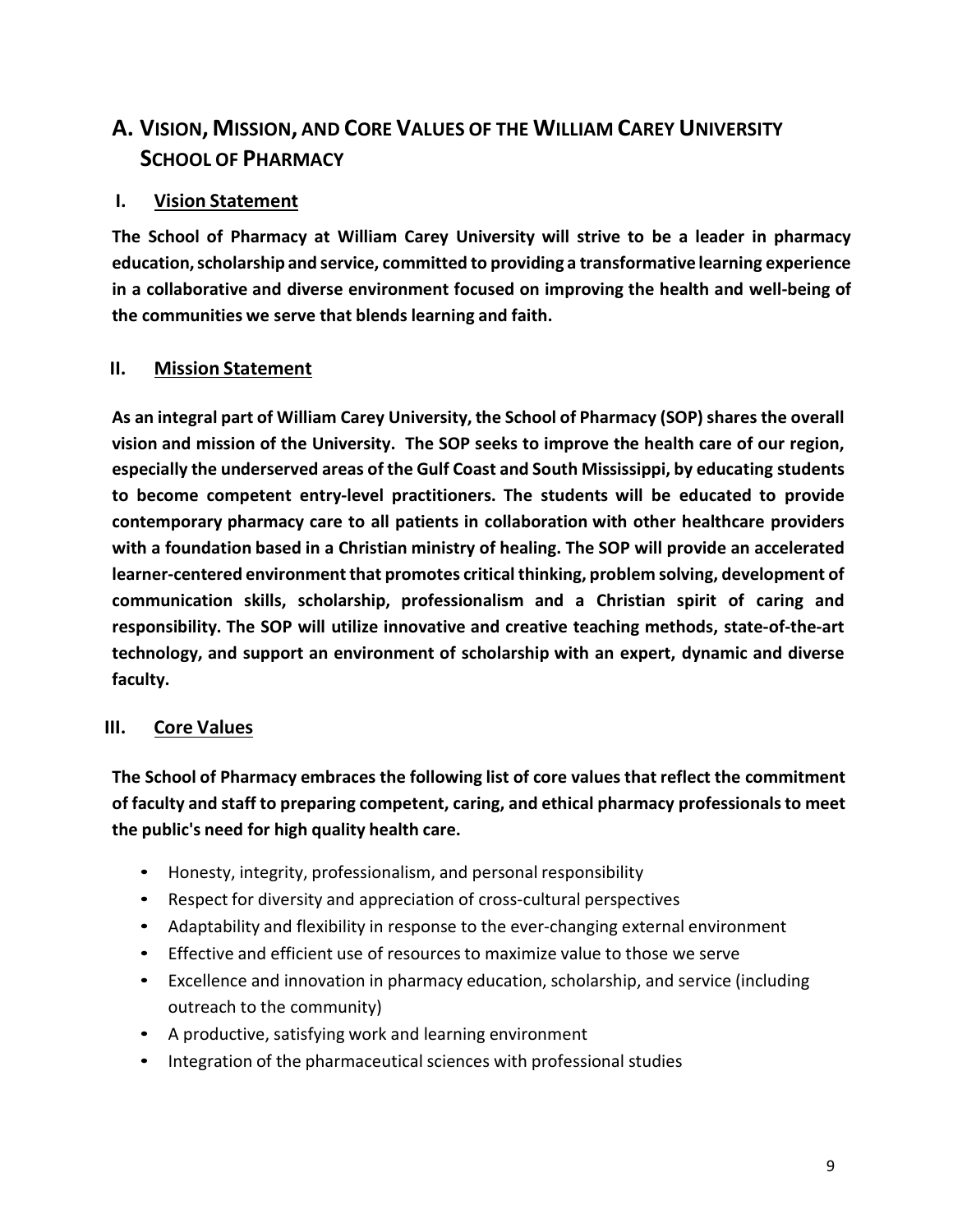- Scholarship that contributes to knowledge development, improvement of pharmacy education, and promotion of pharmacy care and health outcomes
- Experiences which foster inter-professional collaboration among health care team members delivering patient‐centered care
- Leadership opportunities that advance personal and professional goals
- Lifelong learning and continuing professional development
- Retention, development, and engagement of students and alumni
- Growth and development of certificate programs, dual degrees, and postgraduate training opportunities

# **B. MESSAGE FROM THE DEAN OF THE WILLIAM CAREY UNIVERSITY SCHOOL OF PHARMACY**

Hello All,

On behalf of the faculty, staff and students I would like to welcome you to William Carey University's School of Pharmacy. We are the only accelerated three‐year Doctor of Pharmacy program on the Gulf Coast from New Orleans to Pensacola and are located in the sunny city of Biloxi, MS on the Tradition Campus. The faculty and staff's mission is simple; to serve the health care needs of the Gulf Coast region, the state of Mississippi, and surrounding states while providing each student an excellent indepth pharmacy education in a welcoming, resource rich and collaborative environment. Our Program offers an individualized student‐centered learning environment, focused on academic excellence that is built on a partnership with our students, faculty, staff, partners and administration.

The didactic portion of the program, in the first two years, is designed to partner with the students to provide them the knowledge base and skill set required to excel as an entry‐level, practice ready, practitioner in all health care settings. The experiential education portion of the Program, the entire last year and a portion of the first, will expose the student to a variety of practice models and clinical experiences in which they will utilize and apply the knowledge and skills learned in the classroom. Our experiential settings are varied and located in a number of cities and institutions along the Gulf Coast and in a number of regions across the state. We also provide many opportunities in the surrounding states along with the potential for rotational opportunities nationwide. Graduates, at the conclusion of our Program, will be prepared to independently practice their profession independently in a collaborative manner in any practice environment. Also, for those who chose to, they will have the skill set, experiences and mentorship to prepare them to seek residencies and fellowships.

The School of Pharmacy will endeavor to enroll 64 highly qualified students in each newly admitted class, which will provide for a 10:1 ratio of students to faculty. This allows the student to experience a highly individualized education while in an environment that fosters a culture that emphasizes building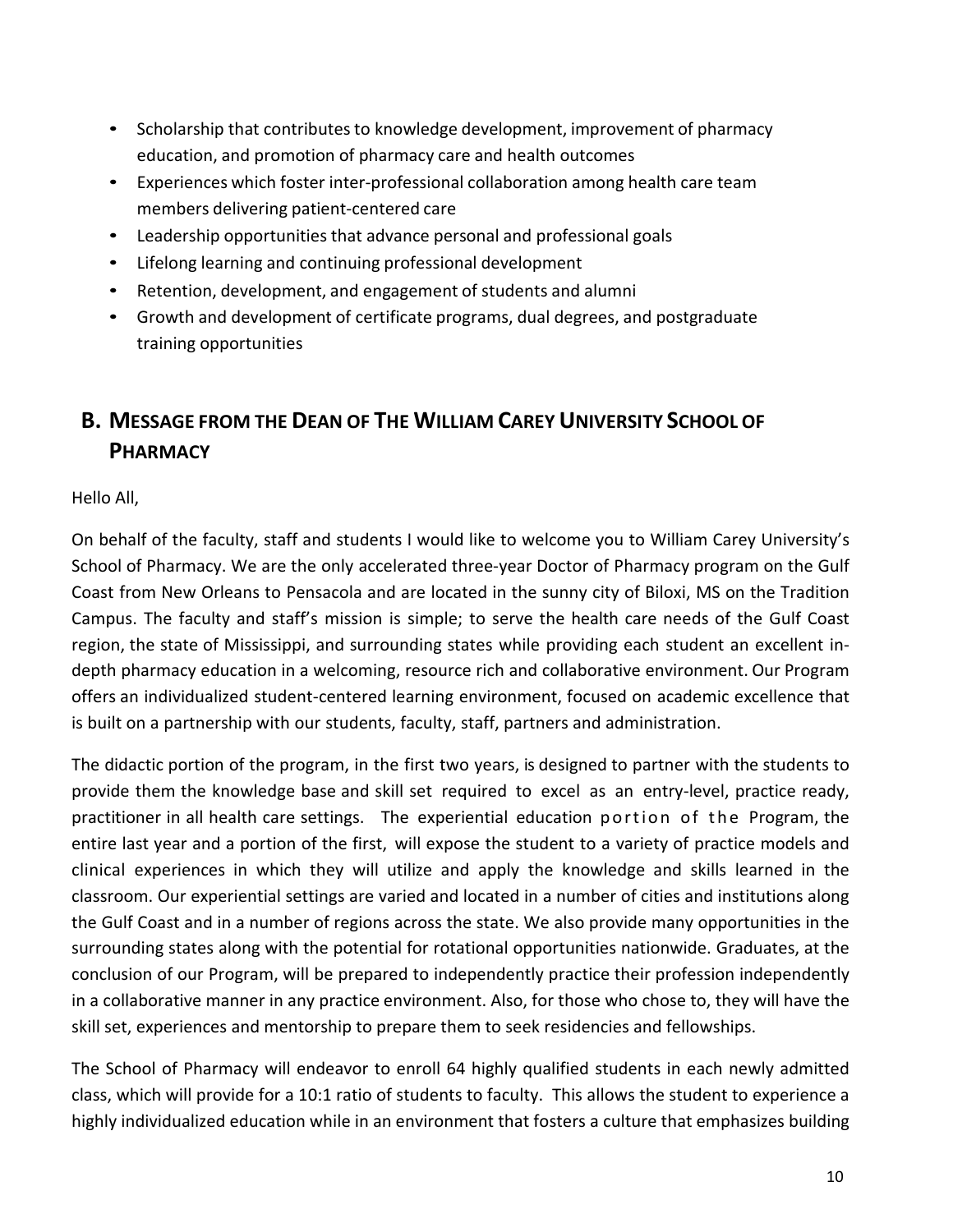firm and lasting personal and professional relationships with each other, faculty and staff. The School of Pharmacy is located in a spacious 33,000 square foot building, complete with state‐of‐the‐art classroom, laboratory and study space, which provides a comfortable and stimulating learning environment. I believe that the quality of staff and faculty match the quality of the facilities and the type of student we are seeking.

We firmly believe this is an exciting and uncertain time in health care and that the profession of pharmacy is well positioned to improve the health of our communities through education, service, outreach, and research. Our School is determined to make a difference in the lives of those who suffer from the prevailing health disparities of the region such as diabetes, obesity, drug and tobacco addiction, and asthma while addressing national challenges like the recent pandemic. The profession of pharmacy offers an array of diverse career opportunities for today's graduates allowing them to make a substantial impact on the health of the individual, community, and the nation. Our Program is designed and positioned to help students discover the career opportunity that best suits them.

While I have only touched a few of the Program's highlights, there are many more reasons to discover why you should join us. The faculty and staff are deeply committed to collaborating with the student to create an exciting and enriching learning environment and experience that will graduate the best entry‐level practitioner possible.

I look forward to personally meeting and working with each student and helping them achieve their personal and professional goals.

All the best,

Dr. Michael Malloy, PharmD Dean, William Carey University School of Pharmacy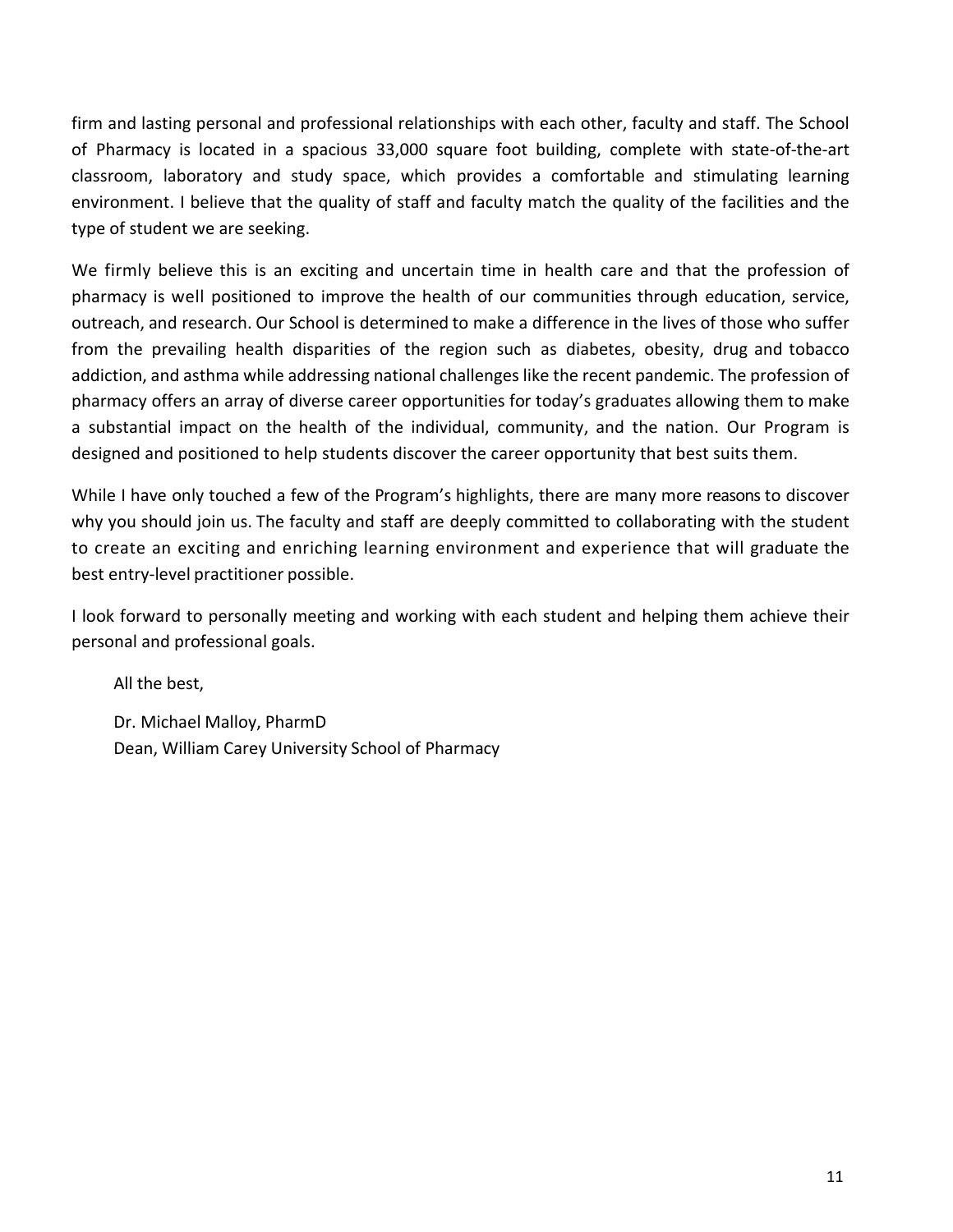# **C. CERTIFICATION AND ACCREDITATION**

#### **Accreditation Council for Pharmacy Education:**

**William Carey University School of Pharmacy's Doctor of Pharmacy program is accredited by the Accreditation Council for Pharmacy Education, 190 South LaSalle Street, Suite 2850, Chicago, IL 60603, 312/664‐3575; FAX 866/228‐2631, web site www.acpe‐accredit.org.**

If any student elects to submit a complaint to WCUSOP regarding an unresolved complaint involving an **accreditation standard**, he or she may do so according to the ACPE policy found at: www.acpe-accredit.org/complaints/default.asp or by mail at the following address:

**Accreditation Council for Pharmacy Education 20 North Clark Street, Suite 2500 Chicago, Illinois 60602‐5109**

### **Southern Association of Colleges and Schools Commission on Colleges:**

The William Carey University is accredited with the Southern Association of Colleges and Schools Commission on Colleges (SACSCOC).

If any student would like to submit a complaint to SACS regarding an unresolved complaint involving an accreditation standard or verify the status of William Carey University, he or she may do so according to the SACSCOC policy found at: www.sacscoc.org/pdf/081705/complaintpolicy.pdf

or by mail at the following address:

**Commission on Colleges 1866 Southern Lane Decatur, Georgia 30033‐4097 404‐679‐4501**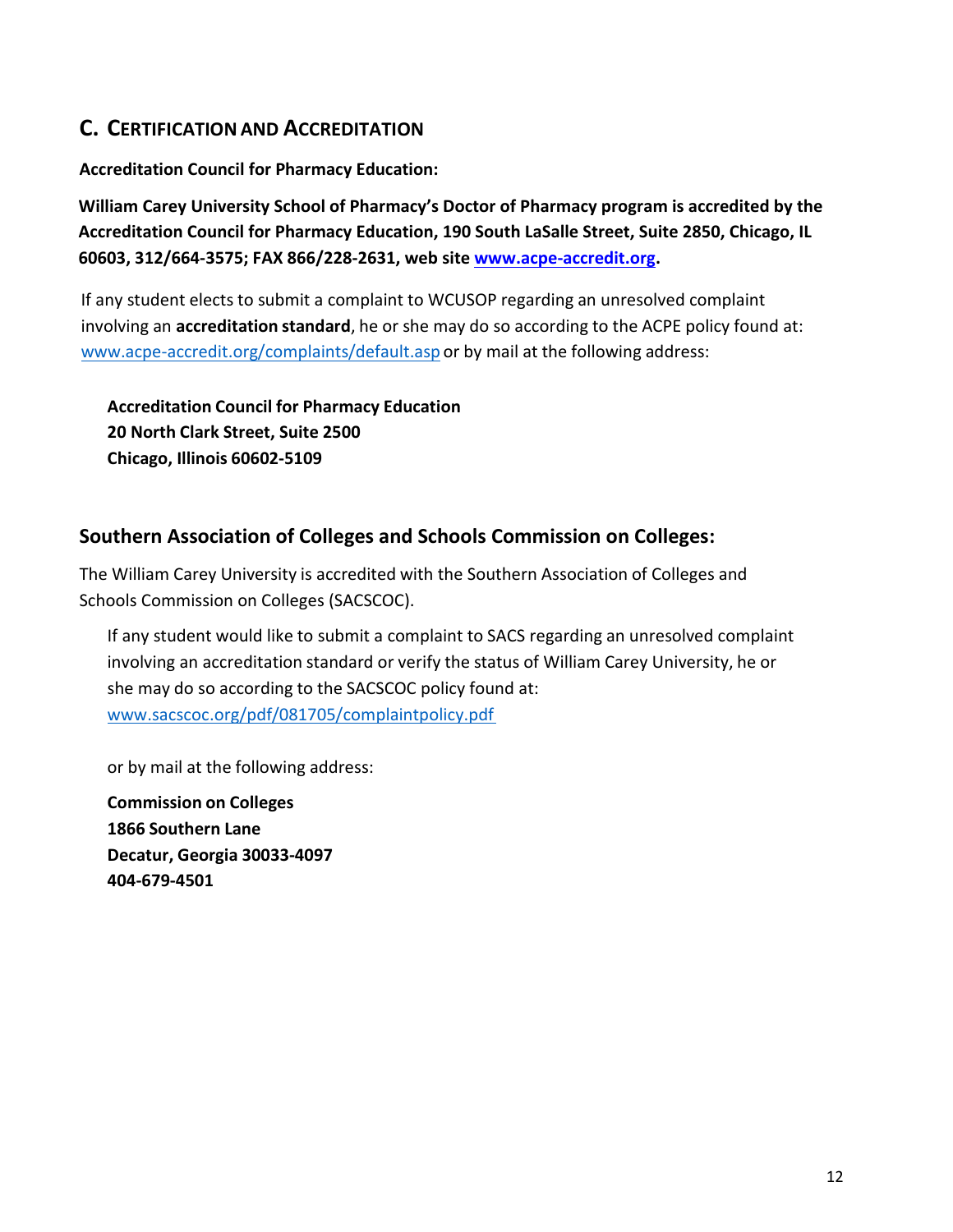## **D. SCHOOL OF PHARMACY ADMINISTRATION**

| Michael Malloy, PharmD  | Dean                                                              |
|-------------------------|-------------------------------------------------------------------|
| David Weldon, PhD       | Associate Dean of Pharmacy and Assessment                         |
| Charles R. Breese, PhD  | Associate Dean of Curriculum and Student Success                  |
| Donna M. Adkins, PharmD | Department Chair of Pharmacy Practice and Administration          |
| Kris Virga, PhD         | Department Chair of Pharmaceutical Sciences                       |
| Robin Vidal, PharmD     | Director of Experiential Education                                |
| <b>Kelly Beers</b>      | Administrative Assistant for Experiential Education               |
| Angela Blahut-Neville   | Director of Admissions, Marketing, and Recruitment                |
| Hugh Donohoe            | Regional Librarian, Instructor of Information Science             |
| Samantha Garza          | Administrative Assistant for Pharmacy Practice and Administration |
| Cynthia Grimes          | <b>Assessment Coordinator</b>                                     |
| Angela Hawkins          | Administrative Assistant to the Dean                              |
| Sabrina Pippen          | <b>Academic Counselor for Student Success</b>                     |

# **E. FACULTY**

#### **Department of Pharmaceutical Sciences**

- Dr. Kristopher Virga, Chair and Professor of Pharmaceutical Sciences
- Dr. Charles Breese, Associate Dean of Curriculum and Student Success and Professor of Pharmaceutical Sciences
- Dr. Melissa Burmeister, Assistant Professor of Pharmaceutical Sciences
- Dr. Abiy Eyakem, Assistant Professor of Pharmaceutical Sciences
- Dr. Tim Fincher, Assistant Professor of Pharmaceutical Sciences
- Dr. Nicole Lounsbury, Assistant Professor of Pharmaceutical Sciences
- Dr. Abby Weldon, Assistant Professor of Pharmaceutical Sciences
- Dr. David Weldon, Associate Dean of Pharmacy and Assessment and Associate Professor of Pharmaceutical Sciences

#### **DEPARTMENT OF PHARMACY PRACTICE AND ADMINISTRATION**

- Dr. Donna Breese, Chair and Professor Pharmacy Practice
- Dr. Elina Delgado, Assistant Professor Pharmacy Practice
- Dr. William Graham, Assistant Professor Pharmacy Practice
- Dr. Ashley Hawthorne, Assistant Professor Pharmacy Practice
- Dr. Kristin Kellett, Associate Professor Pharmacy Practice
- Dr. Carole Morreale, Associate Professor of Pharmacy Practice and Director of Interprofessional Education and Public Health at the College of Medicine
- Dr. Albert Joseph Nosser, Assistant Professor of Pharmacy Practice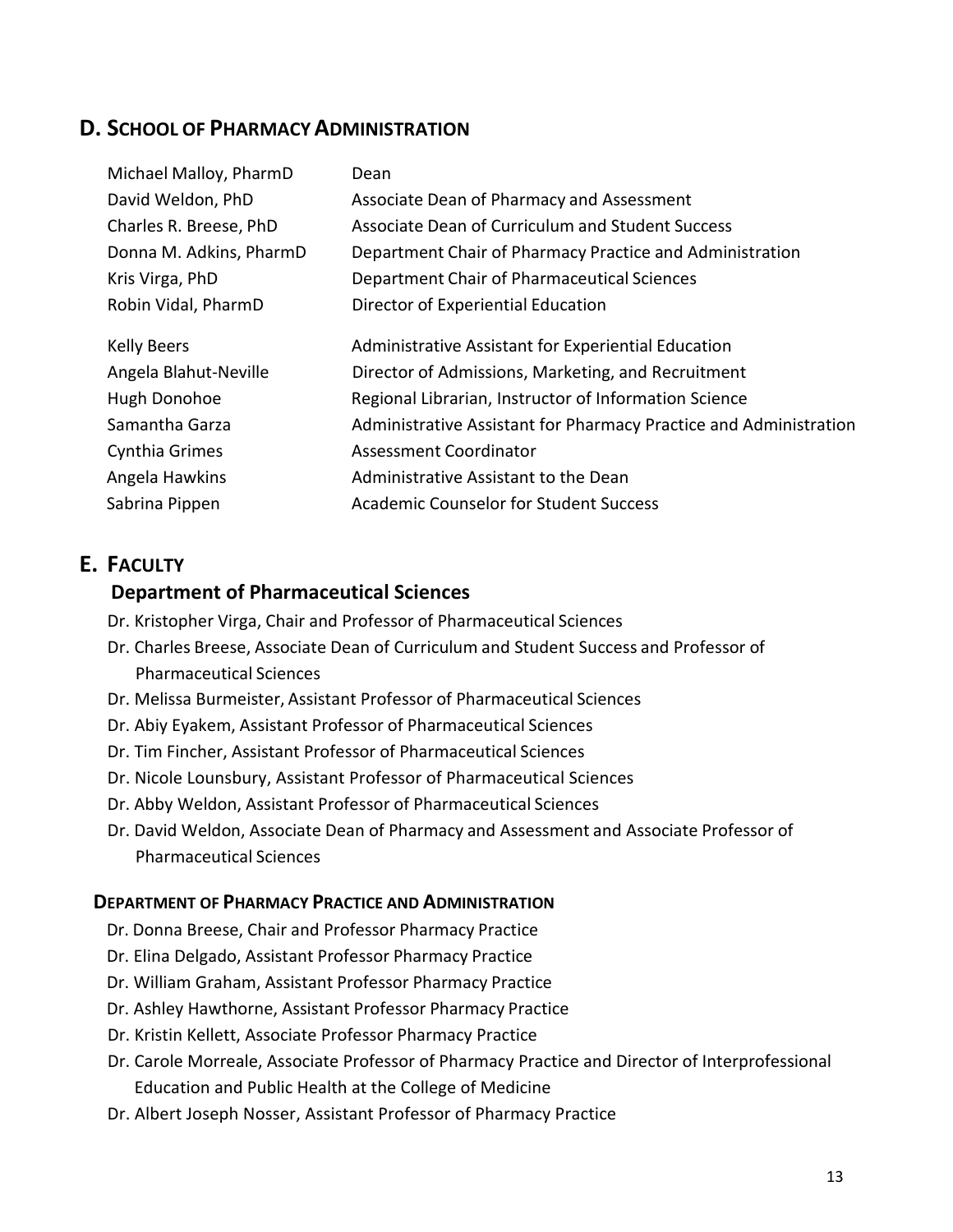- Dr. Samantha Odem, Assistant Professor Pharmacy Practice
- Dr. Troy Smith, Assistant Professor Pharmacy Practice
- Dr. Robin Vidal, Director of Experiential Education and Assistant Professor Pharmacy Practice
- Dr. Christopher Wilkerson, Assistant Professor of Pharmacy Practice

### **F. WILLIAM CAREY UNIVERSITY, TRADITION CAMPUS ADMINISTRATIVE STAFF**

Dr. Cassandra Conner, Administrative and Academic Dean of the Tradition Campus

Ms. Nonie Gregory, Assistant Registrar, Tradition Campus

Ms. Jennifer Fox, Financial Aid Counselor, Tradition Campus

Ms. Angela George, Business Office, Tradition Campus

Ms. Brandi Donohoe, Student Services Coordinator for William Carey University, Tradition Campus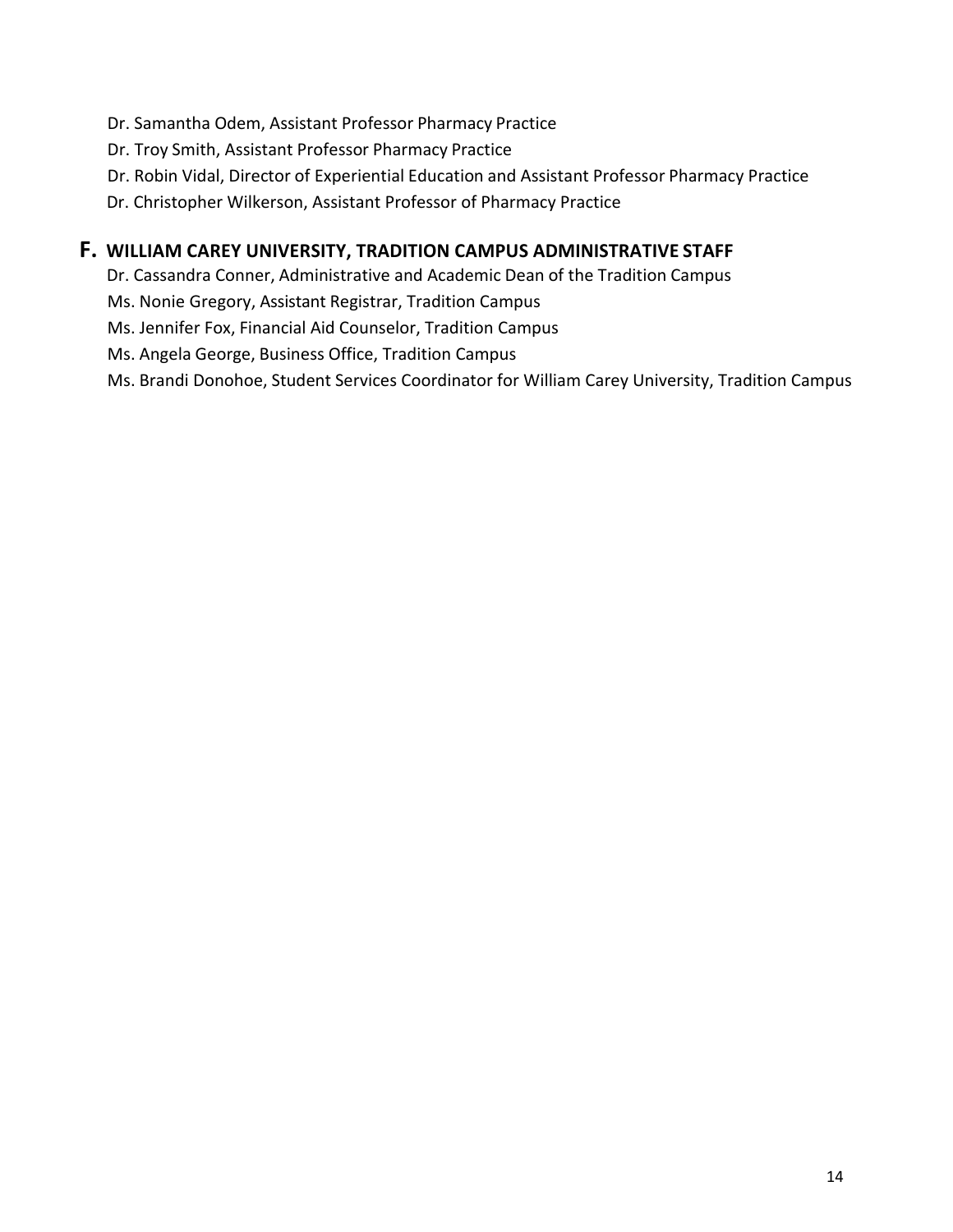# **II. ADMINISTRATIVE AND PROFESSIONAL CURRICULUM**

- A. ADMISSIONS
- B. TECHNICAL STANDARDS
- C. TUITION AND FEES
- D. FINANCIAL AID
- E. CURRICULUM
- F. COURSE DESCRIPTIONS
- G. OTHER REQUIREMENTS FOR MATRICULATION
- H. CURRICULAR AND ACADEMIC POLICIES
- I. STUDENT GRIEVANCES AND COMPLAINTS
- J. WCU ACADEMIC INTEGRITY POLICY
- K. WCU POLICY ON STUDENT CONDUCT AND HARASSMENT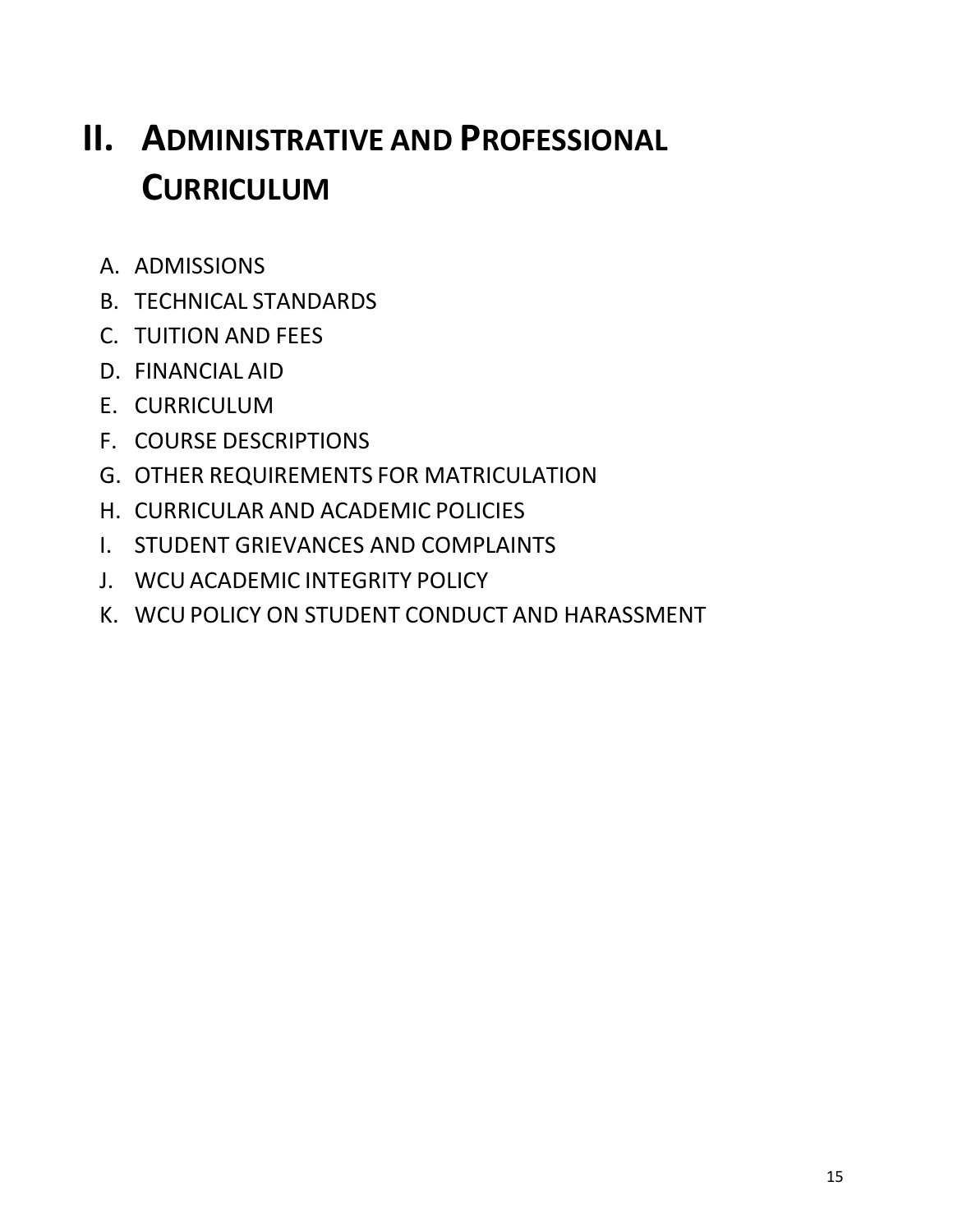# **A. ADMISSIONS**

The goal of the Admissions Department is to recruit and matriculate the highest quality and most qualified students to accomplish the educational mission of the School of Pharmacy. The Admissions Department will use student curricular performance and NAPLEX results to determine admissions criteria to select students who will successfully complete the pharmacy professional program, pass the NAPLEX, and become licensed pharmacists.

The William Carey University School of Pharmacy incorporates a holistic approach to admissions and considers such factors as GPA, prior experience, completion of a bachelor's degree or advanced education, and interview results in the admissions process. Applicants presenting with above average GPAs are more competitive.

- **Bachelor's degree is preferred, but not required**
- **PCAT is not required**
- **Preferred overall GPA ≥ 3.0 and science and math GPA** ≥ **2.5**

WCUSOP follows standard policies and procedures for obtaining, selecting, and admitting applicants. WCUSOP's Admissions Committee is responsible for the admissions process, including the consideration of applicants for interview and admission, and does not discriminate on the basis of age, race, color, national origin, religion, disability, marital status, gender, or sexual orientation.

**All applicants must submit a web‐based application through PharmCAS** (Pharmacy College Application Service)**,**  a centralized application service. Applications must be complete and verified by PharmCAS prior to being evaluated by the WCUSOP.

Detailed information about WCUSOP, its curriculum, the admission process, prerequisite courses, tuition and fees, financial aid, student life, and accreditation status are available at: https://www.wmcarey.edu/school/pharmacy.

#### **PRIORITY DECISION ADMISSIONS POLICY**

Beginning with the 2021‐2022 Admissions Cycle, PharmCAS and its member institutions will no longer be utilizing the "Early Decision" process. To offset the removal of the Early Decision process, PharmCAS will now allow applicants to select a "Priority" designation for their preferred program of choice. Unlike Early Decision, Priority designation is a non‐binding designation that allows schools and applicants to identify a defined program of preference. As a non-binding designation, applicants are allowed to apply to alternate programs during the application cycle. Individual programs will make decisions on how they prioritize/incentivize those applications. William Carey University School of Pharmacy will use a November 1<sup>st</sup> deadline for receiving applications with Priority decision designations. This date is in keeping with the prior Early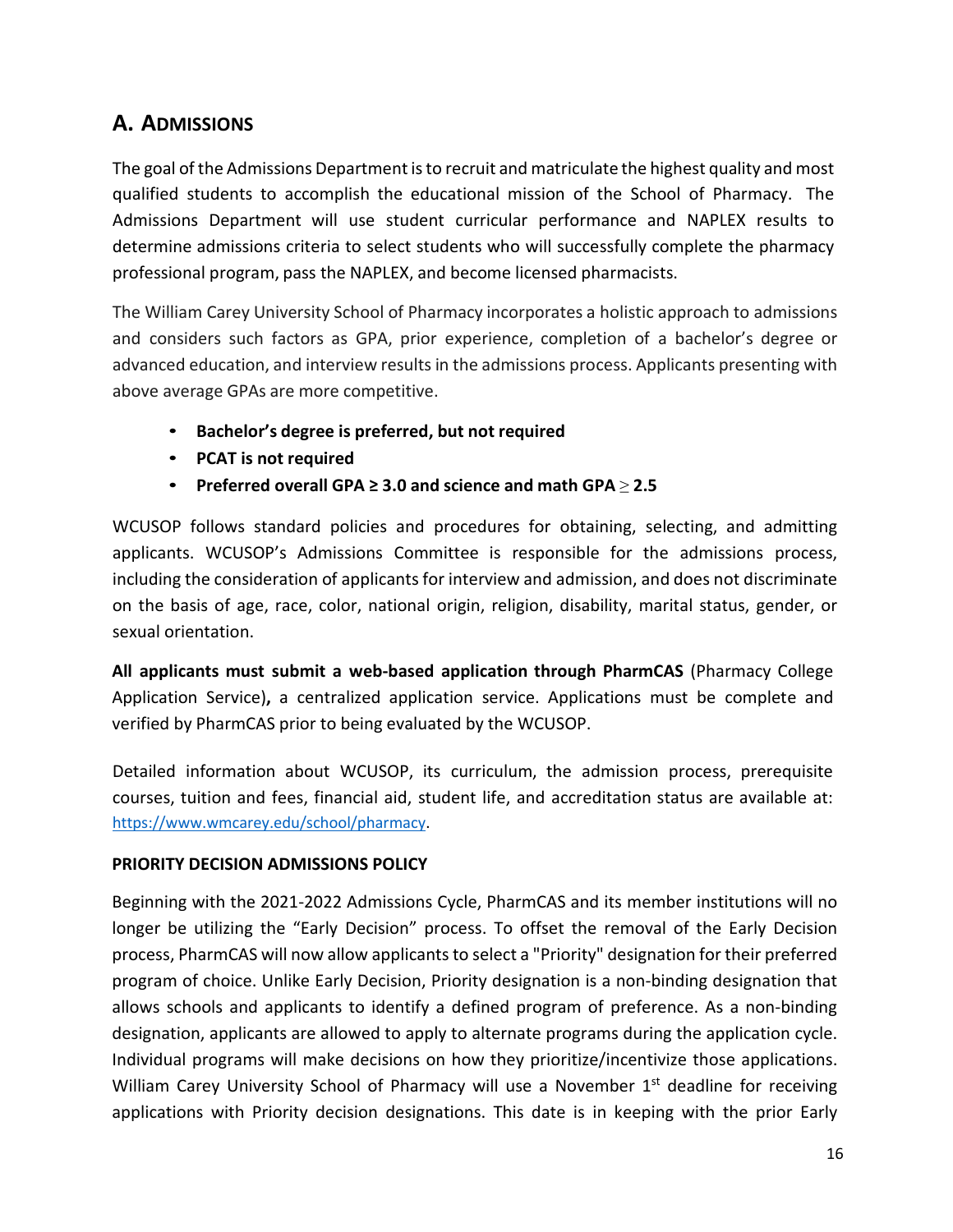Decision designation. Applicants who apply to WCUSOP and are accepted under the Priority decision designation will have their seat deposit waived with confirmation of their seat acceptance.

#### **ACADEMIC REQUIREMENTS FOR ADMISSION**

To be eligible for admission to the Doctor of Pharmacy program, applicants must meet the following criteria:

1. Complete a minimum of 68 semester credit hours of pre-pharmacy study in an accredited college or university in the United States or Canada, or the equivalency of credits from a foreign college or university whose transcripts are evaluated by Josef Silny and Associates, World Educational Services, or AACRAO International Education Services.

2. Have a grade of C- (or its equivalent) or better in all prerequisite courses.

**Applicants do not have to have all prerequisite coursework completed before applying for admissions**; however, the applicant must have a plan to complete any remaining prerequisites by **June 1 of the year of enrollment**, unless informed otherwise by the Admissions Office. Dual enrollment precludes admission into the School of Pharmacy; all coursework must be completed by the first day of class. All science laboratory courses must be completed in a live, in‐person laboratory environment. No online or hybrid laboratory courses will fulfill the prerequisite laboratory requirement. Any online labs taken pre‐COVID would need to be re‐taken, even if they are only offered online. Those labs taken during COVID and pre-submission would be acceptable. For future term enrollment, the applicant would need to provide proof that an online course was the only viable option available at their institution (as opposed to taking a local class in‐person).

#### **PREREQUISITE COURSES**

| <b>Prerequisite Courses</b>                                                                                                                                                          | <b>Required Credit Hours</b> |
|--------------------------------------------------------------------------------------------------------------------------------------------------------------------------------------|------------------------------|
| General Biology I & II with labs <sup>1</sup> (for science majors)                                                                                                                   | 8.0 Sem. Hrs.                |
| (200/0 level or above biology courses with lab fulfills the<br>Biology II with lab requirement. Microbiology, Cell Biology,<br>Molecular Biology, and Immunology will be considered) |                              |
| General Chemistry I & II with labs <sup>1</sup> (for science majors)                                                                                                                 | 8.0 Sem. Hrs.                |
| Organic Chemistry $\vert \mathbf{R} \vert$ II with labs <sup>1</sup> (for science majors)                                                                                            | 8.0 Sem. Hrs.                |
| Physics I with or without lab (algebra-based course fulfills<br>this requirement)                                                                                                    | 3.0 Sem. Hrs.                |
| Human Anatomy or Anatomy & Physiology I <sup>1</sup>                                                                                                                                 | 3.0-4.0 Sem. Hrs.            |
| Human Physiology or Anatomy & Physiology $II1$                                                                                                                                       | 3.0-4.0 Sem. Hrs.            |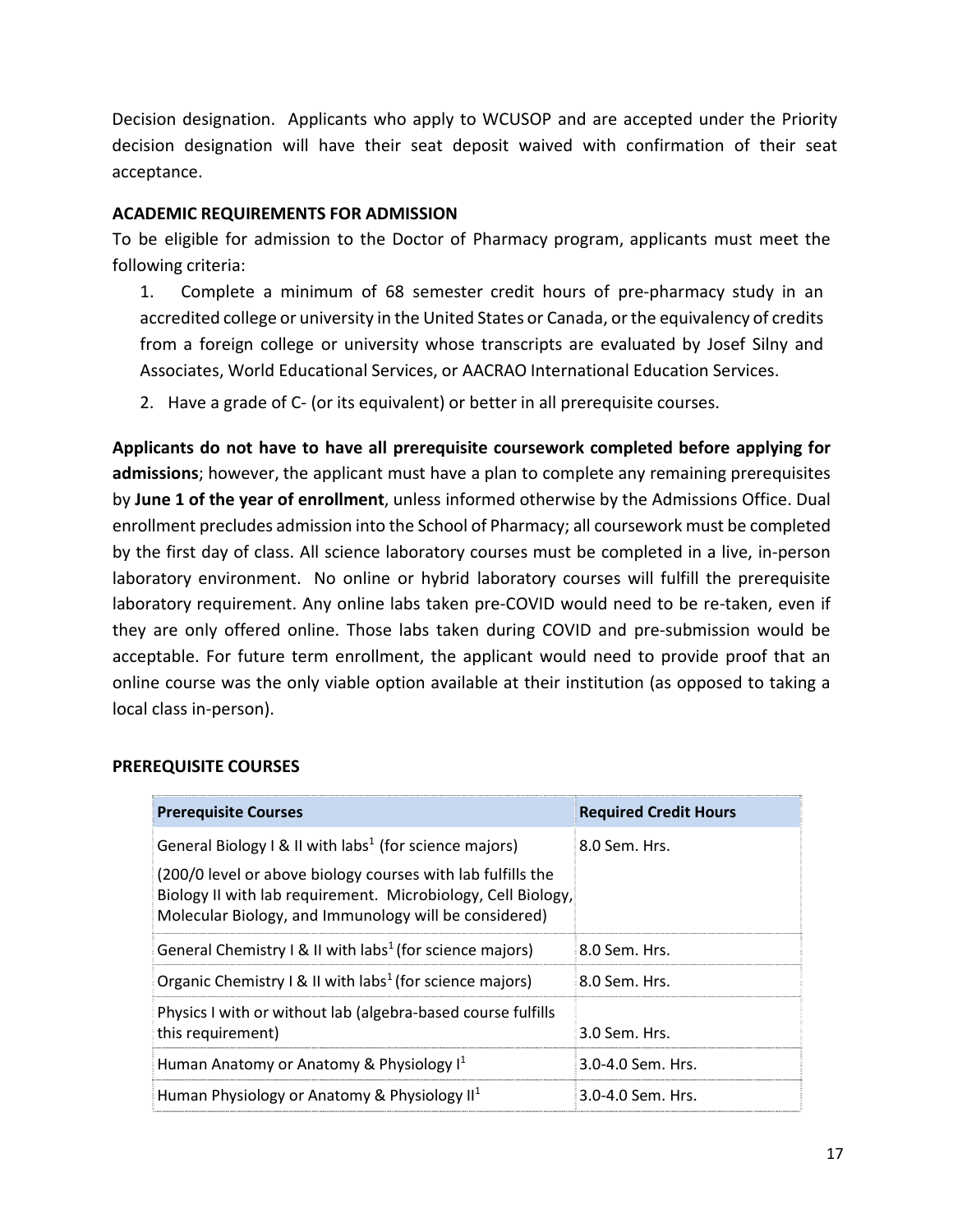| $6.0$ Sem. Hrs. $2$ |  |
|---------------------|--|
| 9.0 Sem. Hrs. $2$   |  |
| 3.0 Sem. Hrs. $4$   |  |
| 3.0 Sem. Hrs. $2$   |  |
| 3.0 Sem. Hrs. $3$   |  |
| 6.0 Sem. Hrs. $^2$  |  |
| 3.0 Sem. Hrs.       |  |
|                     |  |

<sup>1</sup> Laboratory courses must be completed in a live, in-person laboratory environment. Any online labs taken pre-COVID would need to be re‐taken, even if they are only offered online. Those labs taken during COVID and pre‐ submission would be acceptable. For future term enrollment, the applicant would need to provide proof that an online course was the only viable option available at their institution (as opposed to taking a local class in‐person).

<sup>2</sup> Similar coursework will be evaluated and may be deemed to fulfill the required semester credit hours.

3 The mathematics component must include a minimum of 3 semester hours of calculus.

4 The 3 hours of general statistics is required in addition to the mathematics requirement.

Prerequisite courses taken under quarter hour systems will be evaluated for equivalency (generally 1 semester hour credit = 0.75 quarter hour credit) and may be deemed to fulfill the required semester credit hours.

Applicants may not exclude any part of their college‐level educational history. Any applicant who fails to report all institutions attended will forfeit his/her eligibility for admission to William Carey University School of Pharmacy, or may be dismissed from the program if the student has matriculated. Records and documents submitted for admission to PharmCAS or the William Carey University School of Pharmacy will not be returned.

All applicants meeting the minimum criteria will have their files evaluated. Due to the large number of candidates that apply for admission each year, only the most qualified applicants will be invited for an interview. During the interview day\*, applicants will be given an introduction to the school and its curriculum, and provided information on student services and financial aid. In addition, each candidate will have his or her application file reviewed for completeness. Applicants will be interviewed by faculty, asked to provide a writing sample, take a preliminary knowledge assessment, and given a tour of the campus and the School's facilities\*. Ample opportunities will exist to ask questions about the program, the University, and the local area. If there are any additional questions during the application process, please feel free to email pharmacyadmissions@wmcarey.edu.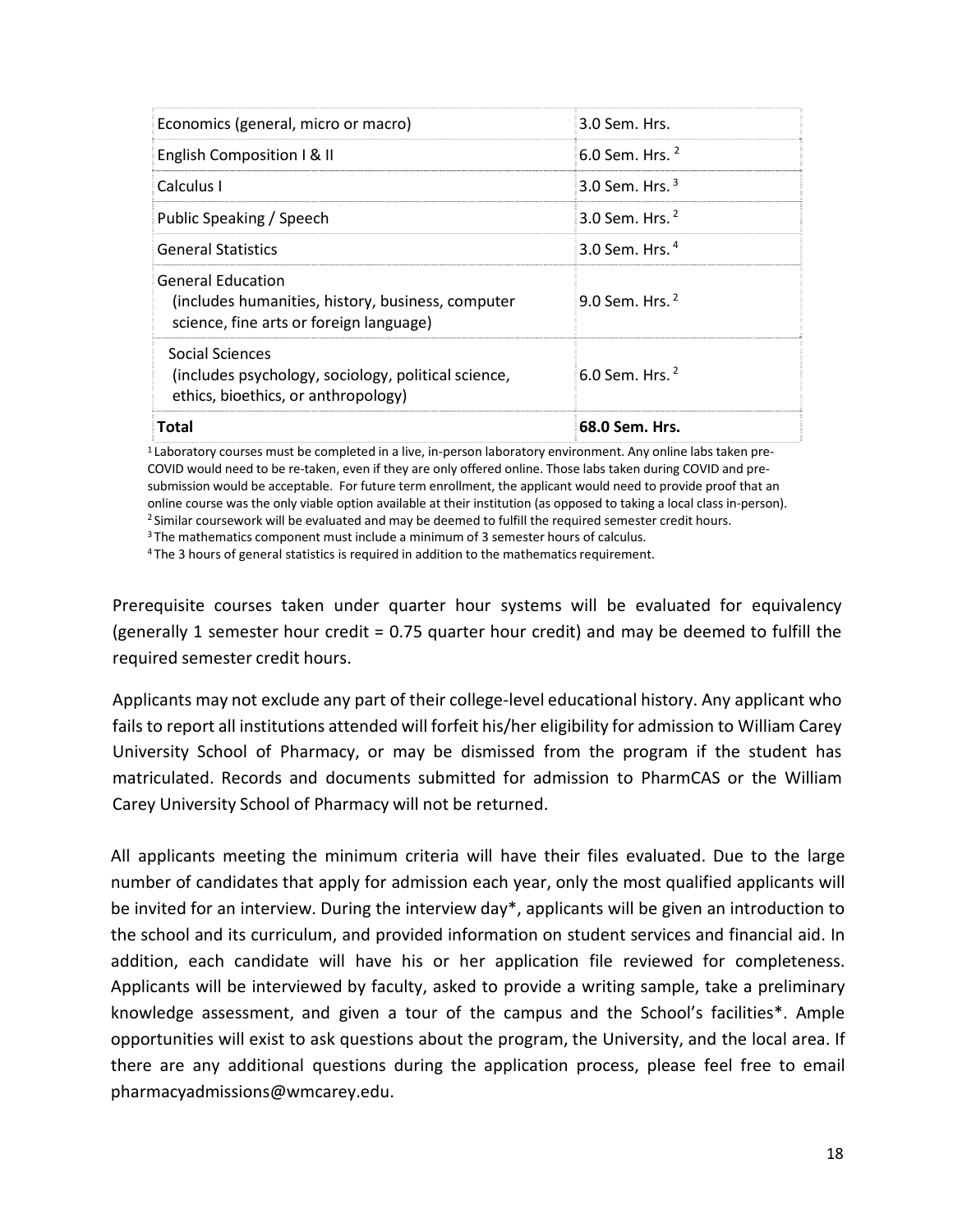Application to the Doctor of Pharmacy program is highly competitive. As the School of Pharmacy utilizes a "rolling" admissions process, priority is given to candidates who complete their application early.

\*Interview Days may be held remotely using Webex video calls during unforeseen circumstances as the COVID‐19 pandemic. A virtual tour may be offered in place of an in‐ person tour during a time that the university has established a no visitor policy. An in‐person tour will be scheduled at a later date.

#### **PREREQUISITES COMPLETED OUTSIDE THE UNITED STATES**

Applicants who have completed any of the core prerequisites from a non‐U.S. institution must submit transcript evaluations from World Educational Services, Josef Silny & Associates, or AACRAO International Education Services. The transcript evaluations shall be submitted with the PharmCAS application and not to the William Carey University School of Pharmacy.

*World Education Services (WES) Joseph Silny and Associates AACRAO International Bowling Green Station 7101 SW 102 Avenue Educational Services P.O. Box 5087 Miami, FL 33173 One Dupont Circle, NW, New York, NY 10274‐5087 Phone: (305) 273‐1616 Suite 520 Phone: (212) 966‐6311 Fax: (305) 273‐1338 Washington, DC 20036 Fax: (212) 739‐6100 http://www.jsilny.com Tel: (202) 296‐3359 http://www.wes.org Fax: (202) 822‐3940*

*ies@aacrao.org*

### **EVIDENCE OF ENGLISH LANGUAGE PROFICIENCY**

Applicants are required to provide evidence of English language proficiency. One of the following can be used as certification of English proficiency:

- Diploma or degree from an English speaking school a degree or diploma from an accepted accredited college or university in which the primary language of instruction for the entire institution is English.
- Graduation from a regionally accredited college or university in the United States.
- You have taken English composition and speech prerequisites from a regionally accredited college or university in the United States, and have earned a "B" or better.
- Completing the TOEFL with a recommended minimum score for admissions of:
	- 550 or higher for paper-based test; or
	- 90 or higher for internet-based test; and
	- The date of taking the TOEFL should not be more than 24 months prior to the date of enrollment

The TOEFL score should be included in your PharmCAS application and not submitted to the William Carey University. More information regarding the TOEFL is available at www.ets.org/toefl.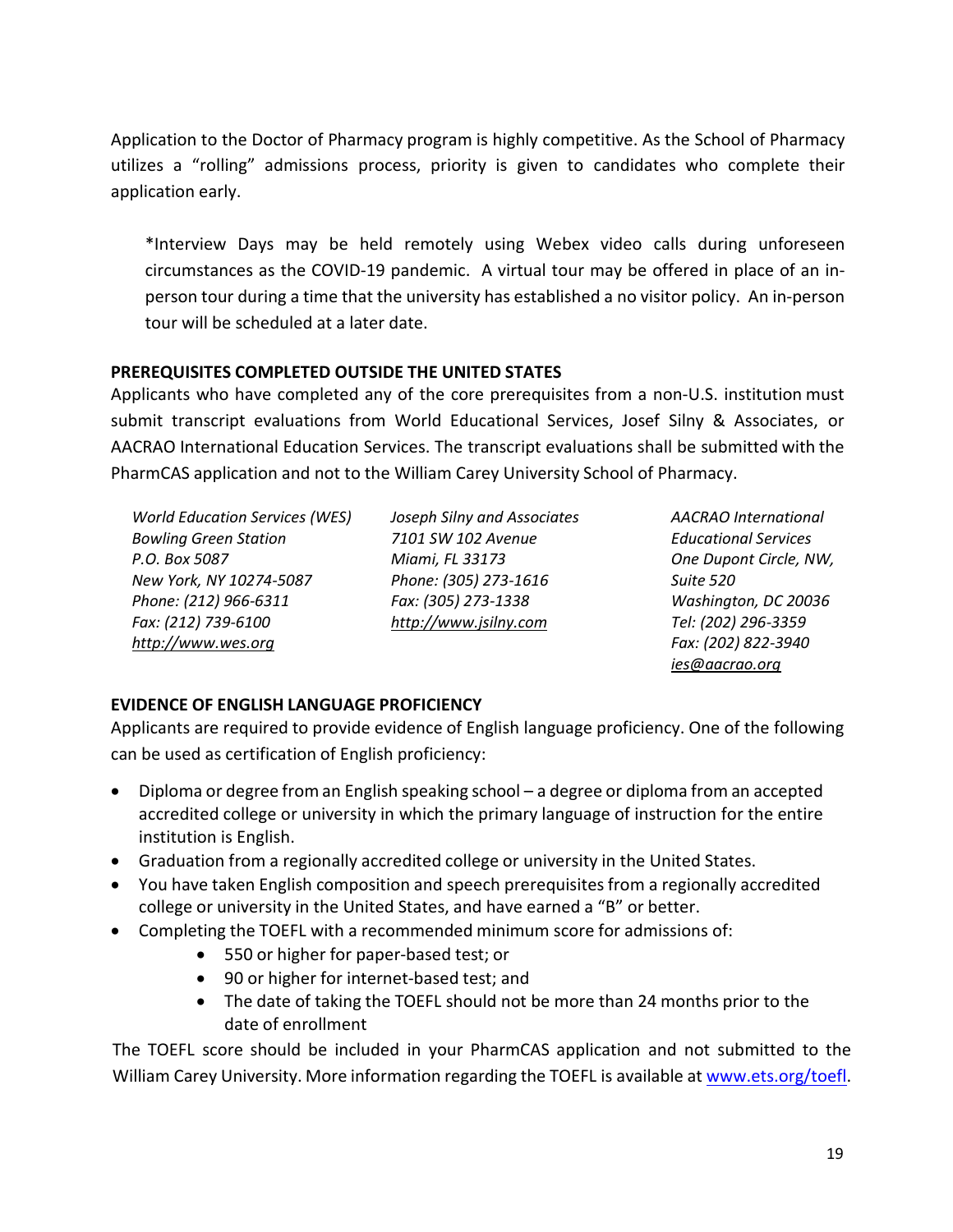#### **BOARD OF PHARMACY INTERN LICENSURE**

To matriculate in the Doctor of Pharmacy program, students must be eligible for intern licensure with the Mississippi Board of Pharmacy, Alabama Board of Pharmacy, and the Louisiana Board of Pharmacy. Students doing rotations in other states will be required to meet all intern requirements of those states. Students who have any of the following conditions should check with the appropriate Board of Pharmacy to determine if they are eligible for a pharmacy intern license:

- Diagnosis or treatment in the last five years for a mental illness or a physical condition that would impair the ability to perform any of the essential functions of a license, including alcohol or substance abuse;
- Misdemeanor or felony charges, arrests, or convictions;
- Previous administrative action, whether completed or pending;
- Suspension, revocation, surrender, or other discipline against any license, including any action that was not made public.

#### **SEAT DEPOSIT**

Admitted students will receive a letter informing them of acceptance and requesting that a non‐ refundable five hundred dollar (\$500) seat deposit be submitted to WCUSOP by a specified time. The seat deposit is credited toward the fall semester tuition. Seat deposits will be waived for students that apply under the "Priority decision designation" as set forth by PharmCAS.

#### **DEFERRED ENROLLMENT**

An applicant that has paid a seat deposit may request for a deferral of admission until the following academic year. All requests will be evaluated on a case‐by‐case basis. In the event that an applicant is granted a deferral until the following academic year, the seat deposit will be held to hold a seat in the class. The seat deposit is credited toward the fall semester tuition. Deferred applicants must provide current updated transcripts of all academic coursework prior to matriculation.

#### **HIPAA GUIDELINES**

Each student is required to read and understand the information on HIPPA regarding protection of patients' privacy. A signed acknowledgement form must be signed and returned to the Experiential Director. This acknowledgement form is also kept in the student's portfolio.

## **B. TECHNICAL STANDARDS**

### **TECHNICAL STANDARDS FOR PROGRAMS IN THE SCHOOL OF PHARMACY (ADMISSION AND PROGRESSION)**

Candidates for admission to and students enrolled in the Doctor of Pharmacy Program at William Carey University must demonstrate the following abilities and skills in areas of communication,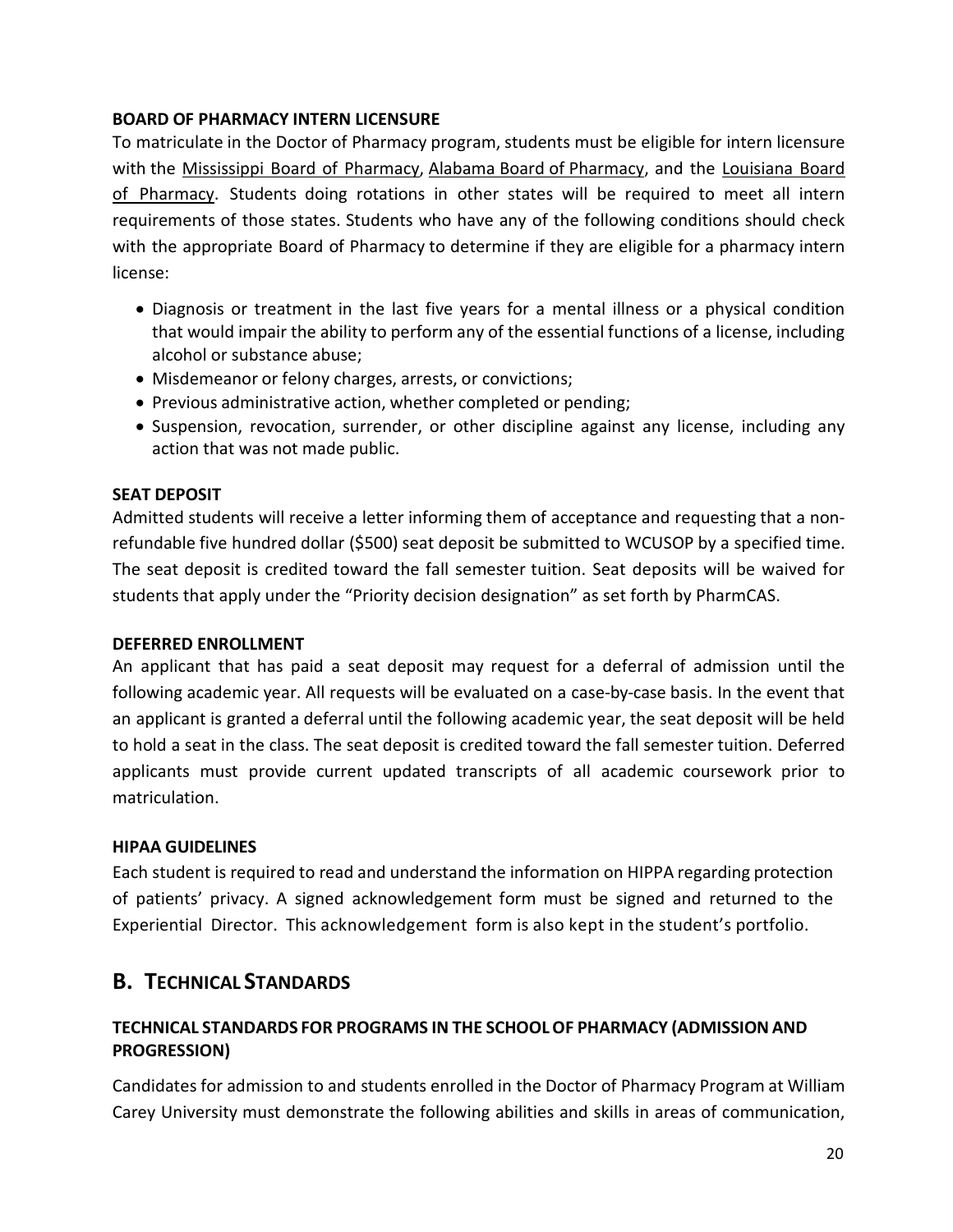intellectual abilities, behavioral/social attributes, observation, and motor skills in order to perform the essential functions for the Doctor of Pharmacy degree. Reasonable accommodations for persons with prior documented disabilities will be considered on an individual basis. Students wishing to request accommodations for disabilities should contact the Director of Disability Support Services (see Disabilities Support Services in the Student Services, Section III‐A).

#### **Communication**

Candidates and students must demonstrate evidence of effective written and oral communication skills in both the academic and experiential settings. Once enrolled, students must demonstrate the ability to effectively communicate with the public and other healthcare professionals in order to elicit and provide information required for optimal healthcare.

#### **Intellectual Abilities**

Candidates and students must demonstrate the ability to retrieve information and to measure, calculate, reason with, analyze, and synthesize it. These intellectual abilities are required to solve problems, an essential skill that graduates must possess. Candidates and students must be able to retrieve (electronically and manually), read, and understand medical literature. Completion of the degree program requires the student to be able to demonstrate mastery of these skills and the ability to use them together in a timely fashion when involved in problem solving and providing patient care as related to his or her practice setting.

#### **Behavioral and Social Attributes**

Candidates and students must exhibit the emotional health and stability required for full utilization of their intellectual abilities, exercise of good judgment, and prompt completion of all academic and experiential responsibilities. The development of mature and effective relationships with colleagues, patients, and other members of the healthcare community are essential. The ability to function when faced with the challenges and uncertainties inherent in experiential settings, and the ability to exhibit compassion, flexibility, adaptability, integrity, motivation, interpersonal skills, and concern for others are required.

#### **Observation**

Candidates and students must demonstrate sufficient capacity to observe and function in the lecture hall, laboratory, and experiential settings. Sensory skills to perform educational duties and obligations are required of students in all degree programs. In any situation where a candidate's or student's ability to observe or acquire information through sensory modalities is compromised, the candidate or student must demonstrate alternate means and/or abilities to acquire the essential information conveyed in this fashion.

#### **Motor Skills**

The ability to participate in the basic operational and procedural activities required in laboratory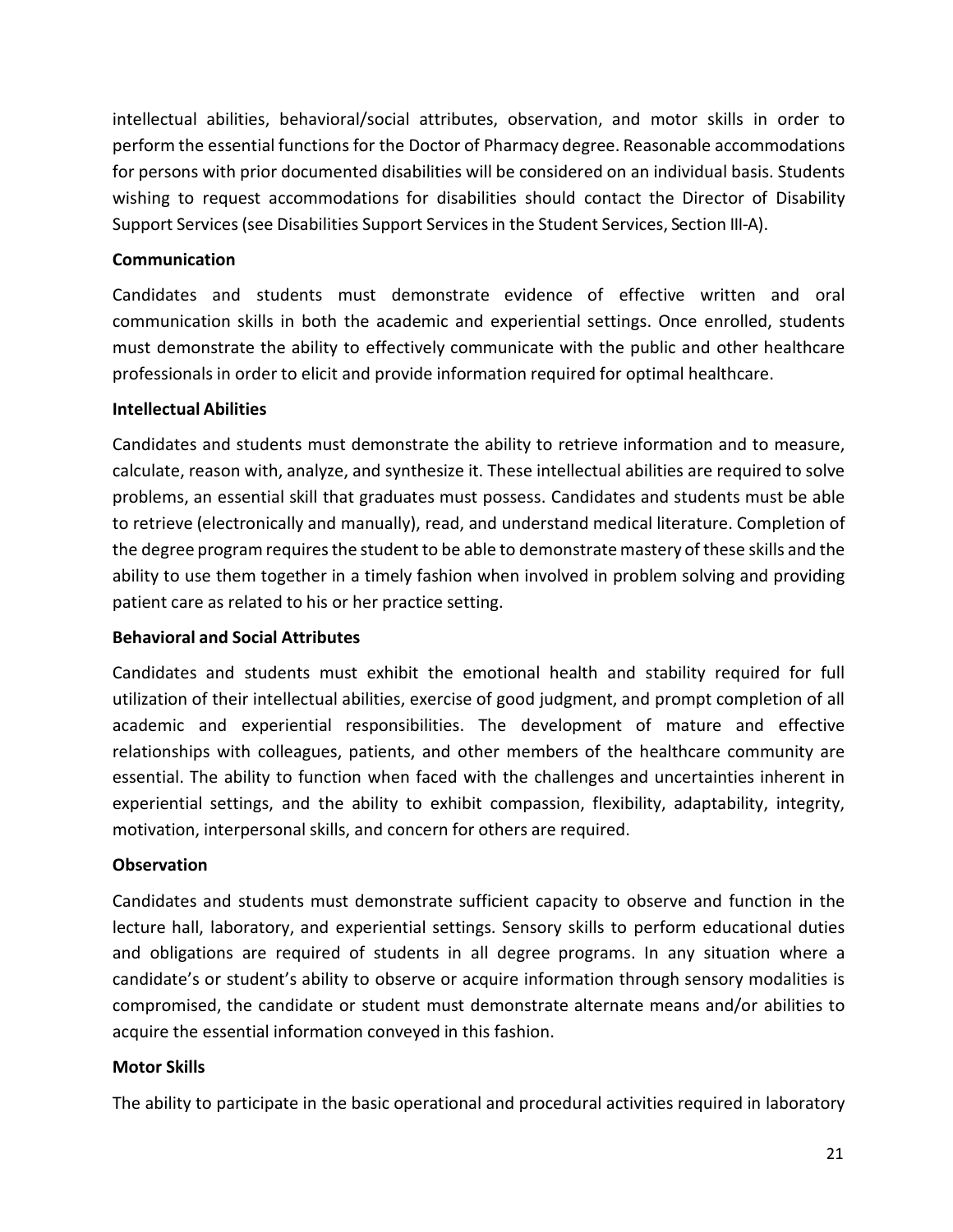and experiential settings is essential. Students and candidates must have sufficient motor function to execute movements reasonably required to properly participate in the activities of a laboratory or an experiential rotation, with or without assistive devices. Candidates and students who cannot perform activities independently should minimally be able to understand and direct the methodology involved in such activities.

# **C. TUITION, FEES, AND REGISTRATION**

### **TUITION PAYMENT**

Tuition and any applicable fee payments are due in accordance with the William Carey University policy. Students will receive an invoice for tuition due. For updated tuition and any additional fees that are required for matriculation, please see the information below or the Tuition and Fees section of the William Carey University School of Pharmacy website for the most up-to-date information at: https://wmcarey.edu/page/pharmacy-tuition-fees-financial-aid.

Those wishing to utilize the WCU deferred payment plan, tuition may be paid in thirds through the course of the term. Deferred payment due dates for the 2021‐2022 academic year can be found by contacting the Office of Financial Aid.

Tuition and fees are approved each year by the WCUSOP's Board of Trustees. Tuition and fees may change annually.

| Tuition and Fees for 2022-2023 Academic Year |                   |                            |                   |
|----------------------------------------------|-------------------|----------------------------|-------------------|
| <b>Standard Fee</b>                          | Class of 2023 $1$ | Class of 2024 <sup>1</sup> | Class of 2025 $1$ |
| <b>Total Tuition and Fees</b>                | \$42,000          | \$42,000                   | \$42,000          |
| Seat Deposit <sup>2</sup>                    |                   |                            | $$500^3$          |

 $1$  Tuition is set annually by the WCU Board of Trustees and is subject to change.

 $2$  Seat deposits will be credited to the first semester's tuition for the first year of enrollment.

<sup>3</sup> Seat deposits will be waived for students applying under the priority admissions policy.

The following fees are not included as components of tuition or fees for WCUSOP and are the financial responsibility of the student:

- Health Insurance required for matriculation, class attendance, and rotations
- Background Checks the first background check is required prior to matriculation, and a second background check is required at the end of the PY1 and PY2 year for experiential rotations. Some rotation sites require a background check to be completed within 30 days prior to rotation.
- Drug Screens Some rotation sites may require a drug screen within 30 days prior to the rotation.
- Physical Exam
- **•** Immunizations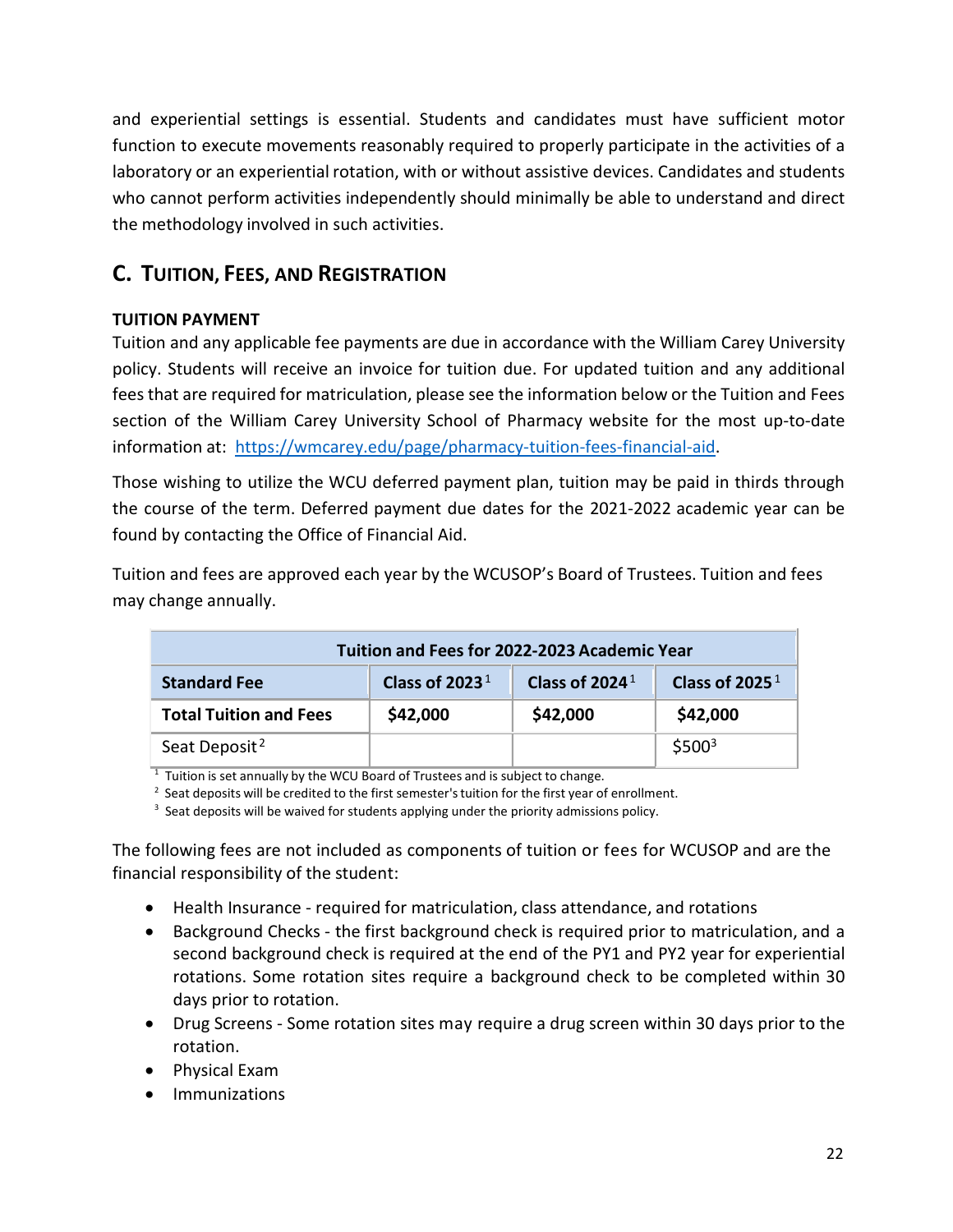- CPR certification
- Required on-line certifications
- Professional membership dues
- Graduation application fee (\$150)
- Cost associated with graduation (regalia, etc)
- Any additional requirement or expense incurred to attend rotation sites, including, but NOT limited to transportation, lodging, meals, etc. Additional requirements may vary among experiential sites. Please contact the Experiential Office for a listing of specific site requirements.

#### **ENROLLMENT STATUS**

Visit the Financial Aid Office to learn how enrollment status may impact your eligibility for financial aid. The Veterans Administration may have different definitions for full‐time and part‐ time status. Students receiving veterans' benefits should talk to the veterans certifying official.

#### **PharmD Graduate Program Enrollment Status**

Full-time = 6 semester credit hours or more per term Half-time = 3 semester credit hours but less than 6 hours per term Less than half-time = 2 semester credit hours or less per term

#### **FAILURE TO PAY TUITION**

Students that have not paid tuition in accordance with WCU policies may be charged a late fee and may be removed from all classes and rotations without further warning. If the student has applied for Title IV financial aid and has taken all of the appropriate steps, the student may continue in class until the Title IV loan is processed. See the Business Office website for further information: https://www.wmcarey.edu/office/business-office. Students with outstanding balances for tuition, fees, or fines will not be allowed to enroll or receive transcripts, may be denied access to University resources, such as CANVAS and e-mail systems, and may not be allowed access to WCUSOP's facilities.

#### **REGISTRATION FOR CLASS**

Students will be automatically enrolled for classes. By attending any registered classes, completing electronic registration through the Indigo Student Portal, or by signing any registration form provided by the registrar's office, the student agrees that he or she is officially registering for the classes selected and certifies that he or she shall pay all applicable tuition and fees.

#### **VERIFICATION OF HEALTH INSURANCE**

Students must provide verification of health insurance coverage at the beginning of each academic year in order to register for classes. Students may also be subject to random checks throughout the year and will be dis‐enrolled from all didactic and experiential coursework for failure to maintain health insurance coverage at all times while enrolled at the William Carey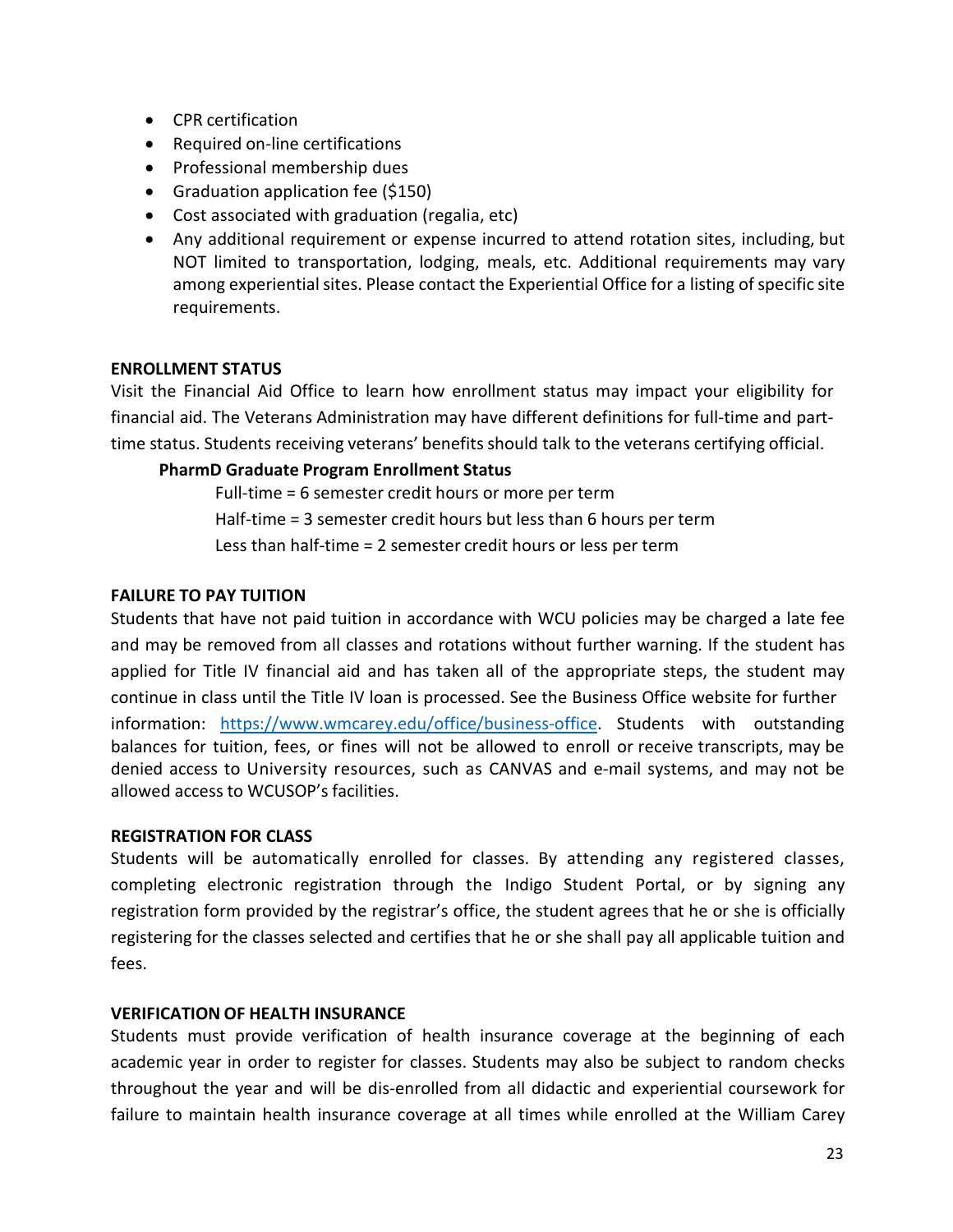University School of Pharmacy. In the event a student misses time on a rotation due to the lack of health insurance coverage, all missed time must be made up or the course repeated based on APPE policy and graduation may be delayed.

#### **WITHDRAWAL FROM THE PHARMACY PROGRAM**

Students who wish to withdraw from the University and the William Carey University School of Pharmacy must file a written request with the Associate Dean of Curriculum and Student Success. The Student Success and Support Services Office will schedule a meeting with the student to discuss the reasons for the withdrawal and the future status of the student with the School of Pharmacy. **The student must also initiate a withdrawal on the Indigo Student Portal.** The student will receive status updates via student email. A student is not fully withdrawn from the University until they have received final confirmation from the Registrar's Office. Any questions concerning the impact of withdrawing from the University on financial aid or refund of tuition should be directed to the Business Office, Assistant Director of Financial Aid, or the Registrar.

#### **LEAVES OF ABSENCE (LOA)**

A Leave of Absence is intended to accommodate a student who experiences a significant issue that significantly impairs his or her ability to function successfully or safely as a student. In this instance, time away from the Program will allow the student to address the issue so they can return to participate fully in academic coursework with the issue resolved.

William Carey University School of Pharmacy (WCUSOP) has a vested interest and a responsibility, both to the student, the Program and the larger community, to establish criteria regarding eligibility for reenrollment following a leave of absence. The student must present evidence that the condition that precipitated the leave of absence has been sufficiently addressed prior to being readmitted back into the Program. The WCUSOP reserves the right to deny readmission to any student who has requested to return from a LOA if it is deemed the student did not sufficiently address the condition. Substantial compliance with any conditions associated with the leave of absence will be determined by the Associate Dean of Curriculum and Student Success and the Academic Counselor and Coordinator for Student Success. They will provide a recommendation to the WCUSOP Dean who will then inform the student of their ability to return from their LOA.

All leaves of absence must be requested in writing to the Academic Counselor and Coordinator for Student Success, who will review the request in coordination with the Associate Dean of Curriculum and Student Success. A LOA must be submitted prior to the seventh week of a didactic term, fourth week of Introductory Professional Practice Experience courses and fifth week during Advanced Professional Practice Experience courses. The Dean may grant an exception in certain emergent situations. **All leave of absences will be for the length of time required for the course work for that term or the course to be delivered again. The student will be awarded a withdrawal (W) for the grade for all courses during the term the LOA was requested.**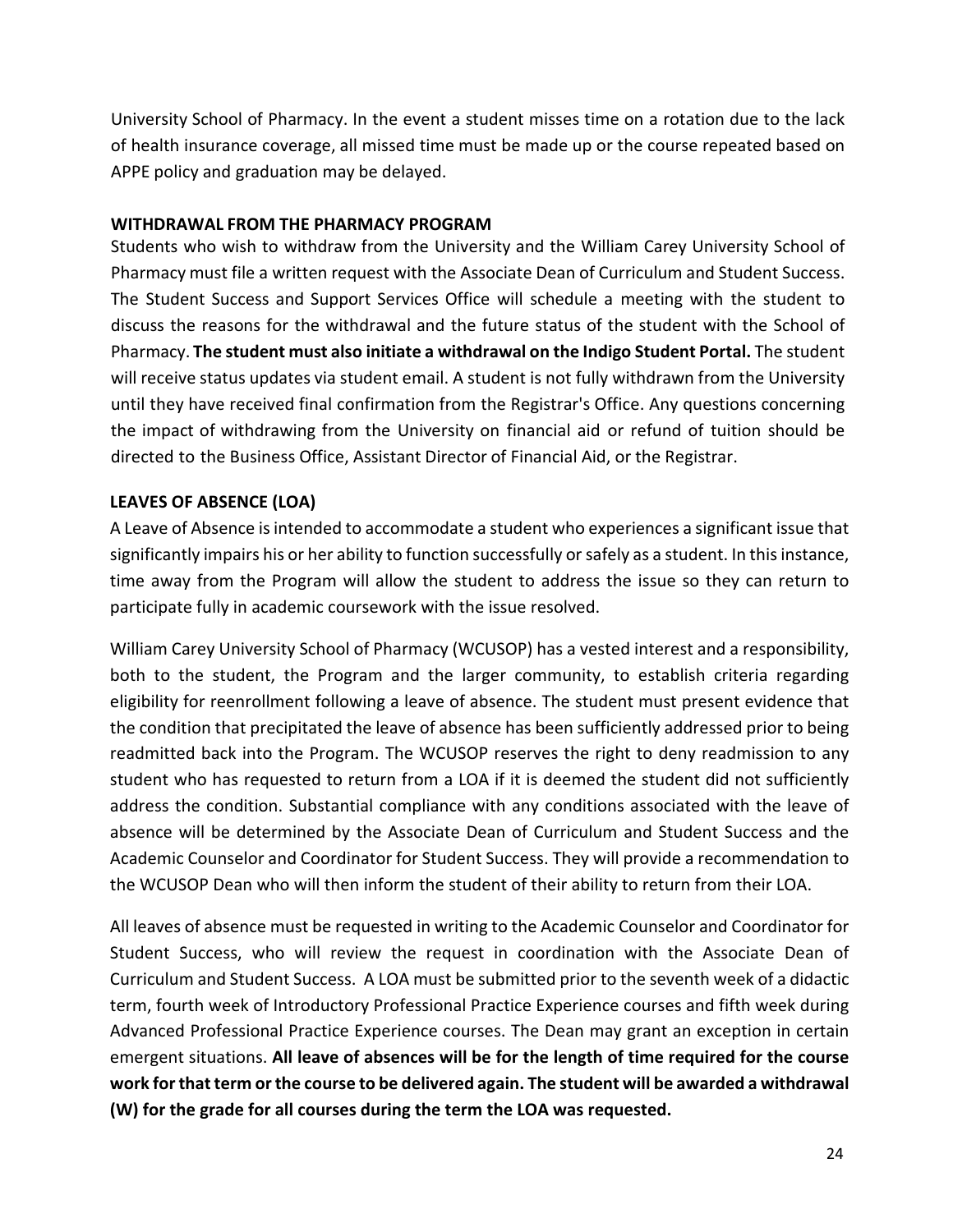Due to the nature of the curriculum, temporary withdrawals during the didactic component of the curriculum (P1 and P2 years) are generally requested for an academic year (or remainder thereof). The expected reinstatement would occur at registration for the term in which the student was granted the withdrawal in the previous year and/or in accordance with the terms and conditions of their withdrawal as determined by the Dean. Students on a temporary withdrawal must request reinstatement by notifying the Dean of their expected return at least three months prior to the beginning of the academic term the student is to re‐enroll.

#### **LEAVE OF ABSENCE CATEGORIES**

#### **Medical LOA**

Enrolled students who experience a medical condition that impairs their ability to continue their studies can request a Medical LOA. The request must be in writing and sent to the Associate Dean of Curriculum and Student Success and the Academic Counselor and Coordinator for student Success. All medical leaves require documentation from an appropriate healthcare provider. WCUSOP reserves the right to require such providers have expertise related to the condition that warrants a LOA. Verification of expertise is solely at the discretion of WCUSOP. Documentation must include a diagnosis and a statement as to why the student cannot continue with his/her coursework.

Additional documentation from an appropriate healthcare provider verifying that the student is medically capable of returning to classes must be submitted to the Associate Dean of Curriculum and Student Success and the Academic Counselor and Coordinator for Student Success at least one month prior to the end of the leave‐of‐absence period. WCUSOP reserves the right to require such providers have expertise related to the condition that warrants a leave of absence. Verification of expertise is solely at the discretion of WCUSOP.

#### **Personal LOA**

Enrolled students who experience a personal situation that impairs their ability to continue their studies can request a Personal LOA. The request must be in writing and sent to the Associate Dean of Curriculum and Student Success and the Academic Counselor and Coordinator for Student Success. All personal leave will be considered on a case by case basis. Consideration will be given when documentation is presented from an appropriate entity and/or personal/financial circumstances. WCUSOP reserves the right to require such entity have expertise related to the situation that warrants a LOA. Verification of expertise is solely at the discretion of the Dean. Documentation must include a statement as to why the student cannot continue with his/her coursework.

#### **Administrative LOA**

Enrolled students who experience a situation, as determined by WCUSOP that impairs their ability to continue their studies may be placed an Administrative LOA. The Administrative LOA will be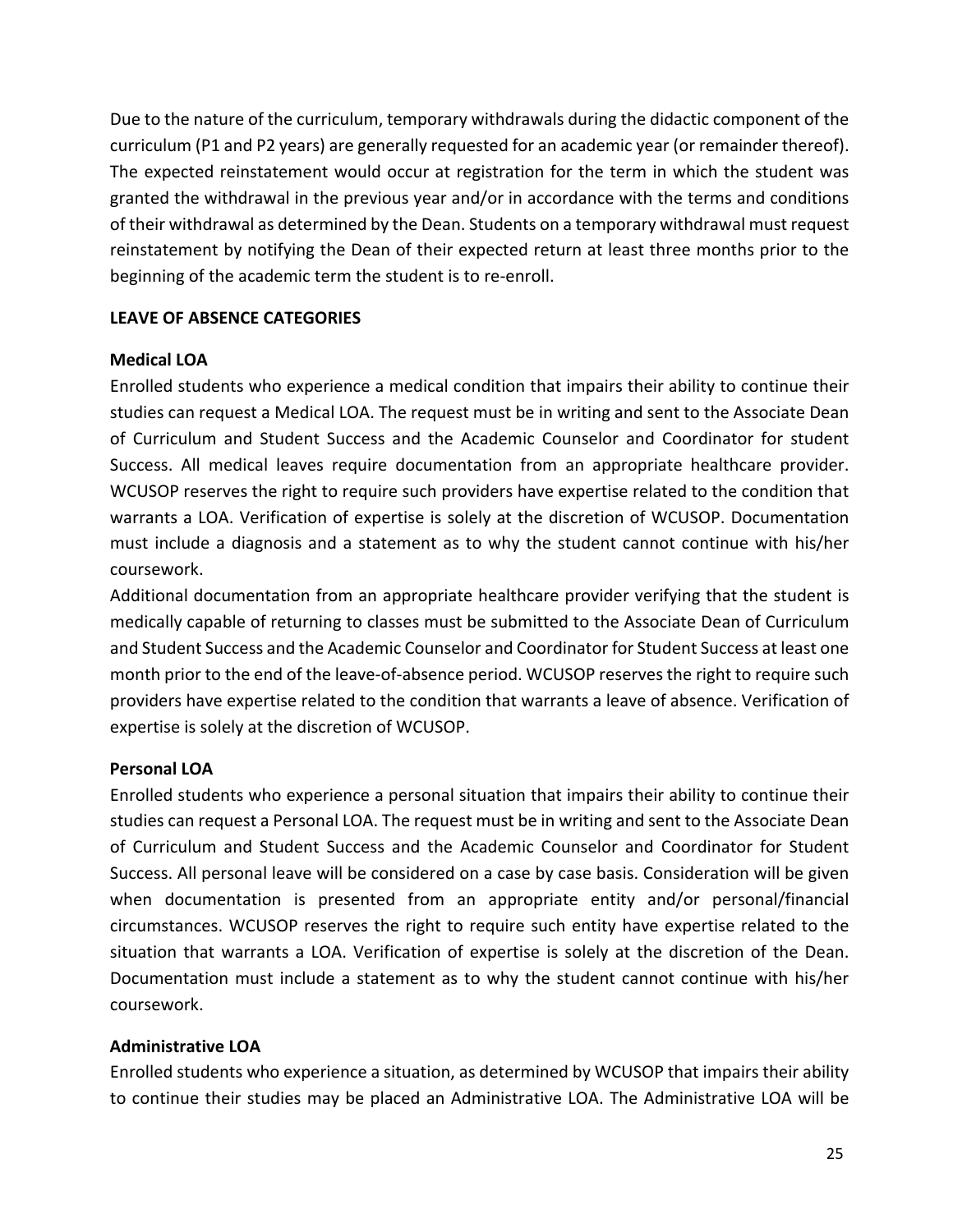determined by the Associate Dean of Curriculum and Student Success and the Academic Counselor and Coordinator for Student Success in consultation with the Dean of the SOP.

#### **VOLUNTARY WITHDRAWAL DURING THE DIDACTIC CURRICULUM (P1 AND P2 YEARS)**

A student may request a temporary withdrawal for medical reasons or significant personal problems. Such request must be made in writing to the Dean. In the event of a request for withdrawal for medical reasons, the request must be accompanied by a letter from a physician describing the nature of the medical condition for which the leave is requested and the estimated length of time needed for recovery. The approval of and terms and conditions of any leave will be determined by the Dean whose decision shall be final.

If the student does not return from a leave of absence the following academic year, their enrollment is forfeited and they will be officially withdrawn from the program. It is the student's responsibility to keep the Office of Admissions informed of any change of address or status while on a temporary withdrawal.

A student who, through a unilateral and unexcused absence or absences withdraws from WCUSOP without notifying the Dean and/or without completing the established withdrawal procedures listed above may be automatically dis-enrolled from WCUSOP within seven (7) consecutive instructional days after the student's last known attendance. In these circumstances, the official date of withdrawal will be defined the last known date of an academically related activity that the student participated in. A student who is terminated in this manner may be denied consideration for re‐admission at a later date.

#### **LEAVE OF ABSENCES DURING ADVANCED PHARMACY PRACTICE EXPERIENTIAL ROTATIONS**

During the advanced experiential component of the curriculum (APPE rotations), leaves of absence may be requested for a specific duration associated with any of the remaining experiential rotations. Students requesting a leave of absence must submit a written request to the Dean and the Director of Experiential Education. If the leave of absence is requested for medical reasons, the request must be accompanied by a letter from a physician describing the nature of the medical condition for which the leave of absence is requested and the estimated length of time needed for recovery. The approval of and terms and conditions of any leave of absence will be determined by the Dean whose decision is final. It is the student's responsibility to contact the Business Office, Assistant Director of Financial Aid, and the Registrar to complete the withdrawal process. The scheduling of any remaining experiential requirements is at the discretion of the Department of Experiential Education and is dependent upon availability of the rotations that the student needs to complete and will follow the normal APPE schedule starting in the next academic year.

#### **RE‐ENROLLMENT**

Students wishing to re-enroll following a withdrawal, suspension, or class failure, must contact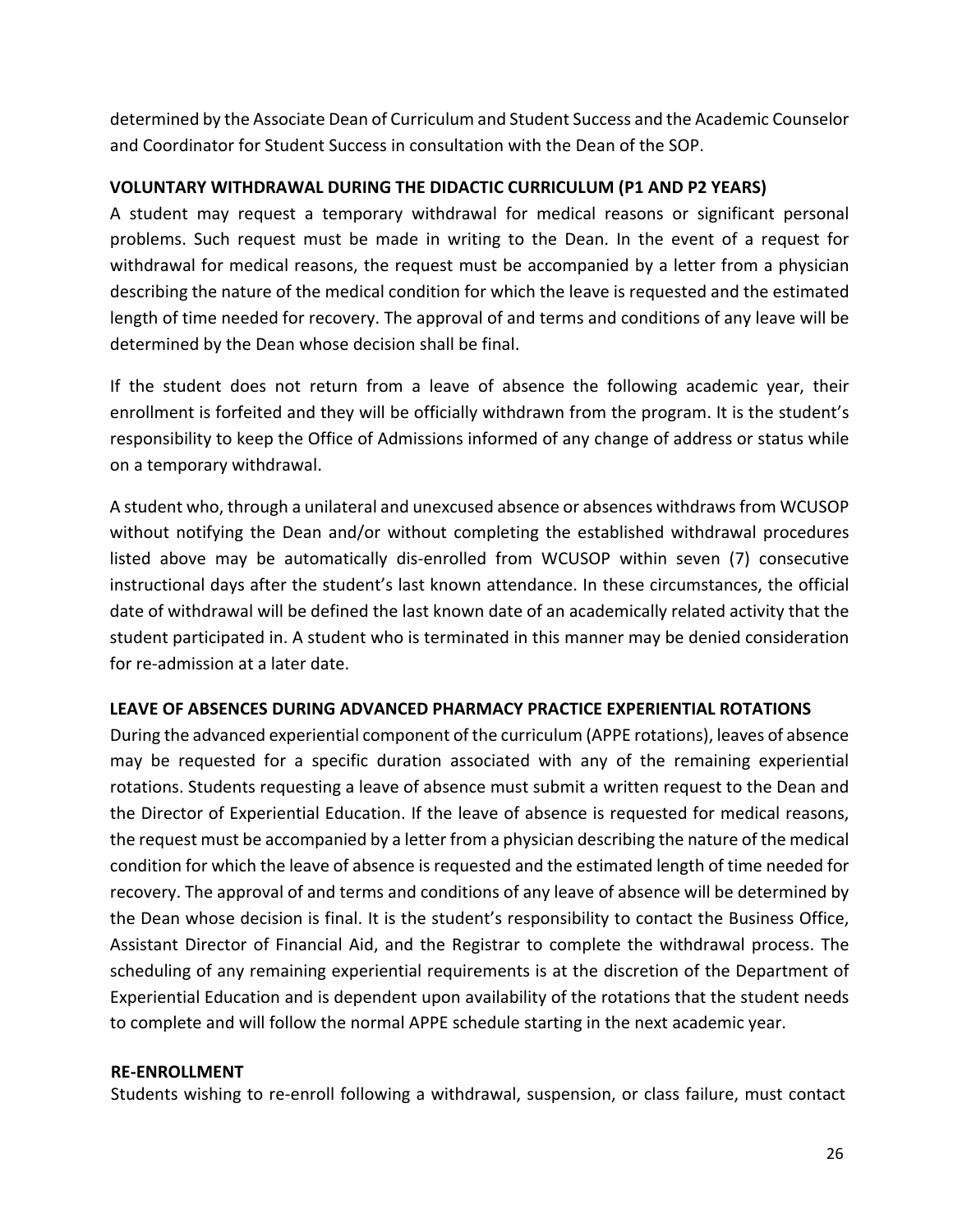the Dean's Office at least 3 months prior to the re‐enrollment date as defined by the terms in the withdrawal, suspension, or dismissal letter.

# **D. FINANCIAL AID**

WCUSOP students are eligible to participate in federal Title IV student loans programs. Students may apply for unsubsidized and additional unsubsidized loans, as well as graduate PLUS loans. Students must receive a letter of admission from the Admissions Office before the Financial Aid counselor can begin the financial assistance process. Please see the WCUSOP website or contact Ms. Jennifer Fox, Financial Aid counselor for the Tradition campus (jfox@wmcarey.edu, (228) 702‐1809) for additional information and details.

# **E. CURRICULUM**

The professional pharmacy curriculum is intended to produce generalist pharmacists proficient in all professional and educational competencies as set forth in the WCUSOP's "Educational Outcomes and Competencies (EOCs)" statements. The curriculum will educate and develop the necessary knowledge and skills based on sound basic and clinical science, professional skills, attitudes, and values in a student‐centered, cooperative, active learning environment. Students will learn to integrate and apply these skills to the practice and advancement of the profession of pharmacy.

The basic outline of the curriculum is:

- 1) A foundational sciences component in which the majority of the basic biomedical sciences, pharmaceutics, social and behavioral sciences, jurisprudence, integrated pharmacology, Medicinal Chemistry, Pathophysiology and pharmacotherapeutics, and electives are taught;
- 2) The experiential curriculum, which includes the Introductory and Advanced Pharmacy Practice experiences, and Service Learning.

The Doctor of Pharmacy curriculum is designed to be successfully completed in 2 years and 10 months, and runs throughout the calendar year. The curriculum is designed to deliver a combination of faculty‐delivered didactic lectures, student‐centered active learning and problem‐solving activities, and experiential educational activities that emphasize the achievement of the professional competencies and outcome expectations (EOCs) of the curriculum. Requirements for the PharmD degree for graduates include completion of a minimum of 146 credits, which includes more than 1800 hours of experiential coursework. In addition, a student must maintain a cumulative grade point average 2.20 or better in order to progress and graduate (see Student Progression policies).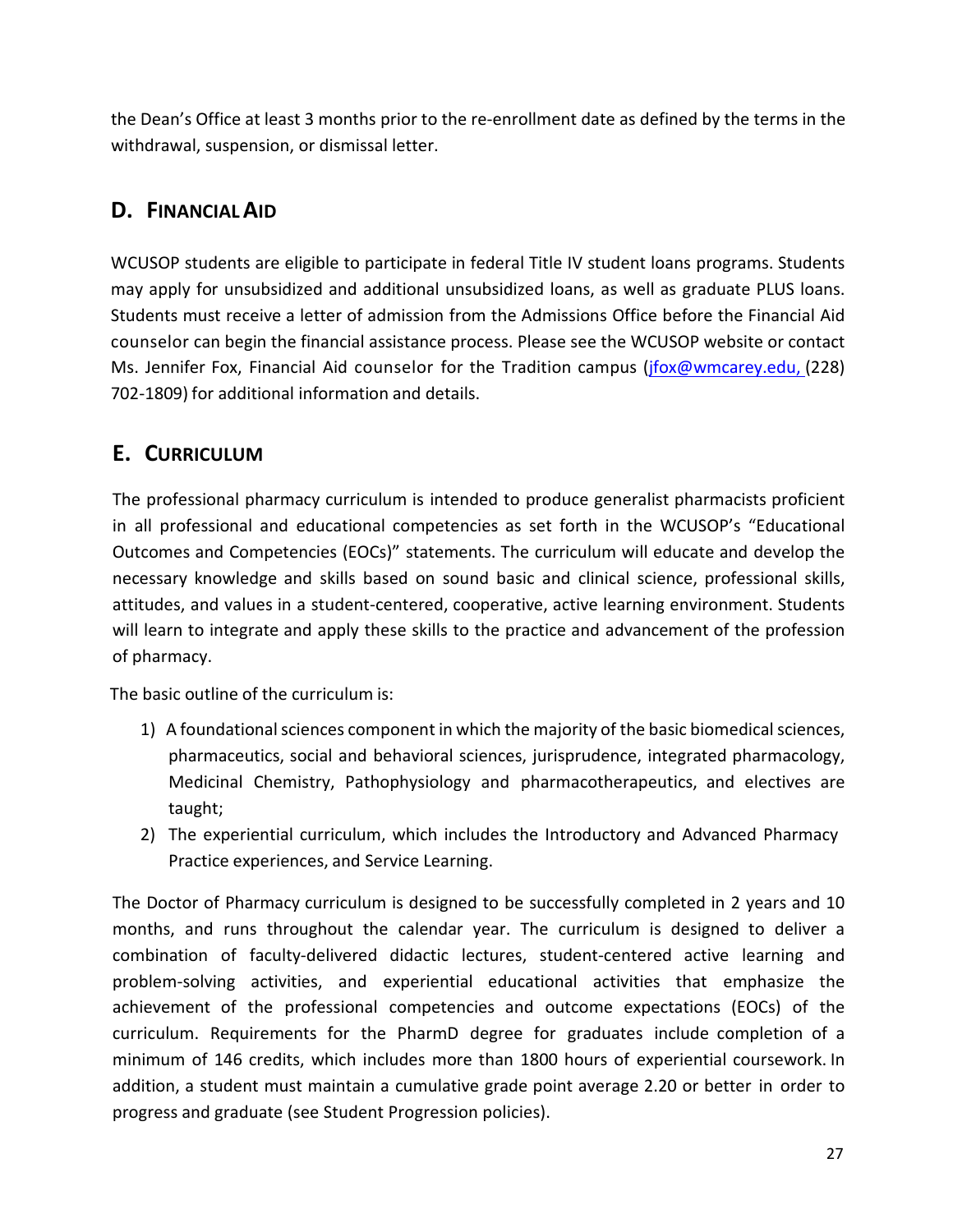#### **CO‐CURRICULAR ACTIVITIES**

The Co-Curricular Program is designed to promote student development of professional knowledge, skills, abilities, behaviors and attitudes. This program supplements the PharmD curriculum and facilitates practice‐readiness as students explore the field of pharmacy and advance their professional development through School of Pharmacy-led and self-directed activities. Co-curricular requirements are a combination of required and elective activities. Elective activities provide the student with the ability to select activities and events that are aligned with their personal interests. See the Co‐Curricular handbook for a description of the co‐ curricular plan and policies.

#### **GRADUATION REQUIREMENTS**

In order to graduate from the School of Pharmacy with a PharmD degree and receive a diploma, a candidate for graduation must have received credit in all required courses, electives, and curricular and co‐curricular activities, successfully completed the required hours of experiential course work, paid all tuition and/or fees, and have a cumulative GPA of ≥2.2. Students must apply for graduation through the Indigo portal, generally by October 15<sup>th</sup> of the academic year of graduation. Students who achieve a 3.50 and above will be designated for honors.

#### **EMAIL AS OFFICIAL COMMUNICATION METHOD**

When granted admission into WCUSOP, students will receive an official *@student.wmcarey.edu* email address. This email address will be used for all official communication. The faculty, staff, and administration will only use this email address to communicate with students. Not properly monitoring or utilizing your *@student.wmcarey.edu* email address may not be used as a valid excuse for missed communication.

#### **CANVAS AS OFFICIAL LMS**

WCU provides a Learning Management System (LMS) to all students. Currently, WCU uses Canvas. Access to Canvas is through email credentials for the entirety of your education at WCUSOP. Canvas is the official portal where students will receive all communication related to course communications and content. Not properly monitoring or utilizing Canvas may not be used as a valid excuse for any missed communication or assignment.

#### **CREDIT HOUR POLICY**

The term for the WCUSOP is a 10 week "trimester" plus a week for final exams. All courses are credited according to a standard semester credit hour (typically a 15 week term). For didactic classes, credit hours are awarded at a ratio of approximately 15 hours of class time to 1 hour of course credit. For laboratory and experiential courses, credit is awarded at a ratio of 30‐40 contact hours for 1 hour of credit. The above assignment of credit hours assumes a minimum of two hours of out of class student work for each hour of lecture and equivalent work.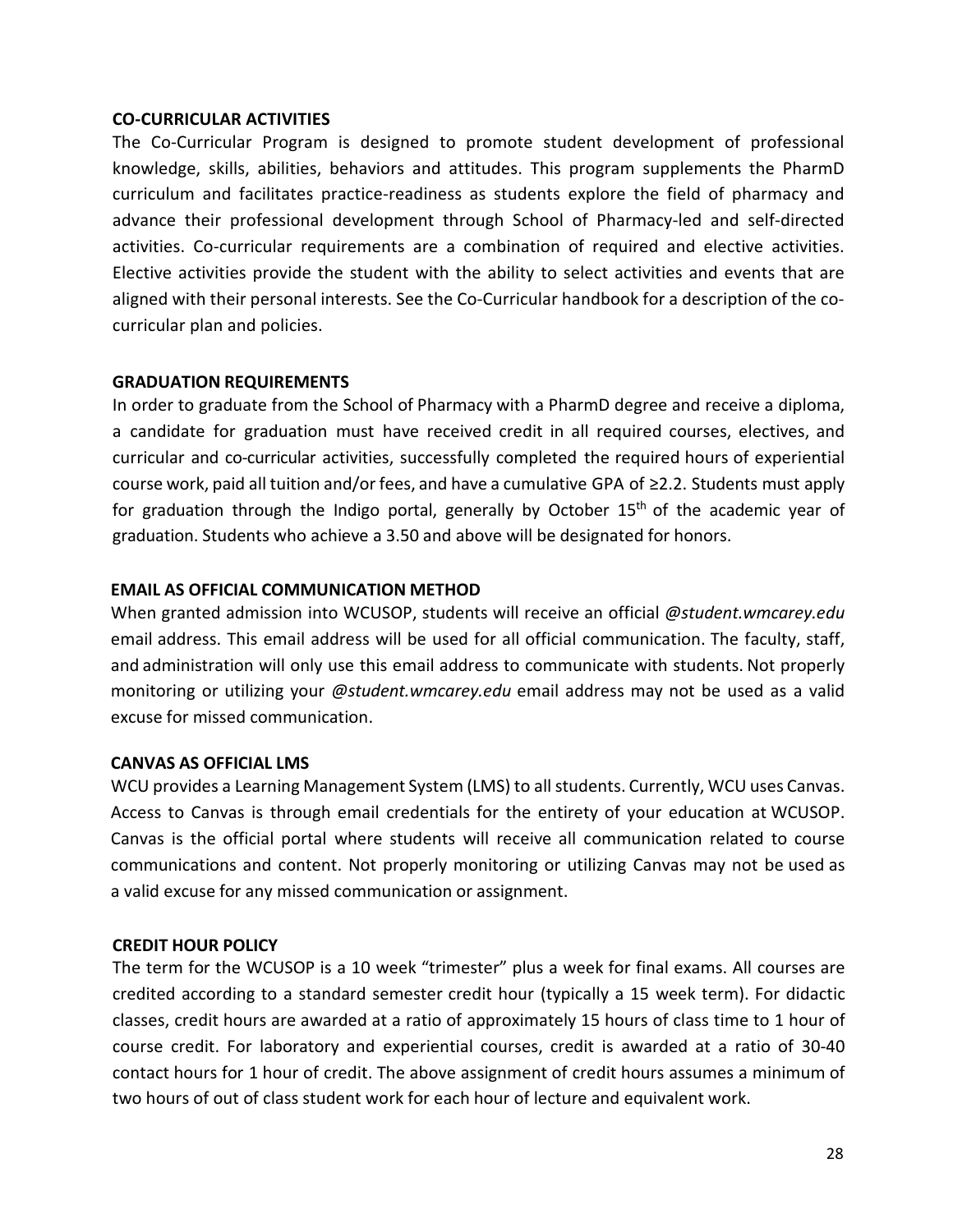#### **WCUSOP TRANSFER AND ADVANCED STANDING POLICY**

Because WCUSOP's didactic curriculum consists of highly integrated, blocked courses, requests for transfer of credits for coursework from another Doctor of Pharmacy program or academic institution will not be considered. In addition, WCUSOP does not award credit for coursework taken on a noncredit basis or for life or work experience.

### **Curricular layout:**

**PY1 Year Semester Credits** 

| Term 1         |                                                                 |                         |
|----------------|-----------------------------------------------------------------|-------------------------|
| <b>PHA 633</b> | Pharmaceutics I and lab                                         | $3 + 1$                 |
| <b>PHA 614</b> | Biochemistry                                                    | 3                       |
| <b>PHA 616</b> | Introduction to Physiology                                      | 3                       |
| <b>PHA 622</b> | <b>Introduction to Patient Care I</b>                           | 3                       |
| <b>PHA 624</b> | Introduction to Interprofessional Education                     | 1                       |
|                |                                                                 | <b>Total Credits 14</b> |
| Term 2         |                                                                 |                         |
| <b>PHA 634</b> | Intro to Pharmacology, Medicinal Chemistry, and Toxicology      | 5                       |
| <b>PHA 652</b> | Pharmaceutics II + Lab                                          | $3 + 1$                 |
| <b>PHA 642</b> | Introduction to Patient Care II + Lab                           | $2 + 1$                 |
| <b>PHA 666</b> | Public Health and US Healthcare Systems                         | $\overline{2}$          |
|                |                                                                 | <b>Total Credits 14</b> |
| Term 3         |                                                                 |                         |
| <b>PHA 636</b> | Immunology                                                      | $\overline{2}$          |
| <b>PHA 655</b> | <b>Pharmacokinetics + Recitation</b>                            | 4                       |
| <b>PHA 662</b> | Self-Care Therapeutics                                          | 3                       |
| <b>PHA 664</b> | Introduction to Patient Care III + Lab                          | $2 + 1$                 |
| <b>PHA 644</b> | Drug Literature and Informatics I                               | $\overline{2}$          |
| <b>PHA 695</b> | Service Learning                                                | 1                       |
|                |                                                                 | <b>Total Credits 15</b> |
| Term 4         |                                                                 |                         |
| <b>PHA 696</b> | Introduction to Pharmacy Practice Experience I (Community)      | 5                       |
| <b>PHA 698</b> | Introduction to Pharmacy Practice Experience II (Institutional) | 5                       |
|                |                                                                 | <b>Total Credits 10</b> |
|                |                                                                 |                         |

#### **PY2 Year**

**Term 1** 

|                |                                    | <b>Total Credits 13</b> |
|----------------|------------------------------------|-------------------------|
| <b>PHA 726</b> | Drug Literature and Informatics II |                         |
| <b>PHA 724</b> | Patient Care Lab I                 | 1.5                     |
| <b>PHA 722</b> | Pharmacotherapeutics I             | 5                       |
| <b>PHA 712</b> | Principles of Drug Action I        | 4.5                     |
| .              |                                    |                         |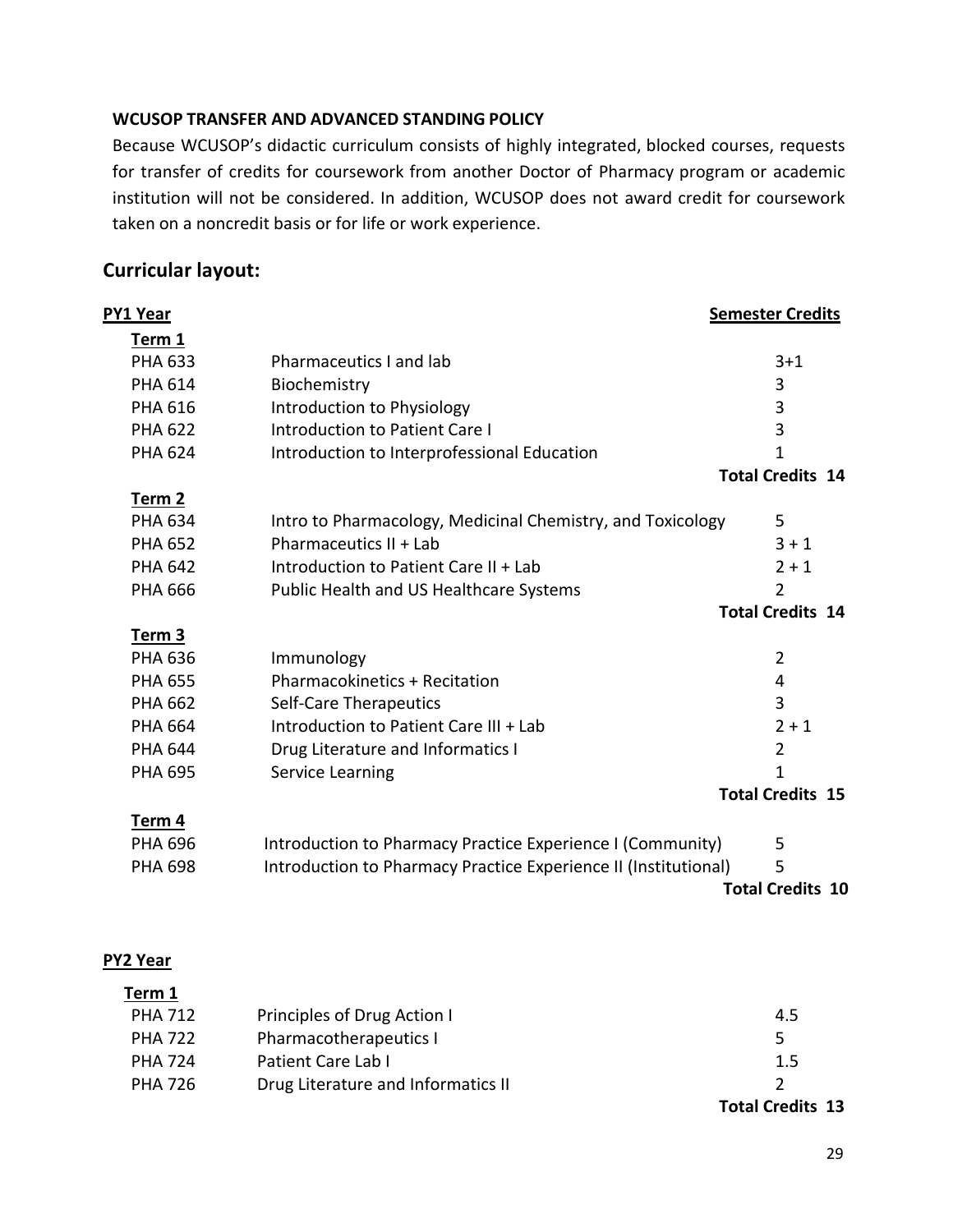| <b>PY2 Year</b>              |                                                         | <b>Semester Credits</b> |
|------------------------------|---------------------------------------------------------|-------------------------|
| Term 2                       |                                                         |                         |
| <b>PHA 732</b>               | Principles of Drug Action II                            | 4.5                     |
| <b>PHA 742</b>               | Pharmacotherapeutics II                                 | 5                       |
| <b>PHA 744</b>               | <b>Patient Care Lab II</b>                              | 1.5                     |
| <b>PHA 746</b>               | Pharmacoeconomics                                       | $\overline{2}$          |
|                              |                                                         | <b>Total Credits 13</b> |
| Term 3                       |                                                         |                         |
| <b>PHA 752</b>               | Principles of Drug Action III                           | 4.5                     |
| <b>PHA 762</b>               | Pharmacotherapeutics III                                | 5                       |
| <b>PHA 764</b>               | <b>Patient Care Lab III</b>                             | 1.5                     |
| <b>PHA 766</b>               | Pharmacy Management and Entrepreneurship                | $\overline{2}$          |
|                              |                                                         | <b>Total Credits 13</b> |
| Term 4                       |                                                         |                         |
| <b>PHA 772</b>               | Principles of Drug Action IV                            | 4.5                     |
| <b>PHA 782</b>               | Pharmacotherapeutics IV                                 | 5                       |
| <b>PHA 784</b>               | Patient Care Lab IV                                     | 1.5                     |
| <b>PHA 786</b>               | <b>Advanced Law and Ethics</b>                          | $\overline{2}$          |
|                              |                                                         | <b>Total Credits 13</b> |
| <b>PY3 Experiential Year</b> |                                                         | <b>Semester</b>         |
| <b>Credits</b>               |                                                         |                         |
| <b>PHA 810</b>               | Advanced Pharmacy Practice Experience (Community)       | 6                       |
| <b>PHA 820</b>               | Advanced Pharmacy Practice Experience (Institutional)   | 6                       |
| <b>PHA 830</b>               | Advanced Pharmacy Practice Experience (Ambulatory Care) | 6                       |
|                              |                                                         |                         |

| PHA 830        | Advanced Pharmacy Practice Experience (Ambulatory Care) | O  |
|----------------|---------------------------------------------------------|----|
| <b>PHA 840</b> | Advanced Pharmacy Practice Experience (Medicine)        | b  |
| <b>PHA 850</b> | Advanced Pharmacy Practice Experience (Elective I)      | 6  |
| <b>PHA 860</b> | Advanced Pharmacy Practice Experience (Elective II)     | 6  |
| <b>PHA 899</b> | <b>Global Capstone</b>                                  | -1 |
|                |                                                         |    |

## **Total Credits 37**

| PHA Electives PHA 900 level courses to demarcate from primary curricular courses |  |
|----------------------------------------------------------------------------------|--|
|----------------------------------------------------------------------------------|--|

# **Total Semester Credits for Program 142 + 4 (electives) = 146**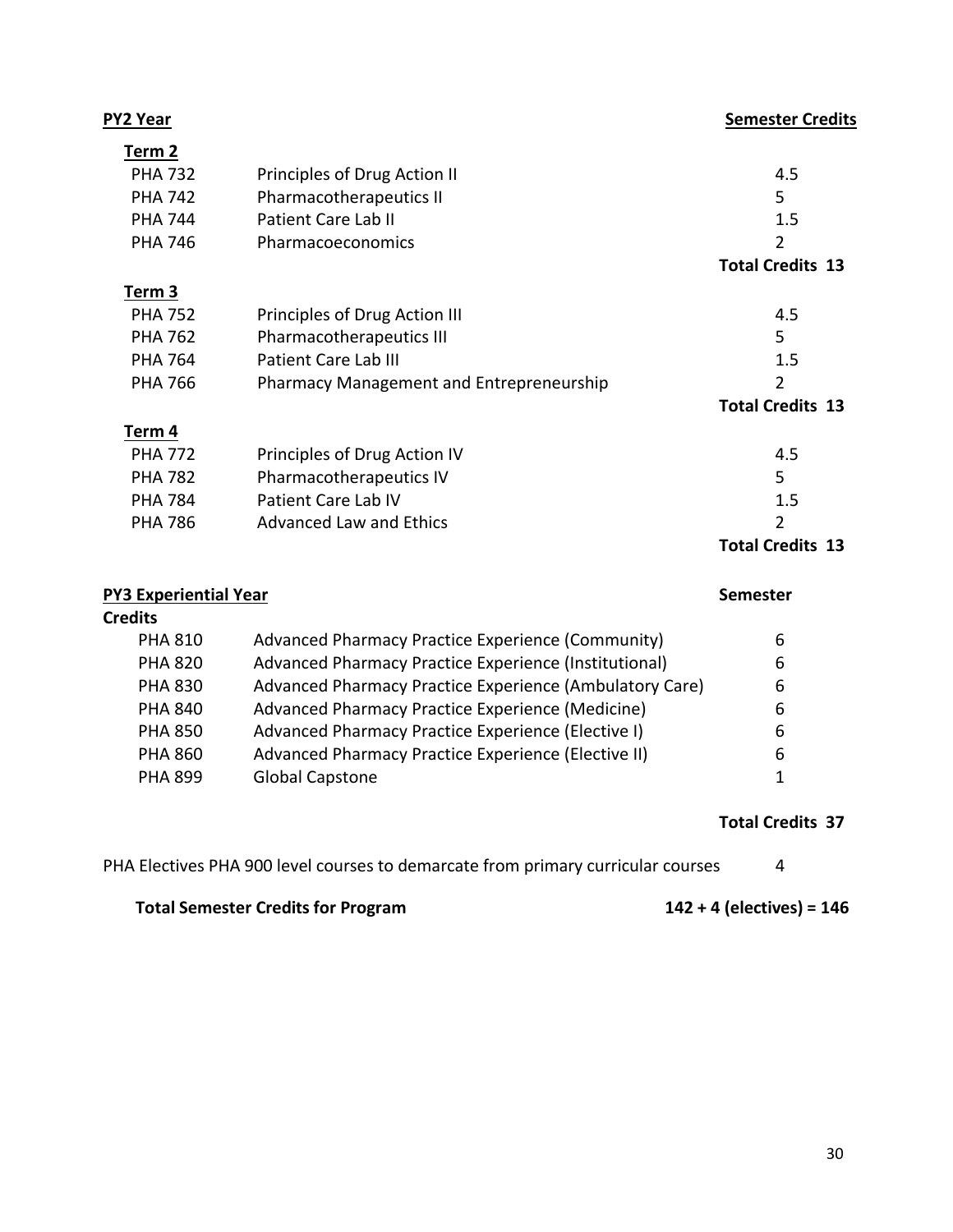31

### **F. COURSE DESCRIPTIONS**

#### **FALL TERM, PY1 YEAR**

#### **PHA 614 Biochemistry 3 credits**

This course will provide students with an overview of the fundamental principles of biochemistry by relating molecular interactions to their effects on human health. The course will cover the structural properties, biological functions, and metabolism of proteins, carbohydrates, lipids, and nucleic acids.

#### PHA 616 **Introduction to Physiology 1996 1997 1998 1998 1998 1998 1999 1999 1999 1999 1999 1999 1999 1999 1999 1999 1999 1999 1999 1999 1999 1999 1999 1999 1999 1999 1**

This course will provide students with an understanding of how cells, tissues, organs, and organ systems function together to create one organism. It will expose the students to the normal functions of the major organ systems and lay the foundation for understanding diagnosis and treatment of diseases in those systems, which will be covered under pathophysiology in multiple future courses.

#### **PHA 633 Pharmaceutics I + Lab 1.1 <b>CO 1.1 EXECUTE: 1.1 CO 1.1 EXECUTE: 1.1 CO 1.1 CO 1.1 CO 1.1 CO 1.1 CO 1.1 CO 1.1 CO 1.1 CO 1.1 CO 1.1 CO 1.1 CO 1.1 CO**

This course will briefly introduce the history, mission, standards, laws and regulations of pharmacy, pharmaceutical care, and pharmacy practice. It will introduce drug development processes, pharmaceutical studies and processes in pre‐formulation. The course will emphasize an understanding of factors influencing formulation, stability, and packaging of various dosage forms. The course will examine simple dosage forms as a pretext to more advanced dosage formulation covered in Pharmaceutics II. The course will contain a laboratory that introduces symbols, formats and operating procedures utilized in prescription and medication orders for commercially available and extemporaneously compounded products. This laboratory will include computations related to drug product formulation, dosing and biological activity, statistical data and medication orders for commercially available and extemporaneously compounded products.

#### PHA 622 **Introduction to Patient Care 1 1 1 1 1 1 1 1 3** credits

This course and the associated lab is designed to introduce pharmacy practice principles of patient care. Topics for discussion include the history and future of pharmacy and the role of pharmacist in different pharmacy settings. Other areas of discussion include introduction to prescriptions, medical terminology, calculations, introduction to Top 300 drugs, professionalism, and the Pharmacist's patient care process.

### PHA 624 **Introduction to Interprofessional Education 1** credits

This course is an introduction to interprofessional education, collaboration, and decision‐making. Students will study the makeup of healthcare teams, learn about the scope of practice and roles of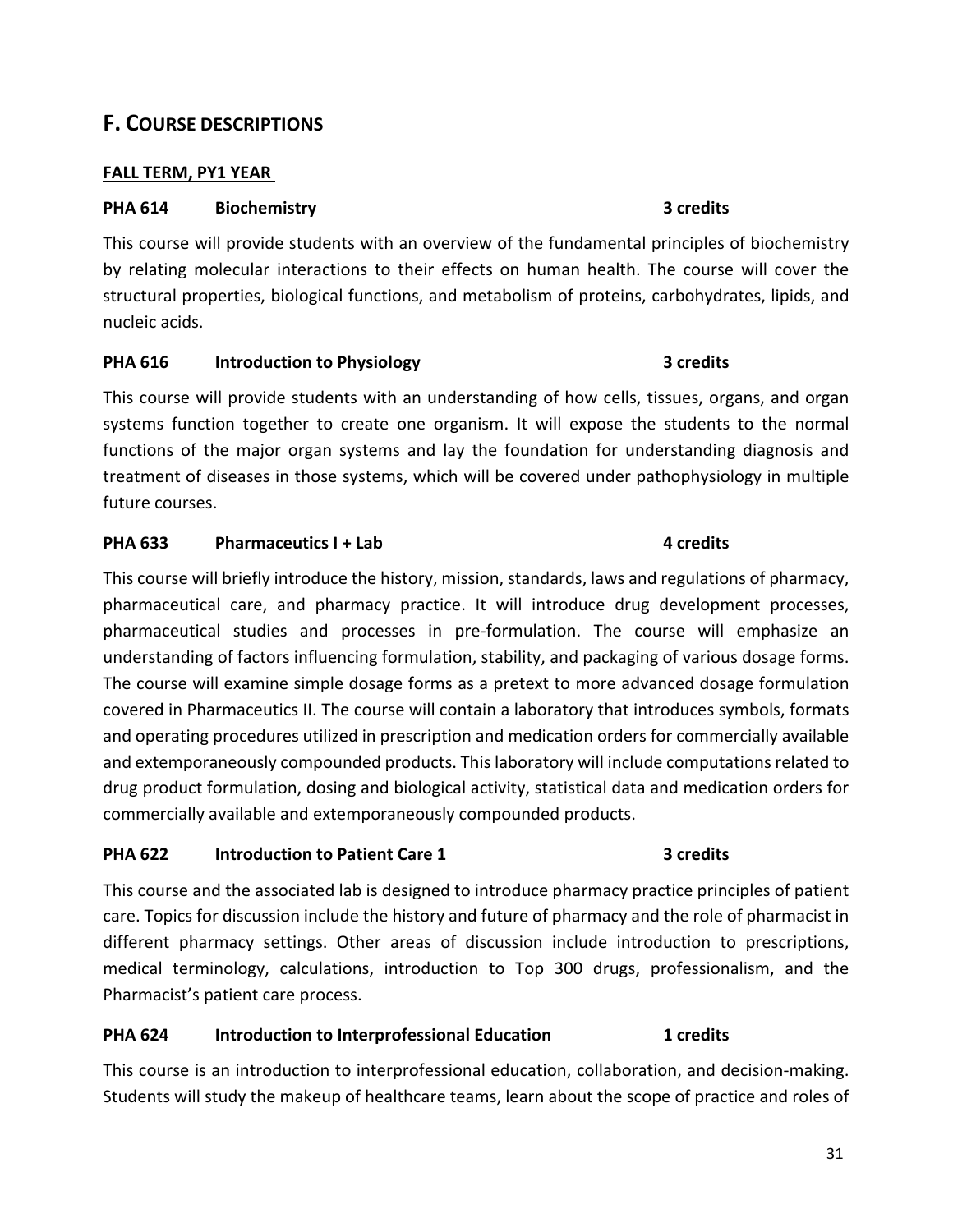the various members of the healthcare team, solidify their understanding of the role of the pharmacist as a member of the healthcare team, and participate in interprofessional activities.

#### **WINTER TERM, PY1 YEAR**

#### **PHA 634 Intro to Pharmacology, Medicinal Chemistry and Toxicology 5 credits**

This course provides an introduction to classic drug-receptor pharmacology, toxicology, and the basic concepts and pathophysiology of common diseases of the ANS, as well as the pharmacology and medicinal chemistry as applied to medications that act on the peripheral nervous systems and neuromuscular junction. Included are basic principles of drug action and the chemical properties, primary pharmacological actions, mechanisms of drug action, routes of administration, disposition, contraindications, adverse reactions, clinically significant drug interactions, and drug‐disease interactions of drugs used to treat autonomic disorders.

#### **PHA 653** Pharmaceutics II + Lab 2012 12:20 12:20 12:20 12:20 12:20 12:20 12:20 12:20 12:20 12:20 12:20 12:20 12:20 12:20 12:20 12:20 12:20 12:20 12:20 12:20 12:20 12:20 12:20 12:20 12:20 12:20 12:20 12:20 12:20 12:20 12:2

This course is a continuation of Pharmaceutics I with emphasis on the scientific principles involved in the formulation and application of specific dosage forms. The principles used to compare and contrast different dosage forms will also be presented along with relationships between dosage forms and biopharmaceutics. The principles, procedures and techniques used for extemporaneous compounding of sterile and non‐sterile products will be presented in the laboratory sequence. In addition, students will study the biopharmaceutical and pharmacokinetic principles of drugexposure, bioavailability and assessment of bioequivalence.

#### **PHA 642** Introduction to Patient Care II + Lab 3 credits

This course and the associated Lab is designed to introduce pharmacy practice principles of patient care. Topics for discussion include patient centered communications, motivational interviewing, patient counseling, health literacy and cultural competence, and inter‐professional communications. Students will also discuss pharmacy law as it pertains to patient counseling.

#### **PHA 666 Public Health and US Healthcare Systems 2 credits**

This course is an overview of the complex issues, policies, controversies and proposed solutions that surround public health and healthcare systems in the United States.

#### **SPRING TERM, PY1 YEAR**

#### **PHA 636 Immunology 2 credits**

This course will be an introduction to immunology at the molecular and cellular level and will focus on the role of the innate and adaptive immune response in health and disease.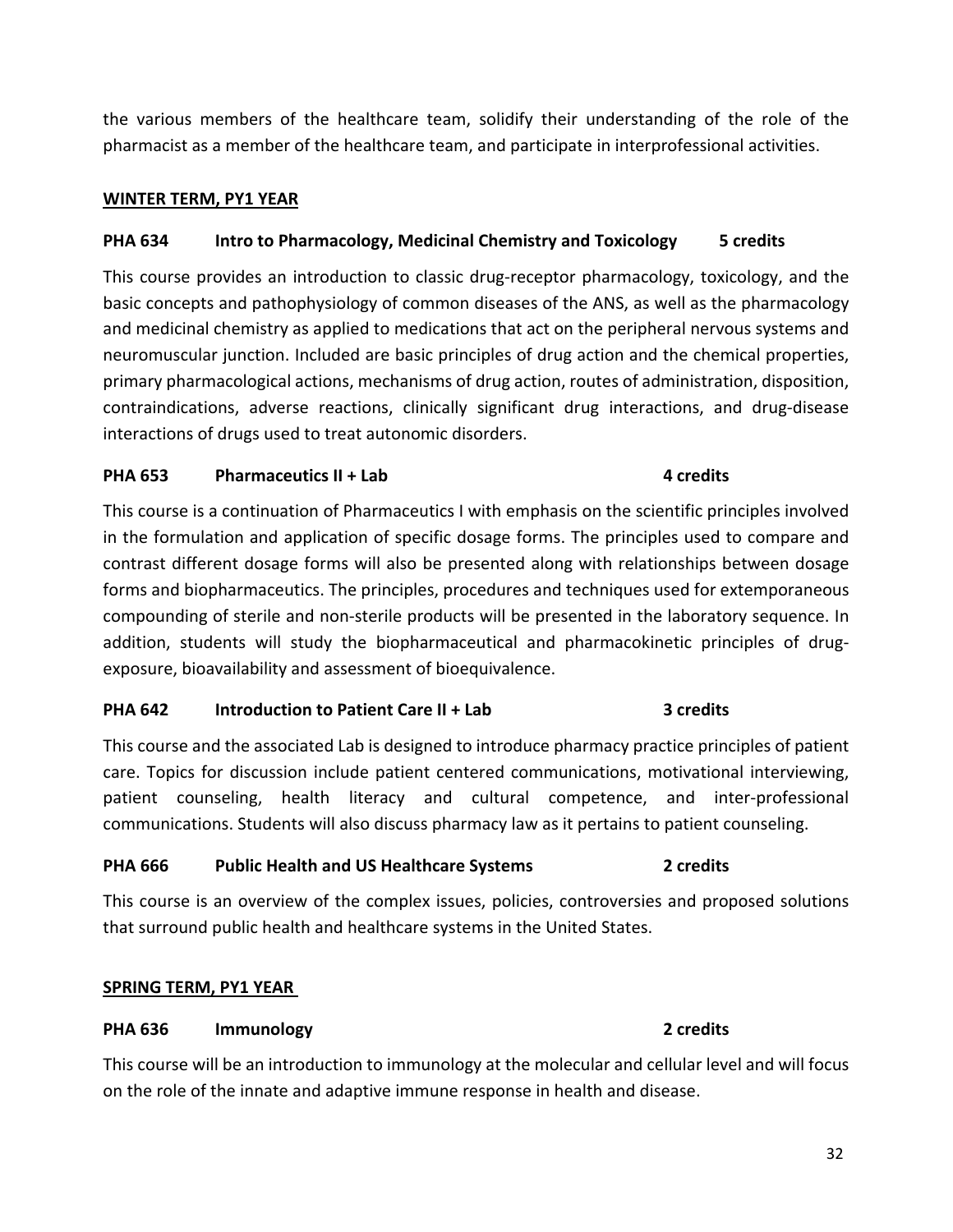#### **PHA 655 Pharmacokinetics + Recitation 4 credits**

This course builds on the biopharmaceutical and pharmacokinetics principles taught in Pharmaceutics II. The course and recitation is designed to deliver the concepts of pharmacokinetics with clinical applications. Necessary mathematical expressions and equations needed to calculate pharmacokinetics parameters describing absorption, distribution, metabolism, and excretion of drugs will receive particular focus. The course and recitation will also address clinical application of the basic pharmacokinetic principles and mathematical equations to safe and effective patient care with emphasis on design of dosage regimens and therapeutic drug monitoring, adjustment of drug dosages in selected disease states and significant drug‐drug interactions scenarios. Additionally, the course and recitation will introduce the influence of pharmacogenetics in pharmacokinetics and concepts in pharmacokinetic ‐ pharmacodynamic relationship. The course and recitation intercalate practice problems and assignments to enable students to nurture interpersonal skills through team activities.

#### **PHA 662 Self‐Care Therapeutics 3 credits**

This course is designed to introduce the principles and application of self-care treatment of common diseases using over the counter medications. Emphasis will be on the role of the pharmacist in determining the appropriate use of over the counter medications for self‐care therapy. Students will learn to use the patient care process to determine if self‐care is appropriate for the individual patient, select an appropriate product, counsel the patient on the use of the product, and establish follow‐up and monitoring parameters. Students are expected to model professional behavior in the application of their knowledge to patient care simulations.

#### **PHA 664 Introduction to Patient Care III + Lab 3 credits**

This course is designed to introduce students to the basic aspects of pharmacy operations and pharmaceutical care in the institutional and community settings. Topics for discussion include assessment of drug safety and efficacy, ensuring accurate and timely dispensing of medications, optimizing patient outcomes, and communications with patients, caregivers, and other healthcare providers. This course provides 8 hours of IPPE simulation credits.

#### **PHA 644** Drug Literature and Informatics I **2** credits

This course is designed to introduce the retrieval and use of medical literature to later answer clinical questions and problems. Students will be presented with drug information questions to address by systematic retrieval and evaluation of relevant literature.

#### **PHA 695 Service Learning 1 credits**

This course balances experiential learning in the form of community service with didactic learning, shared reading, reflection, and simulation to create a meaningful learning experience. Students will

#### 33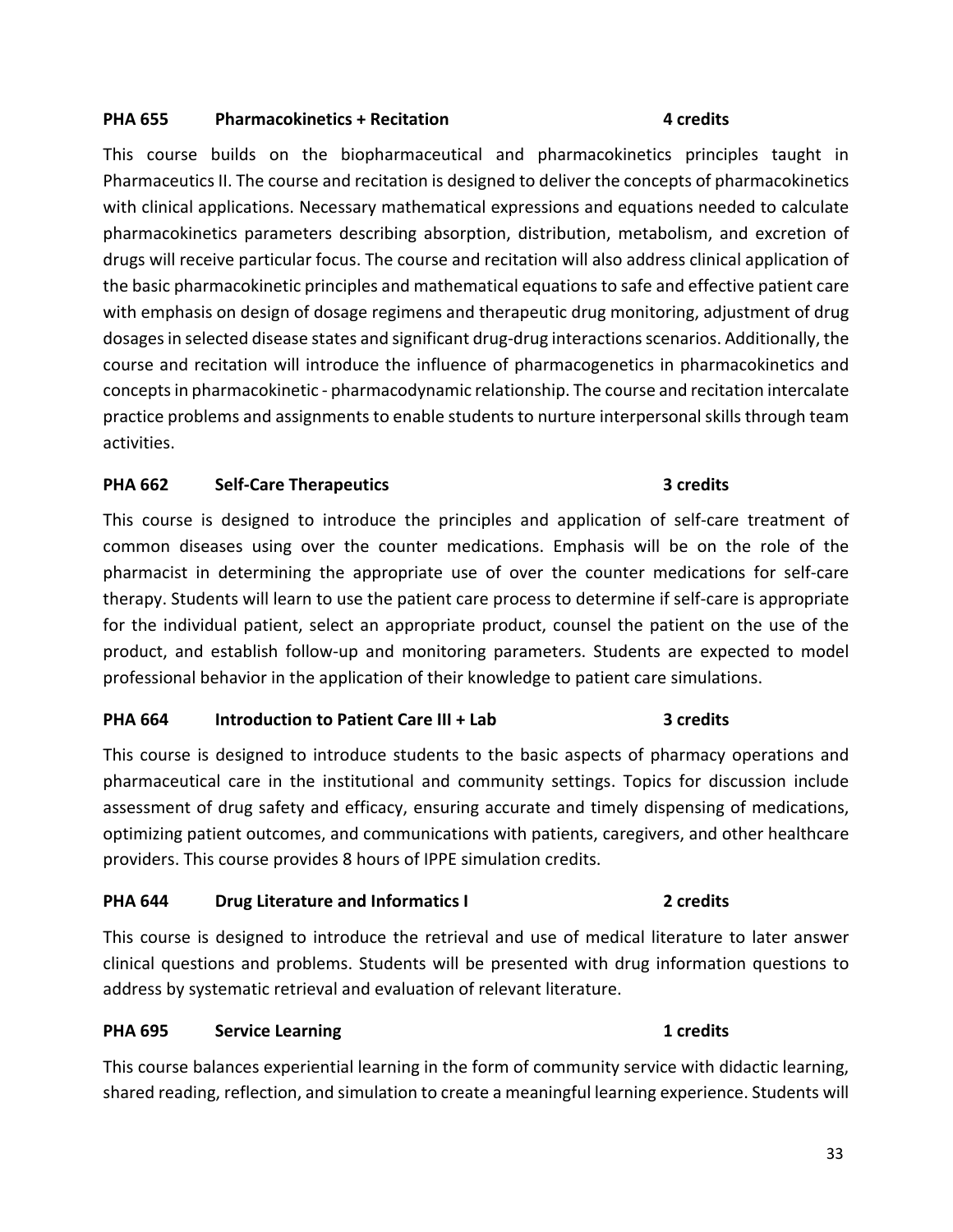prepare and deliver interactive educational presentations to a pediatric population in a classroom setting such as primary, middle or high school or after-school care center. Two (2) hours of pharmacy practice experience and are designed to introduce the basic aspects of ethics in healthcare, health advocacy, preventive health, and the varying roles of pharmacists in healthcare.

#### **SUMMER TERM, PY1 YEAR**

### **PHA 696 Introduction to Pharmacy Practice Experience I (Community) 5 credits PHA 698 Introduction to Pharmacy Practice Experience II (Institutional) 5 credits**

The Introductory Pharmacy Practice Experience (IPPE) provide 400 hours of pharmacy practice experience and are designed to cover basic aspects of community and institutional pharmacy practice, such as prescription orders and order entry, compounding and dispensing, sterile products and large volume parenterals, record- keeping, patient interviewing and counseling, patient profiles and medical records, prescription benefit programs and reimbursement, legal requirements and regulatory issues, communications with patients and other health professionals, and inventory control and purchasing. Students will attend IPPE Forum to discuss their experiences and to assess their progress towards achievement of their pre‐defined professional competencies and outcomes.

#### **FALL TERM, PY2 YEAR**

#### PHA 712 Principles of Drug Action I **Action 1** 2.5 credits

# This is the first of a four-course series that covers human pathophysiology and the medicinal chemistry and pharmacology of therapeutic agents used in the prevention and treatment of disease. This course is taught in parallel to the Pharmacotherapeutics I course and is intended to integrate the concepts of these topics across the basic and clinical sciences.

#### PHA 722 Pharmacotherapeutics I 3 and 5 credits

This is the first of a four‐course series that is designed to prepare students to manage patient drug therapy. Students will utilize pathophysiology, medicinal chemistry, clinical pharmacology and patient assessment, with pharmacotherapeutic principles, to develop rationale and appropriate drug regiments for patients with common diseases and disorders. Therapeutic case studies will be used to provide students with the opportunity to apply the therapeutic knowledge and skills acquired in this course.

#### **PHA 724 Patient Care Lab I 1.5 credits**

This course allows students to interpret the results of clinical and laboratory tests, refine patient assessment skills, practice pharmacy calculations, simulate patient and provider communications, and in other ways actively develop skills and abilities necessary for patient care. Topics will allow students to apply concepts learned in the Pharmacotherapeutics course.

### 34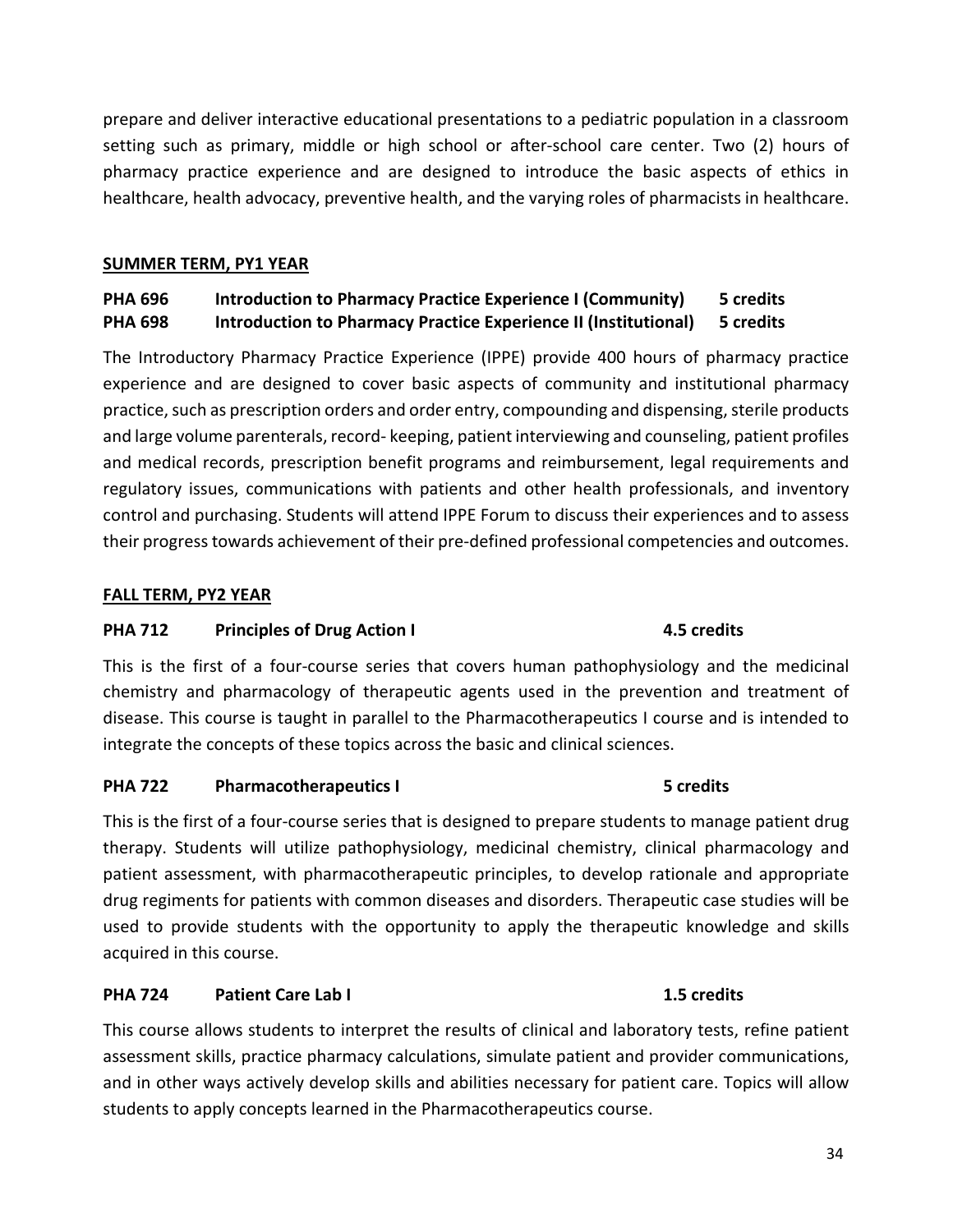#### **PHA 726** Drug Literature and Informatics II **1998 2** credits

This course is designed to provide the student with the basic concepts of biostatistics and study design. Students will learn to interpret, analyze, and evaluate scientific literature as a basis for practicing evidence‐based medicine.

#### **WINTER TERM, PY2 YEAR**

#### **PHA 732** Principles of Drug Action II **1998 120 120 13 13 14 14 15 credits**

This is the second of a four‐course series that covers human pathophysiology and the medicinal chemistry and pharmacology of therapeutic agents used in the prevention and treatment of disease. This course is taught in parallel to the Pharmacotherapeutics II course and is intended to integrate the concepts of these topics across the basic and clinical sciences.

#### PHA 742 Pharmacotherapeutics II **BEEN SEALER 19 SEALER 19 SEALER 19 SEALER 19 SEALER 19 SEALER 19 SEALER 19 SEALER 19 SEALER 19 SEALER 19 SEALER 19 SEALER 19 SEALER 19 SEALER 19 SEALER 19 SEALER 19 SEALER 19 SEALER 19 SEAL**

This is the second of a four-course series that is designed to prepare students to manage patient drug therapy. Students will utilize pathophysiology, medicinal chemistry, clinical pharmacology and patient assessment, with pharmacotherapeutic principles, to develop rationale and appropriate drug regiments for patients with common diseases and disorders. Therapeutic case studies will be used to provide students with the opportunity to apply the therapeutic knowledge and skills acquired in this course.

#### **PHA 744** Patient Care Lab II **1.5 credits 1.5 credits**

This course allows students to interpret the results of clinical and laboratory tests, refine patient assessment skills, practice pharmacy calculations, simulate patient and provider communications, and in other ways actively develop skills and abilities necessary for patient care. Topics will allow students to apply concepts learned in the Pharmacotherapeutics course.

#### **PHA 746 Pharmacoeconomics 2 credits**

This course introduces the role of economics in pharmacy. The course will examine the costs and benefits of drugs, medical therapies and healthcare policies, and determine whether a drug or other therapy is cost‐effective. Course will also examine whether patients are willing to pay for various healthcare interventions and how pharmacoeconomics can assist in patient drug product selection.

#### **SPRING TERM, PY2 YEAR**

#### **PHA 752** Principles of Drug Action III **1996 1997 12:33 12:45 PHA 752**

This is the third of a four-course series that covers human pathophysiology and the medicinal chemistry and pharmacology of therapeutic agents used in the prevention and treatment of

# 35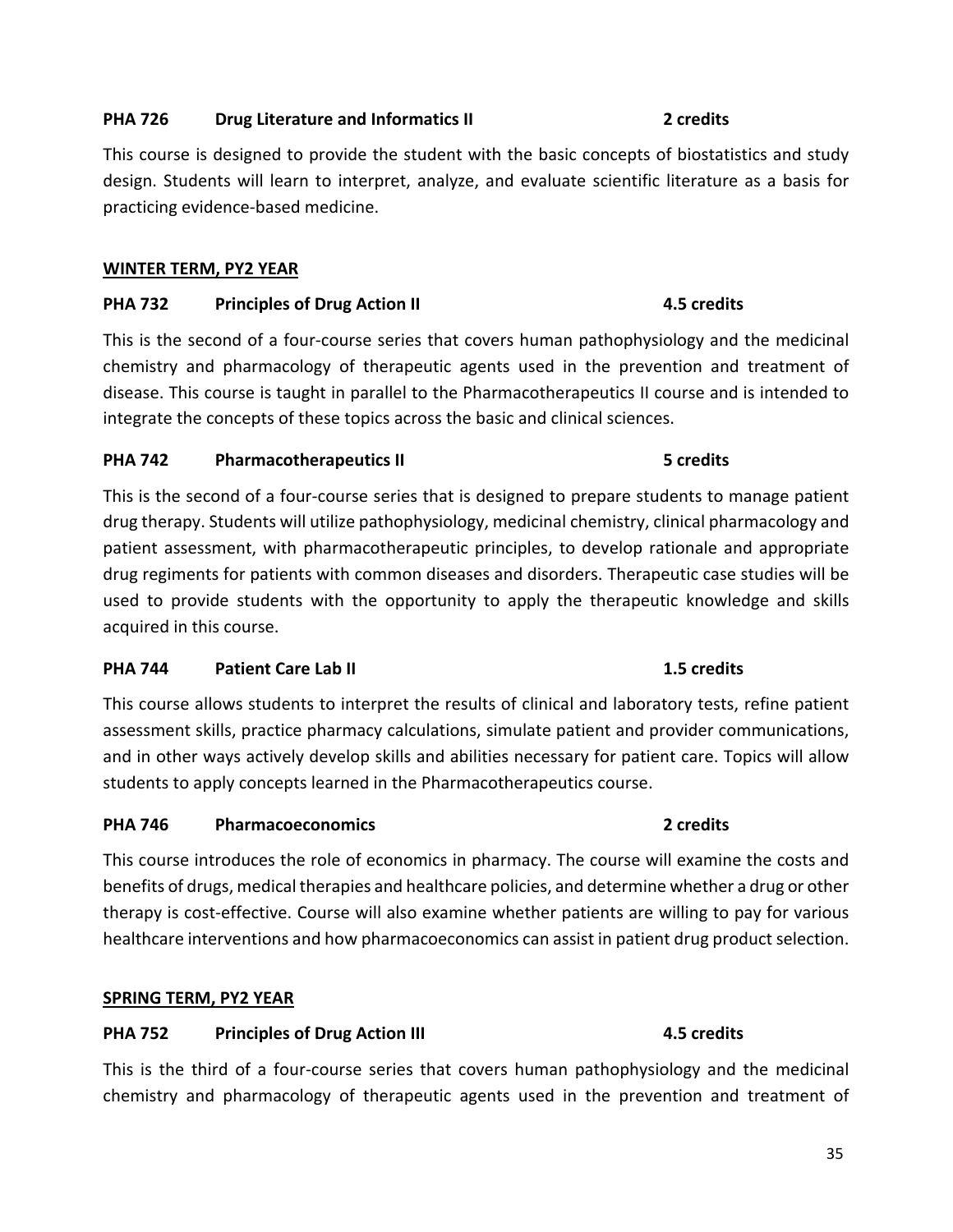disease. This course is taught in parallel to the Pharmacotherapeutics III course and is intended to integrate the concepts of these topics across the basic and clinical sciences.

#### **PHA 762** Pharmacotherapeutics III **1996 1997** Scredits

This is the third of a four‐course series that is designed to prepare students to manage patient drug therapy. Students will utilize pathophysiology, medicinal chemistry, clinical pharmacology and patient assessment, with pharmacotherapeutic principles, to develop rationale and appropriate drug regiments for patients with common diseases and disorders. Therapeutic case studies will be used to provide students with the opportunity to apply the therapeutic knowledge and skills acquired in this course.

#### **PHA 764 Patient Care Lab III 1.5 credits**

This course allows students to interpret the results of clinical and laboratory tests, refine patient assessment skills, practice pharmacy calculations, simulate patient and provider communications, and in other ways actively develop skills and abilities necessary for patient care. Topics will allow students to apply concepts learned in the Pharmacotherapeutics course.

### PHA 766 Pharmacy Management and Entrepreneurship 2 credits

This course provides a basic understanding of sound management principles and skills for the operation of a pharmacy. Includes planning and integrating professional services, budgeting, inventory control, and human resource management topics. The course will provide information on starting a business or new service, owing and running your own business, and general management and leaderships skills. Other topics include job satisfaction, turnover, productivity, motivation, staffing, performance appraisals, and communication.

#### **SUMMER TERM, PY2 YEAR**

### PHA 772 Principles of Drug Action IV **4.5 credits**

This is the fourth of a four-course series that covers human pathophysiology and the medicinal chemistry and pharmacology of therapeutic agents used in the prevention and treatment of disease. This course is taught in parallel to the Pharmacotherapeutics IV course and is intended to integrate the concepts of these topics across the basic and clinical sciences.

### PHA 782 Pharmacotherapeutics IV **BIOCOTA EXAMPLE 19 SETEN 1999** 5 credits

This is the fourth of a four-course series that is designed to prepare students to manage patient drug therapy. Students will utilize pathophysiology, medicinal chemistry, clinical pharmacology and patient assessment, with pharmacotherapeutic principles, to develop rationale and appropriate drug regiments for patients with common diseases and disorders. Therapeutic case studies will be used to provide students with the opportunity to apply the therapeutic knowledge and skills acquired in this course.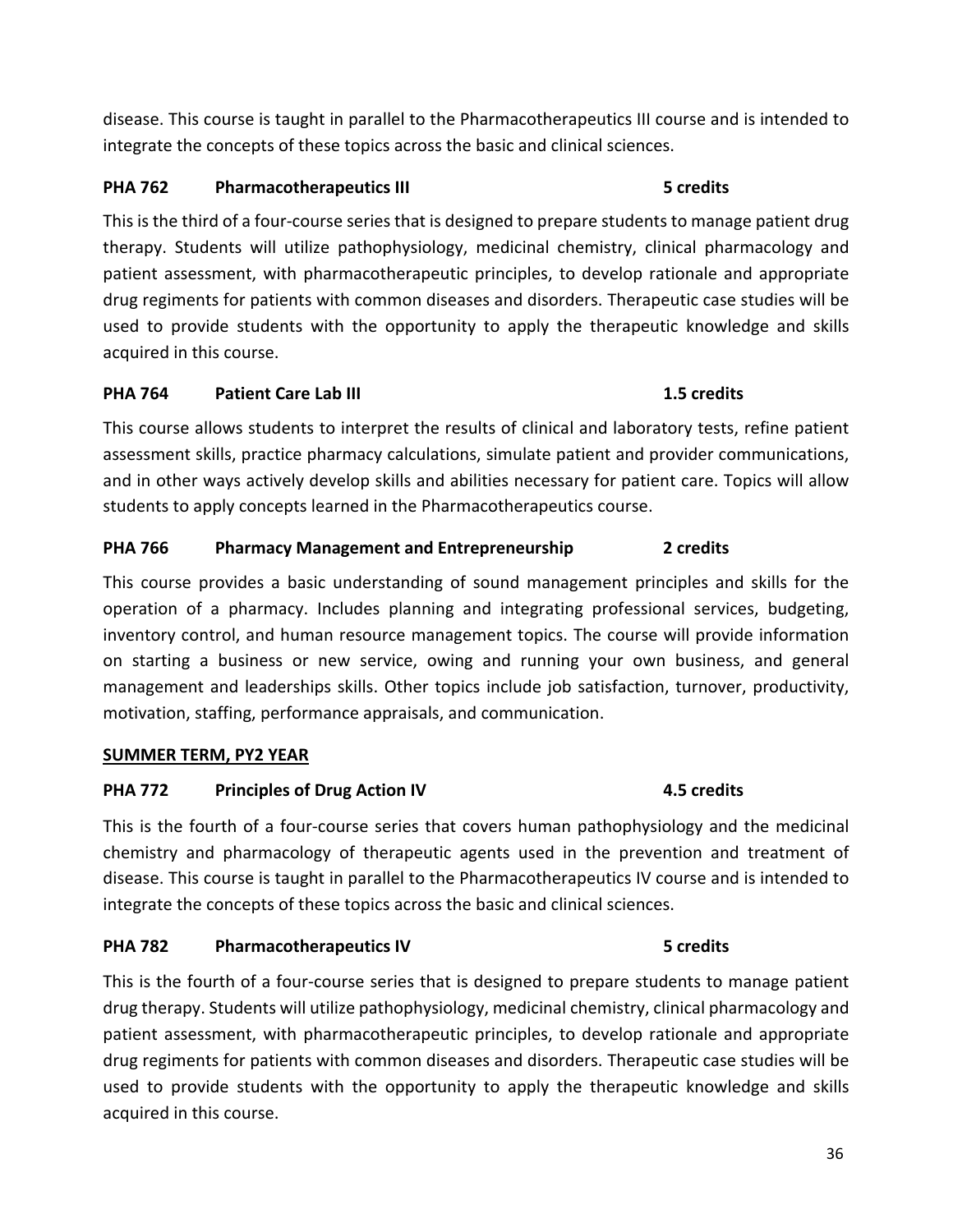#### **PHA 784 Patient Care Lab IV 1.5 credits**

This course allows students to interpret the results of clinical and laboratory tests, refine patient assessment skills, practice pharmacy calculations, simulate patient and provider communications, and in other ways actively develop skills and abilities necessary for patient care. Topics will allow students to apply concepts learned in the Pharmacotherapeutics course.

#### **PHA 786 Advanced Law and Ethics 1996 2** credits **2**

This course examines State and Federal pharmacy laws and regulations. Emphasis is on the legal, ethical, and professional practice of pharmacy. Areas of discussion include drug distribution, professional licensure, security and distribution of controlled substances, and pharmacy operations.

#### **FALL, WINTER, and SPRING of PY3 YEAR**

| <b>PHA 810</b> | <b>Advanced Pharmacy Practice Experience (Community)</b>       | 6 credits |
|----------------|----------------------------------------------------------------|-----------|
| <b>PHA 820</b> | <b>Advanced Pharmacy Practice Experience (Institutional)</b>   | 6 credits |
| <b>PHA 830</b> | <b>Advanced Pharmacy Practice Experience (Ambulatory Care)</b> | 6 credits |
| <b>PHA 840</b> | <b>Advanced Pharmacy Practice Experience (Medicine)</b>        | 6 credits |
| <b>PHA 850</b> | Advanced Pharmacy Practice Experience (Elective I)             | 6 credits |
| <b>PHA 860</b> | <b>Advanced Pharmacy Practice Experience (Elective II)</b>     | 6 credits |

The Advanced Pharmacy Practice Experiences (APPE) provide 1440 hours of pharmacy practice experience and are designed to ensure students obtain the knowledge, skills, and abilities needed to competently practice as an entry level pharmacist in a variety of settings. Preceptors will provide opportunities for students to be exposed to and participate in activities in a progressive fashion, as allowed by law, to enable the students to achieve the professional competencies. Students will attend APPE Forum to discuss their experiences and assess their progress towards achievement of pre-defined professional competencies and outcomes. The APPE sequence is structured with outcome expectations designed to reflect the attainment of practice related competencies.

#### **PHA 899 Global Capstone 1 Credit**

Capstone activities include IPE presentation, comprehensive milestone examinations evaluating selected ability-based outcomes and educational outcome expectations, NAPLEX and law reviews and other required activities in preparation for graduation.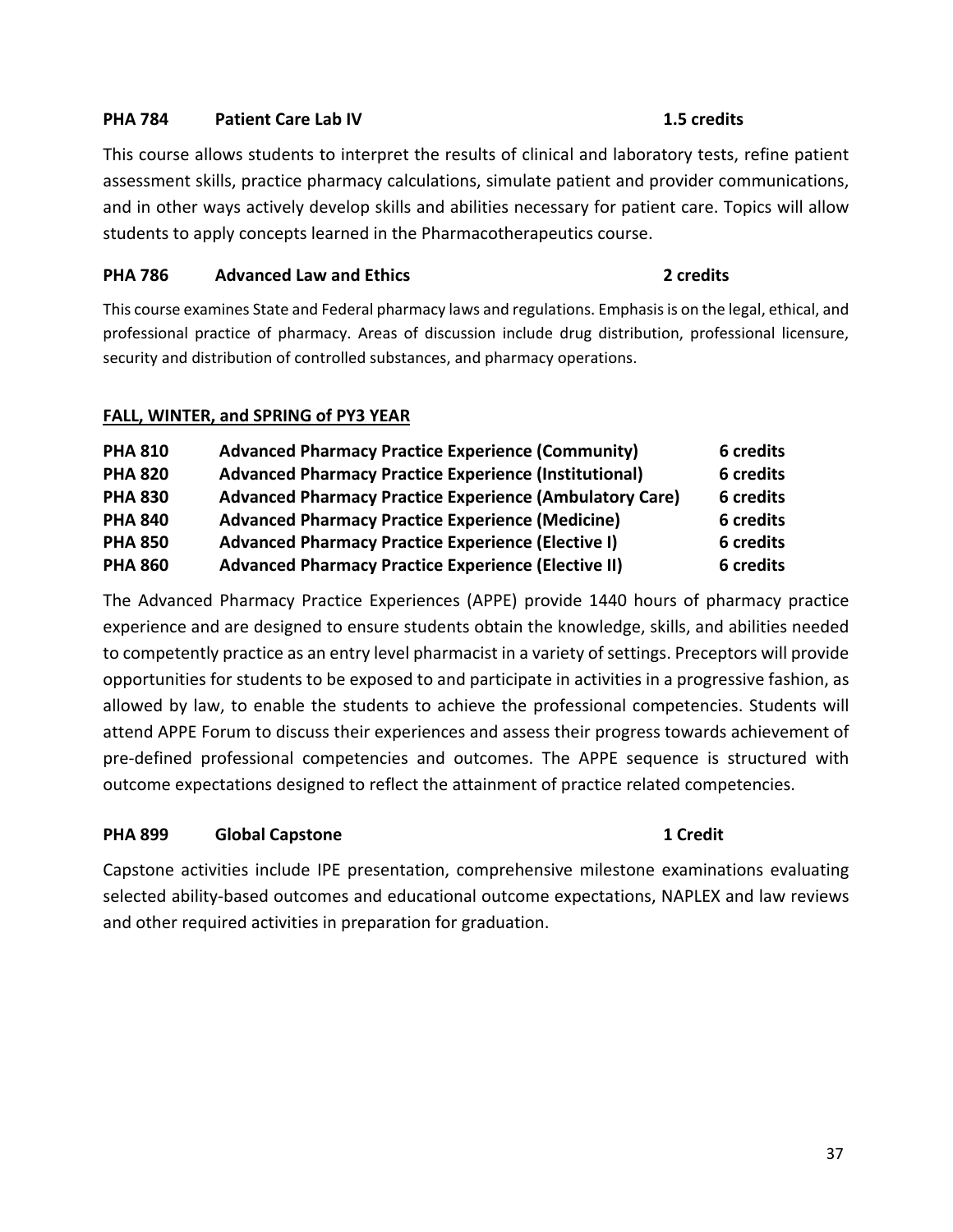# **Electives (all electives carry 2 credits):**

# **PHA 905 Advanced Pharmacy Management and Entrepreneurship**

This course builds on the principles of community pharmacy management taught in Pharmacy Management and Entrepreneurship. This course is designed to provide the student with information necessary to become an independent community pharmacy owner through either establishment of a new pharmacy or acquisition of an existing pharmacy business. The course will progress from pharmacy startup to pharmacy operations. Topics covered include business plan development, location analysis, operating cost, human resources, and other topics related to the establishment and management of a successful community pharmacy business.

# **PHA 910 Drugs in Pregnancy and Lactation Elective**

Women taking any kind of medication has more than doubled in the last 30 years. Current evidence suggests that that the majority of women take at least one prescription drug during pregnancy, with many taking the medications during the first trimester when organogenesis is occurring. Not only do these include prescription medications, but over the counter medications and herbal supplements. This course will provide information on teratogenesis during pregnancy, a review the US Food and Drug Administration (FDA) pregnancy and lactation categories, and up to date information about medication use in pregnancy and lactation and methods for mitigation of risk.

# **PHA 915 Preparing for Pharmacy Residency Program Elective**

The purpose of this course is to help pharmacy students navigate through the process of selecting a pharmacy residency that is the right fit for them. The students will understand that advancing to post graduate program will assist them in becoming a highly qualified independent practitioners able to provide patient care in a variety of environments, apply skill in medication related education, serve as leaders within the profession of pharmacy, and excel during further postgraduate training.

# **PHA 920 Introduction to Medical Microbiology**

This course is an introduction to the basic principles of microbiology and the spread of infection. It introduces the student to the classification, pathogenesis, and diagnosis of several microorganisms responsible for human infection including bacteria, viruses, and other microorganisms.

# **PHA 925 Composition and Function of the Human Microbiome**

This course challenges students to explore and understand emerging science and clinical applications of human symbiotic relationships with viruses, protozoa, bacteria and fungi.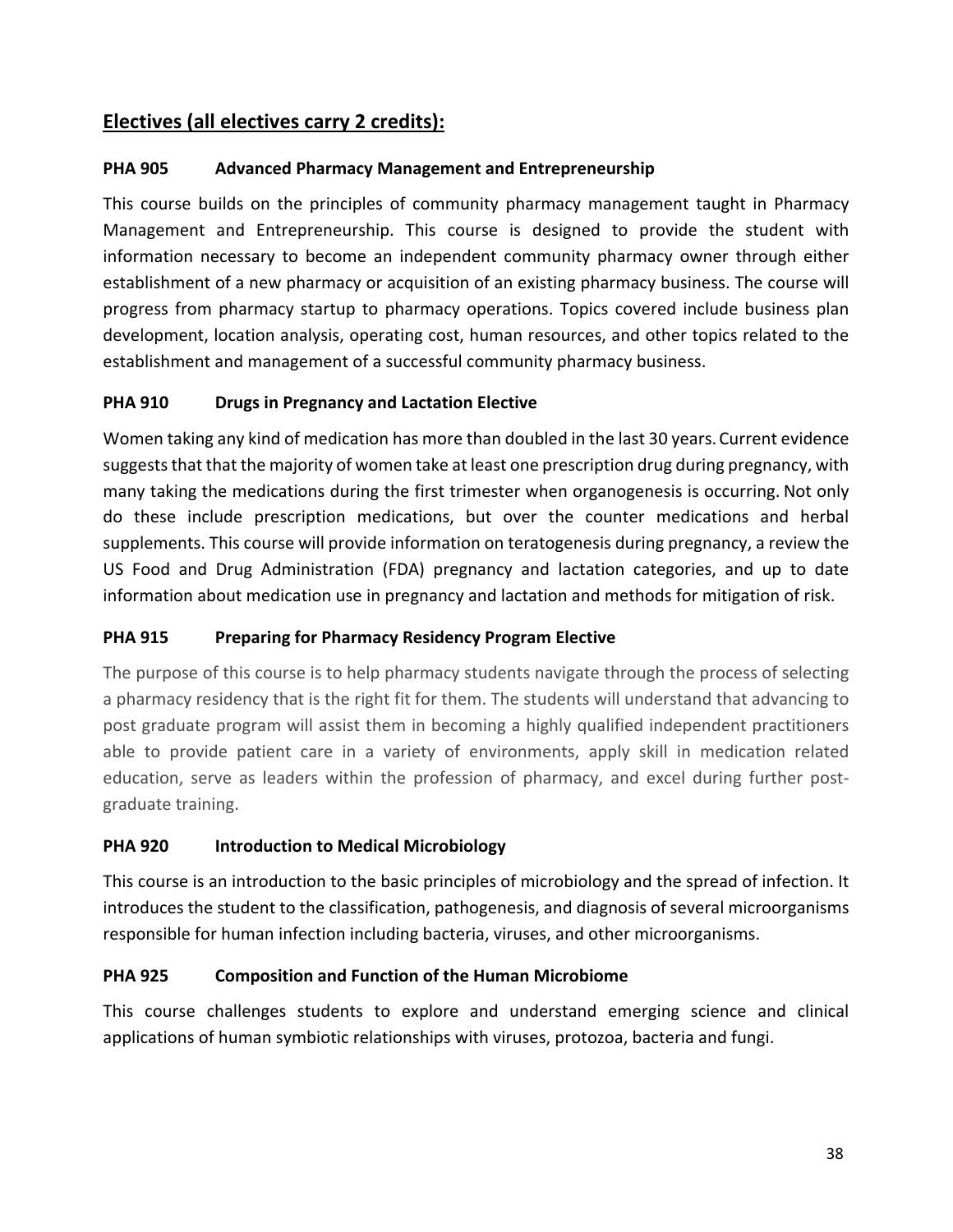# **PHA 930 Pharmacogenomics**

This course covers the essential fundamentals of pharmacogenomics within the context of the pharmaceutical sciences and care. Emphasis is devoted to the application of pharmacogenomic principles and techniques to contemporary drug development practices, and drug treatments for diseases. The course also outlines the regulatory as well as ethical, legal, and social aspects of pharmacogenomics. The main goal of this course is to provide pharmacy students with the knowledge and skills to use genomic information in their future clinical practice in an interprofessional learning environment.

# **PHA 935 Veterinary Pharmacy**

This course reviews disease and pharmacotherapy options common to companion, farm, and food animals.

# **PHA 937 Veterinary Pharmacy Compounding Lab**

This course focuses on the compounding of veterinary products and the utilization/dispensing of those products. The principles, procedures and techniques used for extemporaneous compounding of sterile and non‐sterile veterinary products will be presented.

# **PHA 940 History of Pharmacy**

This course will provide students with an overview of the practice of pharmacy, particularly as it pertains to the historical development of pharmacy as a distinct profession through the ages. Students will learn about the evolving role of the pharmacist over the past three centuries, including the shift from a focus on the drug to a focus on the patient and pharmacist‐provided patient care. Students will learn about how the training and education of pharmacists have changed, as well as about the historical significance of several major milestones and contributors in the evolution of pharmacy.

# **PHA 945 Drugs of Abuse**

The course will explore the epidemics of substance abuse and addiction and how they profoundly impact society and health care. The course objectives will focus on the chemistry, pharmacology and toxicology of abused drugs, which are foundational to understanding their effects on public health and safety.

# **PHA 950 Opioid use disorder**

This course serves as an overview of opioid use disorder (OUD) and how pharmacists can impact those affected. Topics include prevention, identification, treatment options, clinical aspects of treatment, and an understanding of support systems available for those (patients and co‐workers) in recovery.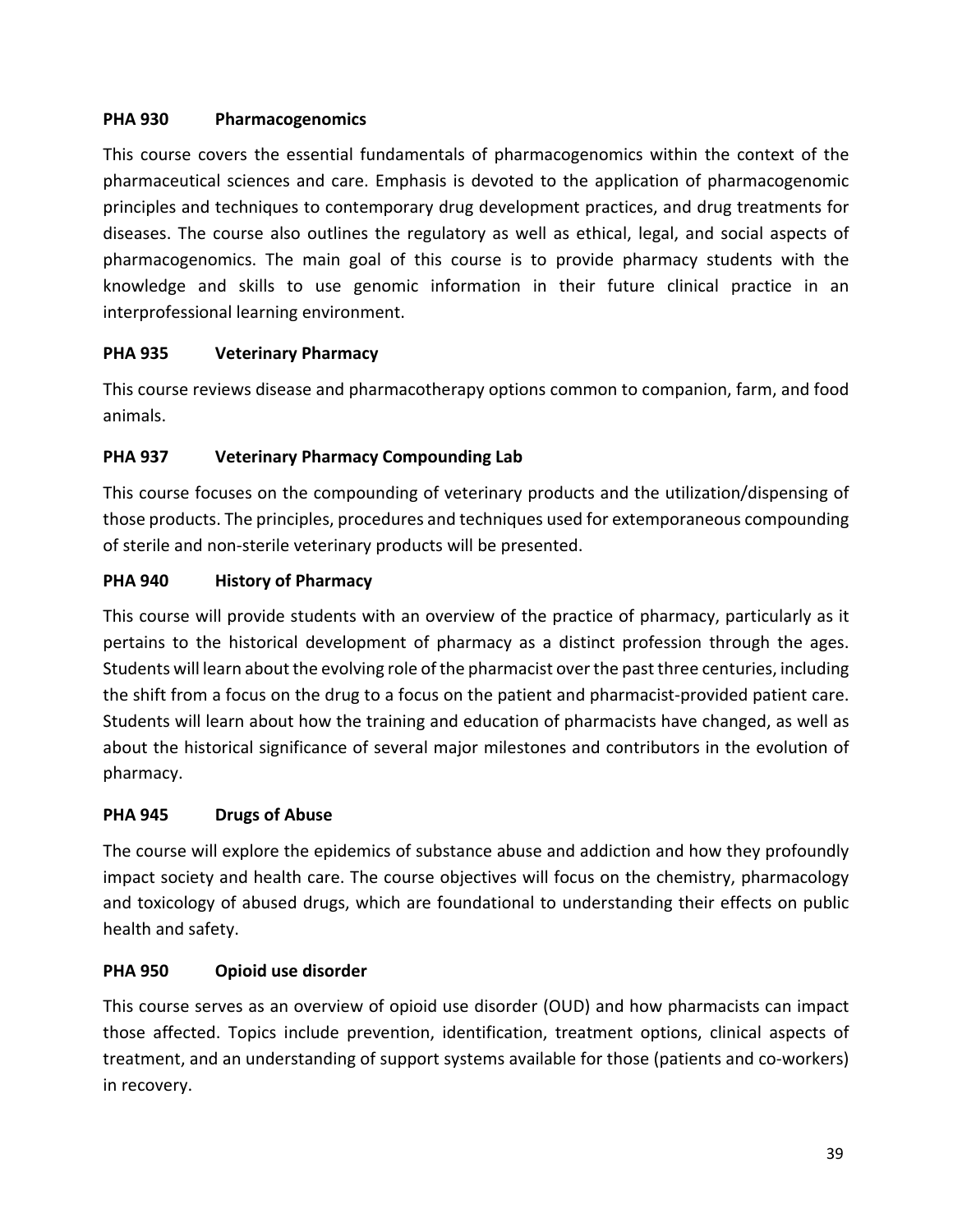# **PHA 955 Philosophy of Medicine**

This is an elective course designed to prepare students to think critically and understand the central problems of contemporary philosophy of medicine. The specific problems under consideration include: concepts of health and disease, medical decision making, how to read and write a paper, evidenced-based medicine, and philosophical issues in medical treatment and research.

# **PHA 960 Development of Community‐Based Ambulatory Services**

This elective course builds on the principles of implementing value‐added pharmacy services taught in PHA 766: Pharmacy Management and Entrepreneurship. This course is designed to provide the student with information necessary to implement community‐based ambulatory care pharmacy services, develop collaborative practice agreements with providers, and develop sustainable pharmacy practice business models unrelated to dispensing of medication in the community setting. Topics covered include business plan and collaborative practice agreement development, billing practices and reimbursement strategies, credentialing and certifications, professional development resources, and other topics related to the establishment and management of a successful community‐based ambulatory care pharmacy practice business.

# **PHA 965 Introduction to Critical Care**

This elective course will focus on the pathophysiology and pharmacotherapeutics of disease states encountered in critical care areas in the hospital setting. The course will be a discussion‐based, team‐taught design encouraging the students to apply and integrate knowledge about patients prior to the Advanced Pharmacy Practice Experiences. Enrollment in this course is limited to 12 students.

# **PHA 970 Financial Freedom Pharmacist**

This course serves as a brief introduction to financial planning needs a pharmacy student, resident, or pharmacist may encounter in their career lifetime. Topics include what is financial freedom, budgeting, school loans and repayment options, retirement, investing, types of insurance, and resources to use.

# **PHA 975 World Changers: Becoming a Pharmacist of Influence**

This course is designed to introduce principles of effective leadership and their application in the pharmacy setting. Topics for discussion include the qualities of a successful pharmacist leader, the five levels of leadership and their application to pharmacists, communication principles for pharmacist leaders, leadership personality types, and principles of teamwork for pharmacist leaders. Students will also discuss the impact of pharmacist leadership on patient care.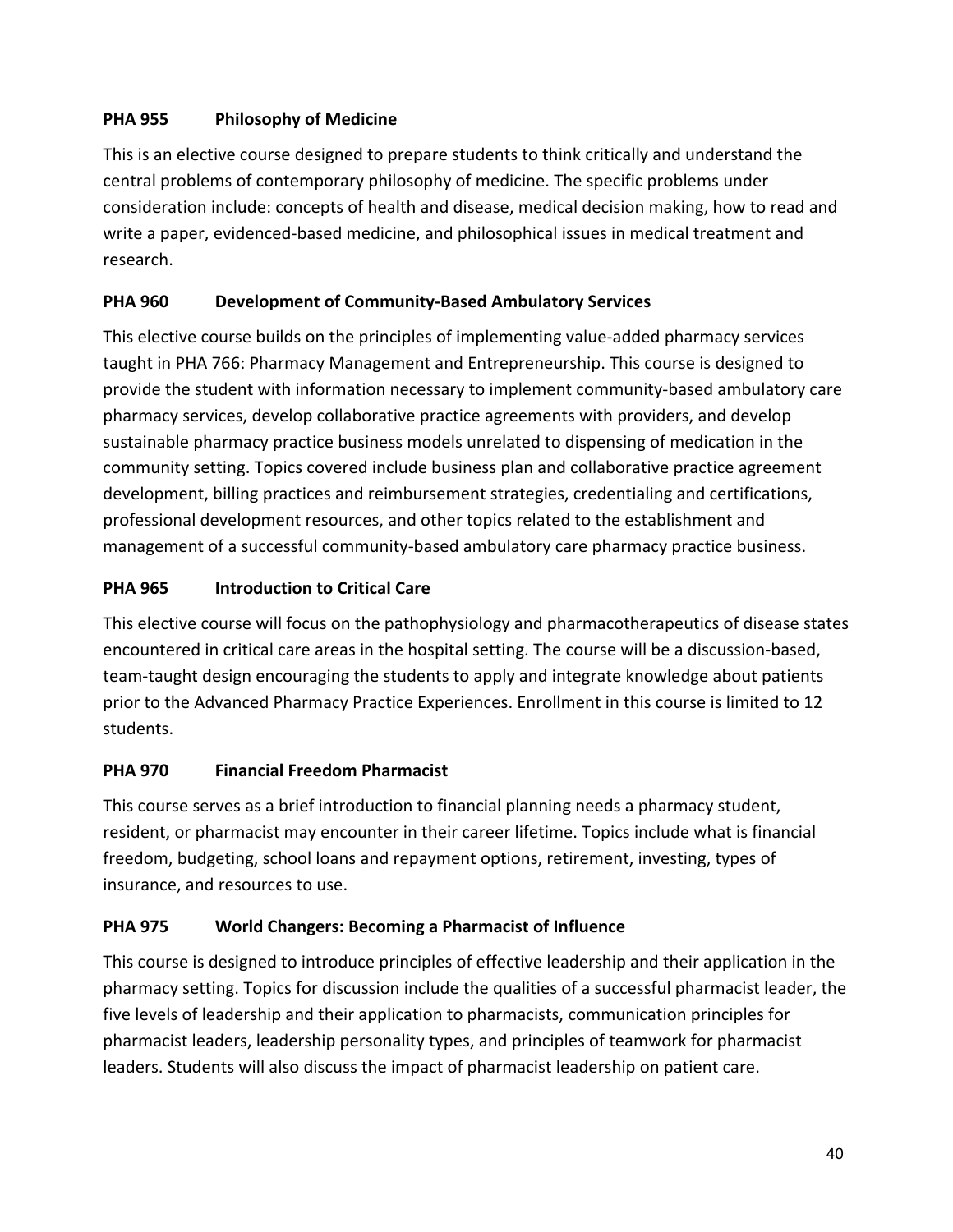# **PHA 999 Special Topics in Pharmacy**

Student will work independently with a faculty member on a research project or a topic related to pharmacy or pharmacy education. Faculty members will assist students with their projects and guide their course study on a topic of mutual interest.

Future Course catalog entries and updates may also be found in the WCU Graduate Catalog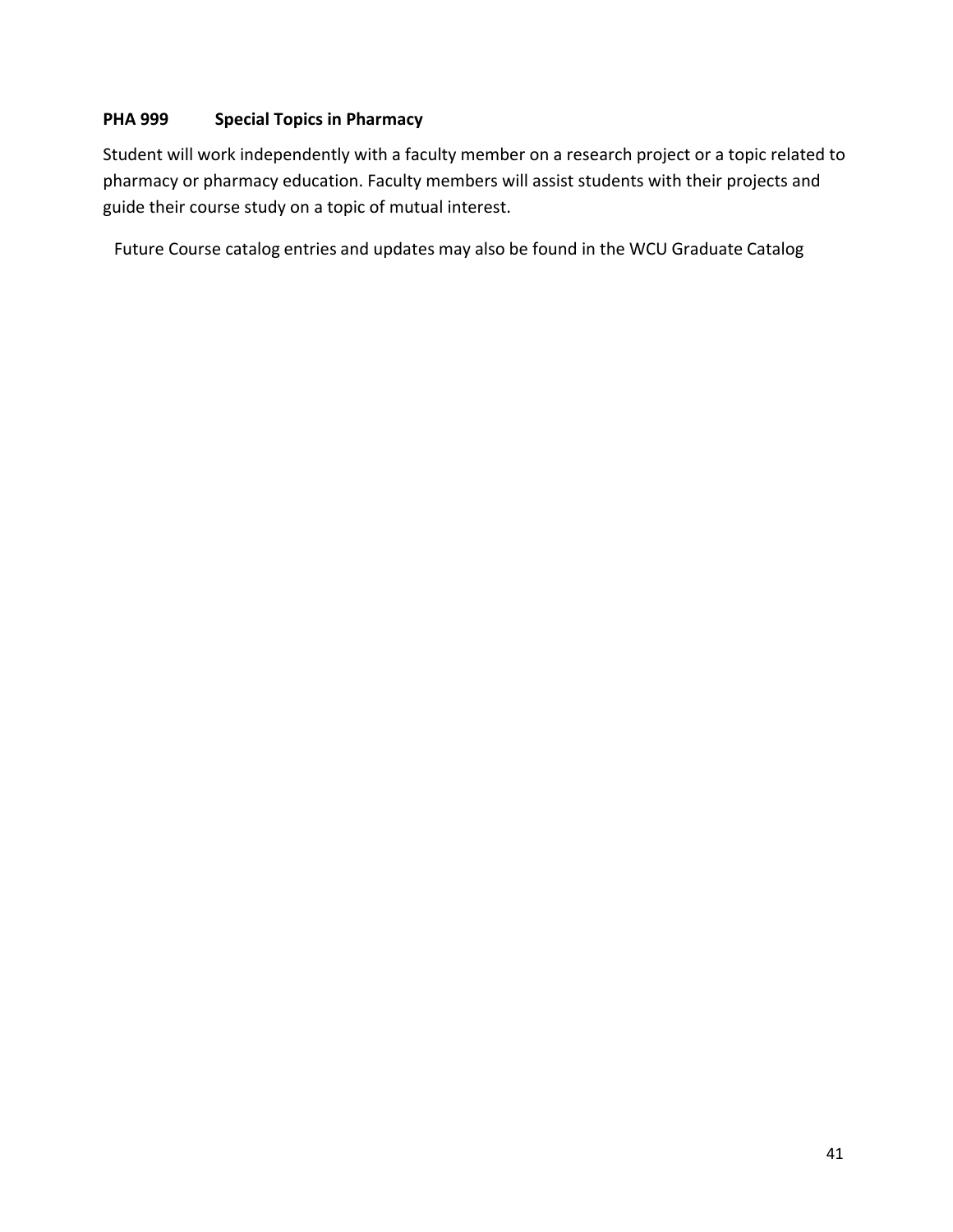# **G. OTHER REQUIREMENTS FOR MATRICULATION**

# **COMPUTER TECHNOLOGY AND SKILLS REQUIREMENTS**

Technology is an essential and integral aspect of a web‐enhanced curriculum. **Students are required to have a laptop computer or Microsoft Surface Pro tablet (except for the Surface Pro X, which is incompatible with our exam testing software)** for classroom activities and taking examinations. You may use a PC or Mac laptop or a "2‐in‐1 style" laptop, as long as they utilize Microsoft Windows 10 or 11. The Surface Pro tablet **(except for Surface Pro X)** is the only approved tablet you will be able to use while in our program. The Surface Pro X and iPad tablets are **not** approved for use with our exam testing software.

All students must have a stable connection to the Internet on a regular basis (including off campus), software to meet course requirements and adequate system capacity. As web-enhanced lectures may contain either/both audio and video components, students will need the capability to access audio through speakers, and record through a webcam and microphone.

| <b>Feature</b>                | <b>Minimum Recommended</b>                                                                                                                    | <b>Preferred</b>                                                                                                                                     |
|-------------------------------|-----------------------------------------------------------------------------------------------------------------------------------------------|------------------------------------------------------------------------------------------------------------------------------------------------------|
| <b>Processor</b>              | Intel Core I5 (Windows/Mac); Apple's<br>M1 chipset is not acceptable                                                                          | Intel Core i7 or I9 (Windows/Mac);<br>Apple's M1 chipset is not acceptable                                                                           |
| <b>Memory</b>                 | 4GB                                                                                                                                           | 8GB                                                                                                                                                  |
| <b>Hard disk</b>              | 512 GB                                                                                                                                        | ≥1 TB (≥1000 GB)                                                                                                                                     |
| <b>Wireless</b>               | <b>Wireless capability</b>                                                                                                                    | <b>Wireless capability</b>                                                                                                                           |
| <b>Screen Resolution</b>      | At least 1024x768                                                                                                                             | At least 1024x768                                                                                                                                    |
| <b>Operating</b><br>system    | 64 bit versions of Windows 10 versions<br>20H2, 21H1, 21H2, and Windows 11<br>21H2 (Not Windows RT or 10S)<br>Mac OS 11.0 (Big Sur) or Higher | 64 bit versions of Windows 10 versions<br>20H2, 21H1, 21H2, and Windows 11<br>21H2 (Not Windows RT or 10S)<br>Mac OS 11.0 (Big Sur) or Higher        |
| Webcam /<br><b>Microphone</b> | Must have fully functioning camera,<br>microphone, and speakers. No virtual<br>cameras are allowed.                                           | Must have fully functioning camera,<br>microphone, and speakers. No virtual<br>cameras allowed.                                                      |
| <b>Software</b>               | <b>Microsoft Office (Microsoft Office</b><br>365 is provided by the University<br>at no charge), Adobe Acrobat<br>reader, Anti-Virus Software | <b>Microsoft Office (Microsoft Office</b><br>365 is provided by the University at<br>no charge), Adobe Acrobat reader,<br><b>Anti-Virus Software</b> |

# **Recommended Specifications**

- **Service & Support**: It is recommended to purchase a support and/or damage plan for your equipment. We recommend a multi‐year agreement for the best coverage. Due to liabilities and warranty restrictions, IT staff members do not perform hardware or software repair work on personally owned equipment.
- **Anti‐Virus Software**: Anti‐virus software should be installed on your personal computer, configured to automatically update, and scheduled to run regular scans.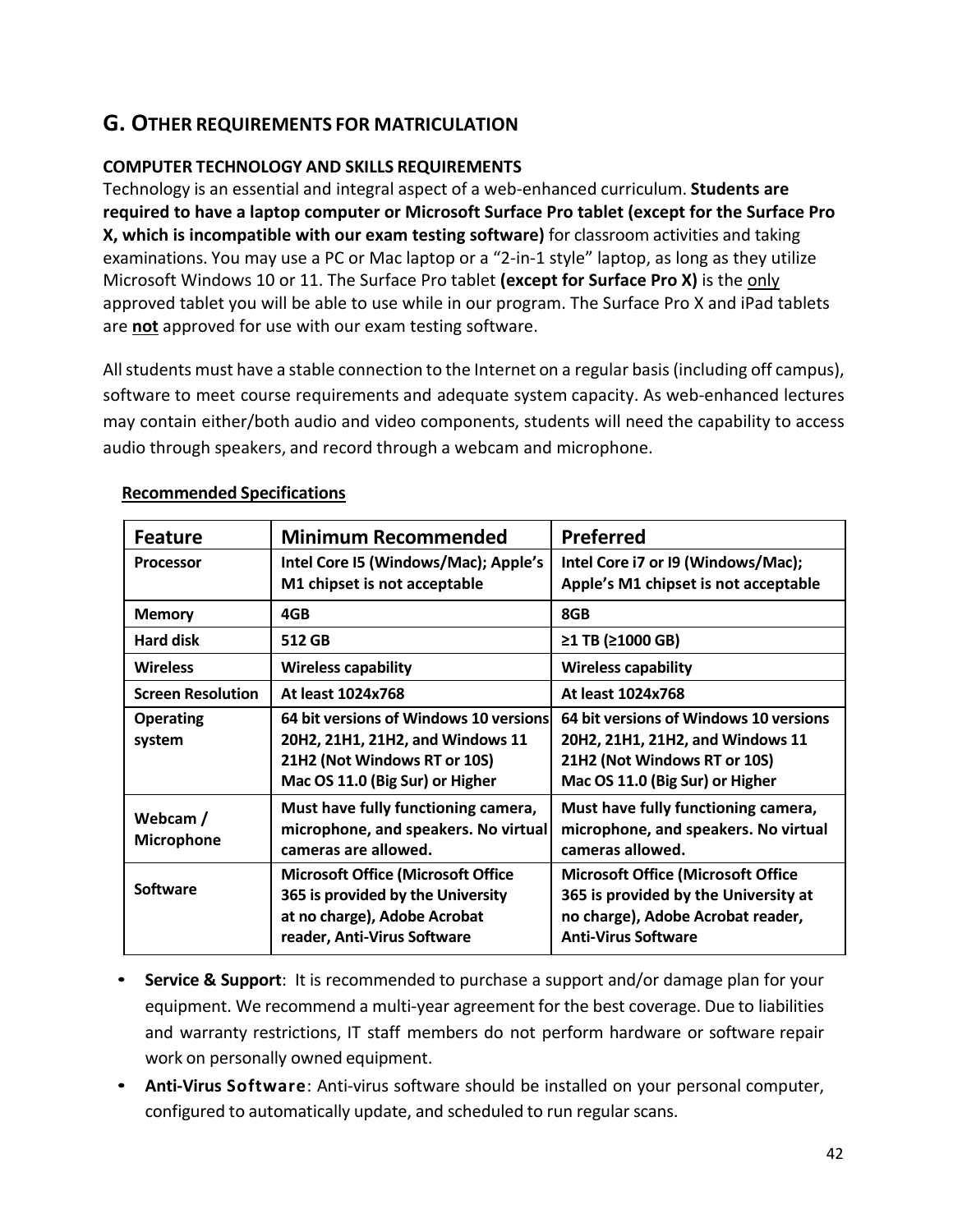• **Productivity Software**: Microsoft Office 365 is available to all students on up to five computers and/or up to five mobile devices. If you choose to purchase Office for your personal computer, select version 2021 or newer for Windows or 2021 or newer for Macs. Computers must have Adobe Acrobat Reader DC in order to take examinations in ExamSoft.

#### **IMMUNIZATIONS**

The required immunizations for matriculation to the WCUSOP include documentation of hepatitis B series (or a positive titer), varicella immunization or immunity, two MMR (Measles, Mumps, Rubella) or MMR titer, Polio, and Tdap (Tetanus/ Diphtheria/Pertussis). Students are also required to have an annual influenza vaccine and an annual PPD, QuantiFERON Gold or negative Chest X‐ray for tuberculin in order to participate in experiential rotations.

While not explicitly required by the University or the School of Pharmacy, many experiential sites require students to be fully vaccinated and boosted against COVID‐19 for attendance. Students will be required to sign an acknowledgement of understanding as it relates to COVID-19 vaccination status and the effect that not being vaccinated may have on experiential education. Some experiential sites may have additional immunization requirements.

#### **CPR CERTIFICATION**

All students must complete and maintain certification or re‐certification of *CPR for the Health Professional* during their tenure at WCU. Students will be provided a CPR course during the first and third years of their matriculation at the WCUSOP. Students are responsible for providing evidence of current certification in their electronic portfolio in CORE.

#### **CRIMINAL BACKGROUND CHECKS**

Students accepted into the William Carey University School of Pharmacy must have evidence of a clear criminal background check prior to matriculation. This is a mandatory requirement as part of the Mississippi state law, Section 43‐13‐11 of Mississippi Code of 1972. The initial background check will be conducted through PharmCAS by Certiphi. Students who do not have a clear background check will be evaluated by the Director of Experiential Education prior to matriculation. Following enrollment, additional "fingerprint" based background checks will be performed for intern licence and for experiential rotations. Updated background checks may be required by experiential sites. All costs associated with criminal background checks are the responsibility of the student.

After enrollment, any subsequent disciplinary or legal action, including but not limited to, arrest, charge, addiction, or impairment, must be reported immediately to the Student Success and Support Services Office and will be reviewed by the Associate Dean of Curriculum and Student Success and the Director of Experiential Education. Failure to report any and all subsequent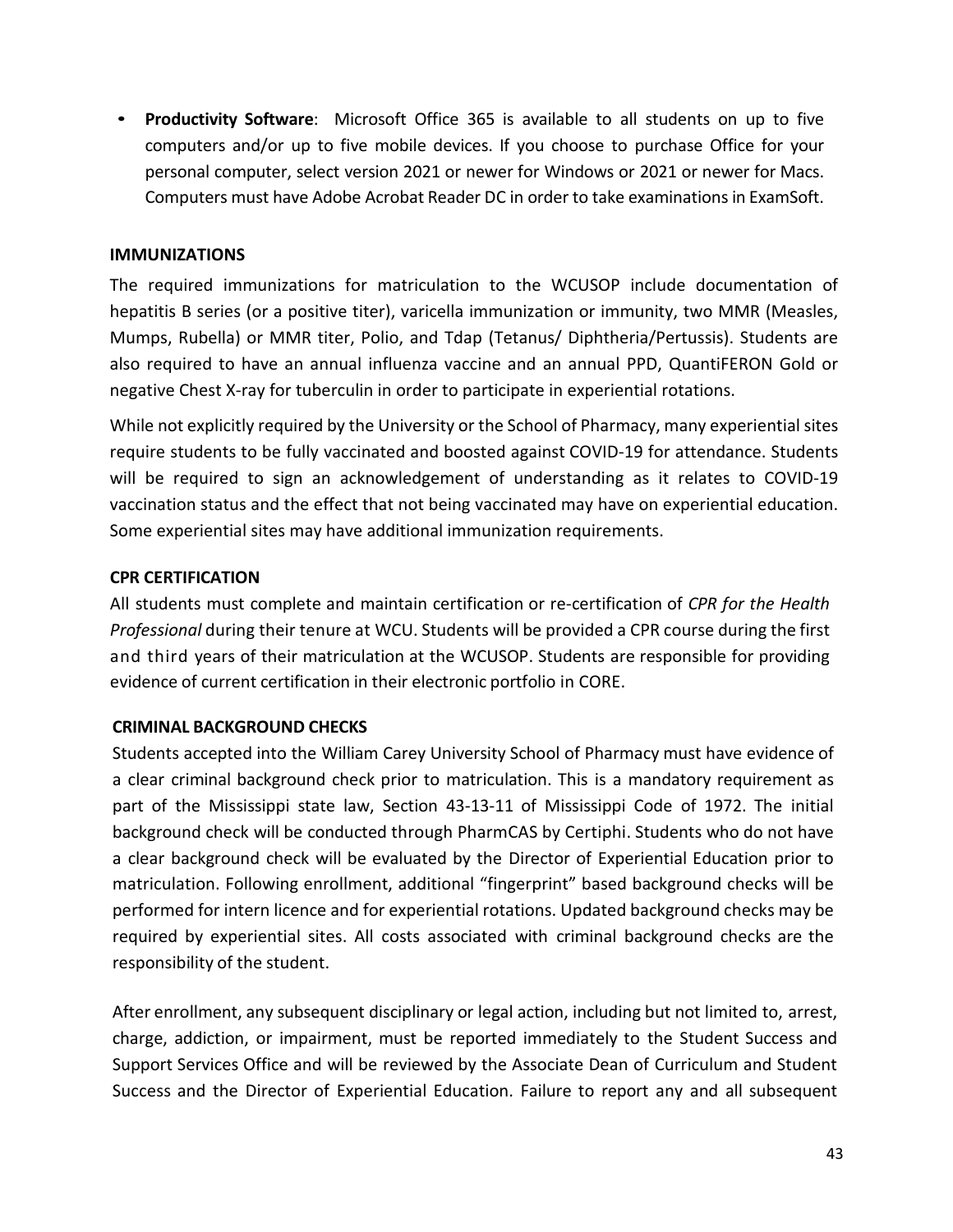disciplinary actions, arrests, or impairment will constitute falsification of records and may result in disciplinary action and dismissal from the program.

#### **DRUG TESTING**

All students must provide evidence of a negative urine drug screen within one month of beginning any experiential coursework. Some rotation sites require a drug screen within 30 days prior to the start of the rotation and random drug screening may be done for students enrolled in the School of Pharmacy. Refusal by a student to submit to drug testing will result in immediate dismissal from the WCUSOP. Any student who tests positive for illegal drugs will be remanded to the Student Success and Support Services Office and the Associate Dean. All costs associated with drug testing are the responsibility of the student.

#### **Drug Testing Policy**

In an effort to maintain a drug free campus, rotation sites, and WCUSOP events, WCUSOP may perform random drug testing on students. Additionally, WCUSOP may drug test students based upon reasonable suspicion and/or past positive results. The following policy regarding reasonable suspicion and past positive results shall apply:

- 1. If there is a reasonable suspicion that a student is using or possessing drugs that are not received by that student pursuant to a valid prescription and in violation of this policy, the student may be referred for drug testing.
- 2. "Reasonable suspicion" exists where an observable or articulable basis in fact indicates that a student is using or possessing drugs that are not pursuant to a valid prescription issued to the student, or upon a report from an experiential or work site that medications are missing from work areas controlled or frequented by an WCUSOP student. The evidence supporting the suspicion must be reasonably reliable.
- 3. If a member of the faculty or staff have a reasonable suspicion that a student is using or possessing drugs that are not pursuant to a valid prescription issued to that student, such evidence shall be presented to the Dean or Associate Dean of Curriculum and Student Success or other person designated by the Dean.
- 4. All students with prior positive drug test results will be subject to unannounced drug testing through the remainder of their enrollment at WCUSOP.

If it is determined that reasonable suspicion exists, the student shall be required to provide a specimen for testing. Testing shall be performed by medical personnel approved by the Dean.

# **Challenge of Drug Screen Results**

Students who question the accuracy of the drug screen must, within three business days of notification, send a brief written statement regarding the area they believe to be incorrect to the private company that performed the drug screen. All disputes pertaining to the drug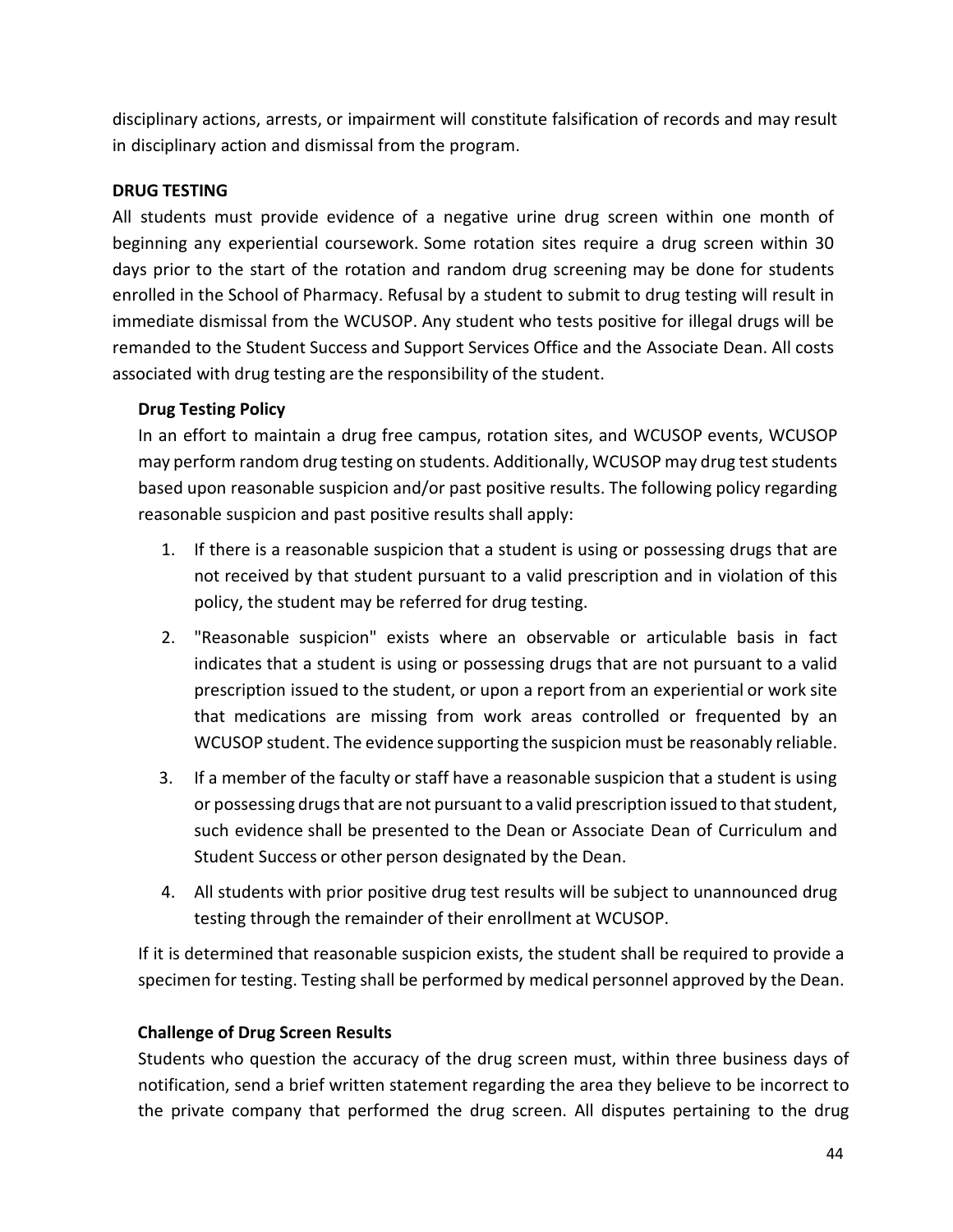screen's findings must be communicated directly to the private company that conducted the drug screens. A Medical Review Officer (MRO) will consult with you and your physician to obtain proof as to why the drug was in your specimen. If the student does not return the call to the MRO within three business days, the report will be delivered as a "positive" drug screen. Re‐verification will be made if the company determines that reasonable grounds exist and that the request is not frivolous or irrelevant. If parts of the report are deleted or changed because of re‐verification, the student will receive a corrected drug screen report.

#### **Procedure for Violations**

All students or student organizations that violate the University's or WCUSOP's drug and alcohol policy may be subject to civil and/or criminal penalties as determined state or federal laws. Such incidents and individuals shall be referred to an appropriate hearing entity of the University or School of Pharmacy for review, and may be subject to disciplinary actions including denial to participate in clinical rotations, private censure, disciplinary probation, suspension, and dismissal as outlined herein.

#### **CLASS LECTURE NOTES AND HANDOUTS**

All class syllabi, documents, and handouts will be provided electronically. You may choose to print lecture notes and handouts using your personal printing resources.

Handouts will be posted on Canvas before the class session to allow adequate time for personal preparation. Please be advised that while faculty make a good faith effort to post handouts 36 hours prior to class, instructors may, at their discretion, modify handouts up until the time of the actual class session to insure current and up to date information.

# **WRITING AND COMPUTER REQUIREMENTS**

Students in the WCUSOP are expected to demonstrate communication proficiency in written and verbal skills. Written assignments and papers should be logically and completely developed and demonstrate proper spelling and grammar, and properly referenced. Computer skills will be utilized throughout the program. Students are expected to integrate current online information into discussion forums, papers, and presentations. Online sources may include textbooks, journals and research reports. Students must utilize Microsoft Office in submitting papers and presentations.

#### **TRANSPORTATION**

All students must maintain reliable transportation. In addition to traveling to campus each day for class, a large portion of the pharmacy education experience entails clinical experiential education at sites located throughout Mississippi and the gulf coast region. While many of the clinical sites will be in the Gulfport/Biloxi area, some sites may require travel (i.e. New Orleans, Mobile, Hattiesburg, etc.). While WCUSOP understands there are temporary transportation issues, such as a flat tire or automobile accident, the lack of reliable transportation on a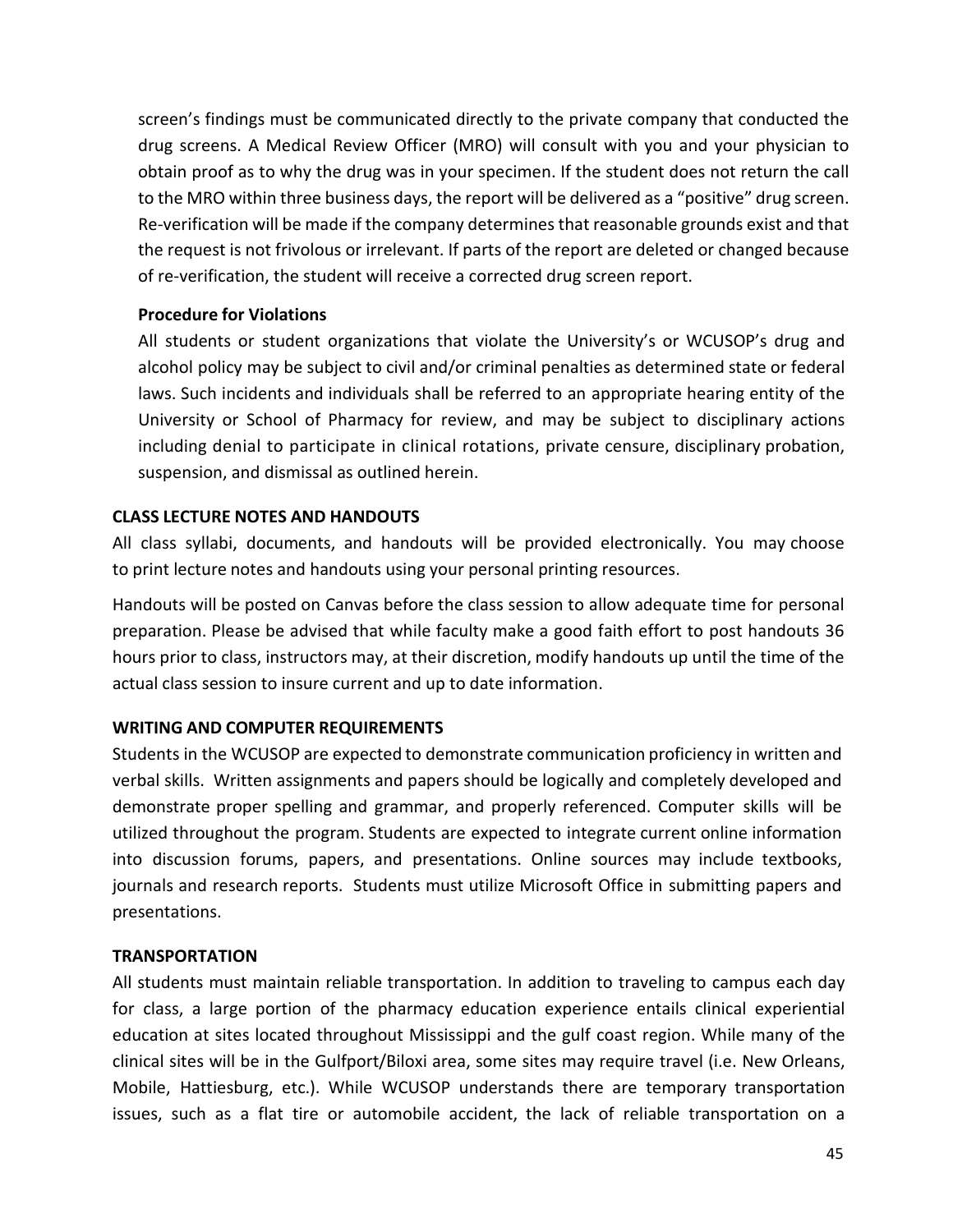consistent basis will not be a valid excuse for missed class time, assessments (exams, quizzes, etc.), or clinical experience. Grade penalties resulting from missed classes or experiential rotations will be enforced.

# **H. CURRICULAR AND ACADEMIC POLICIES**

#### **ENROLLMENT**

Enrollment at WCUSOP is a privilege. WCUSOP reserves the right to dismiss a student at any time it is deemed necessary to safeguard standards of scholarship, conduct, and orderly operation of the institution, subject only to the policies and procedures applicable herein and relevant law.

#### **TUITION AND FEES**

Tuition and fees are approved each year by WCU Board of Trustees and may change annually without advanced individual notice to students and applicants.

#### **CURRICULAR ISSUES**

A student with an individual concern (e.g., illness, family concerns, and academic performance) that affects progress in a specific course should meet with the Course Coordinator and participating faculty members to discuss the issue. Concerns affecting progression in the curriculum should be addressed to the Academic Counselor for Student Success, their faculty advisors, or the Associate Dean of Curriculum and Student Success. Students may also discuss personal issues with the Academic Counselor for Student Success, their faculty advisors, the Associate Dean of Curriculum and Student Success, or the Student Services Coordinator for the Tradition's campus.

For issues that concern the entire class (e.g., examinations, scheduling concerns, course notes/handouts), a process is in place to facilitate open discussion and resolve non‐disciplinary issues among course coordinators, faculty, and students. The initial step is to work with the course coordinator and the Class Liaison. The Class Liaison is responsible for communication between the faculty, administration, and students regarding course and curricular concerns. If the concern is not resolved, then the Class Liaison should submit a written complaint or question to the Department Chair responsible for the course. If still unresolved, a written complaint should be submitted to the Associate Dean of Curriculum and Student Success. If the matter is not resolved by the Associate Dean, then the written complaint may be submitted to the Dean for final resolution. The decision of the Dean is final.

#### **PROFESSIONALISM**

Students are expected to adhere to the William Carey University School of Pharmacy Codes of Conduct, Ethics, and Professionalism as described herein, and to maintain a professional academic atmosphere at all times. As such, students are required to adhere to the "Student Dress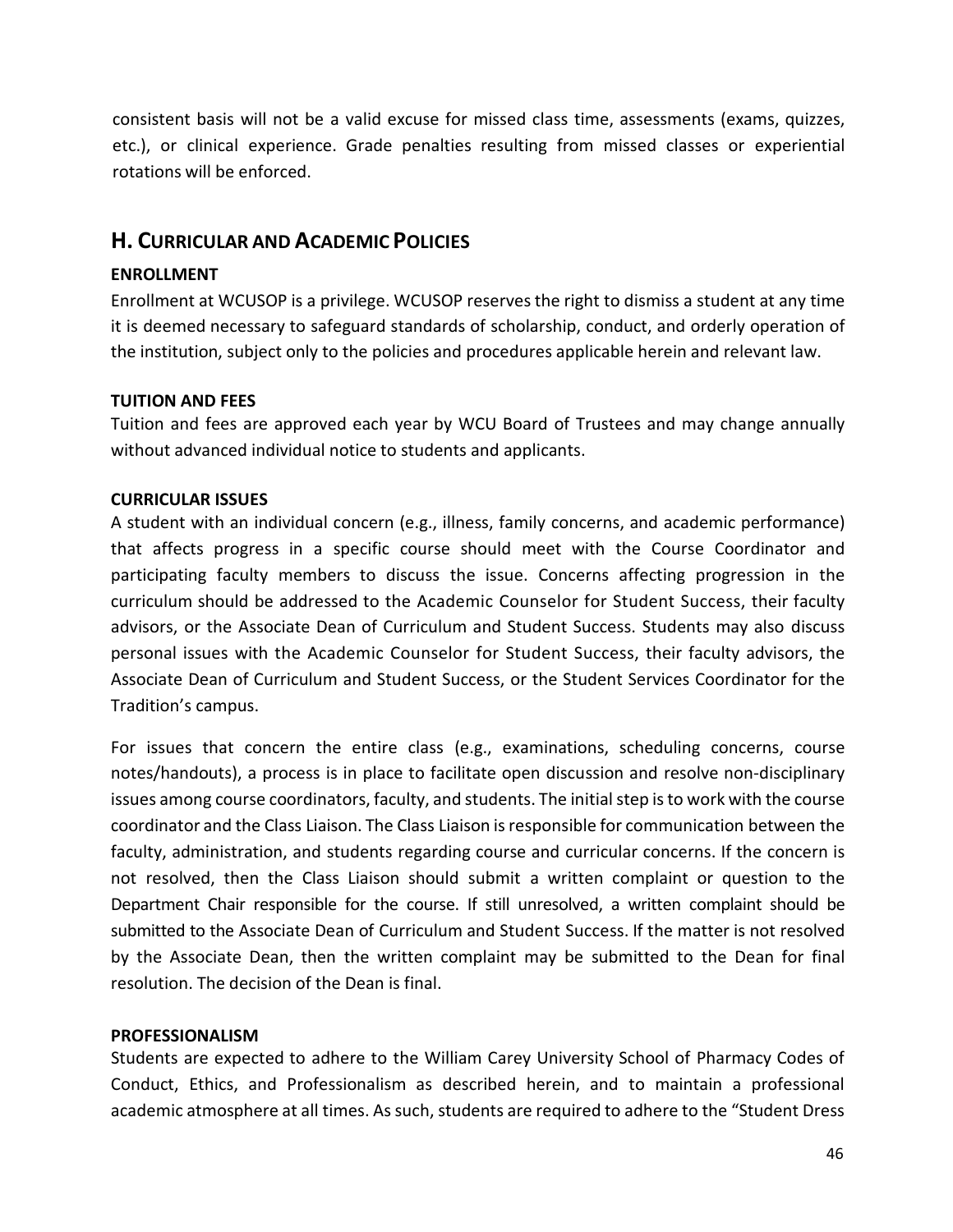Code" as defined below. Students will also be required to wear their white coats while on campus or anywhere necessary to conduct official SOP sanctioned business. White coats may be removed during lecture at the discretion of the faculty.

William Carey University seeks to create an environment that encourages continued growth of moral and ethical values, which include personal honesty and mutual trust. The faculty and administration at the William Carey University School of Pharmacy places the highest value on academic integrity and regards any act of academic dishonesty as a serious offense. Academic dishonesty is considered unethical and in violation of William Carey University's academic standards. If such an incident occurs, students, faculty, and/or staff are obligated to initiate appropriate action. Depending upon the seriousness of the offense, sanctions could include failure of the assignment, failure of the course, or could lead to suspension or dismissal from the University. Students who fail to report an actual or perceived violation of the University's academic standards, will themselves be found in violation and subject to disciplinary sanctions. Additional information on the Ethics, Honors and Professionalism Code can be found in this handbook (see Section II.J. *WCU Academic Integrity Policy*).

#### **PROFESSIONAL ATTIRE (DRESS CODE)**

The WCUSOP expects all students to project a professional image to patients, colleagues, and the community at large through their dress and appearance. Conservativism and modesty in dress are key factors in projecting a professional image.

#### **WHITE COATS**

White coats should be worn at all times while doing anything related to school, including class attendance, meeting with professors, meeting with administration, at school events on‐site and off‐site, or on experiential rotations.

White coats should only be worn off campus while actively engaged in school related activities. White coats are not to be worn while working as an intern or pharmacy technician outside of school related activities.

#### **ID BADGES**

At all times, the student must be clearly identifiable as a WCUSOP student. Appropriate means of identification include a lab coat embroidered with WCUSOP and student name, a clearly visible WCUSOP name tag, or a rotation site assigned identification badge with your name, proper training status, and college affiliation. All identification must be clearly visible and worn above the waist while on rotation. Failure to display proper identification may result in termination of the clinical rotation.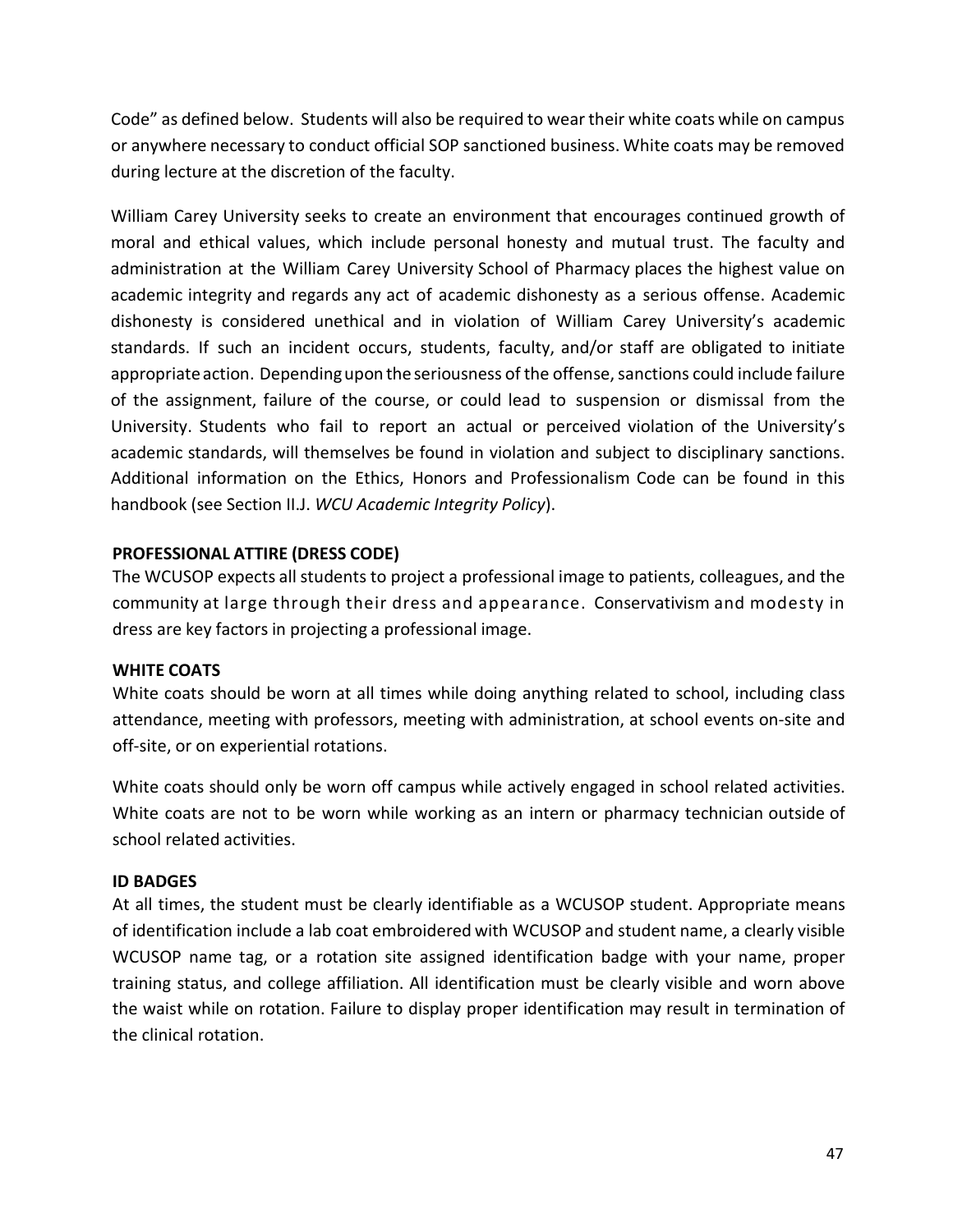# **CLASSROOM ATTIRE**

In most circumstances, business casual attire is acceptable. Specific examples of professional image include but are not limited to the following:

- Men: White coat, polo/dress shirt and slacks/khakis
- Women: White coat, blouse/collared shirt and slacks/skirts or dresses
- Clean, neatly groomed hair
- Short clean fingernails
- Clean, well-maintained, and well-fitting clothing and shoes
- Clothes that conceal all undergarments at all times.
- Skirts and dresses that are no shorter than knee‐length
- Minimal, non-distracting jewelry (Facial piercing jewelry, such as the nose, eyebrow, lip, tongue, etc., shall not be worn)
- Strong personal fragrances should be avoided.
- Headwear and other garments that pertain to bona fide religious beliefs or cultural traditions are permitted if these items of clothing conceal all undergarments at all times, are clean and well‐maintained, and observe safe and sanitary conditions.

# **These items are specifically prohibited:**

- No hats are to be worn indoors unless of a recognized religious nature.
- Blue jeans (regardless of color) or pants of a blue jean / denim style unless authorized
- Shorts of any material, Flip-flops
- Midriff tops, T-shirts, halter tops, translucent or transparent tops, shirts or tops with plunging necklines, tank tops, or sweatshirts not supporting the University;
- Visible body tattoos or visible body piercing (other than small earrings), unless exemptions are given for religious reasons
- Any item that is generally accepted as offensive to religious, ethnic, cultural groups, or of a sexual nature.

# **LAB ATTIRE**

In the laboratory setting students are expected to follow the classroom attire described above except that only closed-toed shoes (preferably of non-synthetic material such as leather) are allowed.

# **CLINIC ATTIRE**

At all times, WCUSOP students are a representative of the school and the pharmacy profession. White coats with WCUSOP identification are to be worn unless specifically instructed not to do so by the preceptor. The preceptor may at any time prohibit a student from participating at any location based on inappropriate and unprofessional dress. The student will be required to make up any time missed. While on rotation, specific examples of professional image include but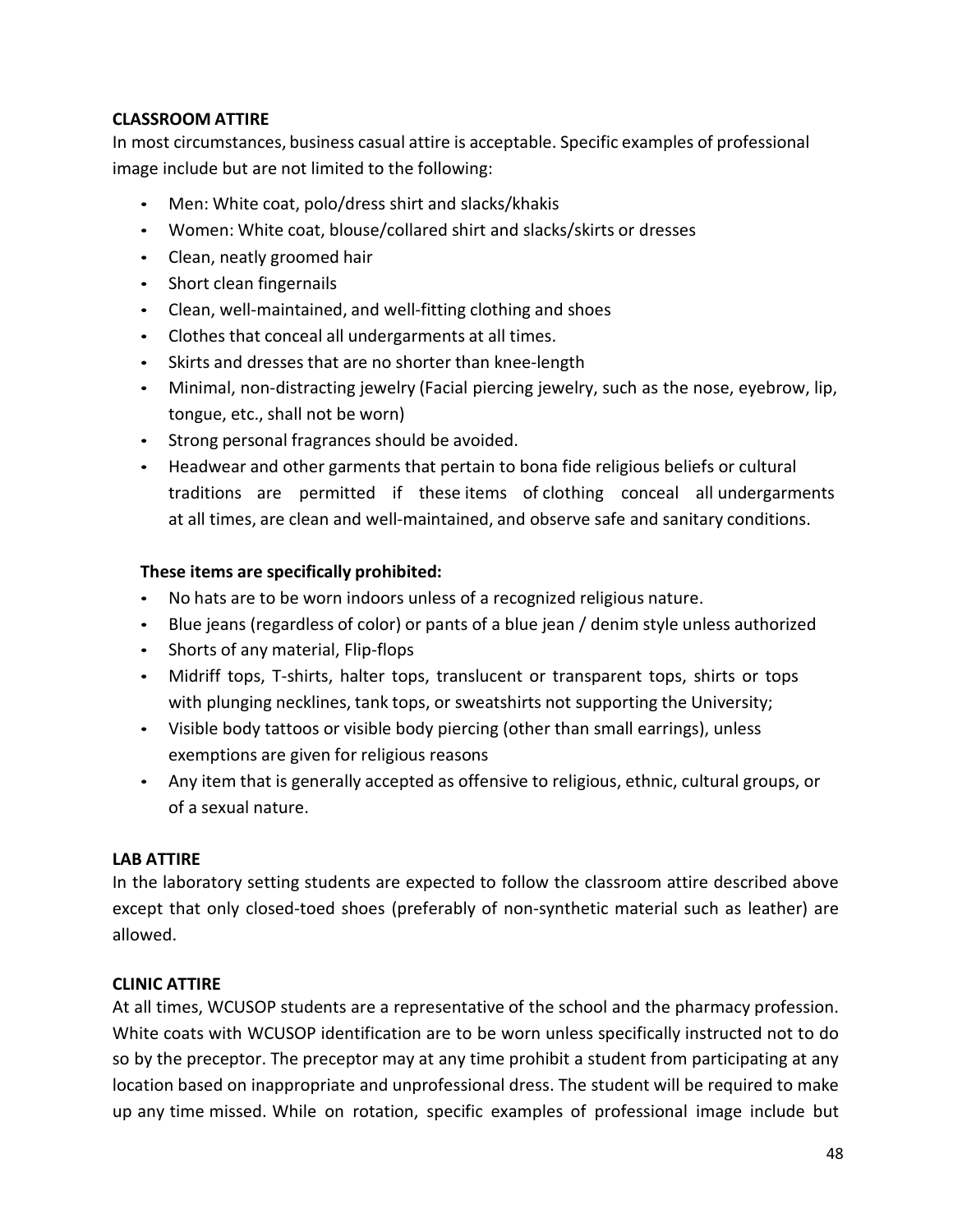are not limited to the following:

- Men: White coat, ID badge, polo/dress shirt and khakis/slacks.
- Women: White coat, ID badge, blouse/collared shirt and slacks/skirts or dresses
- Clean, neatly groomed hair
- Short clean fingernails (artificial nails are prohibited)
- Clean, well-maintained, and well-fitting clothing and shoes
- Clothes that conceal all undergarments at all times.
- Skirts and dresses that are no shorter than knee‐length
- Shoes must be closed toed
- Minimal, non-distracting jewelry (Facial piercing jewelry, such as the nose, eyebrow, lip, tongue, etc., shall not be worn)
- Personal fragrances should be avoided.
- Headwear and other garments that pertain to bona fide religious beliefs or cultural traditions are permitted if these items of clothing conceal all undergarments at all times, are clean and well-maintained, and observe safe and sanitary conditions.

#### **COMPLIANCE**

Students will be expected to comply with each of these guidelines and will be expected to dress appropriately for the specific setting. If a dress code at the assigned site is more stringent, the student is expected to comply with the more stringent code.

#### **INAPPROPRIATE DRESS**

Students who are present in class, in the administrative offices, at official WCUSOP events, or at an experiential rotation in inappropriate attire, as stated above, will be required to leave the premises and not return until dressed in professional attire as described above. Failure to comply with the dress code after being required to leave the premises may be handled by the Ethics, Honors, and Professionalism (EHP) Board.

# **ACADEMIC INTEGRITY**

William Carey University seeks to create an environment that encourages continued growth of moral and ethical values, including personal honesty and mutual trust. The university places high value on academic integrity and regards any act of academic dishonesty, including plagiarism, as a serious offense. Academic dishonesty is considered unethical and in violation of William Carey University's academic standards and Christian commitment.

All students are responsible for reading and following the student conduct, professionalism and classroom etiquette codes, which appear in the WCUSOP Student Handbook. Students at WCUSOP must apply all of these relevant principles when interacting with patients and peers, faculty, administration, and staff in other academic/clinical institutions and in all other health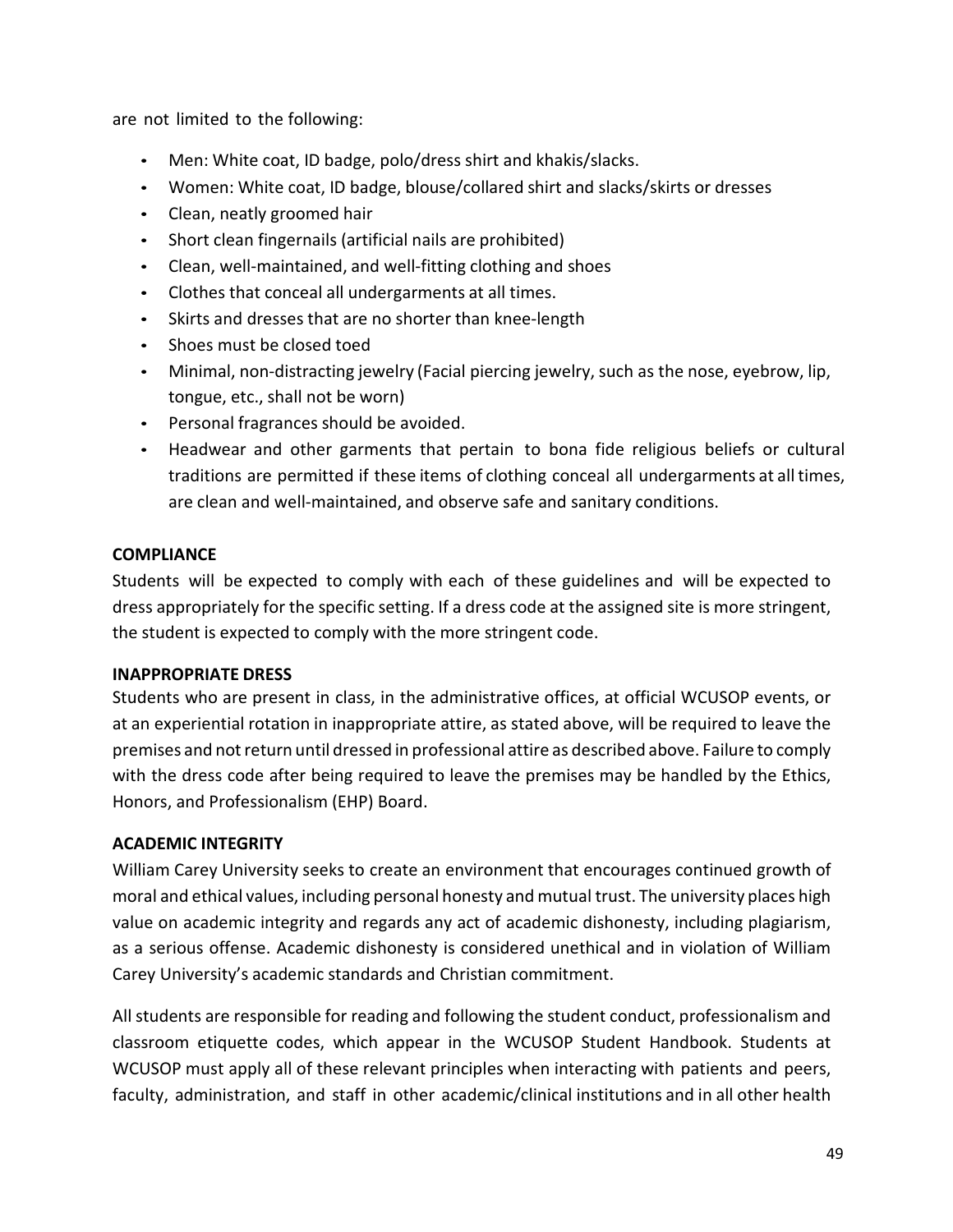care professions. Students are expected to maintain academic integrity and honesty in completion of all work for this class.

### **ACADEMIC HONOR PLEDGE**

All students at William Carey University are bound by this pledge:

"I promise or affirm that I will not at any time be involved in cheating, plagiarism, fabrication, or any other acts of academic dishonesty as defined by university policy which explains the disciplinary procedure resulting from violations of academic integrity. I understand that violation of this code will result in penalties, which could include suspension or dismissal from the university."

Students may be asked to sign or acknowledge this pledge for any assignment or examination that is turned in for a grade. Additional information on the academic integrity policy can be found in this handbook (see Section II.J. *WCU Academic Integrity Policy*).

#### **CLASSROOM ETIQUETTE**

**Professionalism is reflected in one's behavior in class. The following are expected as characteristics of professional behavior:**

- Reading assignments should be completed before class.
- Students are expected to be ready to begin class at the scheduled time and remain in the classroom until class is dismissed.
- Avoid any and all behavior that does not allow others to hear and learn. Side conversations should be kept to a minimum during lectures.
- All cell phones and other electronic devices / noise-making devices should be turned to vibrate during class.
- Student participation during lecture is encouraged and instructors will gladly address student questions during class.
- Recording of Lectures/Discussion: The use of technology in the classroom including, but not limited to audio and video recording, is at the discretion of the lecturer. If an audio or video recording is made with the permission of the lecturer (or any form of course capture technology), it is for personal use only and may not be distributed or published (e.g. Facebook, YouTube, Twitter, Instagram, website, bit torrent, etc.)

Violation of classroom etiquette or professionalism may result in disciplinary action

# **BOOKS/BOOKSTORE**

The WCU bookstore is operated by Barnes & Noble, located in McMillan Hall on the Hattiesburg campus. Faculty select textbooks, which are made available to students in the WCUSOP through the bookstore at: https://wmcarey.bncollege.com/shop/wmcarey/home or call 601‐318‐6123. Books ordered through the University's website can be delivered to the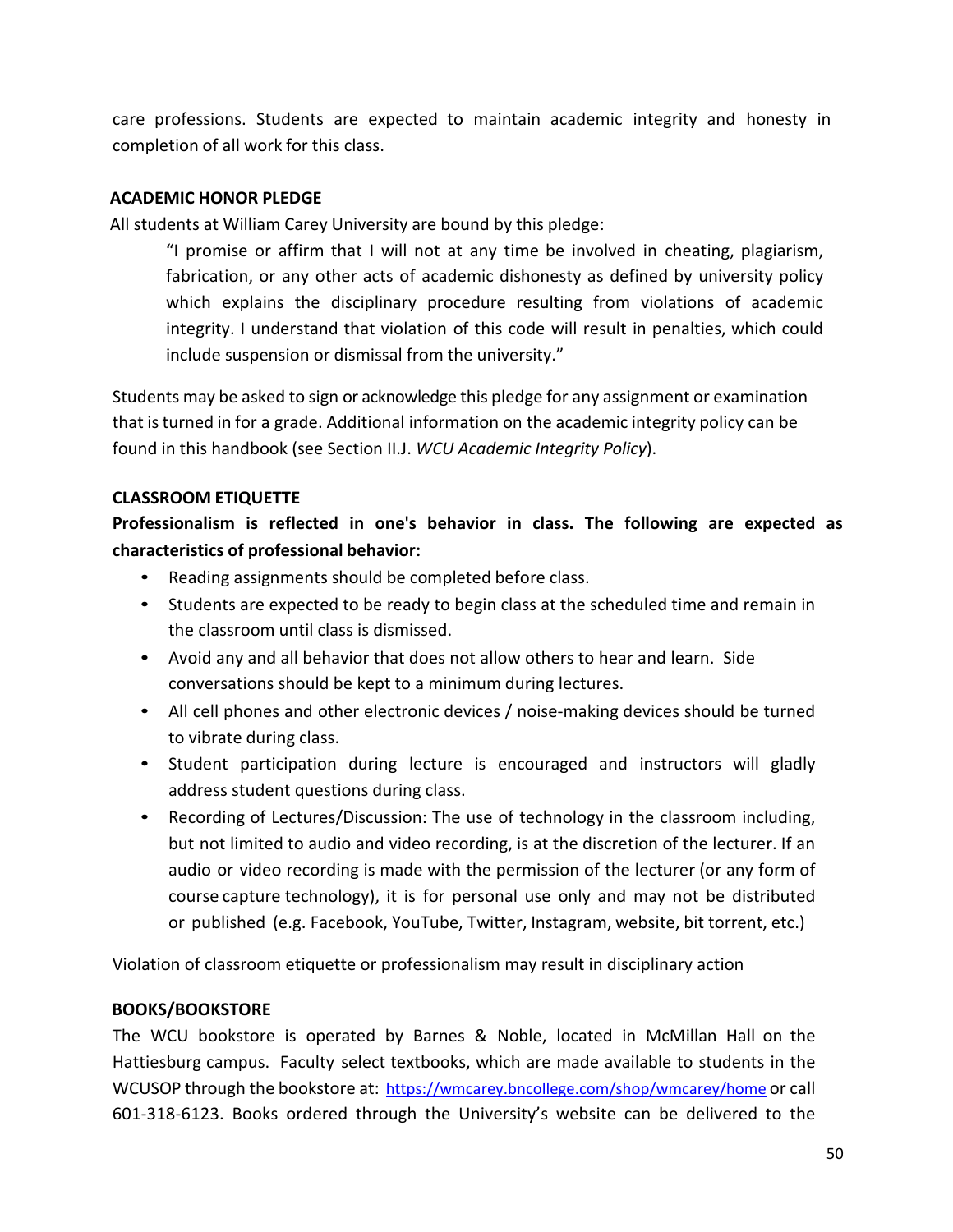Tradition campus and picked up at the Business Office. The bookstore also carries a variety of traditional textbooks and reference books, school supplies, snacks, gifts, and clothing. Store hours and the policy on book returns and buy‐back of books are also in the *WCU Student Handbook, The Translation.* 

#### **ATTENDANCE POLICY**

It is mandatory that students attend all scheduled classroom and laboratory sessions in order to successfully complete the program. The instructors realize, however, that certain extenuating circumstances may occur which would prevent attendance. This policy addresses those circumstances. Please read through this material carefully and direct any questions to the Student Success and Support Services Office. It is the student's responsibility to comply with these policies.

**Attendance in class is expected of all students**. All classes and examinations will start at the regularly scheduled times, unless otherwise announced or approved by the course instructor or coordinator. Each student is responsible for all material covered during class whether or not the student is present. Students are reminded that, in accordance with course syllabi, graded in‐class assignments may be used to compute course grades. An instructor may establish more restrictive class attendance policies if the students are notified in the course syllabus. **All absences, whether excused or unexcused, must be reported to the Student Success and Support Services Office via the submission of the absence form located at School of Pharmacy Absence (wmcarey.edu).**

# **TARDINESS POLICY**

Students arriving more than 10 minutes after the scheduled start of class time will be considered tardy. Students who are tardy may not be allowed to enter class or participate in class activities until they notify the Academic Counselor for Student Success for the School of Pharmacy with the reason for the incident of tardiness. The Academic Counselor for Student Success will determine if the incident qualifies as "Excused" or "Unexcused" as described below. If the incident is "Excused", any point generating activity may be rescheduled to allow the student the full‐allotted time for the activity. Exams and quizzes needing to be rescheduled will be arranged through the Student Success and Support Services Office in coordination with the Course Coordinator. All other activities needing to be rescheduled will be arranged by the Course Coordinator. If the incident is "Unexcused", the student may be allowed to participate in the activity up to the termination of the activity by the instructor or expiration of the scheduled activity time. No additional time will be allotted to complete the activity. If the activity has been terminated by the instructor or allotted activity time has expired prior to the student's return to the class, the student will receive a zero grade for the activity. Following a second "Unexcused" incident, the student may be referred to the Ethics, Honors, and Professionalism Committee for a review of professional conduct and the potential application of penalties associated with repeated unprofessional conduct.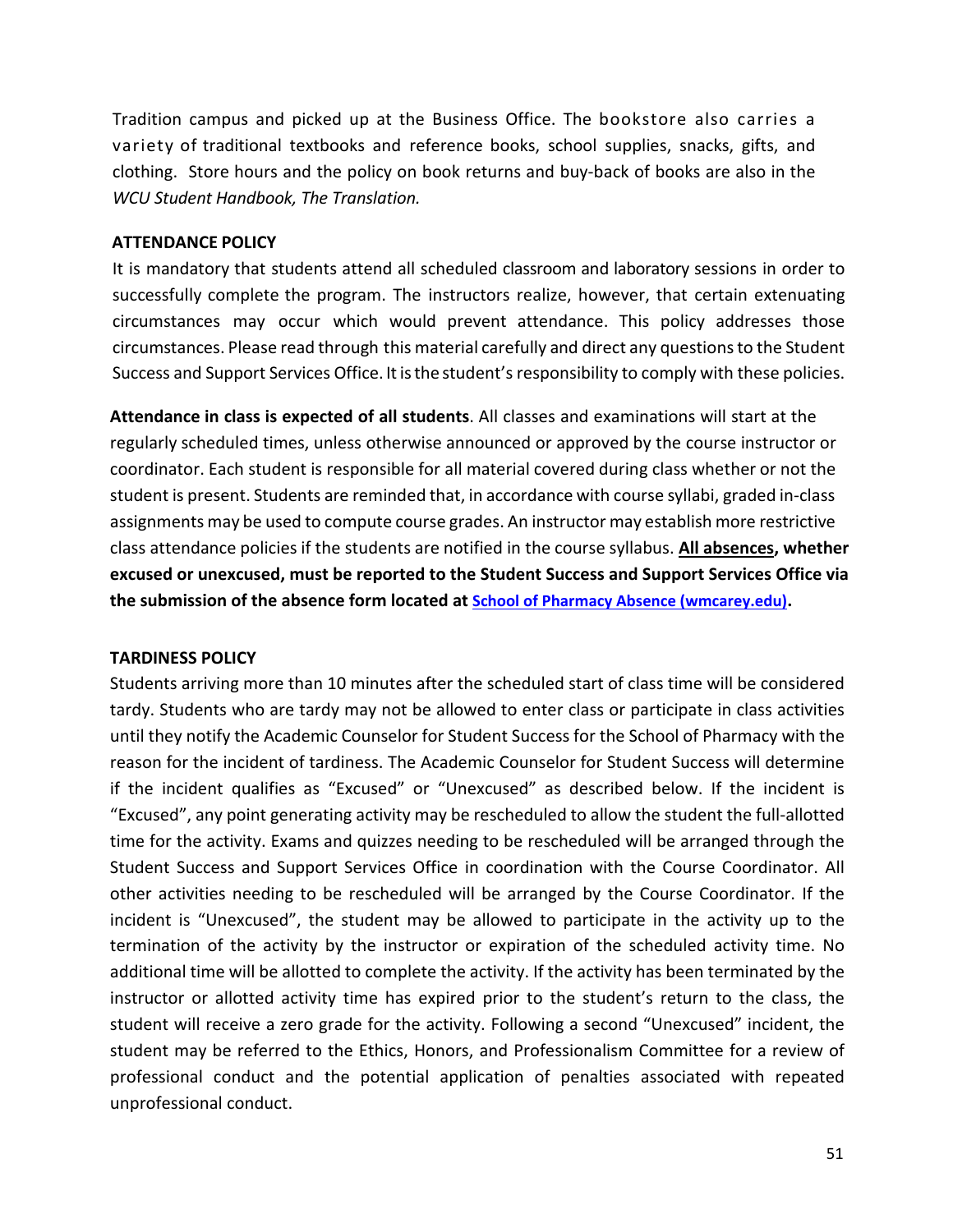### **EXCUSED ABSENCES**

Excused absences, anticipated and unanticipated, are based upon extenuating circumstances beyond the control of the student. Extenuating circumstances fall into one of four general categories: 1) medical necessity; 2) death of a family member; 3) pre‐approved professional activities; or 4) extenuating circumstances unforeseen by this policy. **All excused absences must be approved through the Student Success and Support Services Office.**

- 1. Medical necessity refers to unpredictable or serious illness of the student and his/her immediate family. Documentation such as a medical statement from the patient's physician may be required at the request of the instructors. Routine office visits within the control of the student are not considered extenuating and should be scheduled around the student's course activities.
- 2. Death of a family member includes death of spouse, children, or significant others within the immediate family as well as parents, grandparents, and siblings of the student and/or spouse.
- 3. Pre‐approved professional activities. It is the responsibility of the student to inform the course coordinator of his/her planned absence at least two weeks in advance, preferably at the start of the course. Documentation of attendance at the professional activity is required.
- 4. None of the above. Contact the Course Coordinator, the Student Success and Support Services Office, or the Academic Counselor for Student Success if your circumstance does not fall into one of the above categories.

**Procedure for Notification:** It is the responsibility of the student to notify the appropriate individuals (**the Course Coordinator, the Student Success and Support Services Office, and the Academic Counselor for Student Success**) of his/her absence by e‐mail as soon as possible. **All required materials documenting an excused absence must be presented to the Student Success and Support Services Office immediately on the student's return to campus.** Failure to do so or follow these procedures may result in an unexcused absence. All absences involving graded, formal assessments (foreseen or unforeseen) must be approved as "excused" by the Student Success and Support Services Office before a grade shall be awarded for the assessment. **All makeup assessments and assignments should be completed within 48 hours of the student's return for absences of greater than 24 hours, unless other arrangements have been made with the course coordinator. All makeup assessments and assignments should be completed within 24 hours of the student's return for absences of 24 hours or less.**

*Anticipated absences***:** The student must notify the Course Coordinator, the Student Success and Support Services Office, and the Academic Counselor for Student Success by email of anticipated absences as early as possible prior to the absence. If circumstances prevent the student from notifying the appropriate individuals, arrange for another individual to do it for you. Messages must include the student's name and contact information.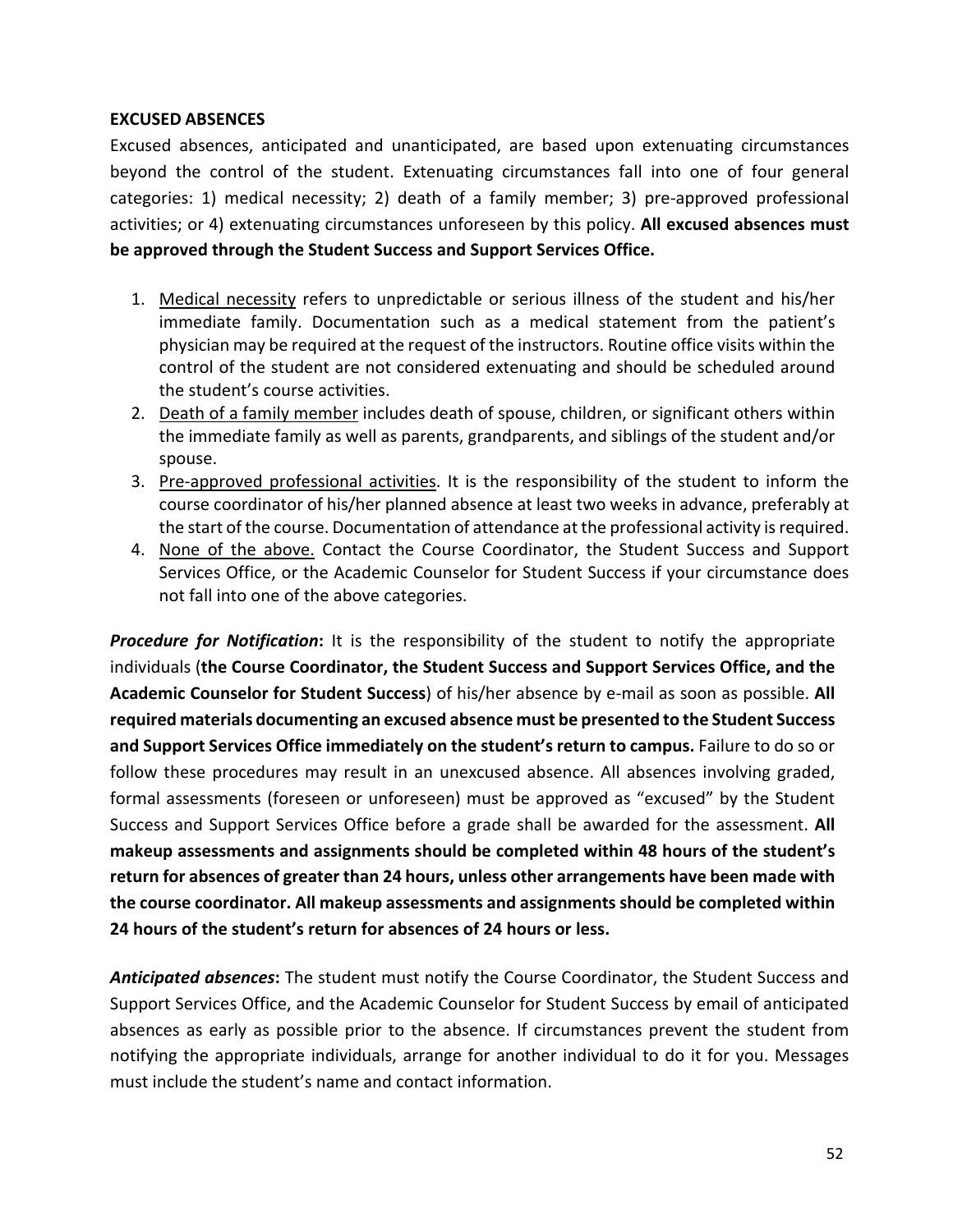**Unanticipated absences:** The student must notify the Course Coordinator at their earliest convenience, and the Student Success and Support Services Office and Academic Counselor for Student Success immediately upon return to complete the procedure for notification.

In the event of an unanticipated, acute illness of limited duration (i.e. food poisoning or stomach flu), the student may not be required to provide documentation from a licensed healthcare provider following a single incident. On repeated occurrences (2 or more occasions), the student shall be required to provide the necessary medical documentation prior to being granted an excused absence.

#### **ABSENCES AND THE FORMAL ASSESSMENT MAKE‐UP PROCEDURES:**

Formal assessments are defined as graded, in-class or out-of-class course activities (i.e., exams, quizzes, assignments) delivered in any format; written or electronic. A student who will miss or who has missed a graded, formal assessment is expected to contact the Course Coordinator as soon as possible regarding the absence.

**Excused Absences for Exams, Quizzes and Assignments**: All formal assessment absences (foreseen or unforeseen) must be approved as "excused" by the Student Success and Support Services Office before a grade shall be awarded for a make‐up assessment. In the interest of time and to limit course disruption, a make‐up assessment may be scheduled by the Course Coordinator and administered to the student "provisionally" prior to receiving authorization of an excused absence. The content and format of the make‐up assessment (including, but not limited to, a written, paper format or use of a different examination or assessment instrument), will be at the discretion and administration of the Course Coordinator.

Formative activities (daily quizzes and activities), at the discretion of the Course Coordinator, may either be offered through the stated make-up procedures or eliminated from the individual student's overall calculated grade. Students are expected to meet with the course instructor for further instructions on completing and turning in any missed assignments.

#### **UNEXCUSED ABSENCE**

**Unexcused Absences during Exams**: For an unexcused absence during an exam, the student will receive a zero for the examination. If the final course average is less than 60%, the student will receive a failing grade for the course. Course failures will be referred to the Student Success and Support Services Office, and students are subject to dismissal from the program.

Any unexcused absence will result in a zero assigned grade for any point generating activities missed that day. **A letter or email addressing the unexcused absence must be sent to the Student Success and Support Services Office within twenty‐four hours of the day of the absence.** Any student accumulating unexcused absences equal to or greater than 20% of the total course contact hours will receive a 5% grade reduction to their overall final course grade.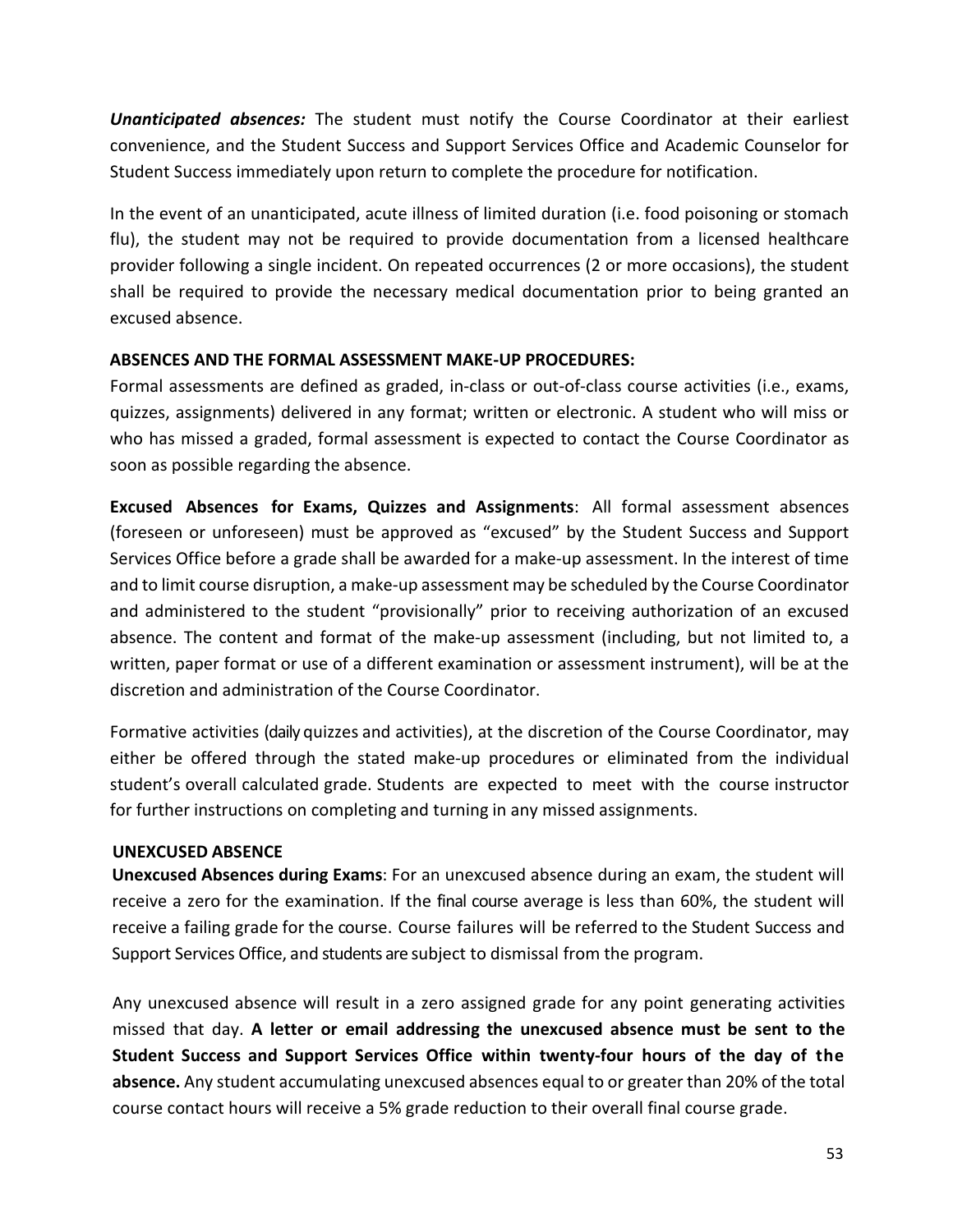#### **EXAMINATIONS AND GRADING POLICY**

No materials may be brought into an examination or removed from the classroom following the examination. All extraneous items are to be placed in a designated location during the exam. Students are expected to arrive at least 15 minutes prior to the start of the examination. If a student arrives late to an exam or quiz, he or she will not be permitted to take the exam or quiz if any student has already completed the examination and left the classroom (see Tardiness Policy above). WCUSOP prohibits the use of individual electronic devices such as cell phones, PDAs, programmable calculators, electronic watches, and portable computers during examinations unless specifically authorized by the instructor. If the course instructor authorizes the use of a calculator during an examination or quiz, only a WCUSOP‐approved calculator may be used. During examinations, assigned seating may be used. Signed verification or acknowledgement of the Honor Code must be completed for all exams, quizzes, and individual assignments that are submitted for a grade.

Examinations and quizzes may be paper-based, performed online on a laptop computer, or a combination of these methods. All examinations and quizzes will be proctored unless the professor says otherwise. During examinations, only questions related to the administration of the exam will be addressed. All questions related to examination content must be addressed on the examination coversheet and will be reviewed by the course faculty unless instructed otherwise by the faculty.

Course Coordinators and other instructors will follow all exam policies as stated in the WCUSOP Student Handbook. **Exams will be given on the dates specified on the course schedule.**

# 1. **General policies:**

- a. All student book bags, purses, laptop cases, class notes, and phones will be placed in a designated location during the exam.
- b. Only a laptop, non‐graphing calculator, pencil and scratch paper (provided by the exam proctor) will be allowed at the student's seat.
- c. Restroom use during an exam will be allowed for urgent use, but should be limited unless otherwise arranged for an approved condition. Only one male and one female student may be absent from the room at one time.
- d. Course instructors and faculty serving as proctors will not answer questions concerning exam content. Such questions may be addressed on the exam cover sheet and turned in after completion of the exam. Questions regarding potential errors (misspellings, omissions, syntax, etc.) may be brought to the Course Instructor's or exam proctors attention.
- 2. **Downloading and Uploading exams:** All students must arrive to class with their exams downloaded from ExamSoft. Students who fail to download or fail to notify the Course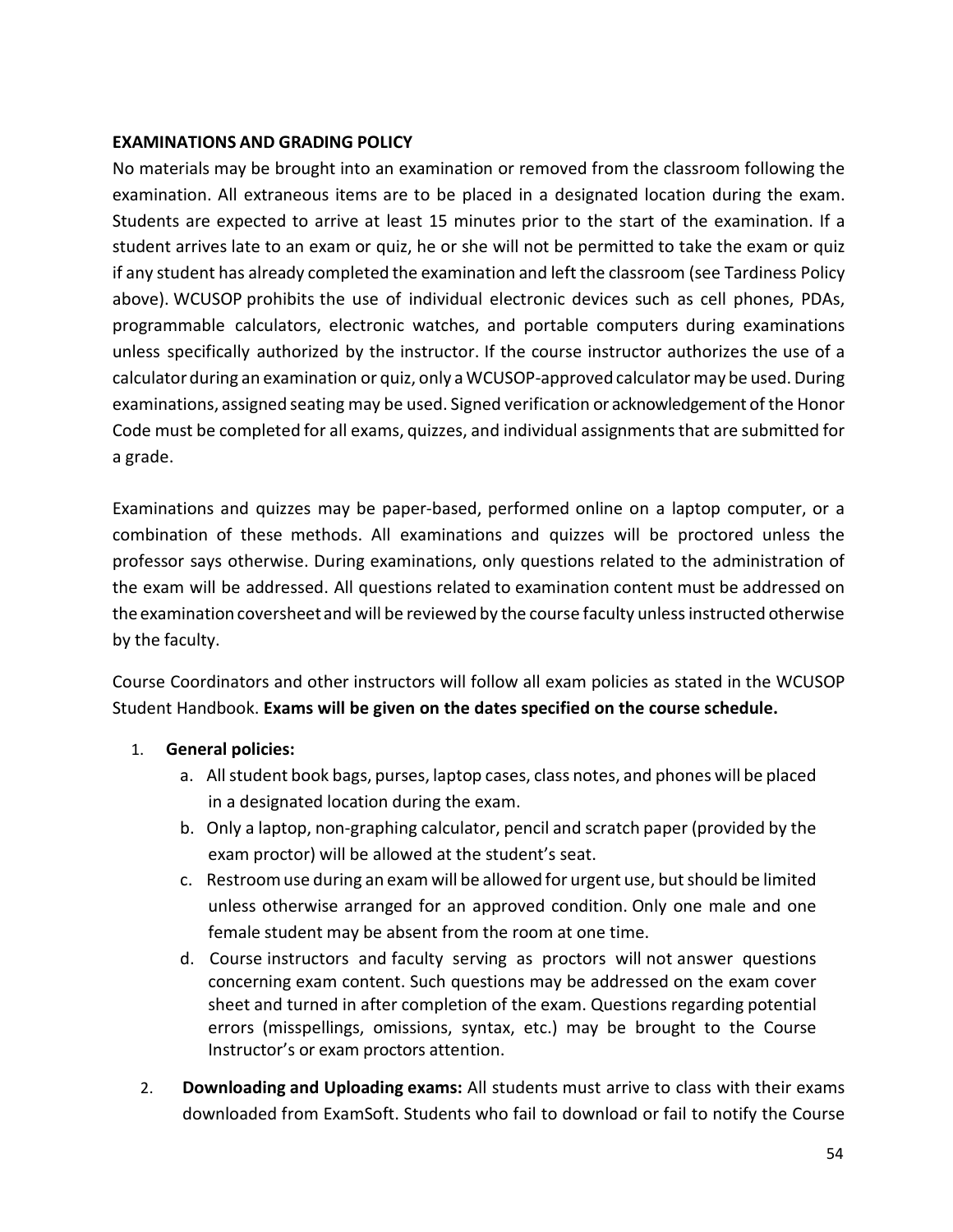Coordinator(s) of any issues by email *before*  the close of the download window (generally at the beginning of the exam period) will take the exam with the rest of the class, but will do so with an increasing penalty for each failure to download. All exams must be uploaded prior to leaving the classroom by showing the green confirmation screen to the test proctor(s). The grade/score penalty will be applied to the total possible grade/score on the exam (after all other exam grade/score adjustments have been made). **Date and time stamps obtained from ExamSoft log records will be regarded as the ultimate verification of exam upload/download status and time.** 

| <b>Failure to Download Exam</b> | <b>Grade Percent Penalty</b>                                         |
|---------------------------------|----------------------------------------------------------------------|
| $1st$ time                      | 10% grade/score penalty                                              |
| $2nd$ time                      | 25% grade/score penalty                                              |
| 3 <sup>rd</sup> time and after  | All additional offenses will result in a zero (0) grade on the exam. |

#### **Penalty for Failure to Download/Upload Exams**

3. **Additional Exam Security Measures:** Faculty are permitted to enable additional exam security features at their discretion (electronic measures such as download windows or ping and release, use of exam monitoring software, or hardcopy signatures to document attendance in classroom.)

All challenges or corrections pertaining to the grading of an exam MUST be submitted to the Course Coordinator, in writing, NO LATER THAN ONE WEEK after receiving the grade for the assessment in order to be considered. All challenges or corrections pertaining to the grading of a quiz or class assignment MUST be submitted to the appropriate class Instructor, in writing, NO LATER THAN ONE WEEK after receiving the grade.

#### **COURSE ASSIGNMENTS**

Quizzes without grades, active learning activities, question and answer sessions in class, or other methods the instructor finds effective will be used to provide feedback to both students and teachers regarding the progress made towards achieving the desired learning objectives and to identify deficiencies that remain to be corrected. In accordance with course syllabi, selected in‐ class assignments may be graded and used to compute course grades. A list and description of graded assignments for a class (those accounting for >10% of a course grade) can be found in course syllabi.

#### **COURSE GRADING SCALE**

WCUSOP has adopted a numerical scoring system where a 60% score is the minimum passing grade using a 10 point grading scale. All grades are rounded to the nearest whole number using standard rounding rules. Unless noted separately in the course syllabi, the following is WCUSOP's grading scale and the quality points assigned to each letter grade: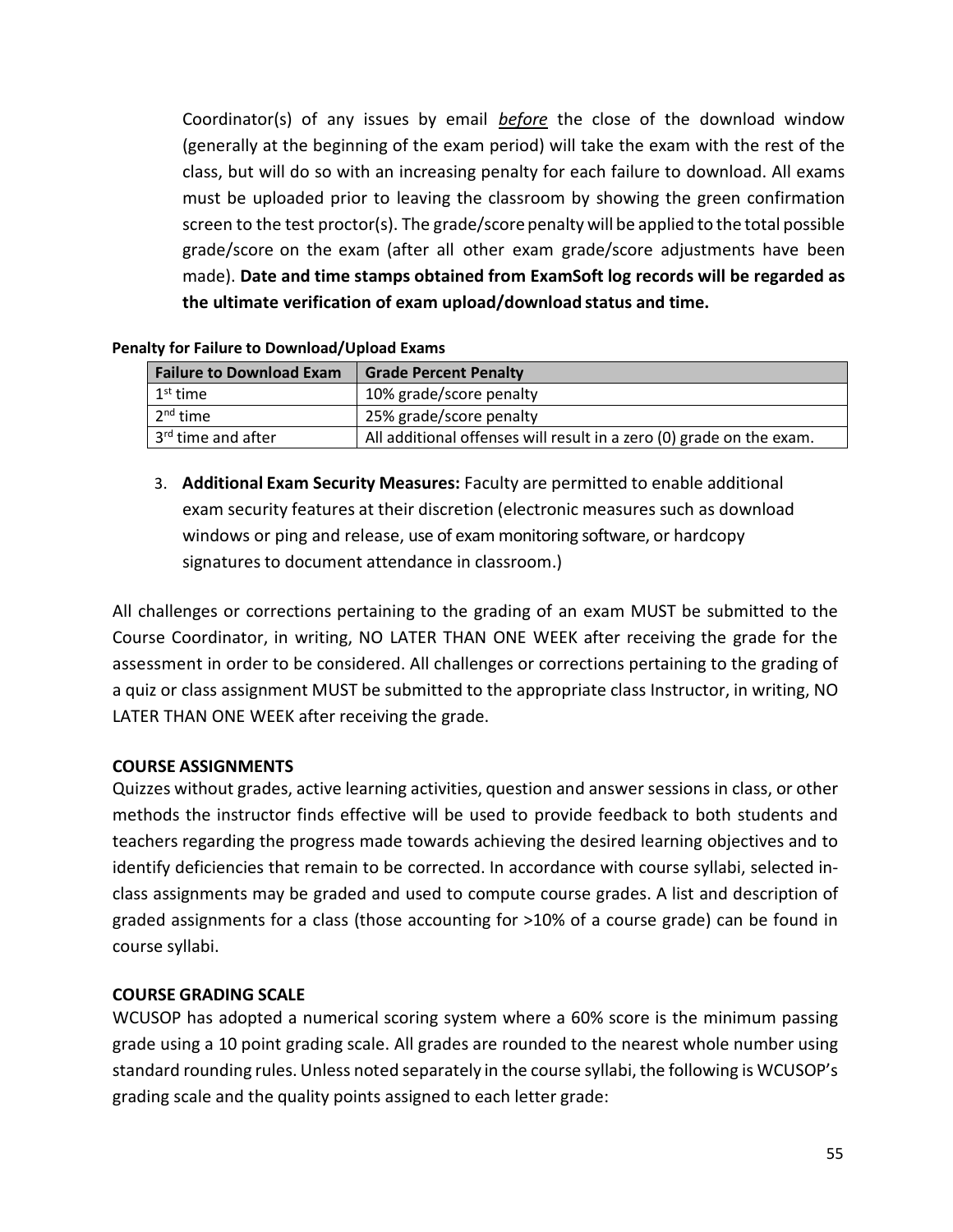| A            | (4.0 quality points) |          | >89.50 or above |
|--------------|----------------------|----------|-----------------|
| -B           | (3.0 quality points) | $\equiv$ | 79.50 to 89.49  |
| <sup>C</sup> | (2.0 quality points) | =        | 69.50 to 79.49  |
| -D           | (1.0 quality points) | =        | 59.50 to 69.49  |
| F            | (0.0 quality points) | =        | 59.49 or below  |

Other possible grades include:

| $\mathbf{r}$ | Incomplete: An incomplete will be assigned only when unavoidable     |
|--------------|----------------------------------------------------------------------|
|              | circumstances prevent completion of the work of the course on        |
|              | schedule. When the work is completed satisfactorily, the "I" will be |
|              | changed to the appropriate final course grade. All incompletes must  |
|              | be cleared by the end of the following trimester in which the        |
|              | incomplete was recorded or it will automatically become an "F."      |

- P/F = Pass/Fail
- W = Withdraw

Grades for all attempted coursework are calculated in the School of Pharmacy's grade point average.

#### **APPEAL OF FINAL COURSE GRADE FOR DIDACTIC COURSEWORK**

If a student believes that his final course grade is in error, they should first contact the course coordinator and attempt to resolve the matter. If the student is unable to resolve the matter, he may initiate an appeal and can do so by submitting a written statement summarizing the alleged error and the desired remedy to the Associate Dean of Curriculum and Student Success. The initial appeal to the Associate Dean of Curriculum and Student Success shall be made no later than five (5) business days after the posting of the final course grade. The Associate Dean of Curriculum and Student Success will review the appeal and provide a decision on the appeal within ten (10) business days. The student may appeal this decision to the Dean within five (5) business days. The Dean's decision is final. Mathematical or computer errors in grade entry on the part of WCUSOP faculty and staff may be appealed at any time.

# **APPEAL OF FINAL COURSE GRADE FOR EXPERIENTIAL COURSEWORK**

If a student believes that his final course grade is in error, they should first contact the preceptor and attempt to resolve the matter. If the student is unable to resolve the matter, he may initiate an appeal and can do so by submitting a written statement summarizing the alleged error and the desired remedy to the Experiential Director. The initial appeal to the Experiential Director shall be made no later than five (5) business days after the posting of the final course grade. The Experiential Director will review the appeal and provide a decision on the appeal within ten (10) business days. The student may appeal this decision to the Associate Dean of Curriculum and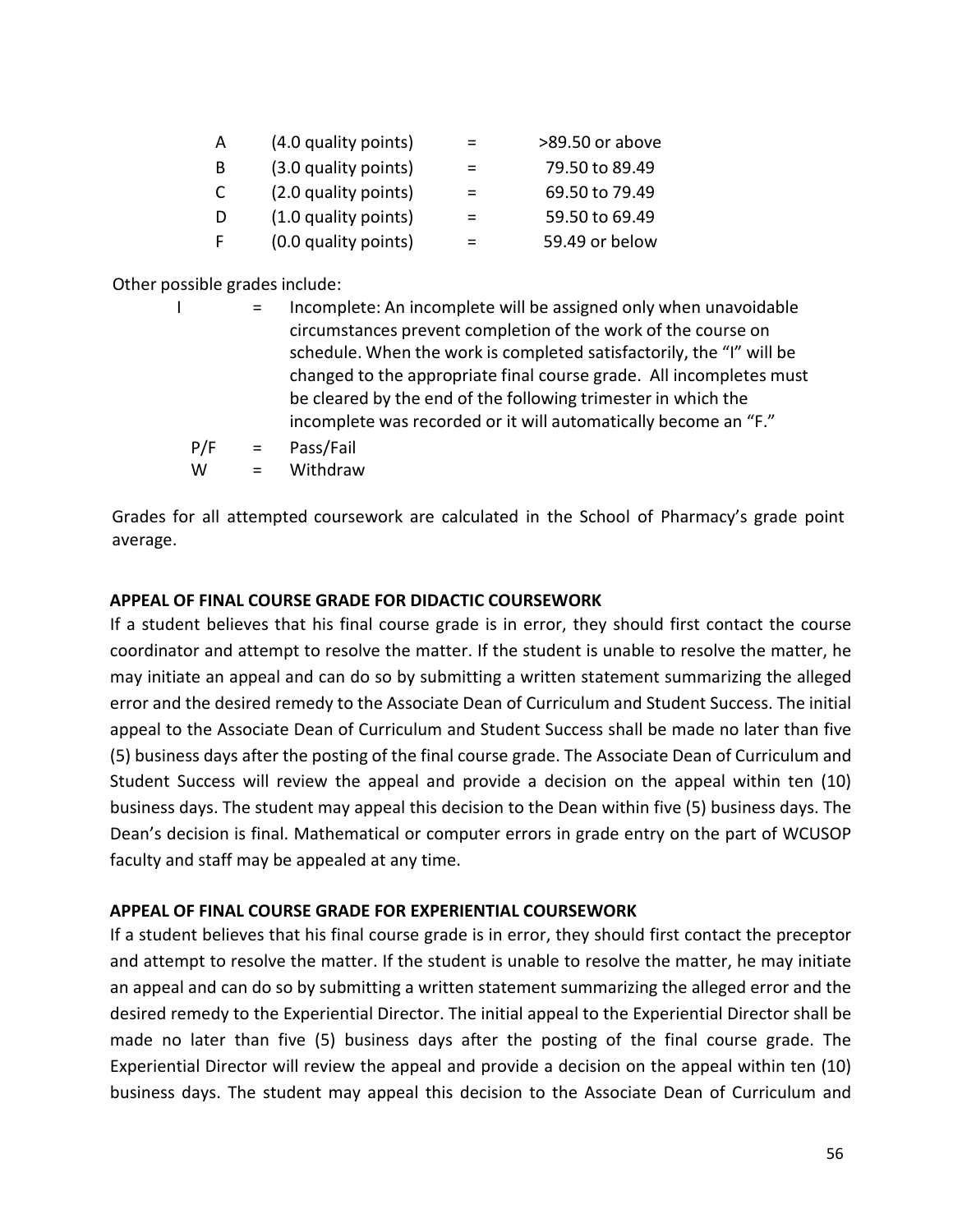Student Success within five (5) business days for review by the Dean's Office. The Dean's decision is final. Mathematical or computer errors in grade entry on the part of WCUSOP faculty and staff may be appealed at any time.

### **GOOD ACADEMIC STANDING**

At the end of each term of coursework, a student in *good academic standing* is defined as:

- 1. Having passing grades in all required courses, electives, milestone exams, and other mandatory exercises
- 2. Maintaining a cumulative GPA for courses taken within the pharmacy degree program of greater than or equal to 2.20 to progress to the next term, progress to experiential rotations, and to graduate.
- 3. Having behaved in accordance with high standards of professional and academic ethics and having no probationary sanctions imposed by the Ethics, Honors, and Professionalism (EHP) Board as set forth in the *WCU Academic Integrity Policy* section of this Handbook.

Students not meeting any of the above requirements will be listed as *not in good academic standing,* placed on academic probation, and may be dismissed from the program.

#### **FAILURE TO MAINTAIN SATISFACTORY ACADEMIC PROGRESS**

A student who fails to maintain satisfactory academic progress as evidenced by being placed on *not in good academic standing* will only return to *good academic standing* upon completion of all requirements as set forth by the Academic Standing Committee (ASC), the Dean, the EHP Board, as well as meeting all requirements for being listed in *good academic standing* as described above.

# **ACADEMIC STANDING COMMITTEE (ASC) AND ACADEMIC DIFFICULTY**

ASC monitors the academic progress of students throughout the academic program. ASC meets following completion of any course (including experiential rotations) in which a student has achieved a failing (F) grade; or when a student has received multiple grades of D during their course of study; or if the student's GPA falls below 2.20. A meeting of ASC may be called in cases where academic progress of a student is affected by other factors. The ASC is composed of the following members: the Associate Dean of Curriculum and Student Success, the Academic Counselor for Student Success and two members each from the Department of Pharmaceutical Sciences and the Pharmacy Practice Department. Faculty members are appointed by the Dean.

#### **UNSATISFACTORY PROGRESS DURING THE DIDACTIC CURRICULUM**

A student making an F in any coursework will not progress in the program and will be required to retake the course in the following academic year. The Academic Standings Committee will meet to discuss the student's academic record and provide the Dean with a recommendation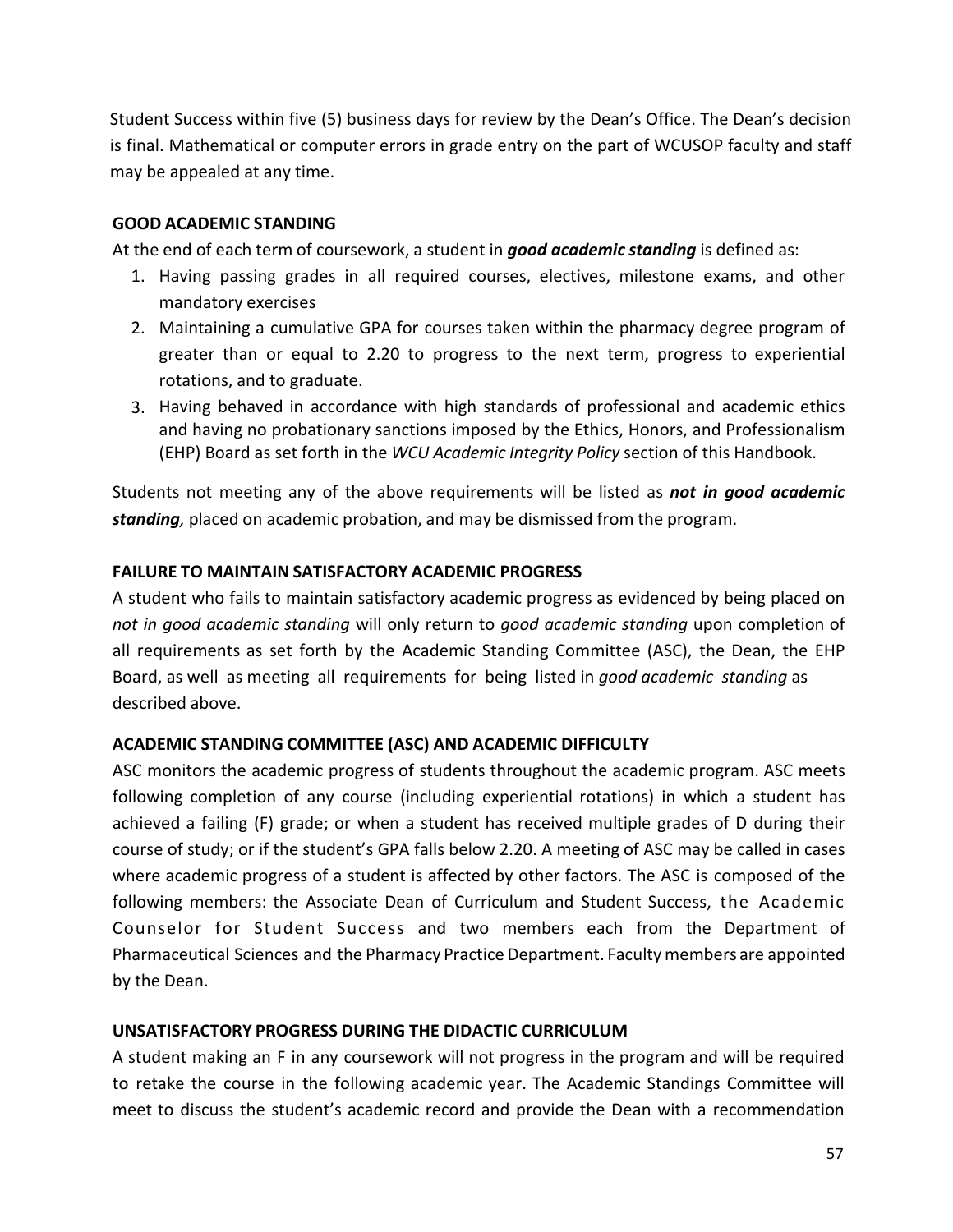regarding the student's future standing with WCUSOP. Students that have been held back for poor academic performance may be required to complete an alternate academic recovery plan as defined by the Dean **and/or** may be required to repeat coursework. Any student who receives a grade of F in any didactic coursework (P1 or P2 year) on the second attempt will be automatically dismissed from WCUSOP.

#### **UNSATISFACTORY PROGRESS DURING THE EXPERIENTIAL PROGRAM**

A student who fails an assigned rotation in the experiential program will have his or her performance evaluated by the Dean. The Dean in collaboration with the Experiential Department and the Chair of Pharmacy Practice will determine the appropriate plan to satisfy the pharmacy practice experience requirements. Any student who fails an experiential rotation will be required to repeat the experiential rotation in accordance with the recommendations of Director of Experiential Education and the terms of the Academic Improvement Plan that may include any of the following:

- **EXE** Repeating the entire Pharmacy Practice Experience that was failed;
- Other Academic Recovery plans as deemed appropriate by the Director of Experiential Education and Chair of Pharmacy Practice.
- A second failure may result in dismissal from the program

The scheduling of any remaining experiential requirements is at the discretion of the Department of Experiential Education and is dependent upon availability of the rotations that the student needs to complete. Additional tuition and fees will be required for any repeated experiential rotations or coursework.

# **STUDENTS AT ACADEMIC RISK**

The Academic Counselor for Student Success reviews student assessment data on a periodic basis to ensure that student performance is meeting or exceeding the educational objectives as set forth for the respective courses or rotations. The names and grade(s) of students in academic difficulty are referred to the Academic Counselor for Student Success, Associate Dean of Curriculum and Student Success, and faculty mentors for review. If necessary, the Dean, Associate Deans, faculty mentor, Student Success and Support Services Office, and/or Academic Counselor for Student Success may convene a meeting to counsel students in academic difficulty.

The Academic Counselor for Student Success will formulate recommendations for individual students based upon data provided by the Course Instructors, Mentors, and Associate Dean of Curriculum and Student Success. The Academic Counselor for Student Success will meet with the student to discuss matters pertaining to his/her standing and will notify the Dean and Associate Dean of Curriculum and Student Success regarding the disposition of these students.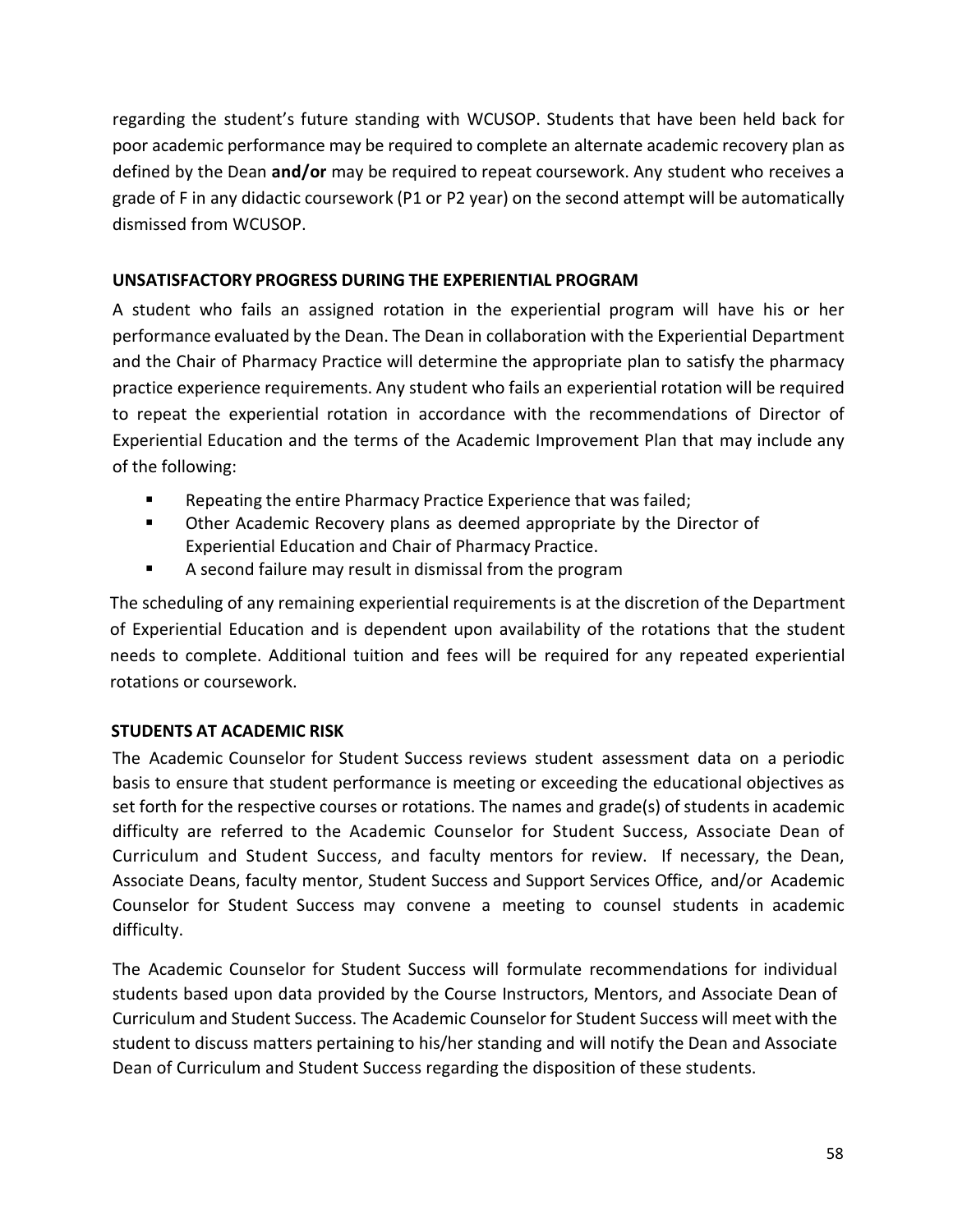### **CRITERIA FOR ACADEMIC STANDING**

The information below describes the criteria by which a person is assigned an academic standing and what the consequences of each standing are. There are three levels of scholastic discipline for all students: academic supervision, academic probation, and academic dismissal.

#### **ACADEMIC SUPERVISION AND THE ACADEMIC SUPERVISION PLAN (ASP)**

A student that fails a course examination or their cumulative GPA falls **below 2.5** may be placed on Academic Supervision. Academic supervision is used by the Student Success and Support Services Office to denote a student whose academic progress places the student at risk of future academic difficulty. This status is official notice to the student that their performance requires immediate attention and increased work effort in order to avoid ongoing academic difficulty.

Students on Academic Supervision are required to meet with the Academic Counselor for Student Success to create their Academic Supervision Plan. Students may be required to meet with the Student Success and Support Services Office and the Dean of Pharmacy to evaluate the student's performance. Other prohibitions can be recommended at the discretion of the Academic Counselor for Student Success, the Associate Dean of Curriculum and Student Success, and the Dean. The Student will be removed from Academic Supervision when it is deemed that the student has made satisfactory academic progress. The fact that a student has been placed on Academic Supervision will not become part of the student's permanent record.

Students who fail to comply with all requirements of Academic Supervision will receive a letter of reprimand and may be referred to the Academic Standings Committee or EHP for further action. If a student's academic performance does not improve, the student may be required to meet with the Associate Dean to determine what steps should be taken to facilitate his/her progress.

Academic Supervision may require any or all of the following:

- Ongoing review by the Student Success and Support Services Office;
- Student compliance with all requirements of the Academic Improvement plan;
- Prohibition against running for or holding office in student government or other student organizations;
- Prohibition from traveling to conventions, conferences, meetings, recruiting trips, or other travel that will require time away from classroom;
- Prohibition against the student serving on any committees or as a peer tutor; and
- The SOP may make other recommendations in the interest of improving student performance in the curriculum.

# **ACADEMIC PROBATION AND THE ACADEMIC IMPROVEMENT PLAN (AIP)**

A student that has cumulative GPA which falls below 2.20, returns to the School of Pharmacy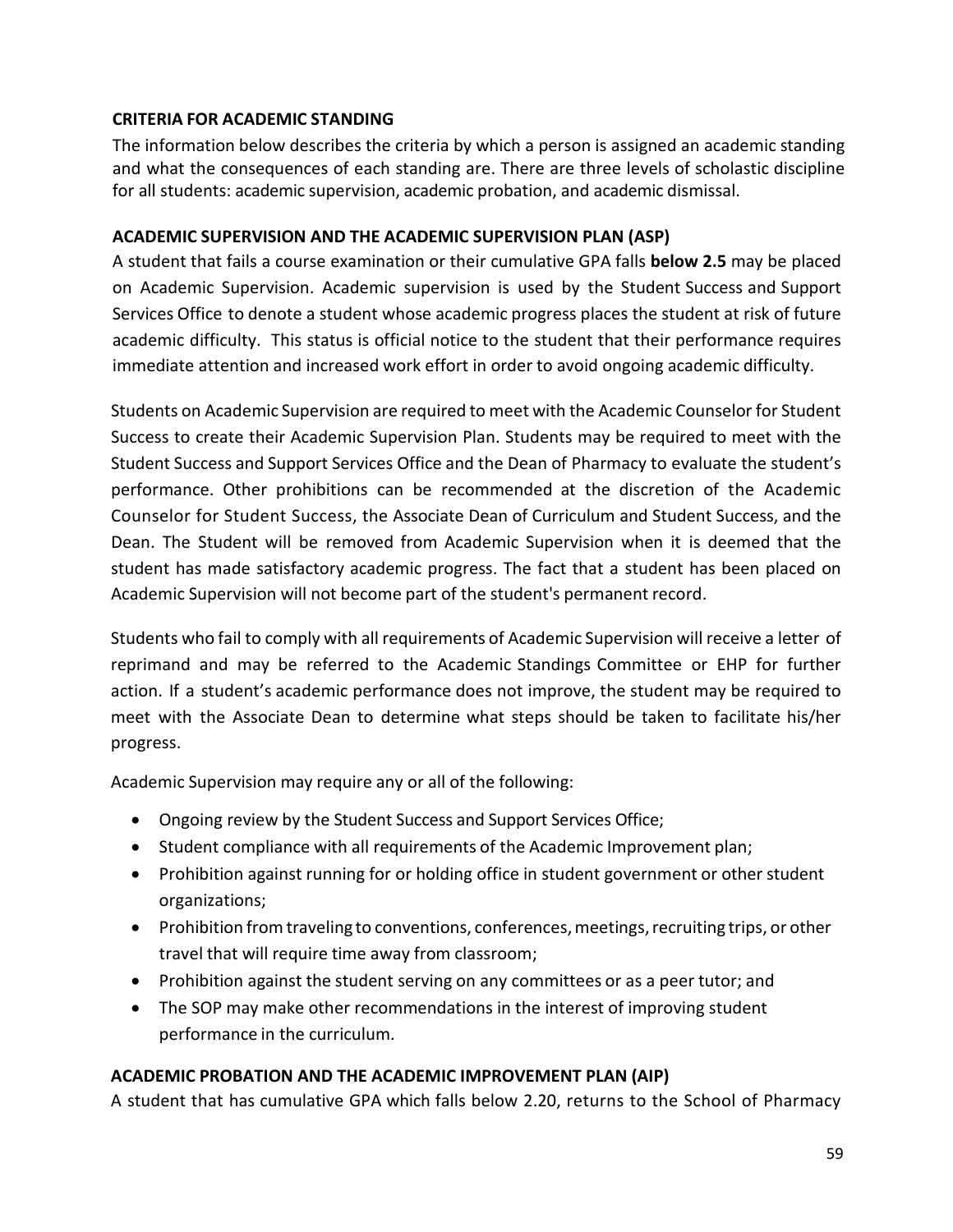after making a grade of F in a course, or is otherwise listed as *not in good academic standing*  will be placed on Academic Probation. Academic Probation is used by the Student Success and Support Services Office to denote a student whose academic progress indicates the student is in academic difficulty in the curriculum, or has issues associated with professional behavior. This status is official notice to the student that their performance requires immediate attention and increased work effort in order to avoid ongoing academic difficulty or dismissal from the program.

Students placed on academic probation will be informed in writing by the Student Success and Support Services Office. The purpose of academic probation is to alert the student, faculty, and administration that the student has experienced academic or professional difficulty and needs services such as counseling, tutorial assistance, or other assistance to help resolve the academic or behavioral deficiencies. Students on Academic Probation are required to meet with the Academic Counselor for Student Success, Associate Dean of Curriculum and Student Success, and the Dean of Pharmacy to evaluate the student's performance. Documentation associated with Academic Probation may become part of the student's permanent record.

Students on academic probation are required to meet with the Academic Counselor for Student Success and participate in an Academic Improvement Plan (AIP) designed by the Student Success and Support Services Office. The plan will outline the student's strategy for improving his/her academic performance so that ultimately he/she may succeed in their academic endeavors.

The Student will be removed from Academic Probation when it is deemed that the student has made satisfactory academic progress as shown by raising their overall GPA to above 2.20 and replacing the F with a passing grade, or resolve any other issues associated with being placed as "*not in good academic standing*". When removed from Academic Probation, the student will be notified in writing. If a student has two (2) consecutive terms with a cumulative GPA of less than 2.20, the student may be dismissed from the Program. The academic record of students who have been placed on Academic Probation may be periodically reviewed by the Student Success and Support Services Office to monitor the need for academic intervention to avoid future academic difficulties.

Academic Probation requires the following:

- Mandatory, ongoing review by the Student Success and Support Services Office or designee;
- Student compliance with all requirements of the Academic Improvement Plan;
- Prohibition against running for or holding office in student government or other student organizations;
- Prohibition against student serving on any committees or as a peer tutor;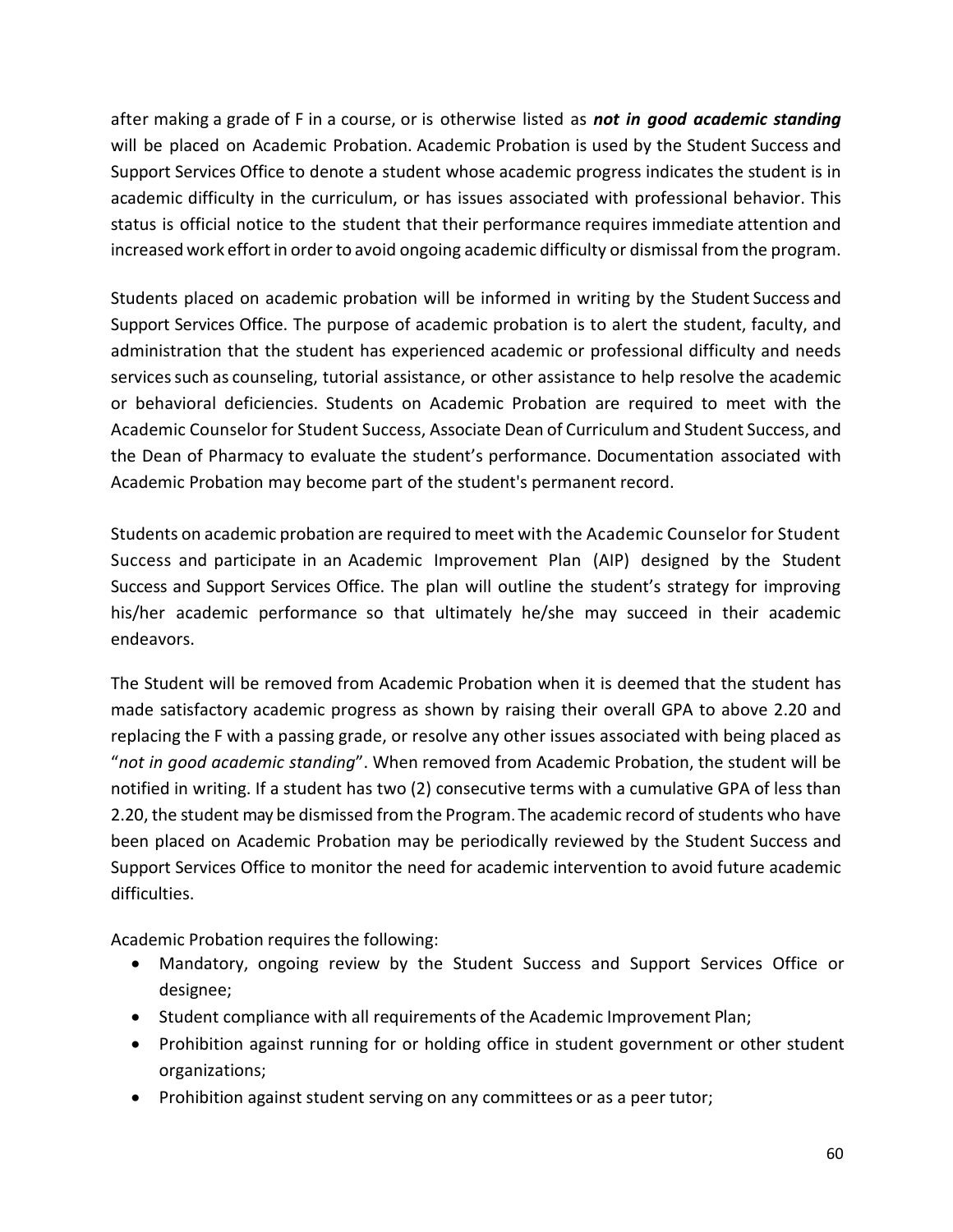- Prohibition against student travel to conventions, conferences, meetings, recruiting trips or other travel that will require time away from the classroom;
- The SOP may make other recommendations in the interest of improving student performance in the curriculum.

The Student Success and Support Services Office communicates with the Dean regarding students in academic difficulty throughout all terms of the curriculum. Written communication to students regarding academic deficiencies is provided by the WCUSOP Dean or the Dean's designee within five business days of receipt of information regarding a student with academic deficiencies. Early identification of, and appropriate intervention for students with potential academic problems is an important part of WCUSOP's program. Such students will be classified as being on Academic Supervision or Academic Probation.

# **ACADEMIC DISMISSAL**

Student dismissal from the pharmacy program may be recommended, but is not limited to the following:

- Failing grade(s) in coursework after two attempts;
- Maintaining a cumulative GPA below 2.20 for two consecutive terms
- Failure to complete all required coursework within the maximum time frame specified for the degree program, not including approved leaves of absence;
- Ethical or professionalism issues (resulting from EHP hearings);
- Absence of the personal qualifications and attributes, as described throughout this handbook, necessary to perform the duties of a pharmacy student.

Students subject to dismissal will be given the opportunity to appeal to the Dean in writing. Additional tuition and fees will be required for any repeated coursework.

In cases where dismissal is being considered, the dismissal will not become final until determination of academic status has been made by the WCUSOP Dean. Pending the Dean's final decision, if the student is allowed to continue his/her participation in academic activities, he/she will continue to be bound by all school and university regulations and obligations, including those regarding the assessment and collection of tuition and fees. The effective date of dismissal will be the date of final action by the WCUSOP Dean. The student then may appeal to the Associate Vice President of the College of Health Sciences if the Dean denies their appeal.

A student that restarts the curriculum or retakes any failed coursework shall be placed on Academic Probation upon re‐enrollment until the student successfully passes any repeated or failed coursework; if repeating the academic year, successfully passes the entire academic year; fulfills all obligations associated with the Academic Improvement Plan; and maintains a cumulative GPA > 2.20. The student will be notified in writing upon removal of academic probation.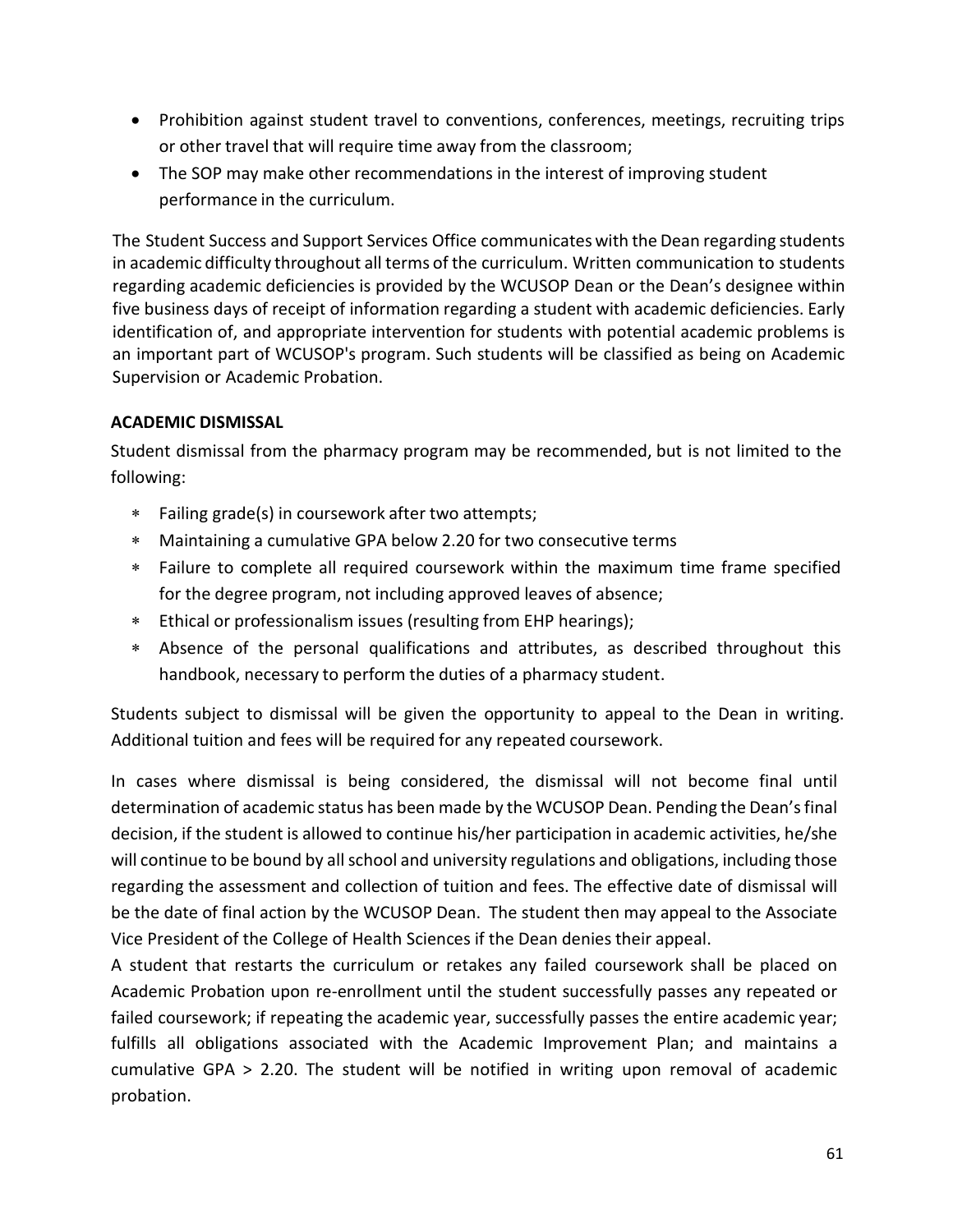WCUSOP reserves the right to dismiss any student at any time prior to graduation. Circumstances warranting such action may be of an academic, legal, or social nature, among others (See Appeal Procedure of Academic and Disciplinary Issues) and subject to the policies as written herein or in the WCU Student Handbook.

### **APPEALS OF ACADEMIC OR BEHAVIORAL DISMISSAL**

Decisions on academic or behavioral dismissal may be appealed by the student. Such appeals must follow the steps outlined below. Students will not be allowed to bypass any step in this appeal process.

- 1. The student, within five (5) business days of receiving notice of his suspension or dismissal, shall submit a detailed appeal in writing to the Dean setting forth the grounds for the appeal along with any documentation they wish to have considered. The dismissal will not become final until the WCU appeals process has been completed, and a final determination of academic status has been made by the WCUSOP Dean, The College of Health Sciences, or the University\*.
- 2. The WCUSOP Dean will review the appeal and may schedule a meeting with the student.
- 3. Should the WCUSOP Dean agree with the appeal, The Dean may reverse the dismissal or change the disciplinary action.
- 4. Should the Dean uphold the dismissal, the appeal will automatically be sent to the Dean of the College of Health Sciences for review.
- 5. The results of all appeal hearings by the University are provided to the WCUSOP Dean.
- 6. In accordance with *The Translation* Student Handbook, "The President of the university reserves the right to review all disciplinary action by any person or council and take whatever action he deems to be in the best interest of the university." The decision of the University is final.
- William Carey University reserves the right to require the immediate withdrawal of any student whose conduct poses a direct threat to the health and safety of the student or others, as determined by University. In cases where safety or orderly function of the SOP is potentially jeopardized, the WCUSOP Dean or the Office of the President of WCU may require the student be removed from the WCU campus until the appeal is resolved. Should an incidence necessitate, such removal will be immediate.

# **EXTENDED DISASTER LEAVE**

In the event of closure or cancellation of classes due to a natural or man‐made disaster or other emergency cause, general information will be forwarded to local media, posted on the WCU website, sent to your WCU e-mail account by the School of Pharmacy, and/or sent via automated process to your WCU student email address or cell phone through Sader Watch. Specific information regarding the continuation of coursework will be posted on the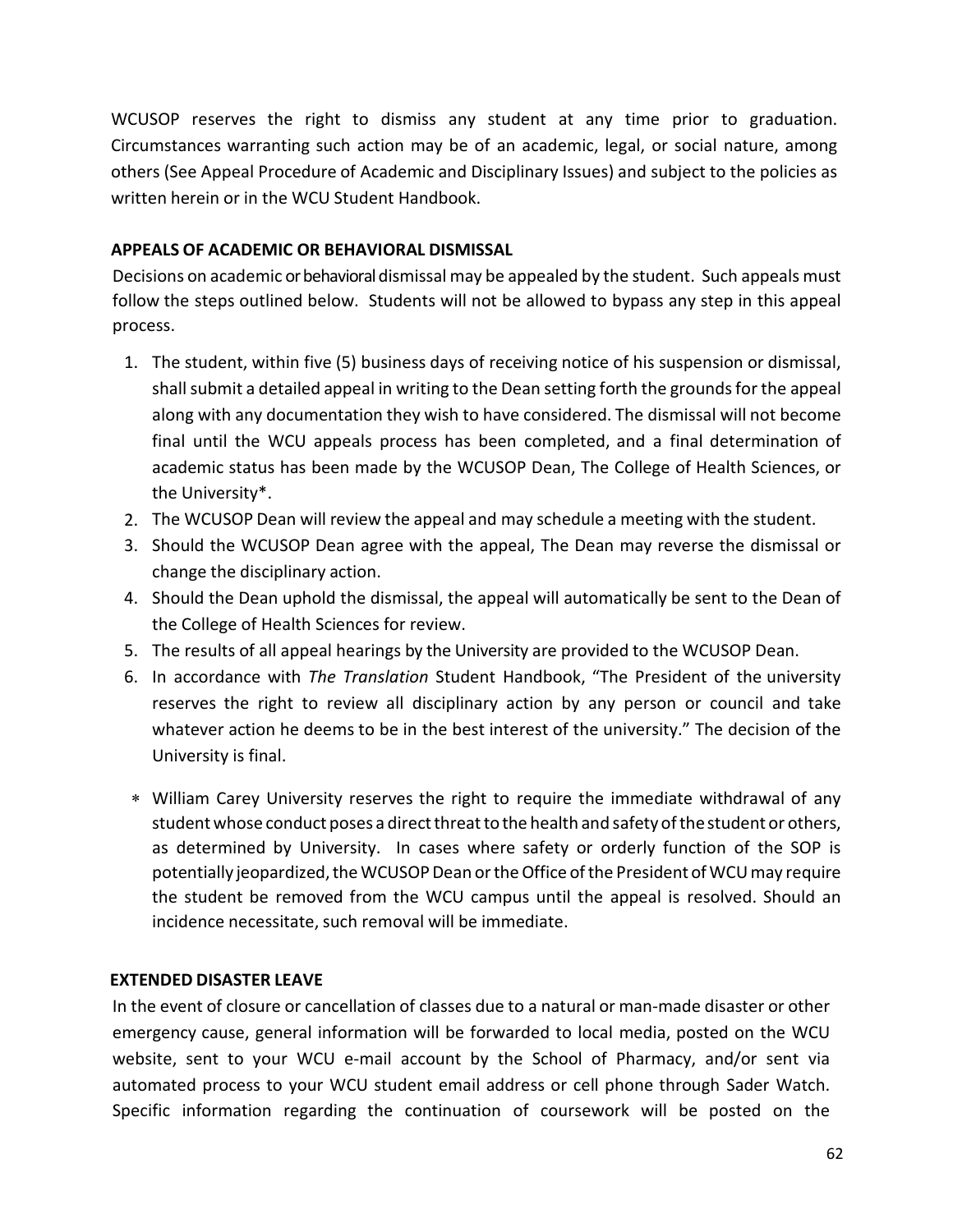University's course management system (Canvas). For up-to-the minute alerts regarding emergency situations, sign up to receive notifications through Sader Watch, the WCU emergency text message service. Additional information, Instructions and sign up can be found at: https://wmcarey.edu/page/saderwatch.

# **I. STUDENT GRIEVANCES AND COMPLAINTS**

#### **POLICY ON STUDENT COMPLAINTS**

William Carey University seeks to provide each student with a positive educational experience. Students who experience difficulty are encouraged to make every attempt to resolve the problem informally by discussing the problem with those who are closest to the source. However, students who wish to file formal complaints related to university policies, procedures, faculty, employees, or other issues may do so by contacting the Associate Dean of Curriculum and Student Success. None of the parties involved in a student complaint may be represented by anyone other than himself/herself during any phase of the complaint procedure.

Complaints of a general nature regarding students, employees, or participants in WCUSOP‐ sponsored programs or activities are to be addressed to the Associate Dean of Curriculum and Student Success. The procedures outlined in this Policy do not apply to complaints concerning grades, academic dismissals or expulsions, curricular concerns, or decisions of the HEP Board. Any complaint concerning a grade or any grade challenge shall be governed by the appropriate provisions of the Academic Policies as defined above.

A grievance or complaint must be made **in writing** to the Associate Dean of Curriculum and Student Success. After a written grievance is received, the Associate Dean of Curriculum and Student Success will conduct an investigation and render a decision on the complaint or grievance, or forward the grievance or complaint to the appropriate University official or office for investigation. If the Associate Dean of Curriculum and Student Success is a party to the complaint, the complaint or grievance should be forwarded to the Campus Dean for the Tradition Campus. During the investigation, none of the parties involved may have an attorney present. At the completion of the investigation, the investigator will meet with the student who filed the complaint and explain any corrective action that will be taken.

After a response by the appropriate WCU or WCUSOP official, any complaint or grievance may be appealed to the President of WCU (or designee), who will provide the final response to the complaint. Such appeals must be in writing and must be filed within five (5) calendar days of the response from the School of Pharmacy or other appropriate University office. Complaints or grievances and the University's response, adjudication, or resolution of such complaints will be filed and maintained in the Student Success and Support Services Office, or appropriate campus official.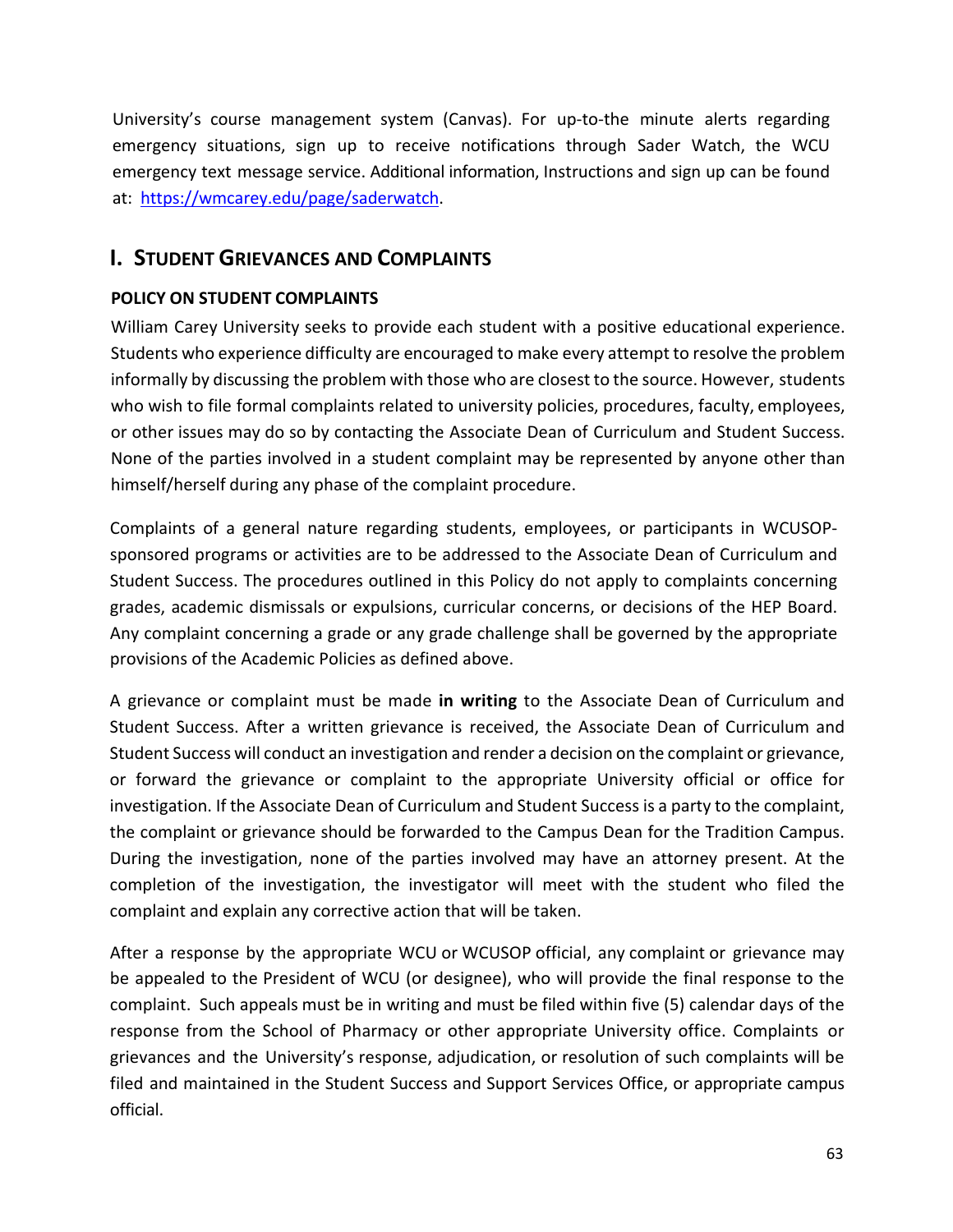A person with a complaint or grievance against a WCUSOP faculty or staff member or its students regarding harassment, discrimination, or retaliation for filing a complaint or grievance, etc., shall make that grievance known in writing to the Associate Dean of Curriculum and Student Success, The Campus Dean for the Tradition Campus, or the appropriate University official as defined in the WCU Student Code of Conduct and Harassment, in *The Translation*, WCU Student Handbook. William Carey University has a zero tolerance policy for sexual assault. Sexual assault or sexual harassment will be dealt with according to the University's Title IX policy. Students filing a complaint may do so by contacting the William Carey University Title IX Coordinator:

> Jordan Hickson, Title IX Coordinator 710 William Carey Parkway, Box 2, Hattiesburg, MS 39401 Phone: 601‐318‐6433; email: jhickson@wmcarey.edu

Students have the right to obtain a copy of the written institutional policy adopted by this institution in compliance with Family Educational Rights and Privacy Act (FERPA). A copy may be obtained in person or by mail from: Registrar, William Carey University, WCU Box 4, 710 William Carey Parkway, Hattiesburg, MS 39401. Students have the right to file a complaint regarding violations of the Family Educational Rights and Privacy Act (FERPA) with the FERPA Office; Department of Education; 400 Maryland Avenue, S.W.; Washington, D. C.; 20202.

# **J. WCU ACADEMIC INTEGRITY POLICY**

It is the policy of William Carey University to provide an environment that encourages continual growth of moral and ethical values within a caring Christian academic community. This includes personal honesty and mutual trust. The University places high value on academic integrity and regards any act of academic dishonesty as a serious offense. Academic dishonesty is considered unethical and in violation of William Carey University's academic standards and Christian commitment. Additional information can be found in the WCU Student Handbook.

# **FORMS OF ACADEMIC DISHONESTY**

Any act done to misrepresent one's knowledge and/or ability in an attempt to gain an academic advantage is considered to be an act of academic dishonesty. This includes but is not limited to the following actions or attempted actions:

- 1. Cheating on examinations: (a) utilizing any materials not authorized by the instructor for assistance on an examination; (b) utilizing any information on an examination that was obtained from another individual and not authorized by the instructor; (c) allowing another individual to take an examination and presenting that work as his/her own.
- 2. Cheating on course assignments: (a) obtaining any form of assistance not authorized by the instructor on a class assignment; (b) submitting the same work in more than one course without the knowledge and permission of the instructors.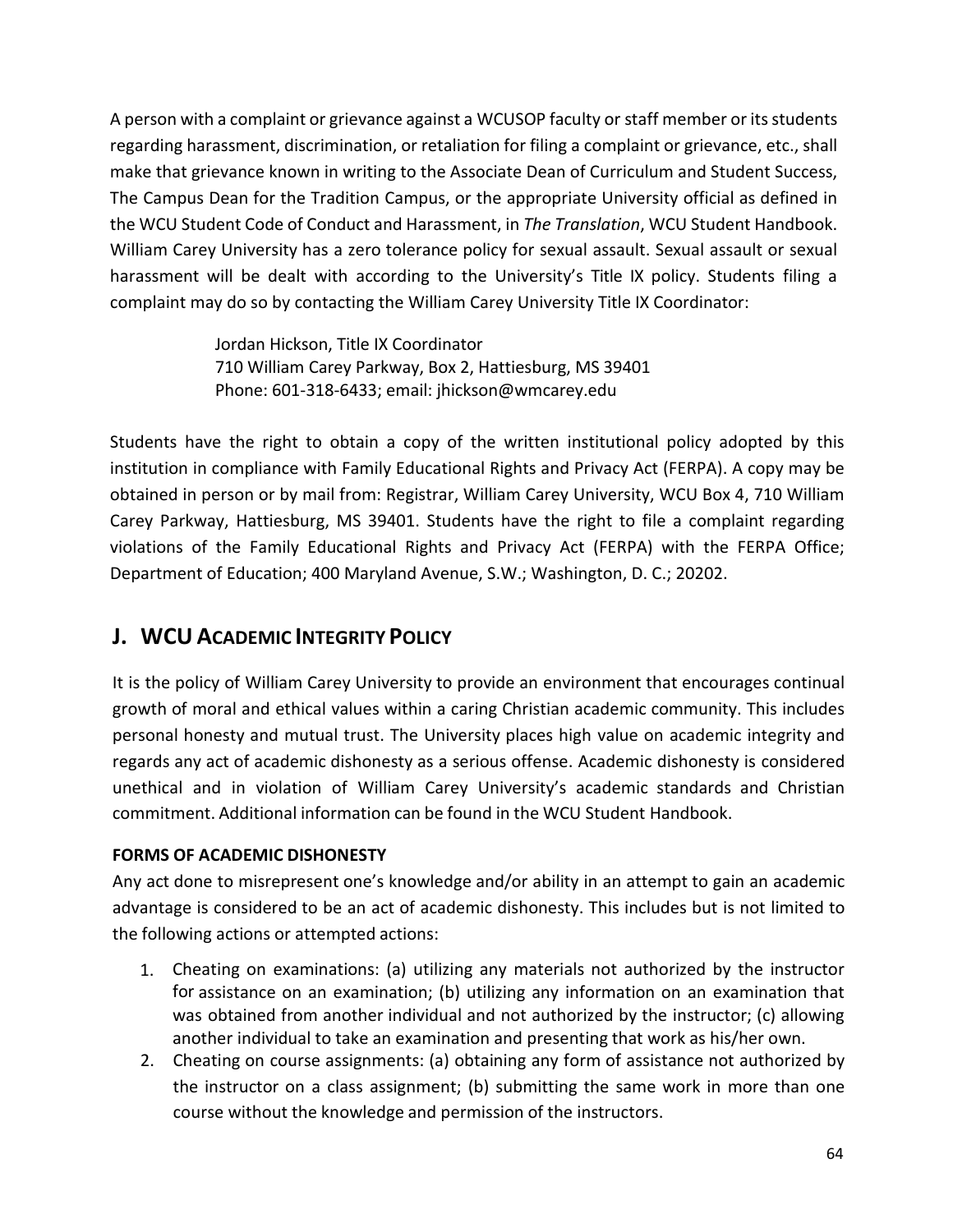- 3. Plagiarism: (a) submitting an assignment as one's own original work when all or part was done by another individual, including failure to appropriately reference quoted or other author's materials; (b) knowingly representing the ideas of another person as one's own in any academic exercise.
- 4. Fabrication: Inventing or falsifying information used in an academic exercise.
- 5. Misrepresentation: (a) intentionally providing false or misleading information regarding absences in class, missed exams, late class work, or class drop dates in order to avoid the penalties associated with these actions; (b) intentionally providing false or misleading information on official university documents such as applications for admission and financial aid.
- 6. Unauthorized access: (a) unauthorized access to and/or alteration of any class records or (b) documents such as grade books, class rolls, and examinations; (b) unauthorized access to and/or alteration of any official school documents such as transcripts, admissions files, and financial aid records.
- 7. Facilitation: Intentionally helping another individual to commit any act of academic dishonesty.

#### **DISCIPLINARY ISSUES**

# **Ethics, Honors, and Professionalism Committee**

The WCUSOP Ethics, Honors, and Professionalism Committee (EHP) is responsible for the deliberation on and recommendations to the WCUSOP Dean in matters involving violations of student conduct, professionalism, classroom etiquette, code of ethics, and WCUSOP rules and policies not directly related to academic performance. Substantial compliance issues with any conditions associated with Academic Supervision Plans, Academic Improvement Plans, or with a leave of absence may also be reviewed by the Ethics, Honors, and Professionalism Committee, and a recommendation to the WCUSOP Dean.

Membership of the WCUSOP Ethics, Honors, and Professionalism Committee:

- The membership will consist of seven members; three WCUSOP students (one from each professional year), three faculty, and the Associate Dean of Curriculum and Student Success.
- The Associate Dean of Curriculum and Student Success will serve as an *ex officio* member of the Committee.
- Chair will only vote, if necessary, to break a tie;
- The three student members will be selected through a process of application;
- The three faculty members will be appointed by the Dean. These will include at least one Pharmaceutical Sciences faculty member and one Pharmacy Practice faculty;
- A faculty member may be temporarily replaced on an *ad hoc*  basis pending a possible conflict/connection to a student infraction;
- The Ethics, Honors, and Professionalism Committee membership term will be two (2) years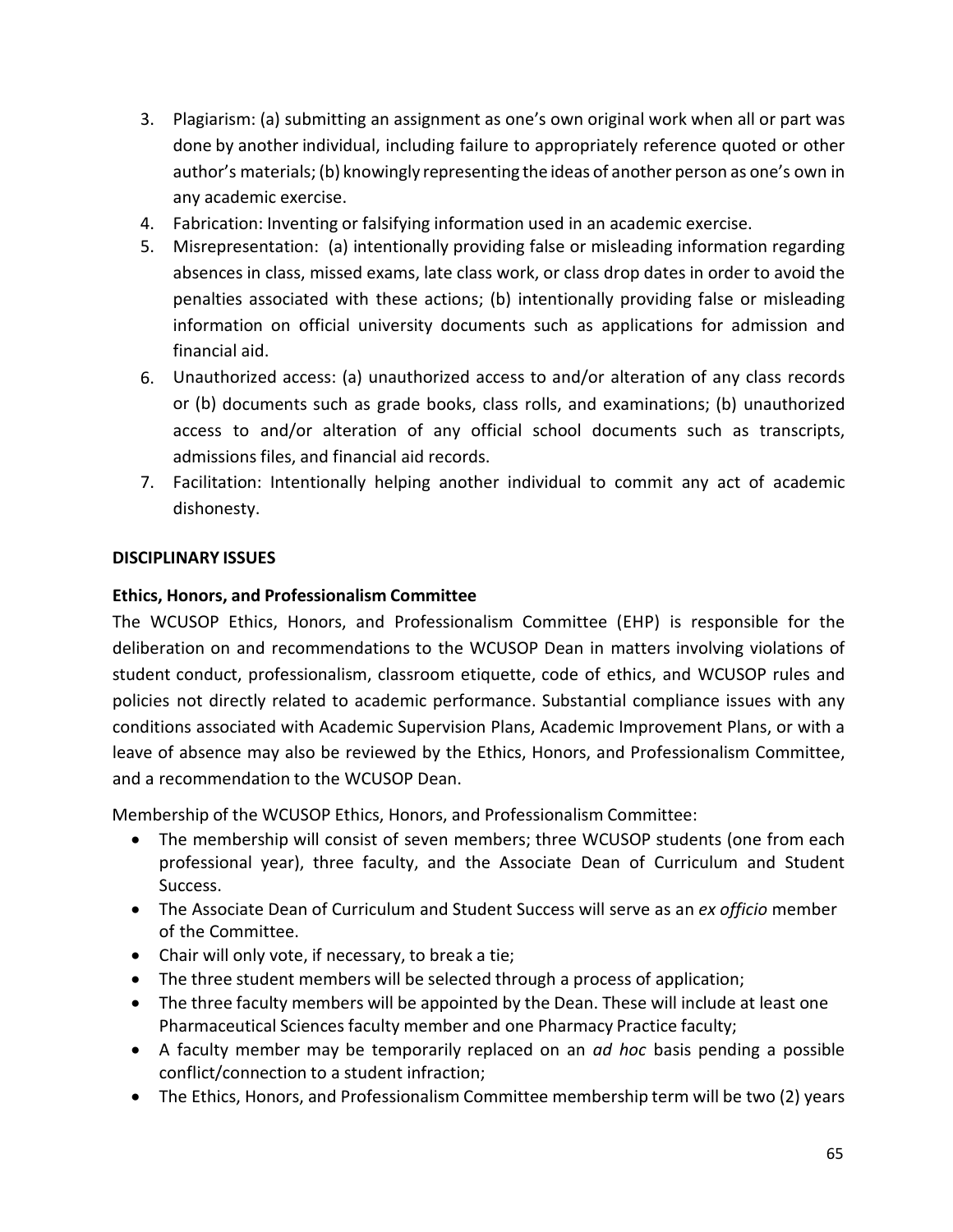for faculty, and one year for students (with the ability to be appointed for an additional year). Membership appointments for faculty shall be staggered as appropriate.

# **Guidelines Regarding Student Violations of Student Conduct, Professionalism, Classroom Etiquette, Code of Ethics, and WCUSOP Rules and Policies Not Directly Related to Academic Performance**

*Filing of a complaint of violations of student conduct, professionalism, classroom etiquette, code of ethics, and WCU or WCUSOP rules and policies not directly related to academic performance* If an individual has violated WCUSOP policy as outlined in the *WCUSOP Student Handbook and Catalog* under the sections titled "Code of Ethics" and "Professional Standards" or other sections regarding professional, ethical, personal or other conduct, the student should be reported to the Associate Dean of Curriculum and Student Success. Anyone with knowledge of such offenses should report the same within 30 days after discovery of the incident. The Ethics, Honors, and Professionalism Committee will review the report and will schedule a separate meeting with the student and complainant(s) if the accusations are felt to be warranted.

#### **Complaint Procedures**

- a) Any charge, accusation, or allegation which is to be presented against a student, and, which if proved, may subject a student to disciplinary action, must be submitted in writing in as complete detail as possible to the Office of the Associate Dean of Curriculum and Student Success promptly by an individual, organization, or department making the accusation.
- b) The Associate Dean of Curriculum and Student Success of WCUSOP or his or her designee will conduct a preliminary investigation in order to determine whether the allegation has merit. The Associate Dean of Curriculum and Student Success or designee will advise the student of the charge(s) against them, consult with other parties who may be involved or who have information regarding the incident, and review other relevant material. Following this preliminary investigation, which shall be concluded within 30 days of filing the complaint, the Associate Dean of Curriculum and Student Success or designee shall take one of the following actions:
	- Recommend to the Ethics, Honors, and Professionalism Committee that the matter be dismissed if there is no basis for the allegation(s) or the allegation(s) fails to warrant disciplinary actions. If the Ethics, Honors, and Professionalism Committee agrees with the recommendation, then the Chair of the Ethics, Honors, and Professionalism Committee will file a written report with the Office of the WCUSOP Dean. The individuals involved shall be notified electronically by the WCUSOP Dean that the complaint has been dismissed, or does not warrant further action. The complainant may, if they choose, appeal the decision of the Associate Dean of Curriculum and Student Success directly to the Ethics, Honors, and Professionalism Committee;
	- Refer the matter to conciliation. The accused student shall receive notice in writing electronically if a matter is referred to conciliation; or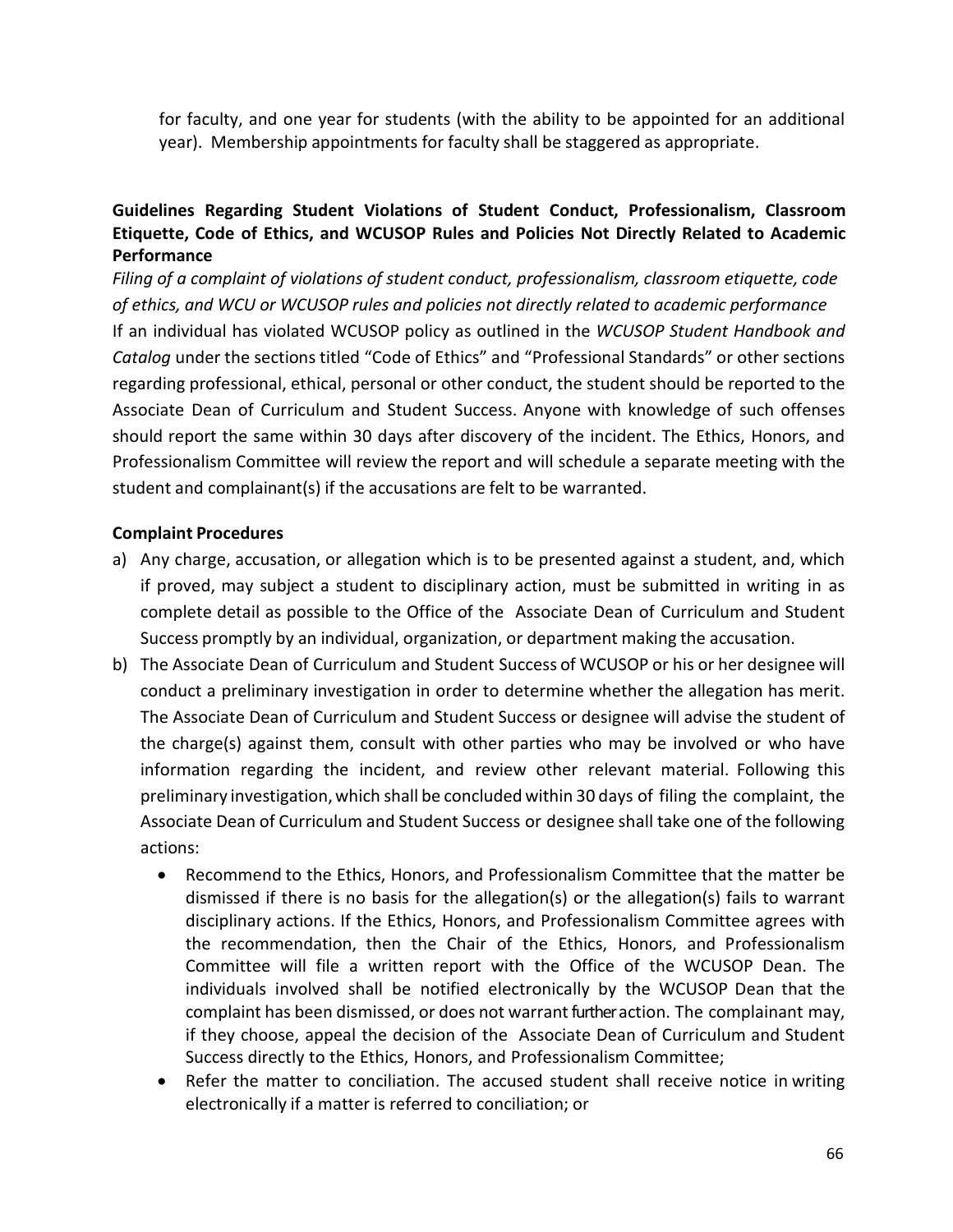Refer the matter to the Ethics, Honors, and Professionalism Committee for recommendation to the WCUSOP Dean.

### **Conciliation Conference**

If the Associate Dean of Curriculum and Student Success has a reasonable expectation that an equitable decision can be determined by a Conciliation Conference, he/she may use this vehicle to resolve the matter. A Conciliation Conference is not required before the matter is referred to the Ethics, Honors, and Professionalism Committee. The Conciliation Conference, if conducted, shall be conducted by the Associate Dean of Curriculum and Student Success or qualified designee (Conciliator).

The following procedures shall be in effect at this conference:

- If the complaint is found to lack merit, then the Associate Dean of Curriculum and Student Success will report this opinion to the Chairperson of the Ethics, Honors, and Professionalism Committee. If the Ethics, Honors, and Professionalism Committee agrees with the recommendation, then the Chair of Ethics, Honors, and Professionalism Committee will file a written report with the Office of the WCUSOP Dean. The individuals involved shall be notified electronically by the WCUSOP Dean that the complaint has been dismissed, or does not warrant action. The complainant may, if they choose, appeal the decision of the Associate Dean of Curriculum and Student Success directly to the Ethics, Honors, and Professionalism Committee. An effort will be made to resolve the matter by mutual agreement;
- If an agreement is reached, then the Conciliator shall report his/her recommendation to the Ethics, Honors, and Professionalism Committee. If the Ethics, Honors, and Professionalism Committee agrees with the recommendation, then the Chair of the Ethics, Honors, and Professionalism Committee will file a written report with the Office of the WCUSOP Dean. The individuals involved shall be notified electronically by the WCUSOP Dean that the complaint has been dismissed, or does not warrant action. The complainant may, if they choose, appeal the decision of the Associate Dean of Curriculum and Student Success directly to the Ethics, Honors, and Professionalism Committee;
- If no agreement is reached, or if the student fails to appear, the Associate Dean of Curriculum and Student Success or Conciliator shall refer the matter to the Ethics, Honors, and Professionalism Committee; and
- The Conciliator may speak at an Ethics, Honors, and Professionalism Committee meeting regarding information received during the Conciliation Conference.

#### **Notice to Appear Before the Ethics, Honors, and Professionalism Committee**

If a student is required to appear before the Ethics, Honors, and Professionalism Committee, then the student will be notified in writing electronically using the student's WCU email, giving him/her at least five business days' notice. The notice will provide the time, date, and location of the meeting. This is to ensure that the student has sufficient time to prepare for appearance before the Ethics, Honors, and Professionalism Committee. Notice sent to WCU maintained email address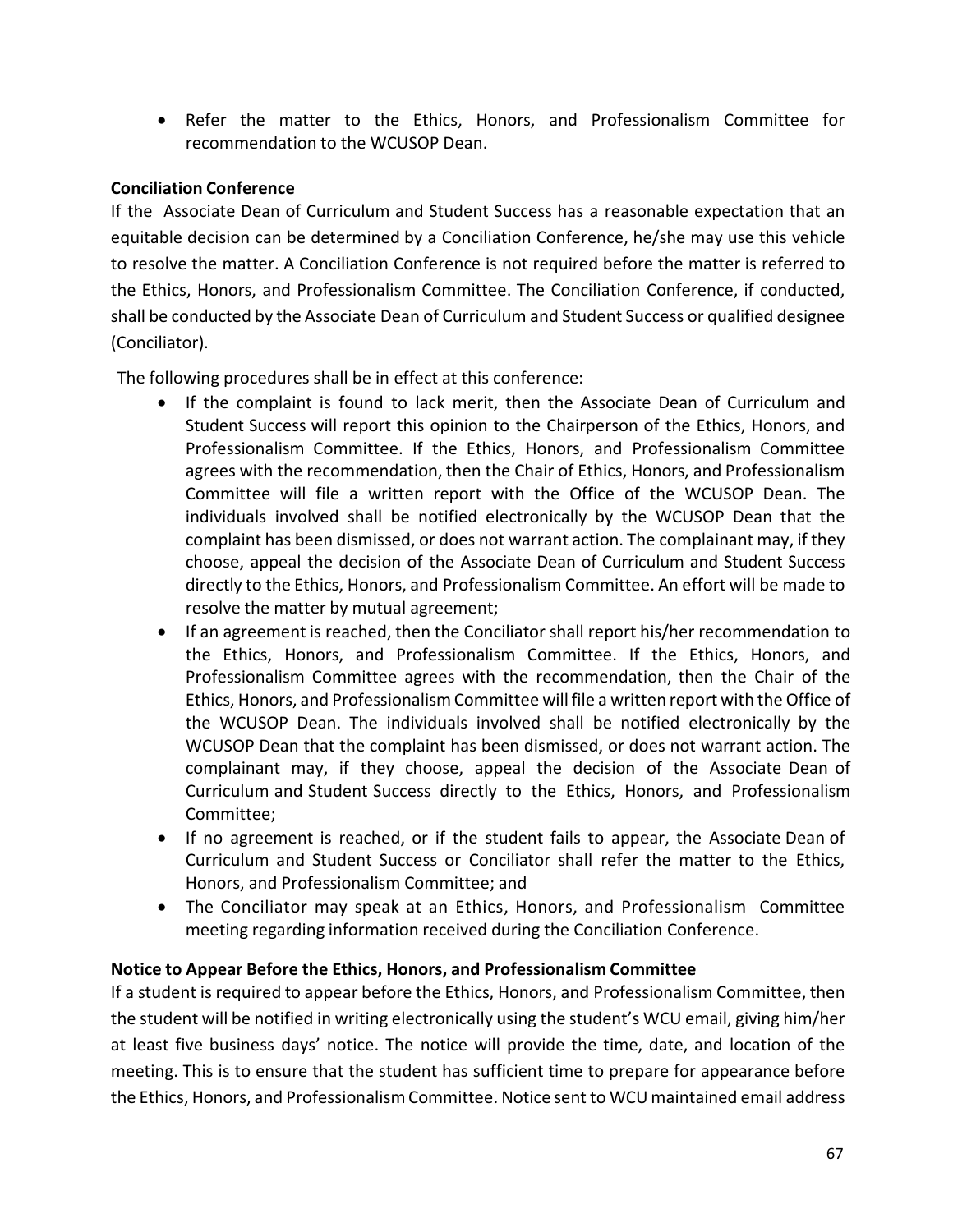will constitute receipt by the student. Failure of the student to appear, without prior notice to the Committee Chair, will not preclude the Ethics, Honors, and Professionalism Committee from proceeding with the scheduled hearing or making a recommendation to the WCUSOP Dean.

The electronic notice shall contain the following:

- a) An itemized statement of the accusations(s) made against the student, including the rule, bylaw, or regulation he/she is charged with violating, and the possible penalties for such violation. Such statement may be amended at any time, including during the proceedings if information regarding additional charges, or the need to drop a charge, is discovered; and
- b) A statement that the student is entitled to the following considerations during the Ethics, Honors, and Professionalism Committee meeting:
	- to present his/her side of the situation;
	- to present persons having information about the incident and any documentation pertinent to the accusation on his/her behalf with written pre‐approval of the Ethics, Honors, and Professionalism Committee;
	- to question persons having information pertinent to the accusations;
	- to remain silent without admitting culpability;
	- a warning that any facts or materials presented to the Committee could be used at a non‐college hearing such as in a civil and/or criminal proceeding.

**It should be noted that if school officials determine that there exists evidence of a security issue or other conditions that might place WCU students, faculty, staff, or any additional personnel at risk, the prior notice timeline and summary of charges may be shortened or waived.** 

# **Ethics, Honors, and Professionalism Committee Procedures**

The following procedures shall apply at the hearing before the Ethics, Honors, and Professionalism Committee:

- a) The Chairperson shall preside at the hearing. The Chairperson shall inform the student of the charges, the hearing procedures, and students' rights;
- b) After completing this step, the chairperson shall ask the student accused to admit or deny culpability:
	- If the student admits culpability, the student shall be given an opportunity to explain his/her actions before the Committee;
	- If the student denies culpability, the person filing the original complaint will be responsible for presenting supporting documentation;
	- At the conclusion of the college's presentation, the student may request the Committee to dismiss the matter;
	- If the motion to dismiss is denied by the Committee, the student shall be given an opportunity to present his or her explanation of the pertinent facts.
- c) Prior to the student's presentation at the hearing, the Chairperson shall rule on any questions involving the impartiality of any Committee member or the adequacy of the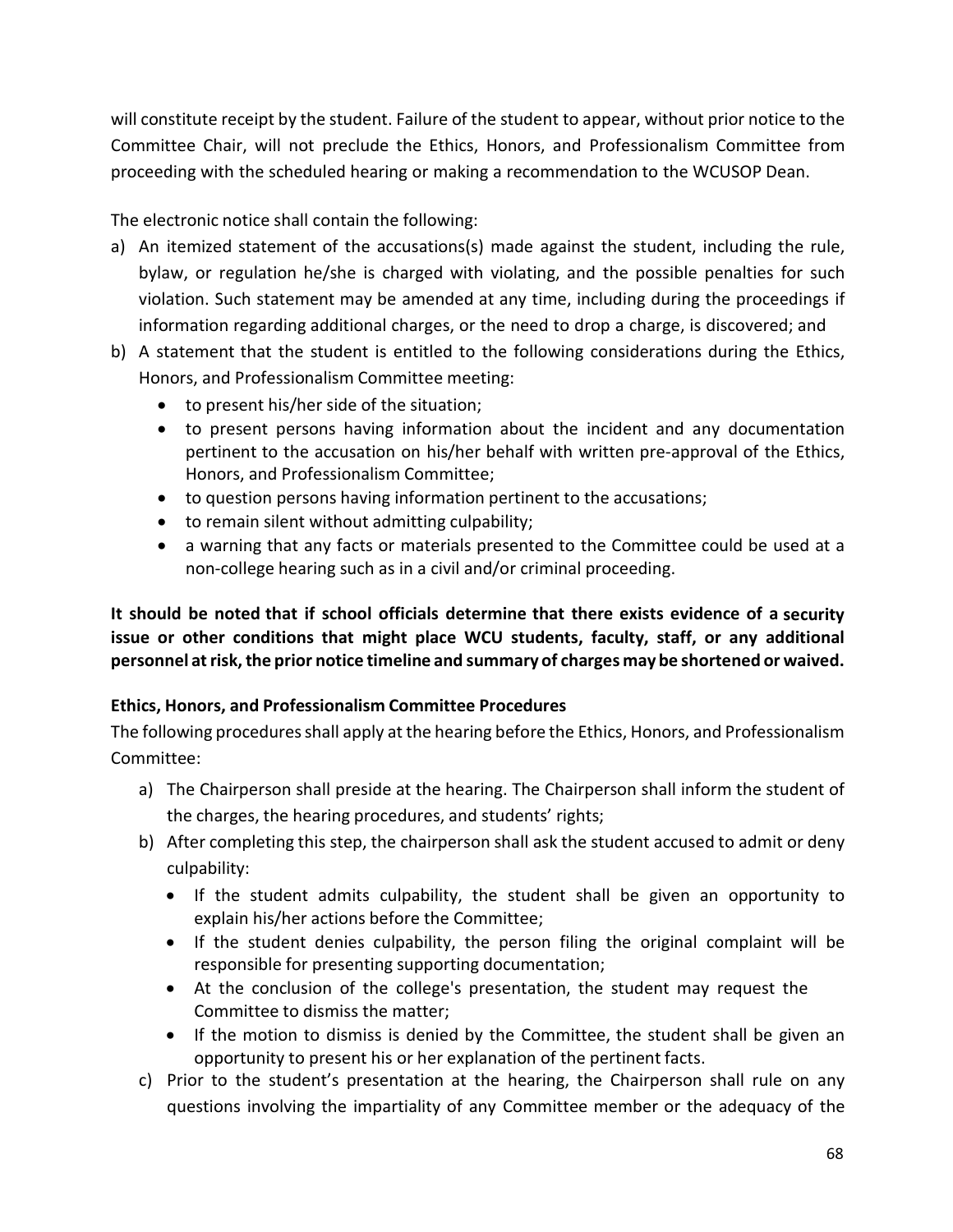notice of the accusation(s) as presented by the college or the student

- Subsequent thereto, the Chairperson may only rule on the sufficiency of the materials/facts and may exclude irrelevant, immaterial, or unduly repetitive materials/facts;
- However, if either party wishes to question the impartiality of a Committee member on the basis of materials/facts, which were not previously available at the inception of the hearing, the Chairperson may rule on such a motion;
- The Chairperson shall exclude anyone who wishes to appear as a person having information pertinent to the accusations, except those persons currently speaking, the accused student during the testimony, and Committee members.
- d) The college shall make a record of each fact-finding hearing by minutes. Tape recording or the equivalent is permitted for transcription purposes only. A disciplined student is entitled to request a copy of any minutes without cost;
- e) Ethics, Honors, and Professionalism Committee meetings are closed hearings, open only to the student, Committee members, and invitees of the Chairperson who may include witnesses;
- f) The burden of proof is a preponderance of the relevant materials/facts.
- g) The role of the Ethics, Honors, and Professionalism Committee is to listen to the materials/facts, ask questions of any person presented as having information pertinent to the accusations, review the testimony and relevant materials/facts presented at the hearing, and render a determination as to whether or not a WCU or WCUSOP standard has been violated;
- h) At the end of the fact‐finding phase, the following may take place:
	- The student may, with the permission of the chairperson, introduce additional records, such as character references;
	- The college will introduce a copy of the student's previous disciplinary record, provided the student was shown a copy of the record prior to the fact‐finding phase;
		- The disciplinary record shall not be reviewed by the Committee until after the Committee has made its findings of fact;
		- In the event the student has been determined to have violated WCU or WCUSOP standards, the records and documents introduced by the student and the college shall be used by the Committee to determine a recommendation to the WCUSOP Dean of appropriate penalty.
- i) The Committee shall deliberate in closed session. Motions on recommendations to the WCUSOP Dean must pass by a majority vote of members present. The Committee's decision shall be based solely on materials/facts presented at the hearing;
- j) The WCUSOP Dean shall be sent a copy of the Ethics, Honors, and Professionalism Committee's decision within 48 hours of the conclusion of the hearing;
- k) The Office of the WCUSOP Dean will consider the Committee's findings and recommendations and notify the student and appropriate WCUSOP officials within five business days of the hearing.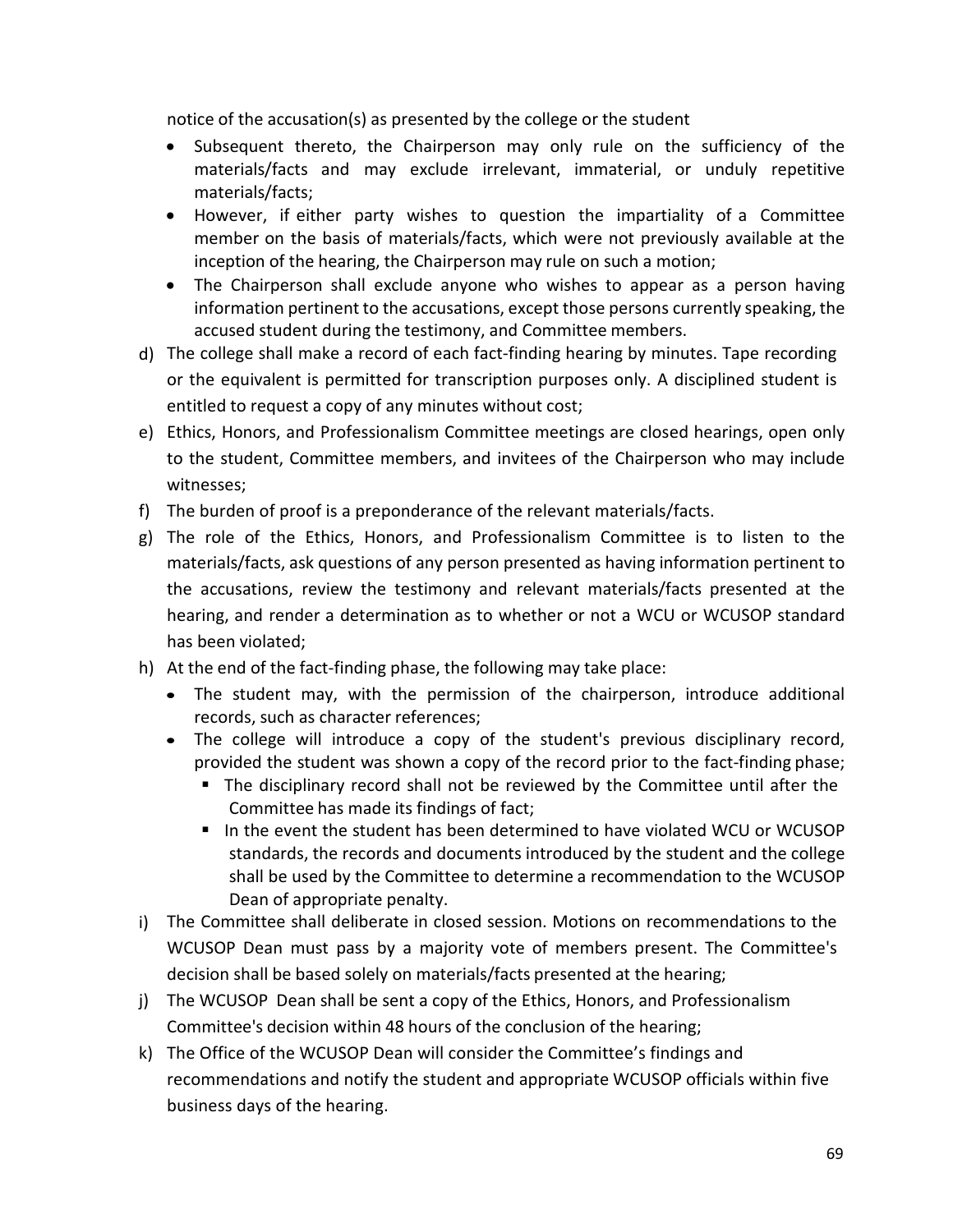- l) The Committee may have more than one meeting with the student in order to address the concerns of the Committee and give the student an opportunity to respond to the questions and charges;
- m) The following are prohibited in all Ethics, Honors, and Professionalism Committee meetings unless otherwise authorized in writing by the WCUSOP Dean:
	- Electronic recording of the meeting, except for official minutes;
	- Legal counsel:
	- Uninvited individuals.

The final decision will either be a) no action at this time, b) warning, c) probation, d) probation with conditions, or e) dismissal.

# **Non‐academic Warning**

*The Translation* Student Handbook states that a letter of warning may be given in lieu of a more stringent penalty. The WCUSOP Ethics, Honors, and Professionalism Committee may enact this disciplinary device when a finding of violation of the standards stated above are found to exist (a finding of guilty), but in the majority opinion of the Committee, probation or dismissal is over prescriptive. Letters of non-academic warning will be considered as part of the Committee's recommendation of future infractions.

# **Non‐academic Probation**

Probation is defined as a warning in that any future behavior/situations inconsistent with the professional behavior outlined in the WCUSOP Student Handbook and Catalog or deemed inappropriate by the Ethics, Honors, and Professionalism Committee may result in his or her immediate dismissal from WCUSOP. The Ethics, Honors, and Professionalism Committee will make a recommendation to the WCUSOP Dean regarding whether the probationary status is to be recorded in the student's academic file. Any student put on probation will remain so for the stated time, which may include his or her entire stay at WCUSOP. Letters of non-academic probation will be considered as part of the Committee's recommendation of future infractions.

Non‐academic Probation may require any or all of the following:

- Mandatory, ongoing review by the Ethics, Honors, and Professionalism Committee according to a schedule set out by that Committee;
- Student compliance with all stipulated requirements in the letter of non-academic probation from the Office of the WCUSOP Dean;
- Prohibition against student holding any office in student government, clubs, etc.;
- Prohibition against student serving on any committees or as a peer tutor;
- Prohibition against student travel to conventions, conferences, meetings, recruiting trips or other travel that will require time away from the classroom;
- Participation in an individualized remediation program designed with an advisor or counselor; and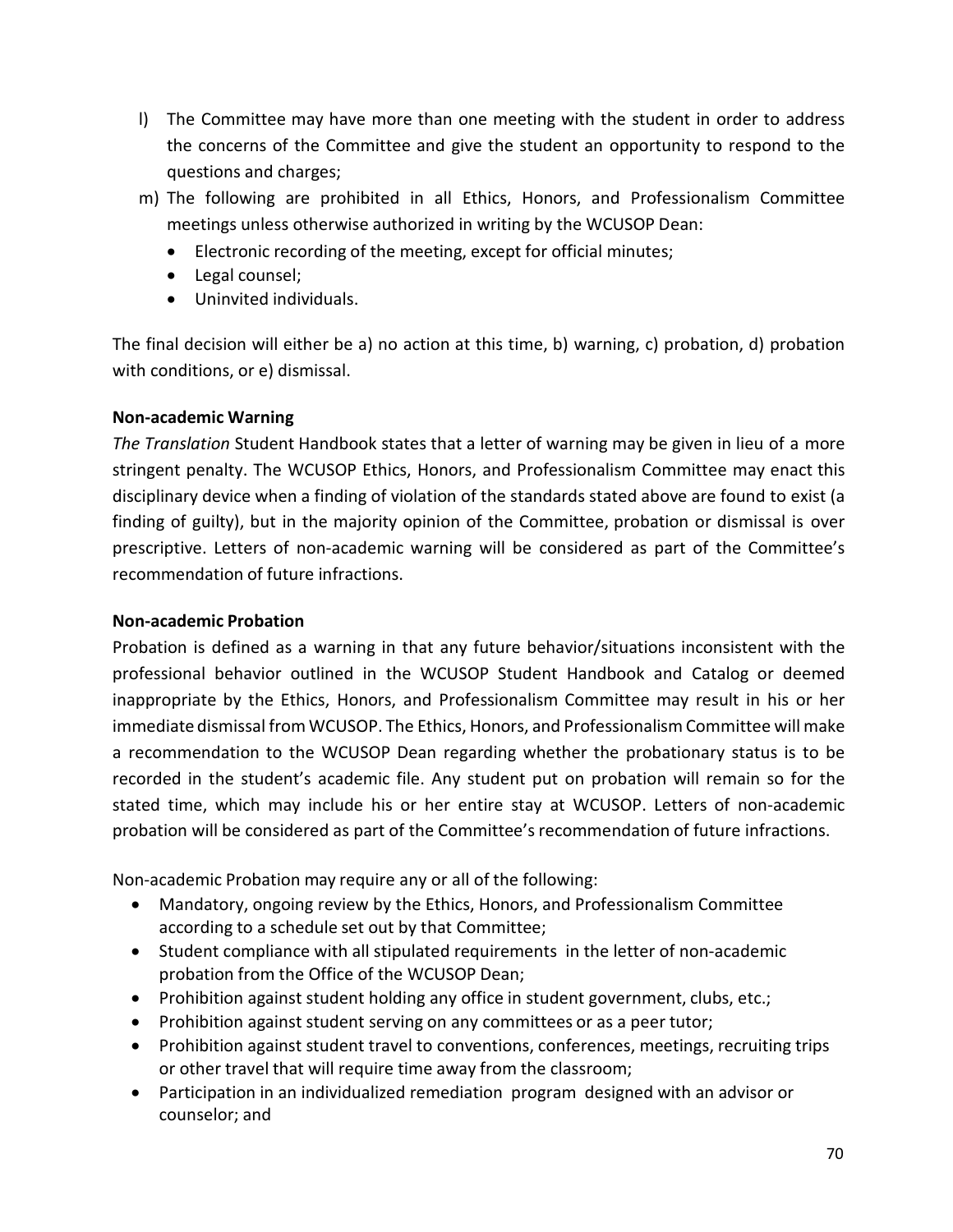- The Committee may recommend other requirements to the WCUSOP Dean.
- The WCUSOP Dean may accept, reject, and/or alter the Committee's recommendations.

# **Students on Non‐academic Probation who fail to meet all requirements of Non‐academic Probation may be recommended for dismissal.**

Since an individual incidence of unprofessional behavior is only one criterion for probationary status, the Ethics, Honors, and Professionalism Committee may confer with the WCUSOP Dean to recommend to the WCUSOP Dean probationary status at any time based on a cumulative review of the student's record. Probation, mandatory leave of absence, or dismissal may also be considered by WCUSOP for any student who fails to maintain academic, ethical, moral, personal, or professional conduct standards, who fails to abide by WCUSOP policies, rules, and regulations, who fails to fulfill legal or financial obligations, or who is considered to be mentally or emotionally unfit or impaired.

#### **Non‐Academic Probation with Conditions**

This form of probation includes all of the sanctions of probation. In addition, the student's continued enrollment at WCUSOP is based on the student fulfilling certain obligations as set forth by the Office of the WCUSOP Dean. Failure to meet the terms and conditions of a nonacademic probation with conditions will result in either:

- Immediate dismissal by the WCUSOP Dean; or
- Referral back to the Ethics, Honors, and Professionalism Committee for a recommendation to the Dean. Under such circumstances, the Chair of the Ethics, Honors, and Professionalism Committee will allow the student to appear as described above.

#### **Non‐Academic Dismissal**

WCUSOP reserves the right to dismiss any student at any time prior to graduation. Circumstances warranting such action may be of an academic, professional, legal, or social nature, among others. If a student is dismissed, there will be no refund of tuition, fees, or other payments previously made to WCU or WCUSOP.

#### **Appeals of Non‐Academic Dismissal**

Appeals shall follow those outlined in the most recent WCUSOP Student Handbook and Catalog that is in effect at the time of the infraction (See *APPEALS POLICY*).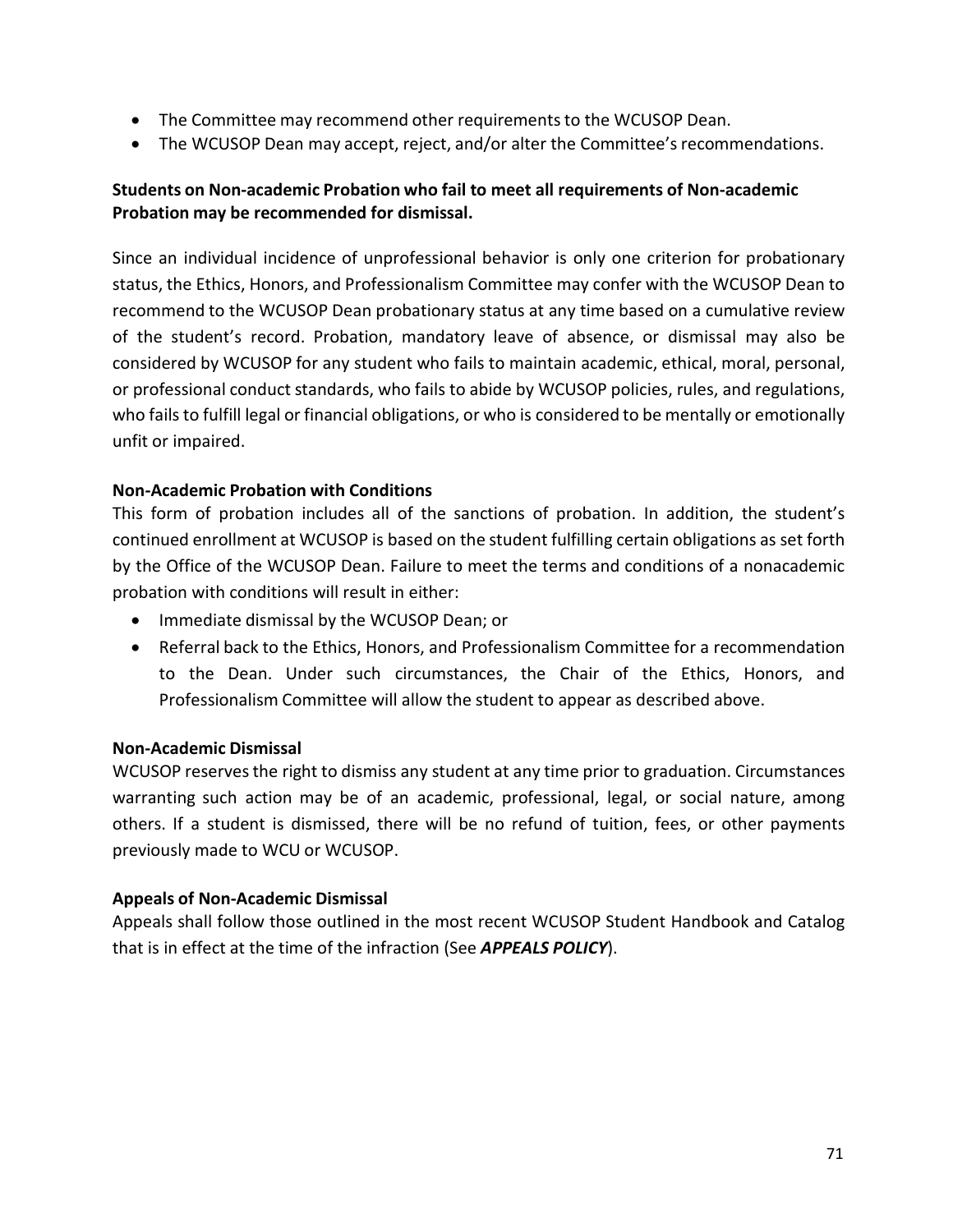# **K. WCU POLICY ON STUDENT CONDUCT AND HARASSMENT**

Community life at William Carey University is founded upon the moral principles of Jesus Christ. Simply stated, the Student Code of Conduct is a pledge on the part of each student to conduct himself or herself in a manner befitting a Christian at all times.

The university prohibits personal behavior whether on or off campus that: 1) interferes with the university's pursuit of its educational and Christian objectives; 2) fails to exhibit a regard for the rights of others; or 3) shows disrespect for the safety of persons and property. In this regard, the University and the School of Pharmacy also expects the appropriate and responsible use of Social Media.

William Carey University has a zero tolerance policy for sexual assault. Sexual assault or sexual harassment will be dealt with according to the university's Title IX policy. Students filing a complaint may do so by contacting the William Carey University Title IX Coordinator.

For Additional information on the WCU Student Code of Conduct and Harassment, see *The Translation*, WCU Student Handbook.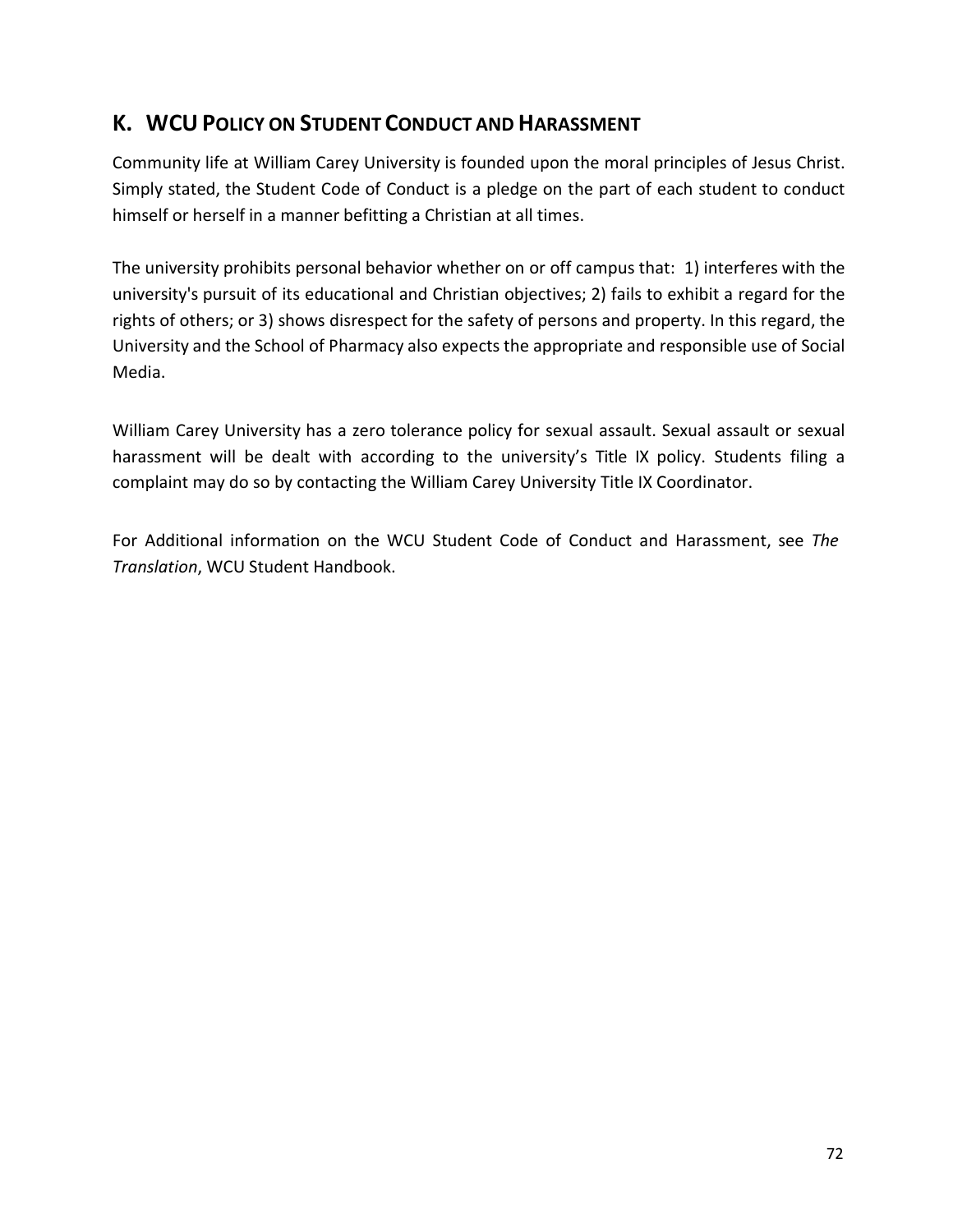# IV. STUDENT SERVICES

- A. STUDENT SERVICES
- B. STUDENT ORGANIZATIONS
- C. THE LIBRARY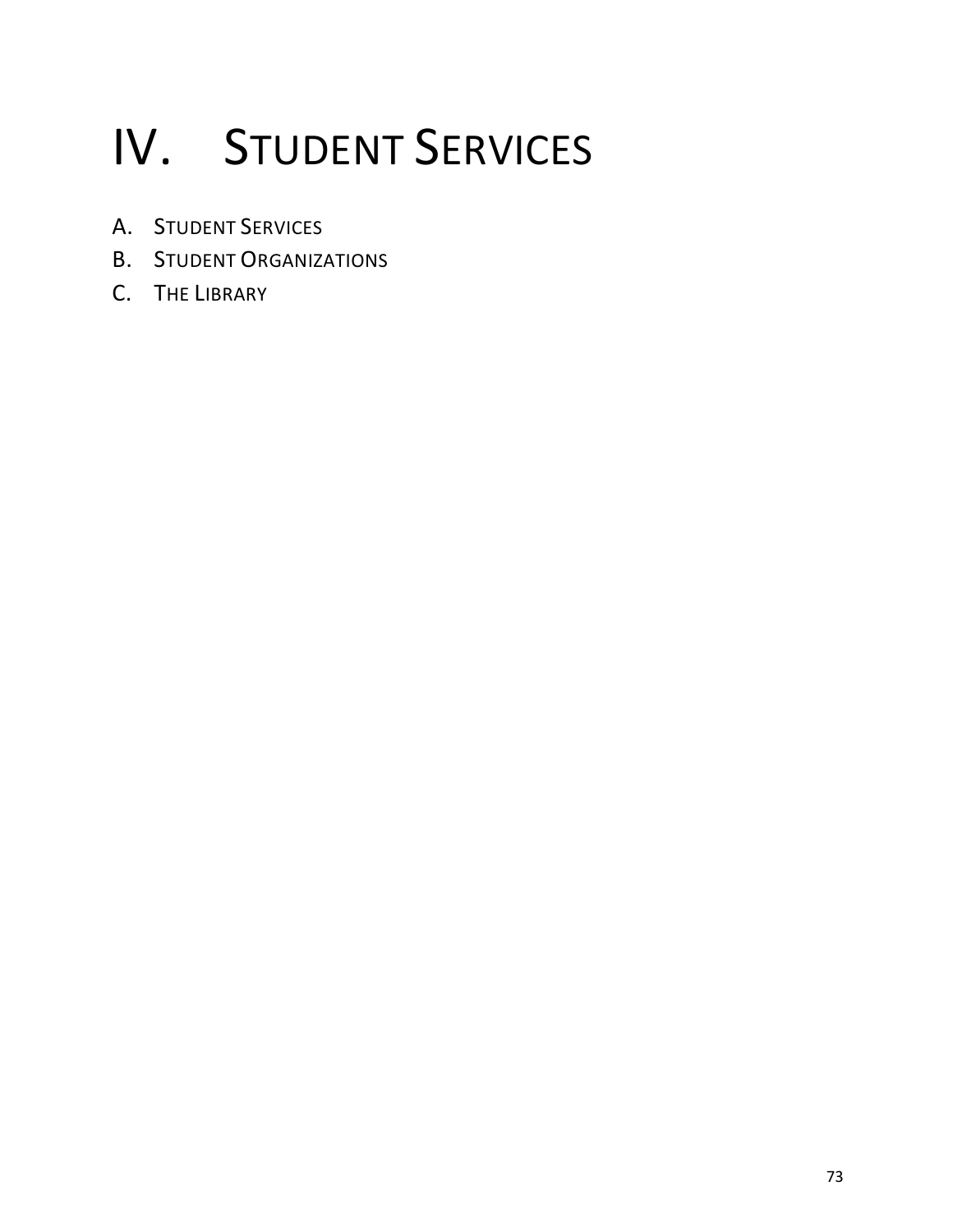## **A. STUDENT SERVICES**

## **STUDENTS WITH DISABILITIES**

Every reasonable effort will be made to meet the special needs of students who qualify under Section 504 and ADA disability criteria. Eligibility for special accommodations will be available to students who are officially enrolled at William Carey University, who meet all university program requirements, and who meet the definition of disability as defined by the Rehabilitation Act of 1973 and the Americans with Disabilities Act. The definition of disability includes any person who ′…has a physical, emotional, or mental impairment which substantially limits one or more of life's major activities; has a record of disability, or is regarded as having a disability′ (P. L. 101‐336).

To obtain service, a student must first identify him/herself as one in need of special considerations. This must be done by contacting the Student Services Coordinator on the Tradition Campus. Depending upon the nature of the special request, the student will be asked to present documentation from an appropriately licensed or certified professional with expertise related to a student's disability. Such documentation must explain how the disability limits a major life function, thus impacting a student's participation in courses, programs, services, activities, and facilities. Detailed documentation requirements for specific disabilities may be obtained from the Student Services Coordinator on the Tradition Campus, as well as an application for services. In some cases, evaluations for the purpose of documentation must have been completed within three years. After providing the required documentation, the student must meet with the Coordinator of Disability Services in the Office of Student Services and submit a written request for specific accommodations and services. The request for services must be renewed for each academic term.

Please contact the Student Services Coordinator on the Tradition Campus at 228.702.1783 for more information. Accommodations are designed to meet the individual student's needs and are planned and implemented in consultation with the student. The university may, however, be unable to meet a need or implement an accommodation, adjustment, auxiliary aid, or service which would impose a fundamental alteration on a program or activity of the university, or which would impose undue hardship on the university, or which would substantially modify academic standards, programs, or course work.

If a student's request for accommodations or special service is denied and the student wishes to appeal the decision, the appeal should be in the form of a typewritten, signed letter to the vice president for student support submitted with five business days of notification of the denial. The president of the university or designee may hear appeals in such matters and their decisions are final. Additional information on the WCU accommodations policy and procedures can be found at: https://www.wmcarey.edu/page/disability‐policy‐and‐procedures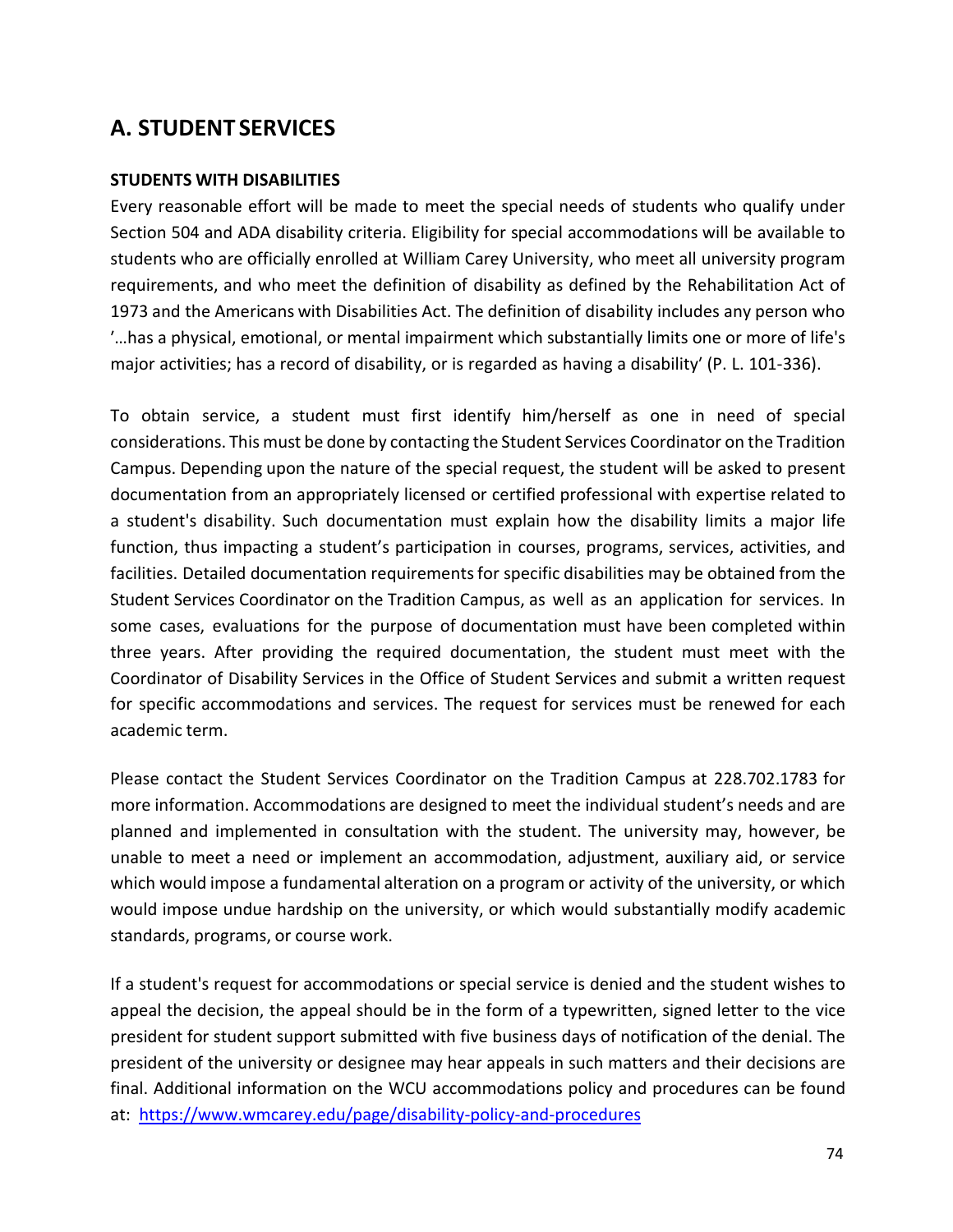## **PLANNED ACADEMIC SUCCESS SYSTEM (PASS)**

WCUSOP provides academic support and tutoring to students through Planned Academic Success System (PASS). Tutoring is provided at no additional charge to students. Student tutors are available to meet with students and provide individual tutoring, tutoring in small groups, as well as review sessions open to the entire class. A request for a tutor shall be submitted in writing to the Academic Counselor for Student Success. Members of faculty are also available to provide additional academic support to students through PASS.

## **TUTORING SERVICES**

The Academic Counselor for Student Success assists students in academic difficulty with finding peer student tutors or student groups that assist student learning. Course faculty are also available during office hours or by appointment to assist students having difficulty with material.

## **PERSONAL COUNSELING**

Personal counseling is available to students free of charge. To schedule a confidential appointment, contact the Academic Counselor for Student Success for the School of Pharmacy, t he office of the Student Services Coordinator on the Tradition Campus, or the Vice President for Student Support at (601) 318‐6188 on the Hattiesburg campus.

## **STUDENT CODE OF CONDUCT**

Community life at William Carey University is founded upon the moral principles of Jesus Christ. Simply stated, the Student Code of Conduct is a pledge on the part of each student to conduct himself or herself in a manner befitting a Christian at all times. The university prohibits personal behavior whether on or off campus that: 1) interferes with the university's pursuit of its educational and Christian objectives; 2) fails to exhibit a regard for the rights of others; or 3) shows disrespect for the safety of persons and property.

## **HEALTH SERVICES**

William Carey University does not provide emergency medical services to students who are in need of medical attention. Students are advised to take all appropriate precautions to protect their own health and safety. The Gulf Coast area is well equipped with excellent hospitals and emergency outpatient treatment centers. In Gulfport, Gulfport Memorial Hospital and Garden Park Hospital provide outpatient and inpatient options. For emergent symptoms, the Memorial Walk-In Clinic is available across the street from the School of Pharmacy, and the MXM Health Urgent Care clinic is located on Highway 49 in Gulfport. Students in need of mental health care are advised to contact Student Services Coordinator on the Tradition Campus for assistance. The Student Services Coordinator on the Tradition Campus maintains a listing of available mental health care facilities in the region. When a medical emergency arises, persons are advised to call 911 to summon emergency assistance. Students are responsible for the financial obligations resulting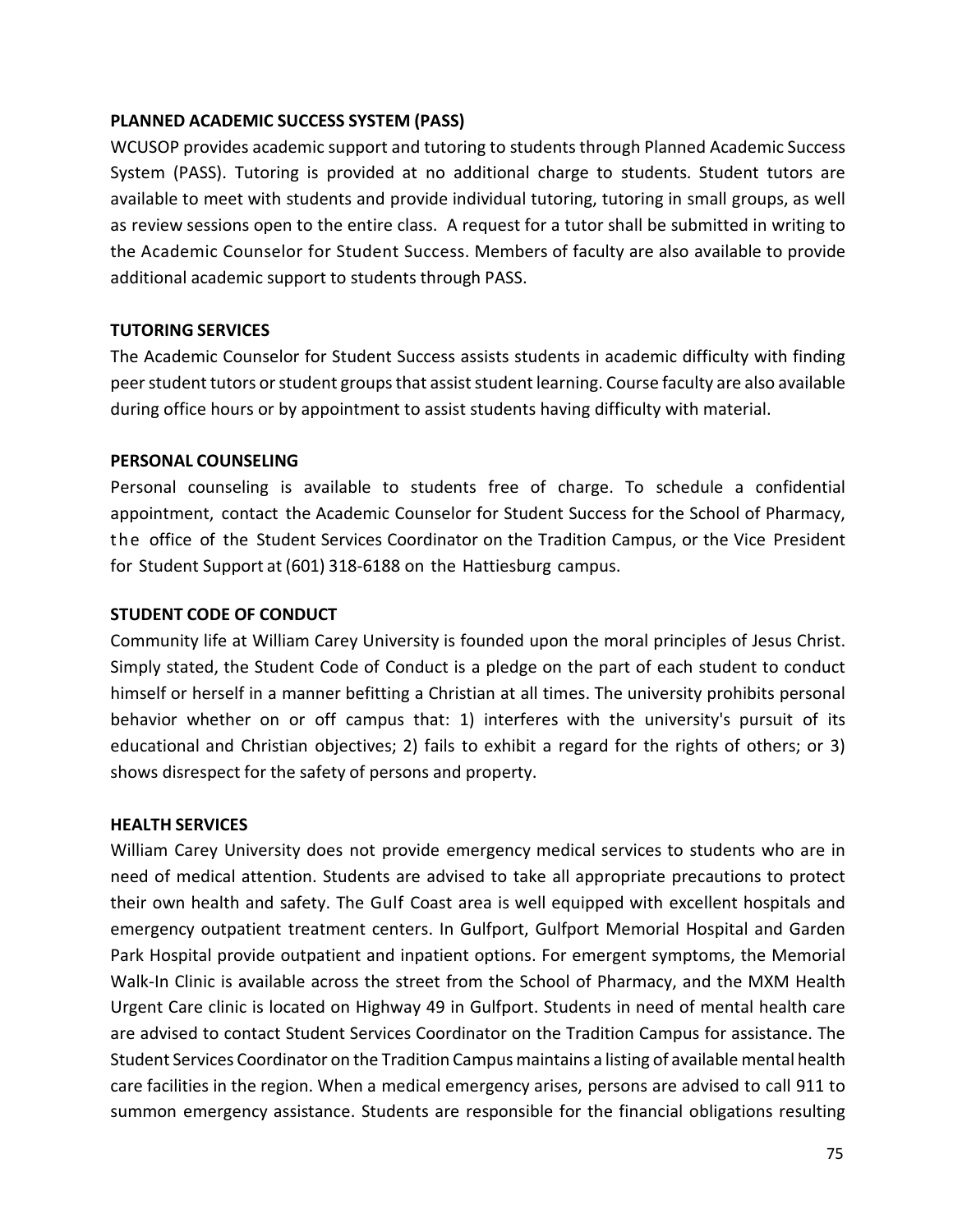from such medical services. Students missing class for medical reasons should notify The Student Success and Support Services Office. Health facilities affiliated with the University can be found at:

https://www.wmcarey.edu/page/affiliated‐hospitals‐and‐clinics

## **FINANCIAL AID COUNSELING**

Counseling for financial aid is available to students through the Office of Financial Aid located on the Tradition Campus.

## **MENTORING**

Mentoring is available to students and may be provided by faculty advisors who are assigned to students during Orientation. Incoming students are also assigned a student mentor from the P2 class to provide additional mentoring opportunities.

## **CAREER COUNSELING**

Career Counseling is available to students and may be provided by faculty advisors who are assigned to students during Orientation. Students are encouraged to explore the various career avenues available to them within the profession by meeting with faculty who have expertise in the student's areas of interest, attending the Professional Seminar Series, or taking electives in the areas of interest. The Dean, Senior Associate Deans, Department Chairs, Course Coordinators and faculty may also provide career counseling. The School or University does not offer placement services for students; however, the School of Pharmacy offers an annual career fair with an interview day, and students may attend various conferences that offer job and residency placement services.

## **NON‐ACADEMIC COUNSELING**

Counseling for non‐academic issues is available to students through the Student Success and Support Services Office. Student may also utilize their faculty advisors, who are assigned to students during Orientation. The Dean, Academic Counselor for Student Success, and the Associate Dean of Curriculum and Student Success are also available to provide counseling for non‐ academic issues.

## **B. STUDENT ORGANIZATIONS**

## **Student Organizations**

All student organizations operate under the supervision of the Office of Student Activities and the William Carey University School of Pharmacy Student Success and Support Services Office. Any Student Organization should be in keeping with the university's objective of intellectual excellence in an atmosphere of spiritual maturity and must be supportive of the university mission.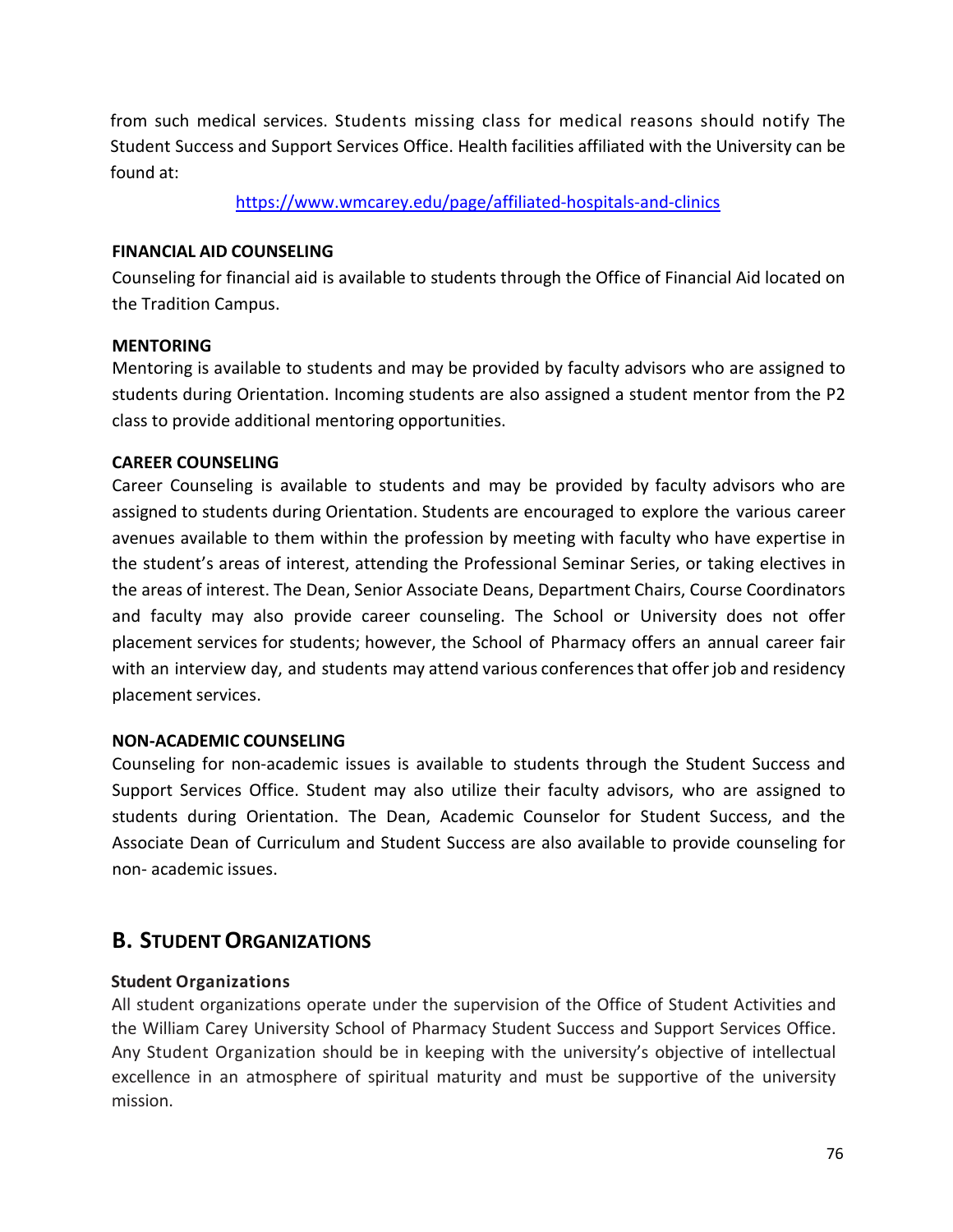To be approved at William Carey University, an organization must fulfill the following steps:

- Submit a one‐page request stating the name, purpose, and goals of the organization, and indicate any affiliations with national, state, or regional organizations, or any other affiliations outside of WCU. Include links to websites of any affiliate organizations. A brief summary of proposed activities, including political activities or activities intended to influence public policy or opinion must be included. This packet of information is submitted to the Vice President for Student Support and the Board of Trustees' committee on student programs, enrollment, and spiritual life.
- If the organization is found to be consistent with the university mission and purpose and preliminary approval is given, a constitution and bylaws with detailed information concerning the name, nature and purpose, membership standards, goals, cost of initial and annual membership, time and place of regular meetings, the sponsor's name, and signatures of the charter members is submitted to the SGA.
- If approved by the SGA, then the request for an organizational charter will be forwarded to the Vice President for Student Support and an organizational charter will be issued.

## **Student Leadership Counsel**

The Student Leadership Council (SLC) is a monthly opportunity for leaders of the student organizations to discuss organization events, marketing, and fundraisers. All organization presidents and faculty advisors are invited, and all student organizations are expected to have at least one member in attendance.

## **Hosting an event or fundraiser on campus**

Organizations that wish to schedule any event or fundraiser during the school year must submit an activity request form for every event indicating any facilities setup, food services, and need for audio-visual equipment. Noncompliance may result in unavailable facility services. The activity request form is available in the student activities office, located in the student center.

## **Campus fundraisers**

A student organization making a proposal to have a fundraising event on campus must submit the requested activity no later than two weeks prior to the fundraiser date. Organizations wishing to sell merchandise (tee shirts, coffee mug, etc.) must have the designs approved by the William Carey University School of Pharmacy Student Success and Support Services Office. All items using WCU or WCUSOP logos must meet the branding requirements of the University. For more information see https://www.wmcarey.edu/page/careybrand.

## **Student activities calendar**

All student activities must be placed in the master student activities calendar. The activities calendar will be available to the student organizations to assist in event planning. Calendar events are to be submitted to the Secretary of the SLC. Noncompliance with this policy may result in unavailable facility services.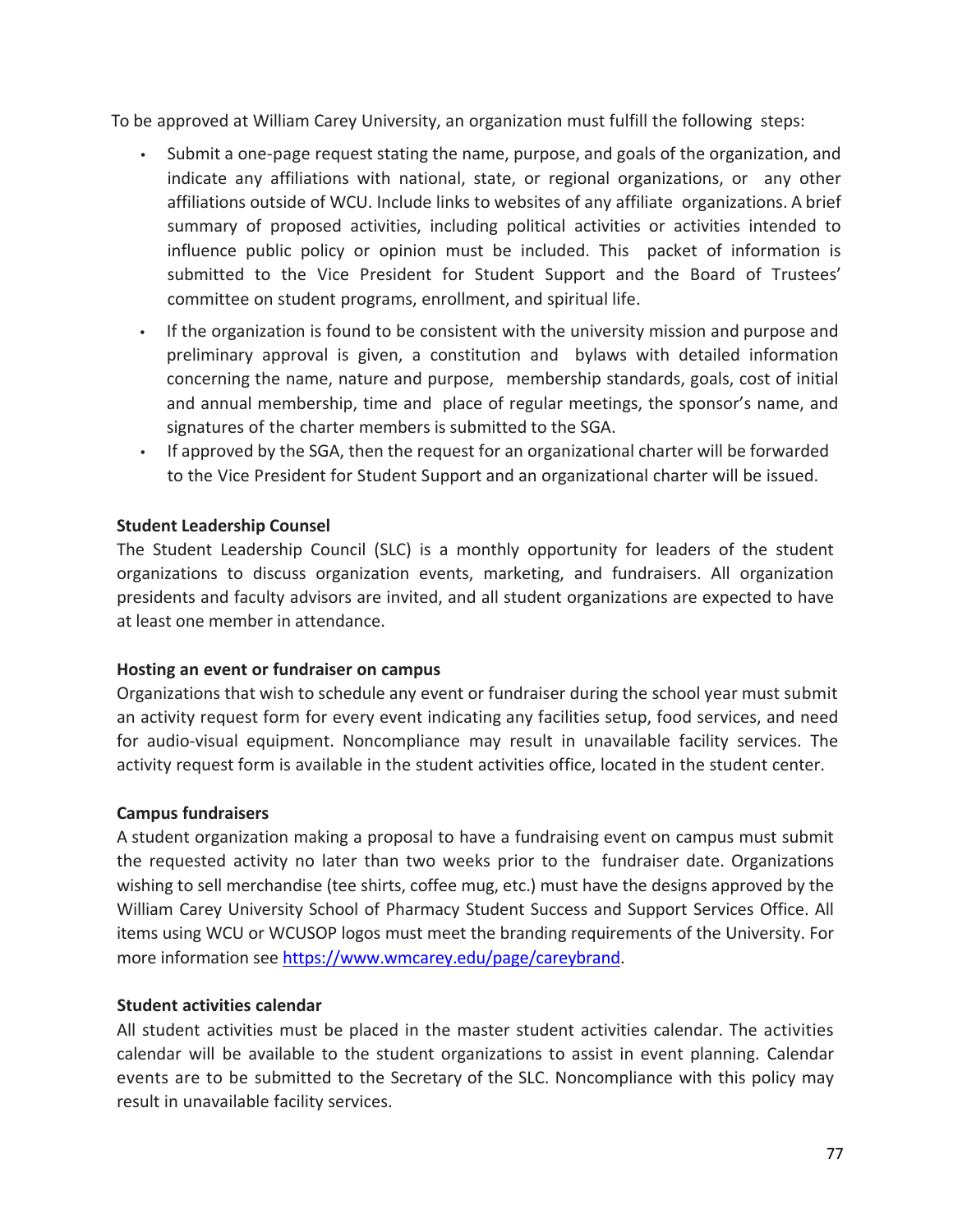## **Organization Co‐Curricular and Community Service Form**

Student organizations at the WCUSOP will be required to report co-curricular and community service activities by turning in the co-curricular and community service form. If the activity has not been previously approved as a co-curricular activity, submit the activity to the cocurricular committee for approval. This will allow the School to document all co-curricular and community service events performed by student organizations.

## **Financial requirements for student organizations**

All student organizations with established revenue from membership dues, fundraisers, etc., must obtain and keep accurate an account in the name of the student organization through the university business office. No off‐campus accounts are allowed.

## **Organization accountability**

Entertainment and activities, whether sponsored on or off campus, should coincide with the mission and purpose of William Carey University. All William Carey University policies apply to organizations and all events. All student organizations and their guests are expected to act in accordance with WCU policies and mission and may undergo a committee review for violations. An organization found acting against the policies and mission set forth by the university will be addressed by the Director of Student Activities and the Vice President for Student Support.

## **PROFESSIONAL ORGANIZATION MEMBERSHIP**

The WCUSOP strongly supports membership in student organizations. The School plans to assist students in developing pharmacy related organizations. Student Organizations provide an excellent opportunity for professional growth and leadership. While membership in multiple organizations is encouraged, students should not participate in student activities and organizations at the expense of their academic progression. Typical student organizations that can be developed at the School of Pharmacy now or in the future include those listed below:

## **Student Government Association (SGA)**

The Student Government Association serves to promote the interests of the students of WCUSOP. Members of the SGA are elected by the student body and are responsible for securing cooperation among the students, faculty, staff, and administration, and planning and conducting various student activities. The SGA will also perpetuate the University's mission through its activities, to provide guidance in leadership, management, and communication among organizations, and to provide a forum for discourse and coordination of student organization activities.

## **American College of Clinical Pharmacy (ACCP)**

The student Chapter of the American College of Clinical Pharmacy serves to orient students to the practice of clinical pharmacy by providing information to students about careers and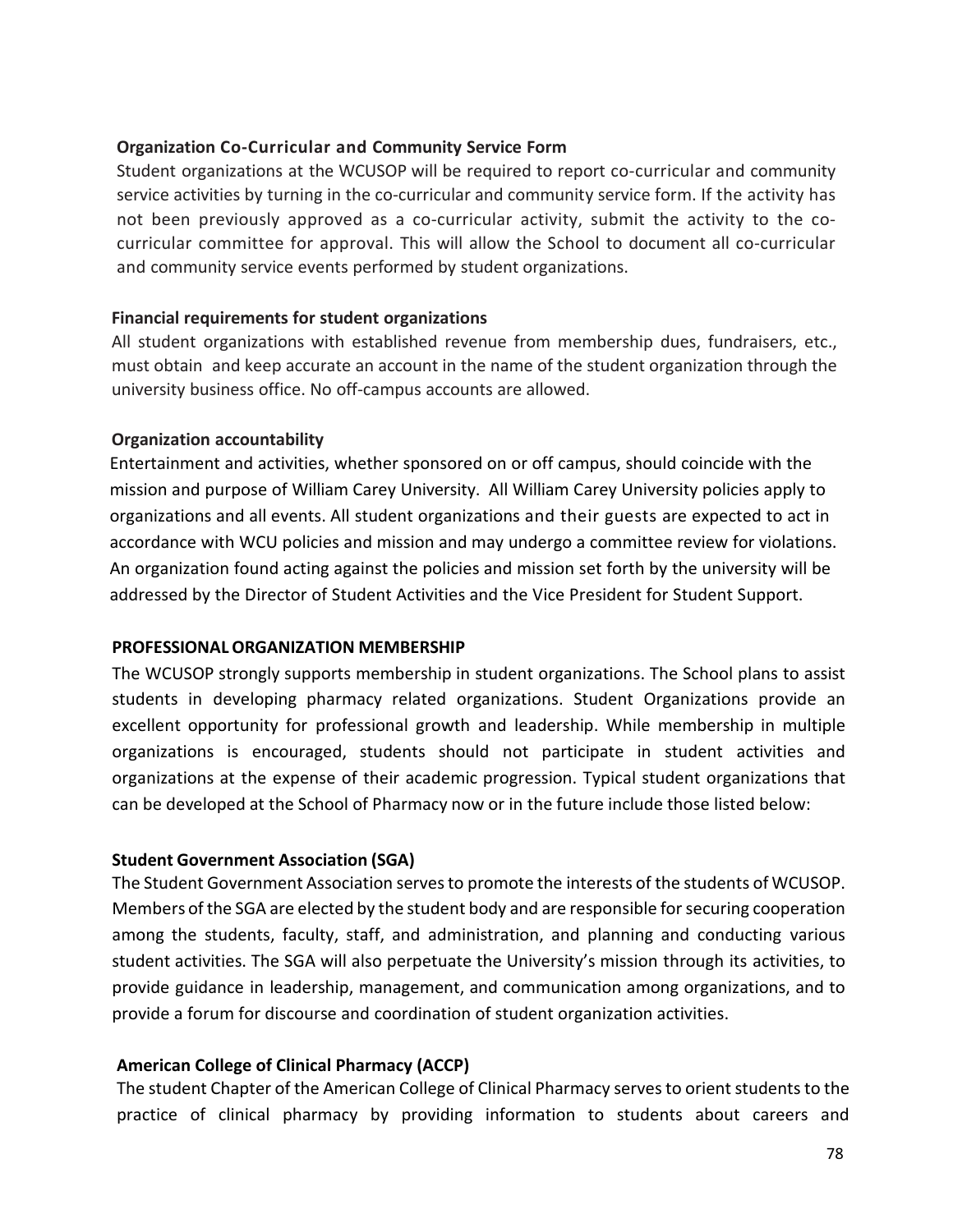opportunities within the field of clinical pharmacy, promoting dedication to excellence in patient care, research, and education, and encouraging skill development necessary to function within an interdisciplinary team. ACCP also advocates the role of clinical pharmacists within healthcare and encourages participation in the American College of Clinical Pharmacy at the national level and/or the local/regional chapters.

## **American Pharmacists Association‐Academy of Student Pharmacists (APhA‐ASP)**

The American Pharmacists Association ‐ Academy of Student Pharmacists, William Carey University School of Pharmacy Chapter members strive to serve the rural and underserved communities in our country and throughout the world. APhA‐ASP WCUSOP Chapter commits to improve medication use and advance patient care by providing a common thread between pharmacists, student pharmacists, and other healthcare professionals, educating and influencing legislators, policy makers, regulators, and the public to advance our mission and vision, seeking continuous academic excellence and professional development at the highest standard, and enhancing social and academic learning while developing character and citizenship skills. Membership in APhA‐ASP is open to all students of WCUSOP.

## **American Society of Health‐System Pharmacists (ASHP)**

The American Society of Health‐System Pharmacists, WCUSOP Chapter goal is to make students aware of pharmacy practice in health systems, provide information to students about career directions in and credentials needed for pharmacy practice in health systems, and encourage membership and participation in the state society and ASHP as a student and upon graduation. Membership in ASHP is open to all students of WCUSOP.

## **Christian Pharmacists Fellowship International (CPFI)**

The mission of the Christian Pharmacists Fellowship International (CPFI) is to provide fellowship, Bible study, and prayer to enrich our walk with the Lord, Jesus Christ. CPFI encourages the advancement of knowledge and ethics in pharmacy practice and promotes community outreach to the Gulf Coast region. Membership in CPFI is open to all students of WCUSOP.

## **National Community Pharmacists Association (NCPA)**

NCPA's WCUSOP Student Chapter is a student organization that represents independent community pharmacists in the Gulf Coast region. They are dedicated to educating themselves and others about rural independent community pharmacy and are particularly committed to quality pharmaceutical care and maintaining and promoting the health and well‐being of the public they serve through community service projects. NCPA upholds the right to petition the appropriate legislative and regulatory bodies to serve the needs of those they represent and defend common interests in the political arena. Membership in NCPA is open to all students of WCUSOP.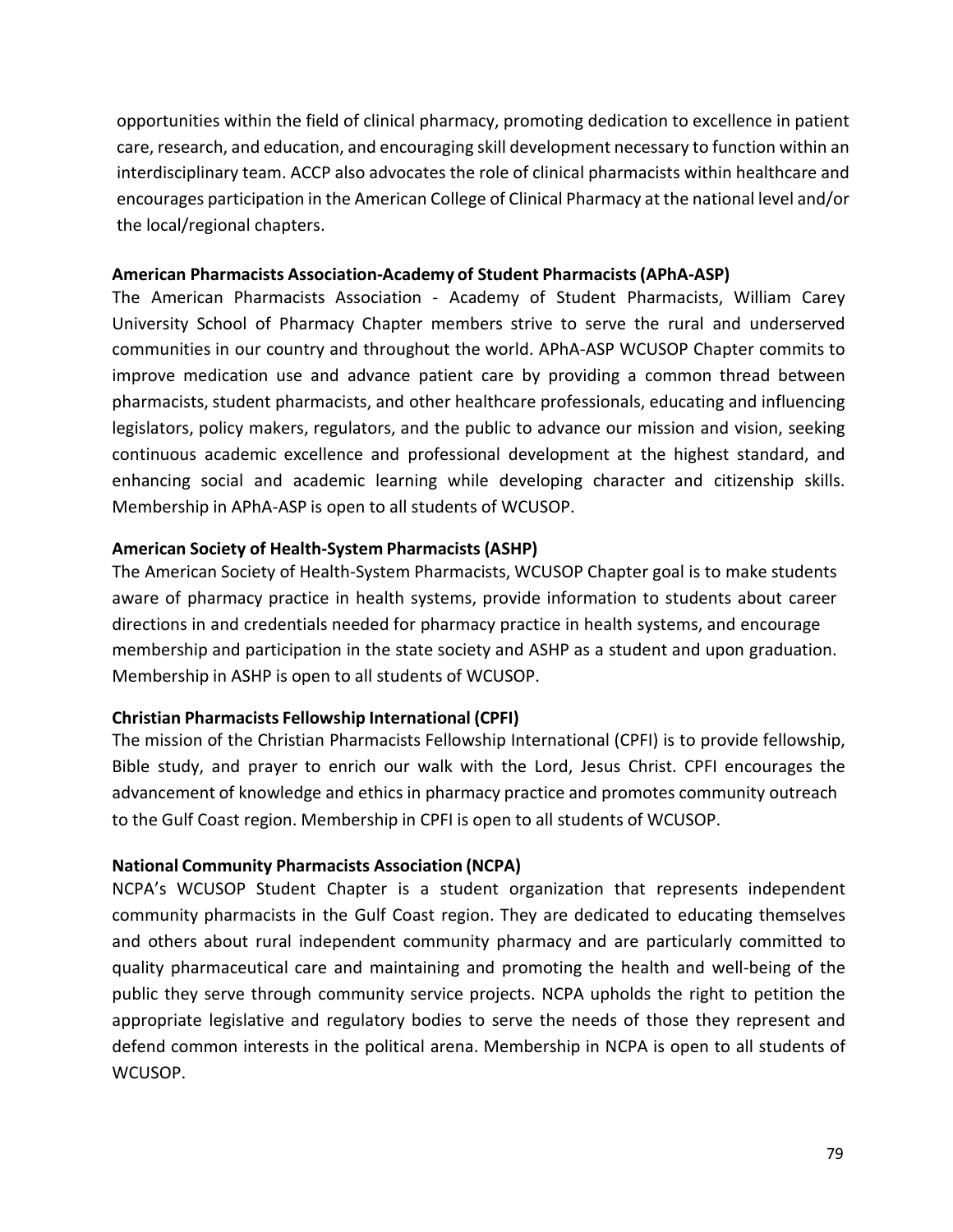## **Student affiliate of the National Pharmaceutical Association (SNPhA)**

The National Pharmaceutical Association (NPhA) is dedicated to representing the views and ideas of minority pharmacists on critical issues affecting health care and pharmacy; as well as advancing the standards of pharmaceutical care among all practitioners. SNPhA is an educational service association of pharmacy students who are concerned about the profession of pharmacy, healthcare issues, and the poor minority representation in these areas. The purpose of SNPhA is to plan, organize, coordinate, and execute programs geared toward the improvement of the health, educational, and social environment of minority communities.

## **Rho Chi Society**

The Rho Chi Society, the Academic Honors Society in Pharmacy, encourages and recognizes excellence in intellectual achievement and advocates critical inquiry in all aspects of pharmacy. The Society further encourages high standards of conduct and character and fosters fellowship among its members.

## **Phi Lambda Sigma**

Phi Lambda Sigma is the National Pharmacy Leadership Society that supports pharmacy leadership commitment by recognizing leaders and fostering leadership development. The organization has four goals: ensure the continuing availability of student and practitioner leaders for the profession of pharmacy; acknowledge leadership achievement and award membership to leaders recommended by the Society; enhance the talent, skill, and effectiveness of leaders for the profession of pharmacy; and support and encourage sustained leadership commitment. The society does not compete with other organizations, but rather encourages participation in all pharmacy activities. Candidates are recognized and selected by their peers in the Society for their dedication as a leader to the profession of pharmacy.

## **Kappa Psi\***

The Foundation of Kappa Psi Pharmaceutical Fraternity reinforces itself on the four cornerstones of Fellowship, Industry, Sobriety, and High Ideals. As a member of Kappa Psi, members of the pharmacy profession expect only the best. Major activities include philanthropy and fundraising events, community service including healthcare-related activities, social events, and sharing in many other Brotherhood activities with a main focus on having fun, professional development, and serving the community.

## **Phi Delta Chi\***

Phi Delta Chi (ΦΔΧ) Pharmacy Fraternity develops leaders to advance the profession of pharmacy. Phi Delta Chi, a lifelong experience, promotes scholastic, professional, and social growth in its Brothers. We strive to provide quality services to our patients, thereby advancing public health and strengthening ourselves as health professionals.

\*These organizations are proposed for future student organizations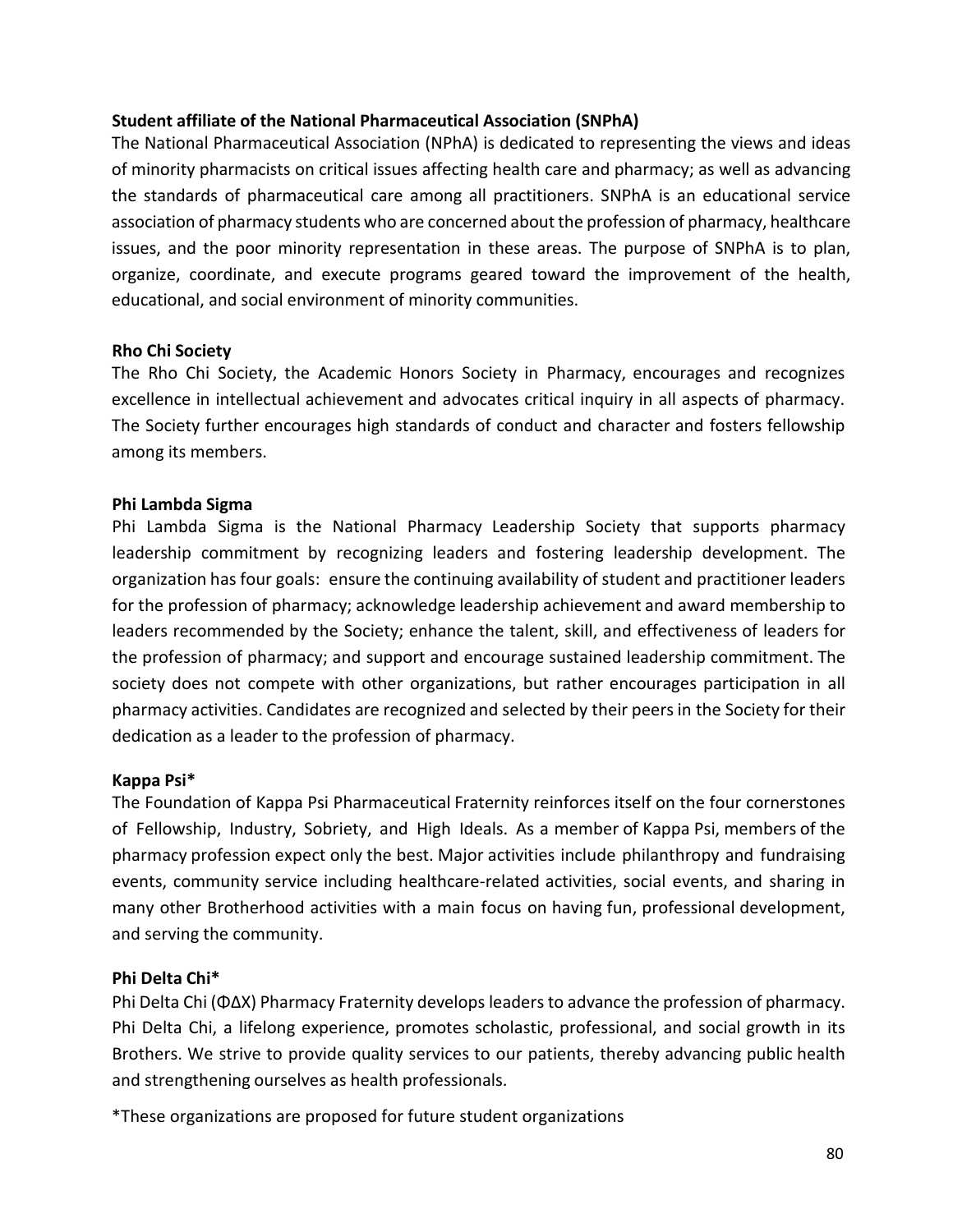## **C. LIBRARY SERVICES**

The William Carey University Library strives to provide appropriate library resources for our patrons with clean, safe, and satisfying study areas. Additionally, the library will provide information resources necessary to support the WCUSOP curriculum. The primary purpose of the library is to support faculty, staff, and students. Please contact the Library Staff with any suggestions you have for improving the services and resources.

## **LIBRARY INFORMATION**

## **The Facility**

The library is located on the second floor of Building B on the Tradition Campus.

#### **Hours of Service**

For a complete listing of library and computer lab hours during the academic year, visit the website at https://wmcarey.edu/page/library/about‐us.

Changes to the library schedule may occur due to inclement weather, holidays, school functions, or other unforeseeable circumstances. In these cases, schedule changes will be communicated via e‐mail by library staff to the student body.

## **Library Services**

The library offers a number of services to the WCUSOP community, including access to books, e‐ books, electronic databases, online journals, inter library loans (ILLs), and research assistance.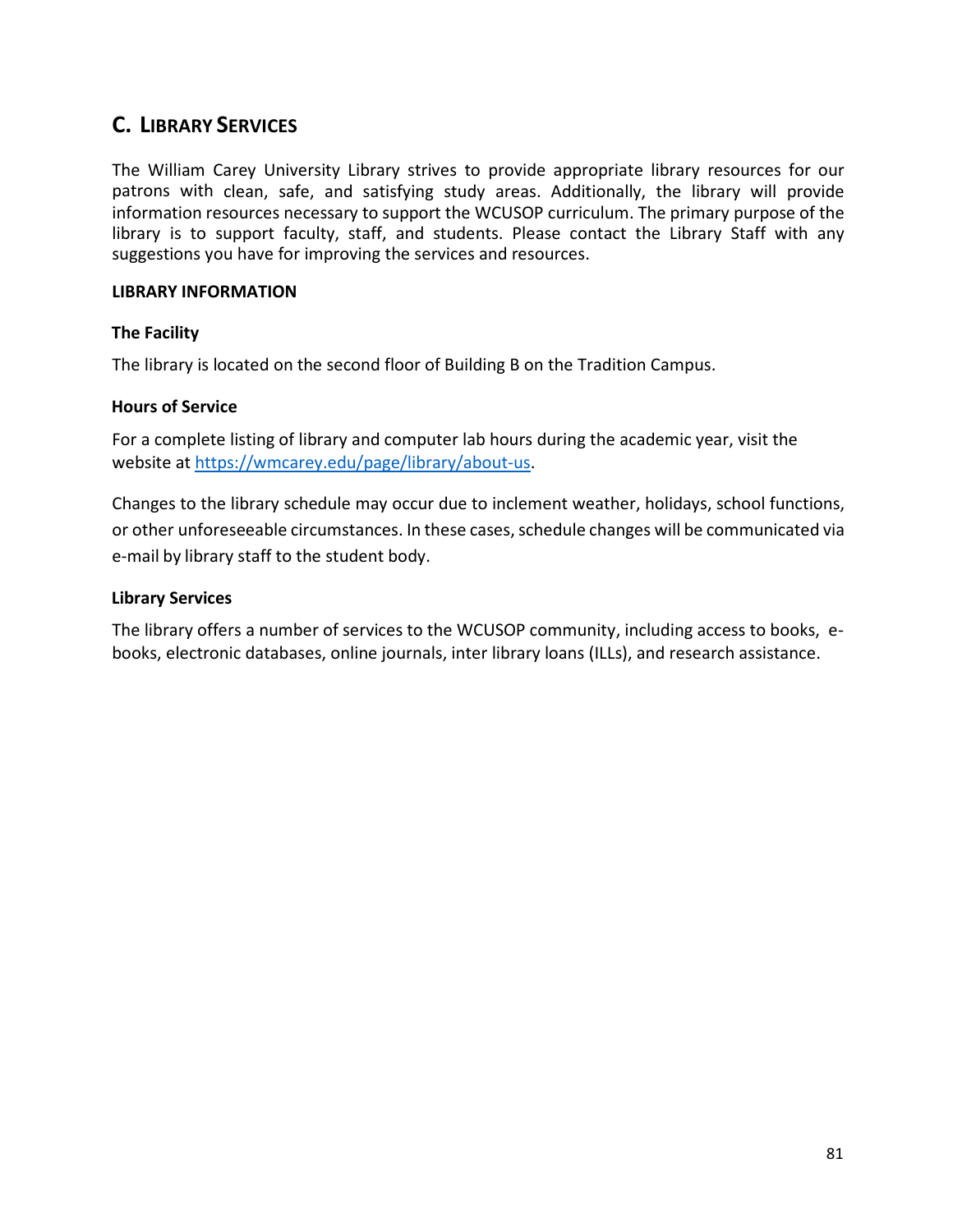# V. APPENDICES

- **A.**  PLEDGE OF PROFESSIONALISM
- **B.**  APHA CODE OF ETHICS
- **C.**  NEEDLE STICK POLICY
- **D.** FERPA CONFIDENTIALITY AGREEMENT
- **E.**  CERTIFICATION OF UNDERSTANDING AND ADHERENCE TO POLICIES, RULES, AND PROCEDURES OF THE WILLIAM CAREY UNIVERSITY SCHOOL OF PHARMACY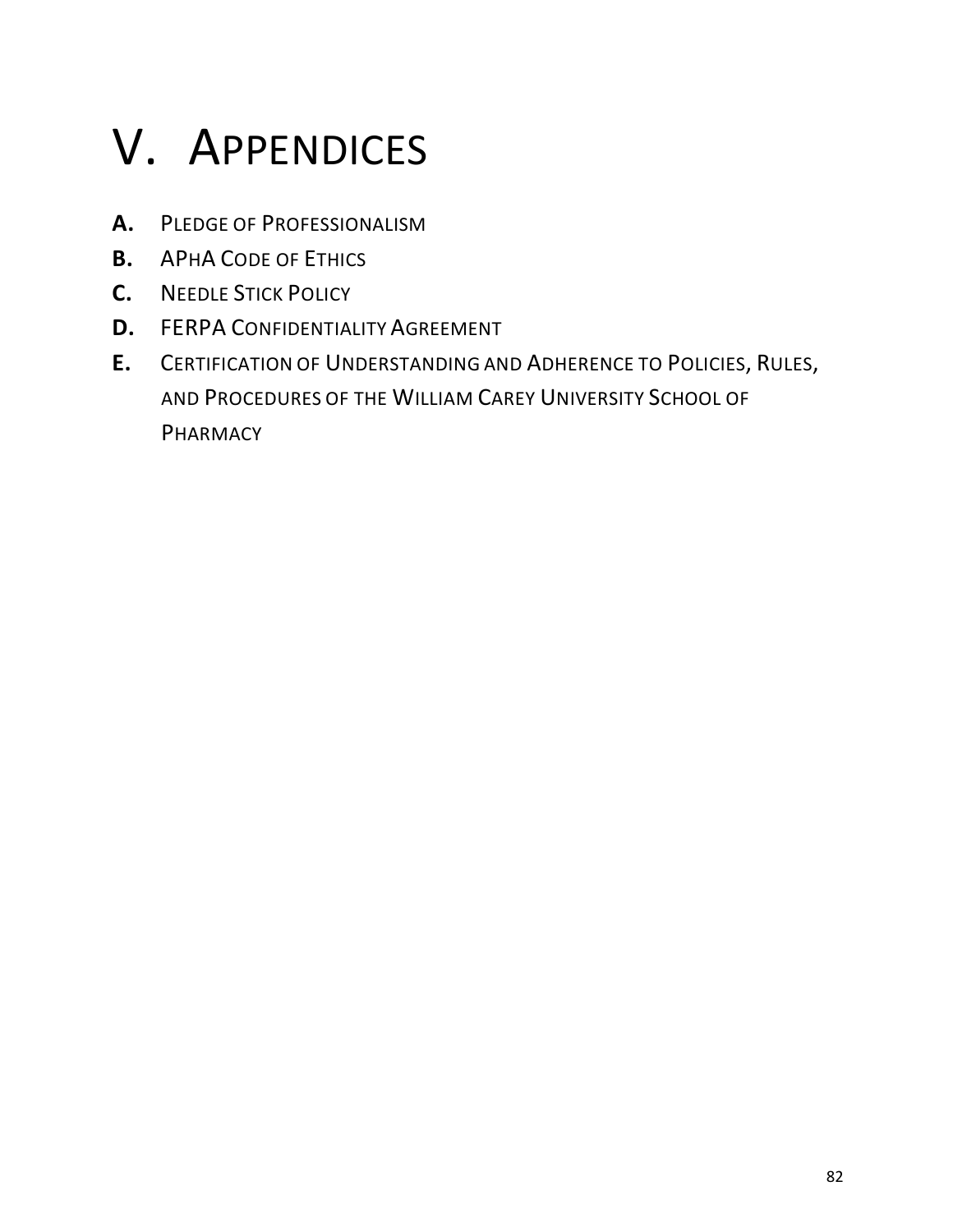## *Appendix A*

## **PLEDGE OF PROFESSIONALISM**

As a student of pharmacy, I believe there is a need to build and reinforce a professional identity founded on integrity, ethical behavior, and honor. This development, a vital process in my education, will help ensure that I am true to the professional relationship I establish between myself and society as I become a member of the pharmacy community. Integrity must be an essential part of my everyday life, and I must practice pharmacy with honesty and commitment to service.

To accomplish this goal of professional development, I as a student of pharmacy should:

**DEVELOP** a sense of loyalty and duty to the profession of pharmacy by being a builder of community, one able and willing to contribute to the well-being of others, and one who enthusiastically accepts the responsibility and accountability for membership in the profession.

**FOSTER** professional competency through life-long learning. I must strive for high ideals, teamwork, and unity within the profession in order to provide optimal patient care.

**SUPPORT** my colleagues by actively encouraging personal commitment to the Oath of Maimonides and a Code of Ethics as set forth by the profession.

**INCORPORATE** into my life and practice dedication to excellence. This will require an ongoing reassessment of personal and professional values.

**MAINTAIN**  the highest ideals and professional attributes to ensure and facilitate the covenantal relationship required of the pharmaceutical caregiver.

The profession of pharmacy is one that demands adherence to a set of rigid ethical standards. These high ideals are necessary to ensure the quality of care extended to the patients I serve. As a student of pharmacy, I believe this does not start with graduation; rather, it begins with my membership in this professional college community. Therefore, I must strive to uphold these standards as I advance toward full membership in the profession of pharmacy.

*Developed by the American Pharmaceutical Association Academy of Students of Pharmacy/American Association of Colleges of Pharmacy Council of Deans (APhA‐ASP/AWCUSOP‐COD) Task Force on Professionalism; June 26, 1994*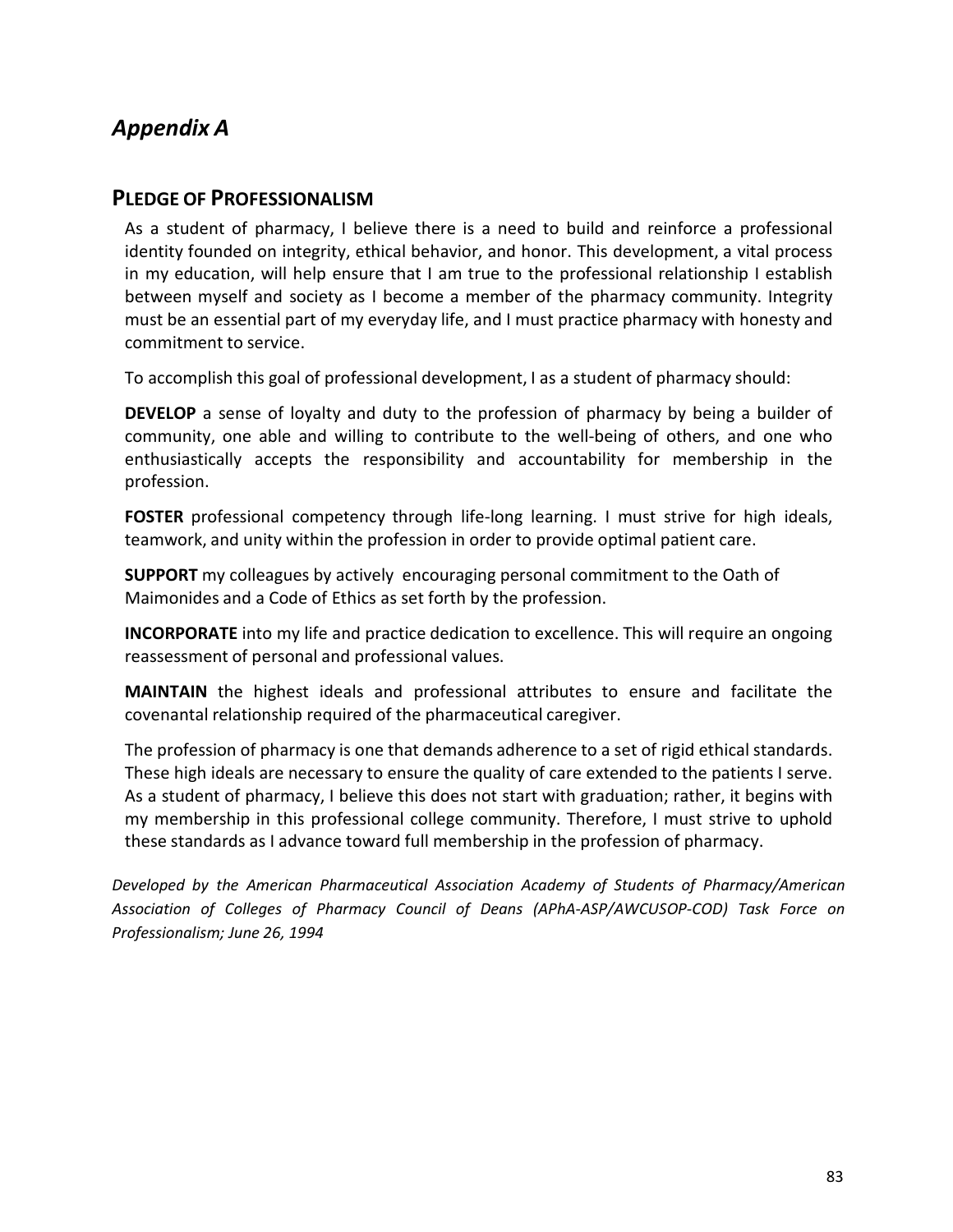## *Appendix B*

## **APHA CODE OF ETHICS**

#### **PREAMBLE**

Pharmacists are health professionals who assist individuals in making the best use of medications. This Code, prepared and supported by pharmacists, is intended to state publicly the principles that form the fundamental basis of the roles and responsibilities of pharmacists. These principles, based on moral obligations and virtues, are established to guide pharmacists in relationships with patients, health professionals, and society.

## **I. A pharmacist respects the covenantal relationship between the patient and pharmacist.**

Considering the patient‐pharmacist relationship as a covenant means that a pharmacist has moral obligations in response to the gift of trust received from society. In return for this gift, a pharmacist promises to help individuals achieve optimum benefit from their medications, to be committed to their welfare, and to maintain their trust.

## **II. A pharmacist promotes the good of every patient in a caring, compassionate, and confidential manner.**

A pharmacist places concern for the well‐being of the patient at the center of professional practice. In doing so, a pharmacist considers needs stated by the patient as well as those defined by health science. A pharmacist is dedicated to protecting the dignity of the patient. With a caring attitude and a compassionate spirit, a pharmacist focuses on serving the patient in a private and confidential manner.

## **III. A pharmacist respects the autonomy and dignity of each patient.**

A pharmacist promotes the right of self‐determination and recognizes individual self‐worth by encouraging patients to participate in decisions about their health. A pharmacist communicates with patients in terms that are understandable. In all cases, a pharmacist respects personal and cultural differences among patients.

## **IV. A pharmacist acts with honesty and integrity in professional relationships.**

A pharmacist has a duty to tell the truth and to act with conviction of conscience. A pharmacist avoids discriminatory practices, behavior, or work conditions that impair professional judgment, and actions that compromise dedication to the best interests of patients.

## **V. A pharmacist maintains professional competence.**

A pharmacist has a duty to maintain knowledge and abilities as new medications, devices, and technologies become available and as health information advances.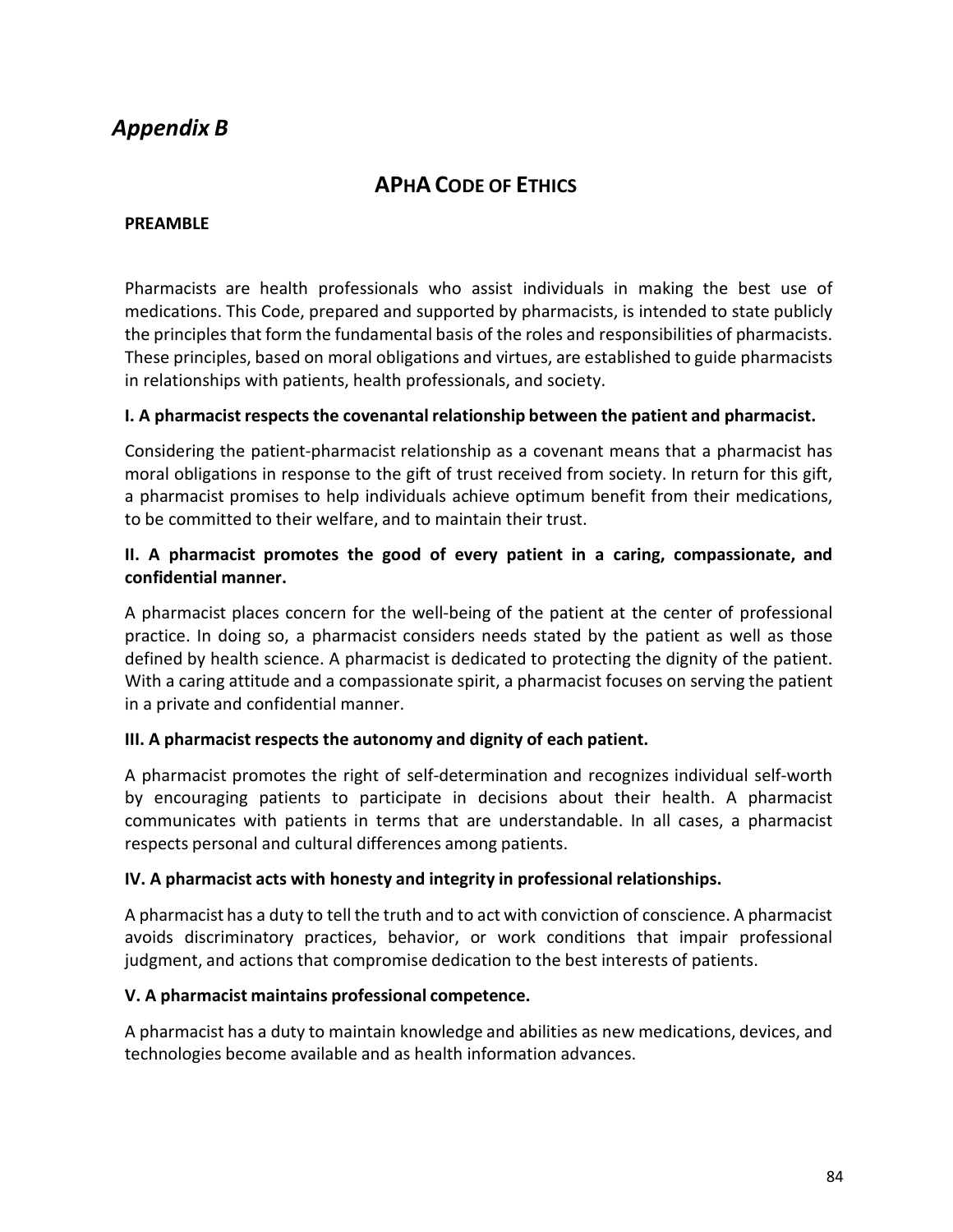## **VI. A pharmacist respects the values and abilities of colleagues and other health professionals.**

When appropriate, a pharmacist asks for the consultation of colleagues or other health professionals or refers the patient. A pharmacist acknowledges that colleagues and other health professionals may differ in the beliefs and values they apply to the care of the patient.

#### **VII. A pharmacist serves individual, community, and societal needs.**

The primary obligation of a pharmacist is to individual patients. However, the obligations of a pharmacist may at times extend beyond the individual to the community and society. In these situations, the pharmacist recognizes the responsibilities that accompany these obligations and acts accordingly.

#### **VIII. A pharmacist seeks justice in the distribution of health resources.**

When health resources are allocated, a pharmacist is fair and equitable, balancing the needs of patients and society.

## **Adopted by the American Pharmacists Association membership, October 27, 1994.**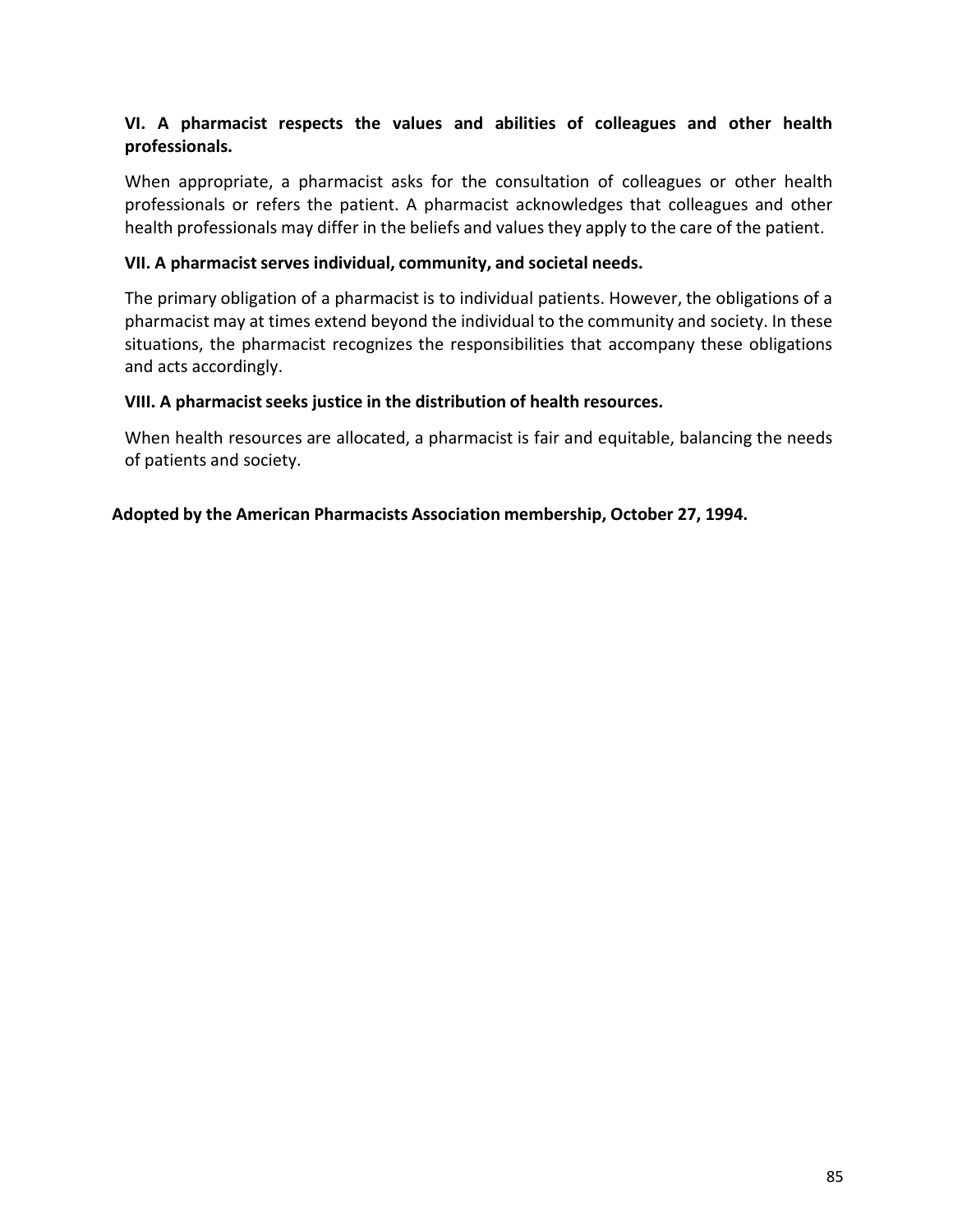# *Appendix C*

# **WILLIAM CAREY UNIVERSITY SCHOOL OF PHARMACY EXPOSURE CONTROL PLAN, UNIVERSAL PRECAUTIONS (BLOOD BORNE PATHOGENS), NEEDLE STICK POLICY, and POST‐EXPOSURE EVALUATION AND FOLLOW‐UP**

The Occupational Safety and Health Administration (OSHA) has developed a set of regulations that address duties to protect both employees and students in schools of health care professionals from exposure to blood borne pathogens (effective March 6, 1994). William Carey University School of Pharmacy (WCUSOP) has adopted the following policy to address this issue for all students and employees involved in laboratory exercises and in the care of patients in clinical settings. Those personnel specifically addressed in this policy include those who may have potential contact with blood or other potentially infectious materials in the performance of duties necessary to their role. This policy has been developed to fulfill compliance with guidelines set forth by the Centers for Disease Control and OSHA.

## **ADMINISTRATION**

The Safety Committee of the WCUSOP (SC) is responsible for execution of the Exposure Control Plan and will manage the maintenance, review and updates to the document whenever new procedures or tasks are added, and if the general scope of work changes. The SC will also be responsible for the following:

- Ensure all personnel who have occupational exposure to blood or other potentially infectious materials comply with the procedures and work practices outlined in this plan.
- Provide personnel with all the requisite personal protective equipment, engineering controls, labels, and other items required under this plan and ensure that adequate supplies of this equipment are available to staff. Will also ensure that adequate supplies of the equipment are available in the appropriate sizes.
- Ensure that all medical actions required by this policy are performed and that appropriate student and employee health, training documentation and OSHA records are maintained.
- Provide training, documentation of training, and ensure the exposure control plan is available to all employees and students.
- Verify through appropriate documentation that employees and students with potential of exposure have received the Hepatitis B vaccination.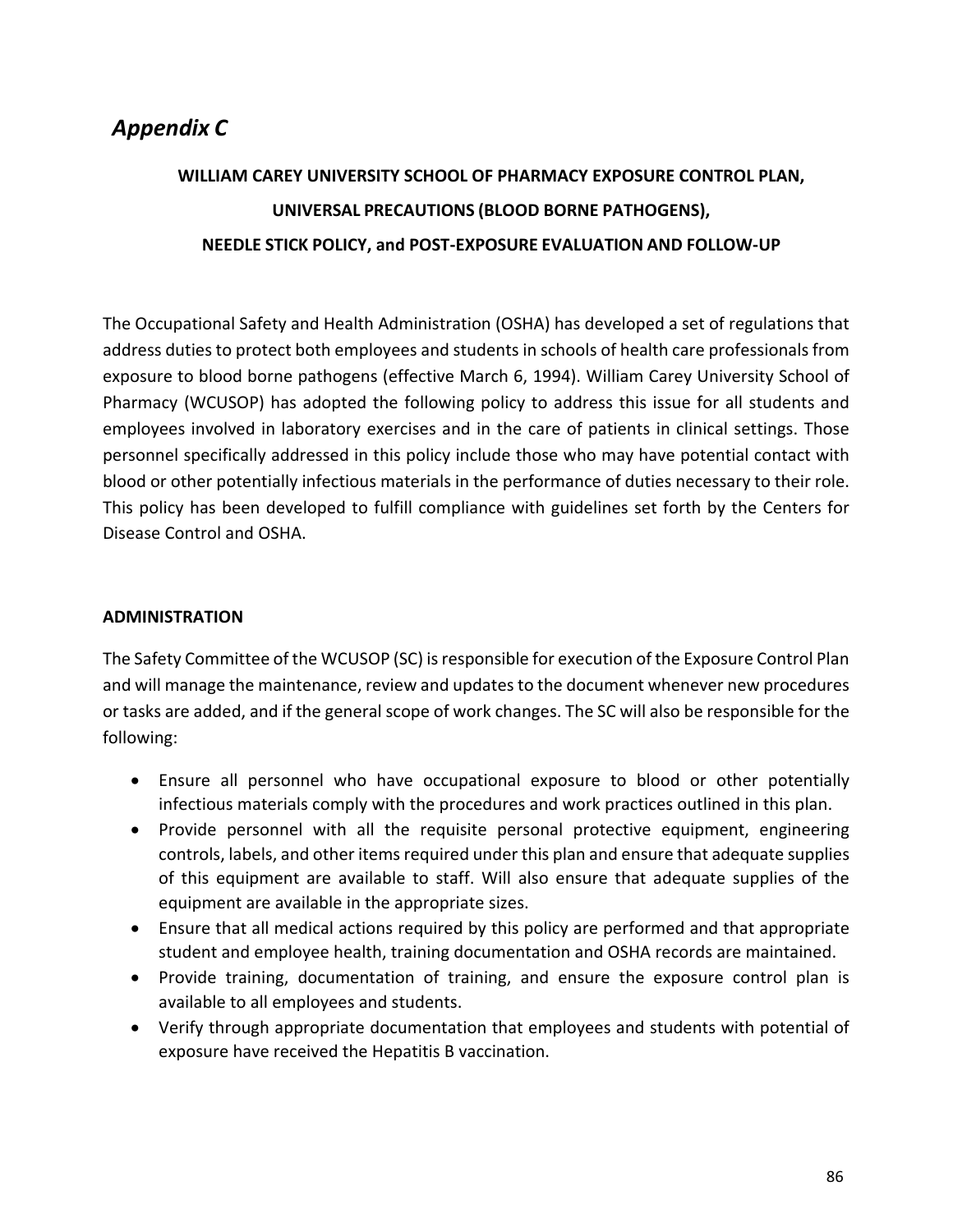## **EMPLOYEE EXPOSURE DETERMINATION**

The following is a list of all job classifications in which employees and students have occupational exposure:

| Job Classification | Department/Location      | Tasks/ Procedures Performed                                                           |
|--------------------|--------------------------|---------------------------------------------------------------------------------------|
|                    |                          | Employees/Students   IPPE sites / APPE sites /   Immunizations (IM and SC injections) |
|                    | Pharmacy Lab / Classroom | Fingersticks                                                                          |

## **METHODS OF COMPLIANCE**

## **Universal Precautions**

All employees and students will utilize universal precautions. According to the concept of universal precautions, all human blood and certain body fluids are treated as if known to be infectious of HIV, HBV, and other blood borne pathogens.

## **Exposure Control Plan**

Employees and students covered by the bloodborne pathogens Exposure Control Plan receive an explanation of this ECP during their initial OSHA training session and during their annual refresher training. All employees and students have an opportunity to review this plan at any time on their CORE account or by contacting the Chair of the Safety Committee.

SC is responsible for reviewing and updating the ECP annually, or more frequently if necessary, to reflect any new or modified tasks and procedures which affect occupational exposure and to reflect new or revised employee positions with occupational exposure.

## **Engineering Controls and Work Practices**

Engineering controls and work practice controls will be used to prevent or minimize exposure to blood borne pathogens. The specific engineering controls and work practice controls used are listed below:

- Safer sharps devices
- Emergency eye wash station
- Hand washing facilities
- Sharps containers

Sharps disposal containers are inspected and maintained or replaced by the SC or laboratory personnel when necessary to prevent overfilling.

WCUSOP identifies the need for changes in engineering control and work practices through the SC.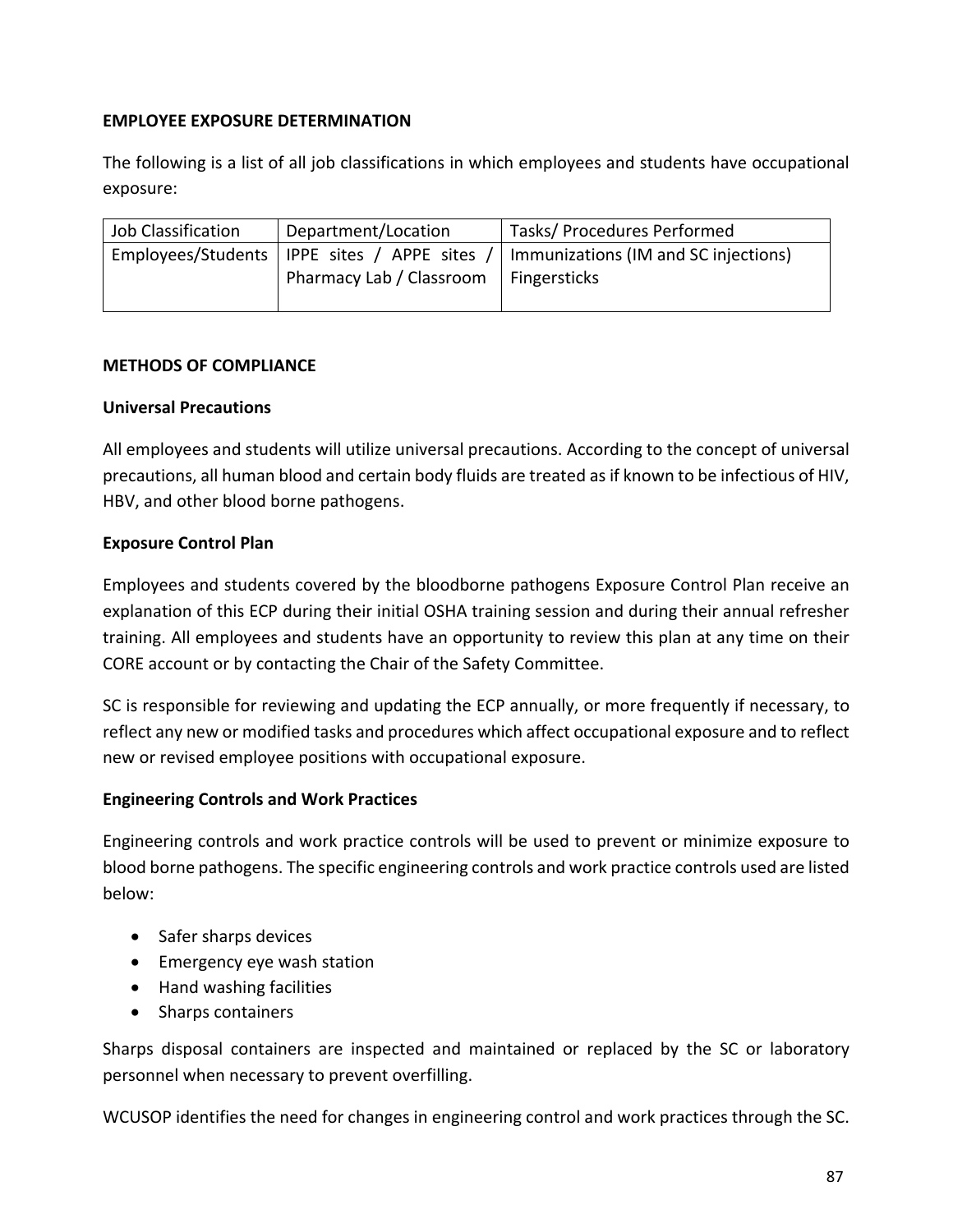## **PERSONAL PROTECTIVE EQUIPMENT**

Personal Protective Equipment is utilized as a last layer of protection from exposure to infectious or potentially infectious materials. All PPE users must observe the following precautions:

- Wear appropriate gloves when it is anticipated that there may be hand contact with blood/potentially infectious materials or contaminated laboratory items and surfaces.
- Replace gloves if they are torn, punctured, contaminated, or if their ability to function as a barrier is compromised.
- Remove PPE after it becomes contaminated and before leaving the work area.
- Wash hands as soon as possible after removing gloves or other PPE.
- Never wash or decontaminate disposable PPE for reuse.
- Remove any garments that have been contaminated with blood or potentially infectious materials as soon as possible

## **LABELS**

Specific labelling which incorporates the universal biohazard symbol must be placed or be present on any equipment such as sharps containers or other potentially infectious materials, equipment used in procedures with blood or other potentially infectious materials.

## **HEPATITIS B VACCINATION**

All students must present proof of having received the hepatitis B vaccine or medical documentation to the OEE upon matriculation.

All employees engaged in activities that fall under this Exposure Control Plan must provide proof of having received the hepatitis B vaccine or medical documentation to CORE.

## **POST‐EXPOSURE EVALUATION AND FOLLOW‐UP**

- 1. A student or employee has an ethical duty to report to immediate supervisors, the faculty member, preceptor, Director of OEE, Department Chair, or Dean, any incident during which an exposure or potential exposure has occurred which places him/her at risk for transmission of a blood borne disease.
- 2. Following an accidental exposure or potential exposure to HBV, HCV, or HIV, CDC guidelines should be followed immediately. The exposed area should be washed thoroughly with soap and water. If mucous membrane exposure has occurred, the area should be flushed with copious amounts of water and/or saline.
- 3. CDC guidelines as outlined in the Updated U.S. Public Health Service Guideline for the Management of Occupational Exposure to HBV, HCV and HIV and Recommendations for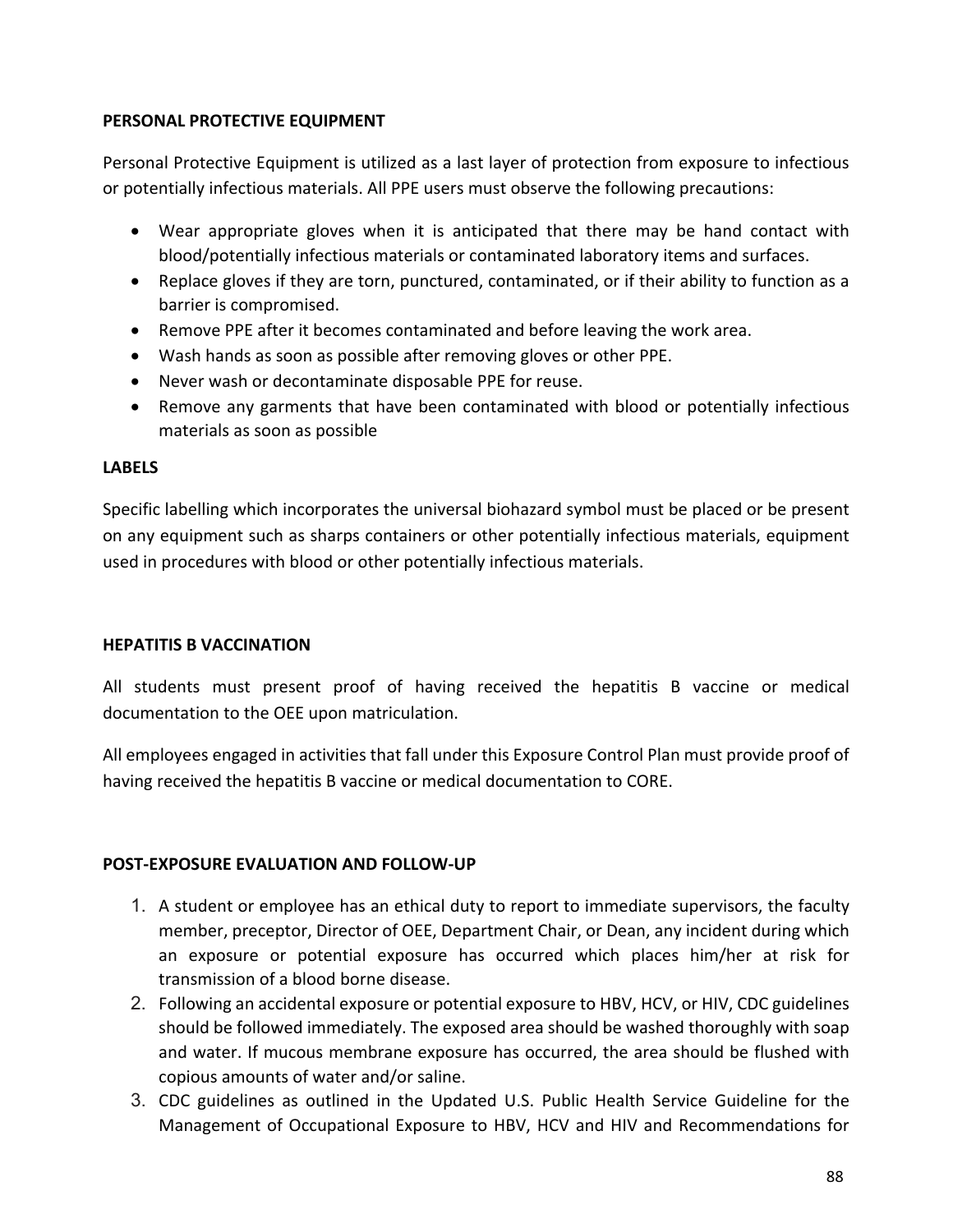Post exposure Prophylaxis (CDC, MMWR, Recommendations and Reports, 2001) should be followed to determine risk factors for developing HBV, HVC, or HIV. A copy of this document will be housed with the Safety Committee and in the OEE within CORE.

- 4. Following exposure or accidental exposure, the student should be immediately HIV tested to establish sero‐negativity. The CDC guidelines should be used to determine the need for follow‐up testing for HBV, HCV or HIV.
- 5. If an exposure or potential exposure occurs, the student should contact their personal health care provider immediately to determine if treatment is recommended. Do not procrastinate.
- 6. Students are responsible for the cost of post exposure testing and follow‐up testing or treatment.
- 7. Any other requirements of the health care agency in which the exposure occurs must be met.

## **ADMINISTRATION OF POST‐EXPOSURE EVALUATION AND FOLLOW‐UP**

The Safety Committee reviews the circumstances of any exposure and maintains a log for record keeping. All exposure incidents must be reported to their direct supervisor and the safety committee. Any exposure occurring during experiential education activities must also be reported to the OEE. OEE will record any experiential education related percutaneous injuries from contaminated sharps in the OEE sharp's injury log. OEE will also forward each incident to the safety committee.

Review of the circumstances of exposures will include:

- engineering controls in use at the time
- work practices followed
- a description of the device being used (including type and brand)
- protective equipment or clothing that was used at the time of the exposure incident (gloves, eye shields, etc.)
- location of the incident
- procedure being performed when the incident occurred
- employee or student training

## **TRAINING**

Student training for bloodborne pathogens takes place in an online training format recorded within the OEE. Employee training is available within the CITI modules. The training must be taken annually. OEE will provide or will verify that students receive education in the execution of universal precautions, specifically the selection and use of appropriate protective equipment, prior to the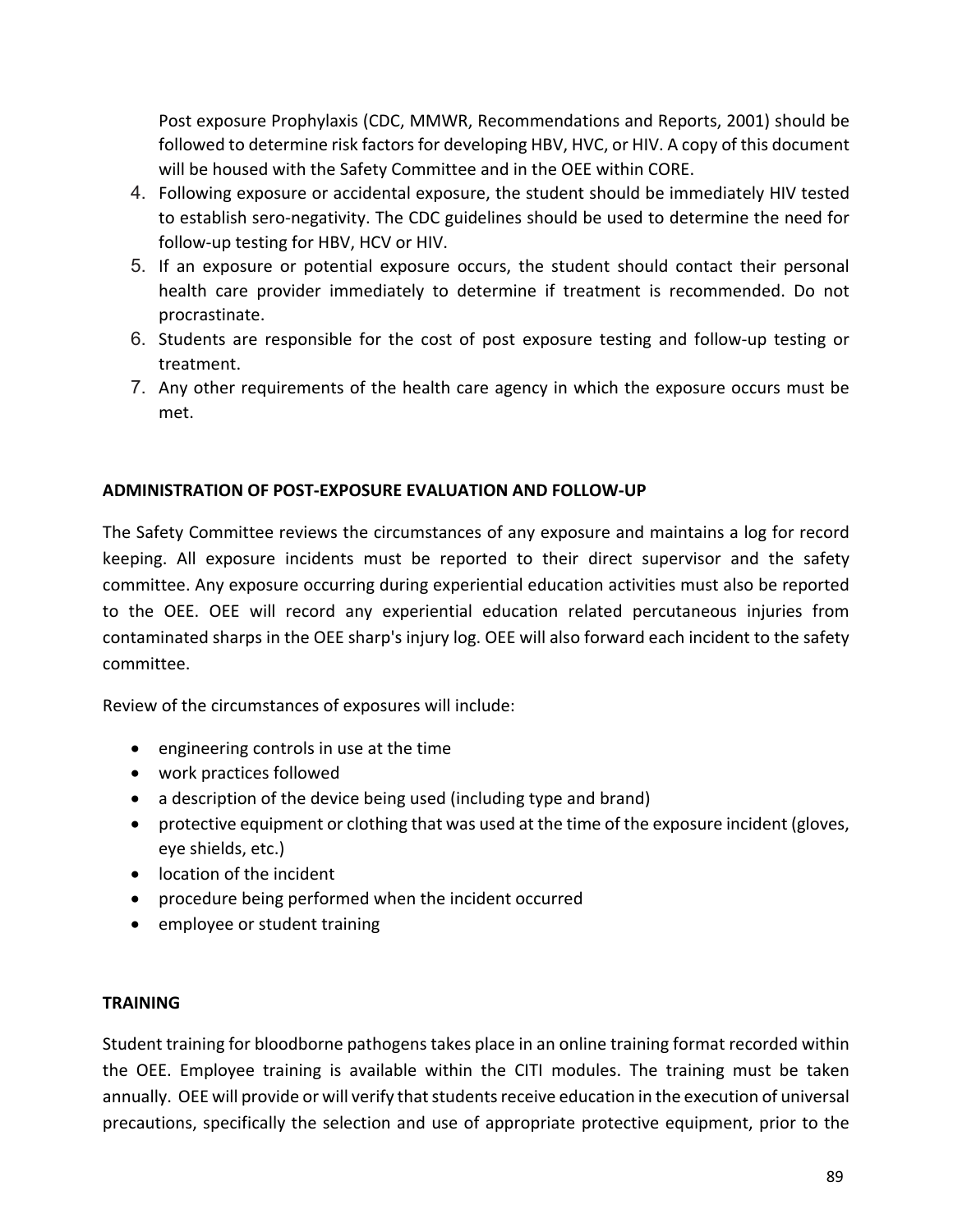student's first clinical experience. Students and employees shall comply with the universal precautions' guidelines in the care of all patients in the clinical setting.

## **RECORDKEEPING**

Training records for each employee and students are maintained by the SC. All required training and medical records are kept confidential and maintained within CORE. Any student who is HIV positive or becomes HIV positive during enrollment is responsible for notifying The Student Success and Support Services Office. Medical records shall consist of the following:

- Hepatitis B vaccination status including vaccination dates and any medical records relevant to student clinical services
- Results of any post-exposure evaluations, examinations, medical testing, or follow-up procedures.

All percutaneous injuries from contaminated sharps are also recorded in a Sharps Injury Log which is maintained by the SC and logged within CORE. All recorded incidences must include at least:

- Date of the injury,
- Type and brand of the device involved (syringe, scalpel, etc.),
- Department or work area when the incident occurred,
- Explanation of how the incident occurred,

This log must be kept and maintained for at least five years following the end of the calendar year covered.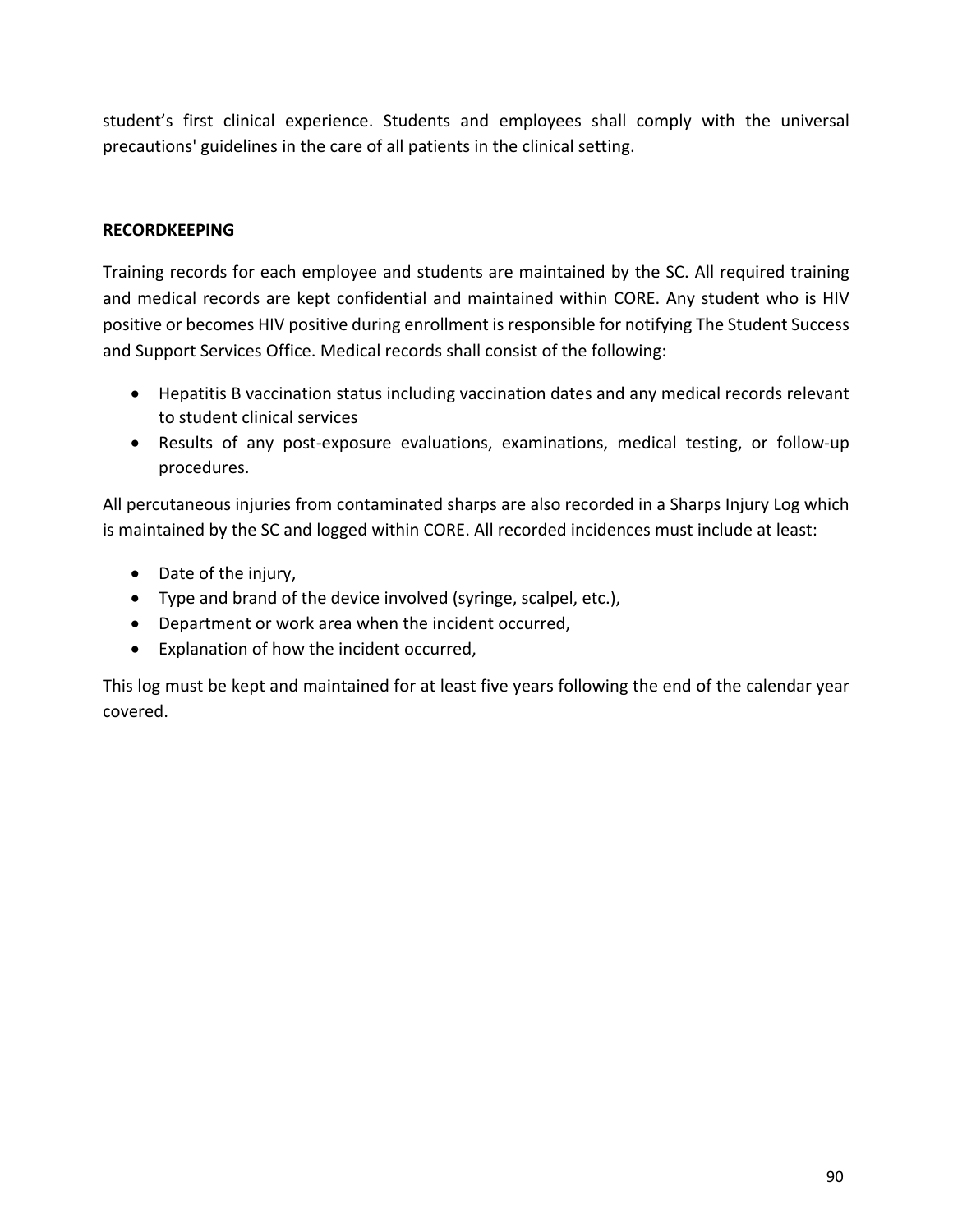## *Appendix D*

## **William Carey University School of Pharmacy Family Educational Rights and Privacy Act (FERPA) Non‐Disclosure / Confidentiality Agreement**

The Family Educational Rights and Privacy Act (FERPA) is a Federal law that protects the confidentiality of student education records. "Education records" are those records that are directly related to a student that are maintained by an educational institution or by a party acting for the institution. The law applies to all schools that receive funds under an applicable program of the U.S. Department of Education.

As a student participating in an academic experiential rotation or as student tutor, it is important for you to familiarize yourself with some of the basic provisions of FERPA to ensure that you do not violate this Federal law.

You **must not**, under any circumstances, release to any person(s) information about a student, unless your position specifically requires you to do so. You must refer any requests for information about a student to your supervisor to ensure that you do not violate FERPA.

You **must not**  release any information about a student unless authorized to do so by your supervisor or preceptor. You must avoid acquiring student record information that you do not need to do your assignment or job, nor should you disclose/release information about students that you may have learned while performing your assignment or job. Even a minor disclosure of information may be a violation.

The course you are participating in or department you work in may have additional restrictions on information sharing and/ or additional rules about privacy and confidentiality. *(e.g. research results, pending policy changes, financial information)*. Be sure to discuss these issues with your preceptor or supervisor before you begin your experiential rotation or job. In general, keep any information obtained on your experiential rotation or at the workplace strictly confidential.

**I have read and understand my responsibilities as described above and that unauthorized disclosure is a violation of Federal law. I further acknowledge that an intentional or unauthorized disclosure also violates the William Carey University School of Pharmacy policy and could constitute just cause for disciplinary action, including dismissal from the Doctor of Pharmacy program or termination of my employment.**

**Student Signature Date**